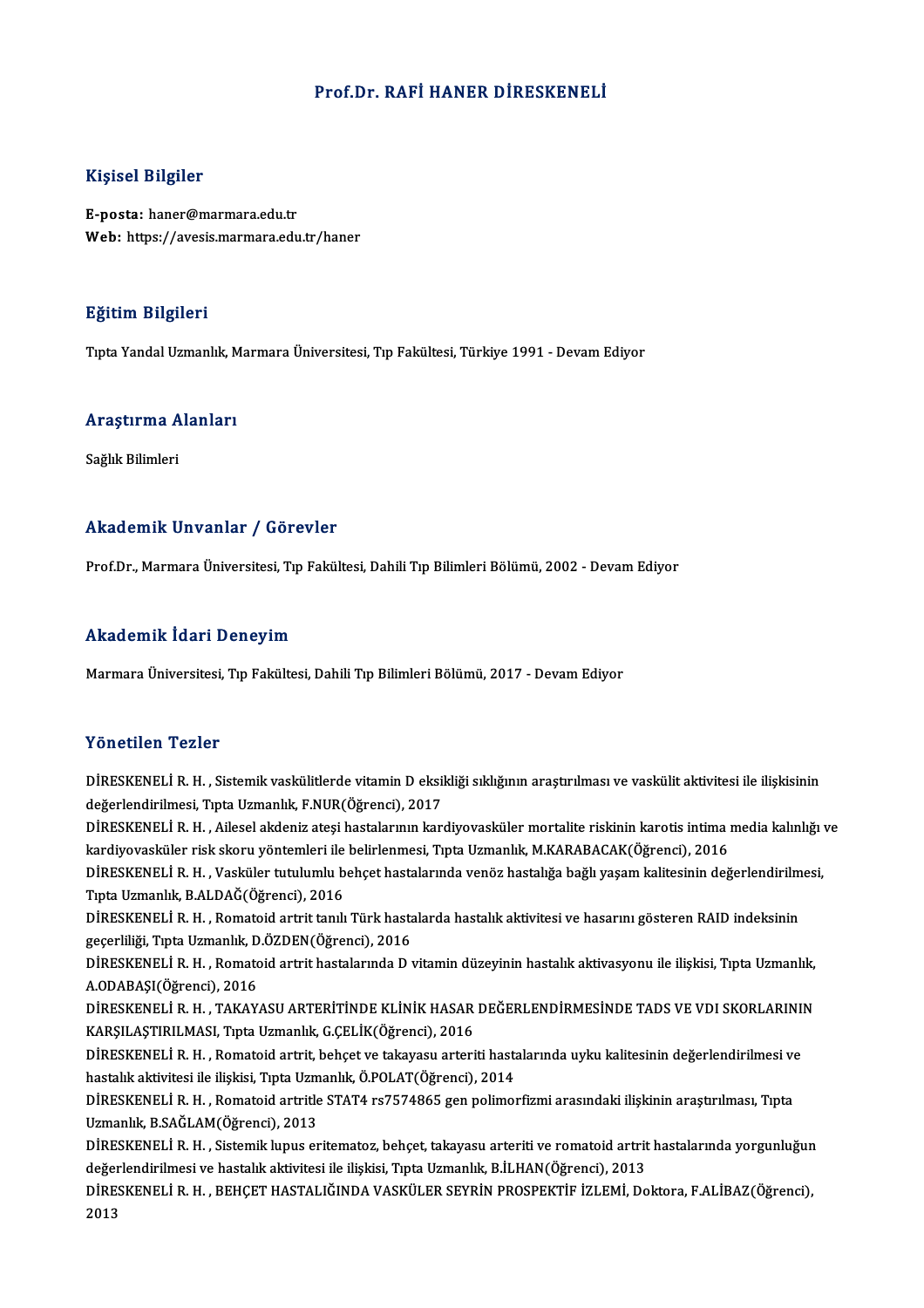DİRESKENELİ R. H. , Türkiyede inflamatuar romatizmal hastalıklarda PTPN22 gen polimorfizmi varlığı, Tıpta Uzmanlık,<br>N.SAHİN(Öğrengi), 2008 DİRESKENELİ R. H. , Türk<br>N.ŞAHİN(Öğrenci), 2008<br>DİRESKENELİ R. H. , Ailoy DİRESKENELİ R. H. , Türkiyede inflamatuar romatizmal hastalıklarda PTPN22 gen polimorfizmi varlığı, Tıpta Uzmanlık<br>N.ŞAHİN(Öğrenci), 2008<br>DİRESKENELİ R. H. , Ailevi Akdeniz Ateşi (FMF) ile ilişkili nokta mutasyonlarının (M

N.ŞAHİN(Öğrenci), 2008<br>DİRESKENELİ R. H. , Ailevi Akdeniz Ateşi (FMF) ile ilişkili nokta<br>amiloidozu ile ilişkisi, Tıpta Uzmanlık, M.PAMİR(Öğrenci), 2001<br>DİRESKENELİ R. H., Kontrol Türk nopulasyonunda eileyi akdan

DİRESKENELİ R. H. , Ailevi Akdeniz Ateşi (FMF) ile ilişkili nokta mutasyonlarının (MEFV) sekonder amiloidoz ve FMF<br>amiloidozu ile ilişkisi, Tıpta Uzmanlık, M.PAMİR(Öğrenci), 2001<br>DİRESKENELİ R. H. , Kontrol Türk populasyon amiloidozu ile ilişkisi, Tıpta Uzmanlık, M.PAMİR(Ö<br>DİRESKENELİ R. H. , Kontrol Türk populasyonun<br>sıklığı, Tıpta Uzmanlık, M.PAMİR(Öğrenci), 1999

#### SCI, SSCI ve AHCI İndekslerine Giren Dergilerde Yayınlanan Makaleler

I. Metabolic syndrome is associated with increased cardiovascular risk and disease damage in patients wood voltings maches<br>Metabolic syndrome is a<br>with Takayasu arteritis.<br>Seğlam B. Kaymaz Tabra S Metabolic syndrome is associated with increased cardiovascular risk and disease damage in pat<br>with Takayasu arteritis.<br>Sağlam B., Kaymaz-Tahra S., Kenar G., Kocaer S., Omma A., Erden A., Kara M., Yazıcı A., Cefle A., Gerçi

wit<mark>h Takayasu arteritis.</mark><br>Sağlam B., Kaymaz-Tahra S., Kenar G., Kocaer S., Omma A., Erden A., Kara M., Yazıc<br>International journal of rheumatic diseases, 2022 (SCI İndekslerine Giren Dergi)<br>Pulmanary Endertenestemy in Pet International journal of rheumatic diseases, 2022 (SCI Indekslerine Giren Dergi)

II. Pulmonary Endarterectomy in Patients with Antiphospholipid Syndrome-Associated Chronic<br>Thromboembolic Pulmonary Hypertension. Pulmonary Endarterectomy in Patients with Antiphospholipid Syndrome-Associated Chronic<br>Thromboembolic Pulmonary Hypertension.<br>Taş S., Antal A., Durusoy A. F. , Yanartaş M., Yıldız K., Olgun Yıldızeli Ş., Kocakaya D., Mutlu Thromboembolic<br>Taş S., Antal A., Duru<br>Direskeneli H., et al.<br>Anatalian iournal af Taş S., Antal A., Durusoy A. F. , Yanartaş M., Yıldız K., Olgun Yıldızeli Ş., Kocakaya D., Mutlu B., Alibaz-Öner<br>Direskeneli H., et al.<br>Anatolian journal of cardiology, cilt.26, sa.5, ss.394-400, 2022 (SCI Expanded İndeksl

- Direskeneli H., et al.<br>Anatolian journal of cardiology, cilt.26, sa.5, ss.394-400, 2022 (SCI Expanded Indekslerine Giren Dergi)<br>III. Fibroscan detection of fatty liver and liver fibrosis in patients with systemic lupus ery Anatolian journal of cardiology, cilt.26, sa.5, ss.394-400, 2022 (SCI Expanded İndekslerine Giren Dergi)<br>Fibroscan detection of fatty liver and liver fibrosis in patients with systemic lupus erythematosu<br>Yetginoglu O., Ata Fibroscan detection of fatty liver and liver fibrosis in patien<br>Yetginoglu O., Atas D. B. , Yilmaz Y., Velioglu A., Arikan H., Alibaz-Oner<br>Lupus, cilt.31, sa.6, ss.723-729, 2022 (SCI İndekslerine Giren Dergi)<br>Vescular Behs Lupus, cilt.31, sa.6, ss.723-729, 2022 (SCI Indekslerine Giren Dergi)<br>IV. Vascular Behçet's disease: a comparative study from Turkey and France.
- Lupus, cilt.31, sa.6, ss.723-729, 2022 (SCI İndekslerine Giren Dergi)<br>Vascular Behçet's disease: a comparative study from Turkey and France.<br>Alibaz-Oner F., Vautier M., Aksoy A., Mirouse A., Le Joncour A., Cacoub P., Ilgin Vascular Behçet's disease: a comparative study from Turkey and France.<br>Alibaz-Oner F., Vautier M., Aksoy A., Mirouse A., Le Joncour A., Cacoub P., Ilgin C., Saadou:<br>Clinical and experimental rheumatology, 2022 (SCI Expande Alibaz-Oner F., Vautier M., Aksoy A., Mirouse A., Le Joncour A., Cacoub P., Ilgin C., Saadoun D., Direskeneli H.<br>Clinical and experimental rheumatology, 2022 (SCI Expanded Indekslerine Giren Dergi)<br>V. Prediction of subclin
- Clinical and experimental rheumatology, 2022 (SCI Expanded Indekslerine Giren D<br>Prediction of subclinical left ventricular dysfunction by speckle-tracking<br>patients with anti-neutrophil cytoplasmic antibody--associated vasc Prediction of subclinical left ventricular dysfunction by speckle-tracking echocardiography in<br>patients with anti-neutrophil cytoplasmic antibody--associated vasculitis<br>Izgi T. N. , Atas D. B. , ATAŞ H., Akaslan D., Ilgin patients with anti-neutrophil cytoplasmic antibody--associated vasculitis<br>Izgi T. N. , Atas D. B. , ATAŞ H., Akaslan D., Ilgin C., VELİOĞLU A., ARIKAN İ. H. , Alibaz-Oner F., DİRESKENELİ R. H. ,<br>TUĞLULAR Z. S. , et al. Izgi T. N. , Atas D. B. , ATAŞ H., Akaslan D., Ilgin C., VELİOĞLU A., ARIKA<br>TUĞLULAR Z. S. , et al.<br>ARCHIVES OF RHEUMATOLOGY, 2021 (SCI İndekslerine Giren Dergi)<br>Prespenav in Tekevesu's arteritis bes a bish risk of hunarta

- VI. Pregnancy in Takayasu's arteritis has a high risk of hypertension-related fetomaternal ARCHIVES OF RHEUMATOLOGY, 2021 (SCI İndekslerine Giren De<br>Pregnancy in Takayasu's arteritis has a high risk of hyper<br>complications: A retrospective study of a Turkish cohort.<br>Cênonli M.C. Kayman Tahra S. Kara M. Kasar C. Y Pregnancy in Takayasu's arteritis has a high risk of hypertension-related fetomaternal<br>complications: A retrospective study of a Turkish cohort.<br>Gönenli M. G., Kaymaz Tahra S., Kara M., Keser G., Yazıcı A., Erden A., Omma complications: A retrospective study of a Turkish cohort.<br>Gönenli M. G. , Kaymaz Tahra S., Kara M., Keser G., Yazıcı A., Erden A., Omma A., Ge<br>International journal of rheumatic diseases, 2021 (SCI İndekslerine Giren Dergi Gönenli M. G. , Kaymaz Tahra S., Kara M., Keser G., Yazıcı A., Erden A., Omma A., Gerçik Ö., Akar S., Aksu K., et al.<br>International journal of rheumatic diseases, 2021 (SCI İndekslerine Giren Dergi)<br>VII. The evaluation of
- International journa<br>The evaluation of<br>sclerosis patients<br>Domirci M. ÖZPEN S The evaluation of right ventricle dyssynchrony by speckle tracking echocardiography in systemic<br>sclerosis patients<br>Demirci M., ÖZBEN SADIÇ B., SÜNBÜL M., Cincin A., Gurel Y. E. , Guctekin T. B. , Dogan Z., Sahinkaya Y., Dİ

sclerosis patients<br>Demirci M., ÖZBEN SADIÇ B., SÜNBÜL M., Cincin A., Gurel Y. E. , Guctekin T. B. , Dogan Z., Sahinkaya Y., DİRESKENELİ<br>R. H. , Tigen K., et al. Demirci M., ÖZBEN SADIÇ B., SÜNBÜL M., Cincin A., Gurel Y. E. , Guctekin T. B. , Dogan Z., Sahinkaya Y<br>R. H. , Tigen K., et al.<br>JOURNAL OF CLINICAL ULTRASOUND, cilt.49, sa.9, ss.895-902, 2021 (SCI İndekslerine Giren Dergi)

- VIII. Predictors for the Risk and Severity of Post Thrombotic Syndrome in Vascular Behcet's Disease.<br>Aksoy A., Çolak S., Yağız B., Coşkun B. N. , Omma A., Yıldız Y., Sarı A., Ataş N., Ilgın C., Karadağ Ö., et al JOURNAL OF CLINICAL ULTRASOUND, cilt.49, sa.9, ss.895-902, 2021 (SCI İndekslerine Giren Dergi)<br>Predictors for the Risk and Severity of Post Thrombotic Syndrome in Vascular Behcet's<br>Aksoy A., Çolak S., Yağız B., Coşkun B. N Journal of vascular surgery. Venous and lymphatic disorders, cilt.9, ss.1451-1459, 2021 (SCI İndekslerine Giren Dergi)
	- IX. FRAX scores are increased in patients with ANCA-associated vasculitis. Cetin B., Cetin E. A., Arikan H., Velioglu A., Alibaz-Oner F., Direskeneli H., Tuglular S., Asicioglu E. Internationalurology and nephrology, cilt.53, sa.11, ss.2333-2339,2021 (SCIExpanded İndekslerineGirenDergi) Cetin B., Cetin E. A. , Arikan H., Velioglu A., Alibaz-Oner F., Direskeneli H., Tuglular S., Asicioglu E.<br>International urology and nephrology, cilt.53, sa.11, ss.2333-2339, 2021 (SCI Expanded Indekslerine Girents: A<br>X. Th
	- International urology and nephrology, cilt.53, sa.11, ss.23<br>The prevalence of non-vascular pulmonary manife<br>Retrospective multi-centred Turkish cohort study.<br>Verisi A. Kaymar Tabre S. Ordamin Jaik O. Kara M. Alpay The prevalence of non-vascular pulmonary manifestations in Takayasu's Arteritis patients: A<br>Retrospective multi-centred Turkish cohort study.<br>Yazici A., Kaymaz-Tahra S., Ozdemir Isik O., Kara M., Alpay-Kanitez N., Gerçik O

Retrospective multi-centred Turkish cohort study.<br>Yazici A., Kaymaz-Tahra S., Ozdemir Isik O., Kara M., Alpay-Kanitez N., Gerçik O., Omma A., Koca<br>Yasar Bilgin N. S. , et al.<br>Scandinavian journal of rheumatology, ss.1-5, 2 Yazici A., Kaymaz-Tahra S., Ozdemir Isik O., Kara M., Alpay-Kanitez N., Gerçik O., Omma A., Koca<br>Yasar Bilgin N. S. , et al.<br>Scandinavian journal of rheumatology, ss.1-5, 2021 (SCI Expanded İndekslerine Giren Dergi)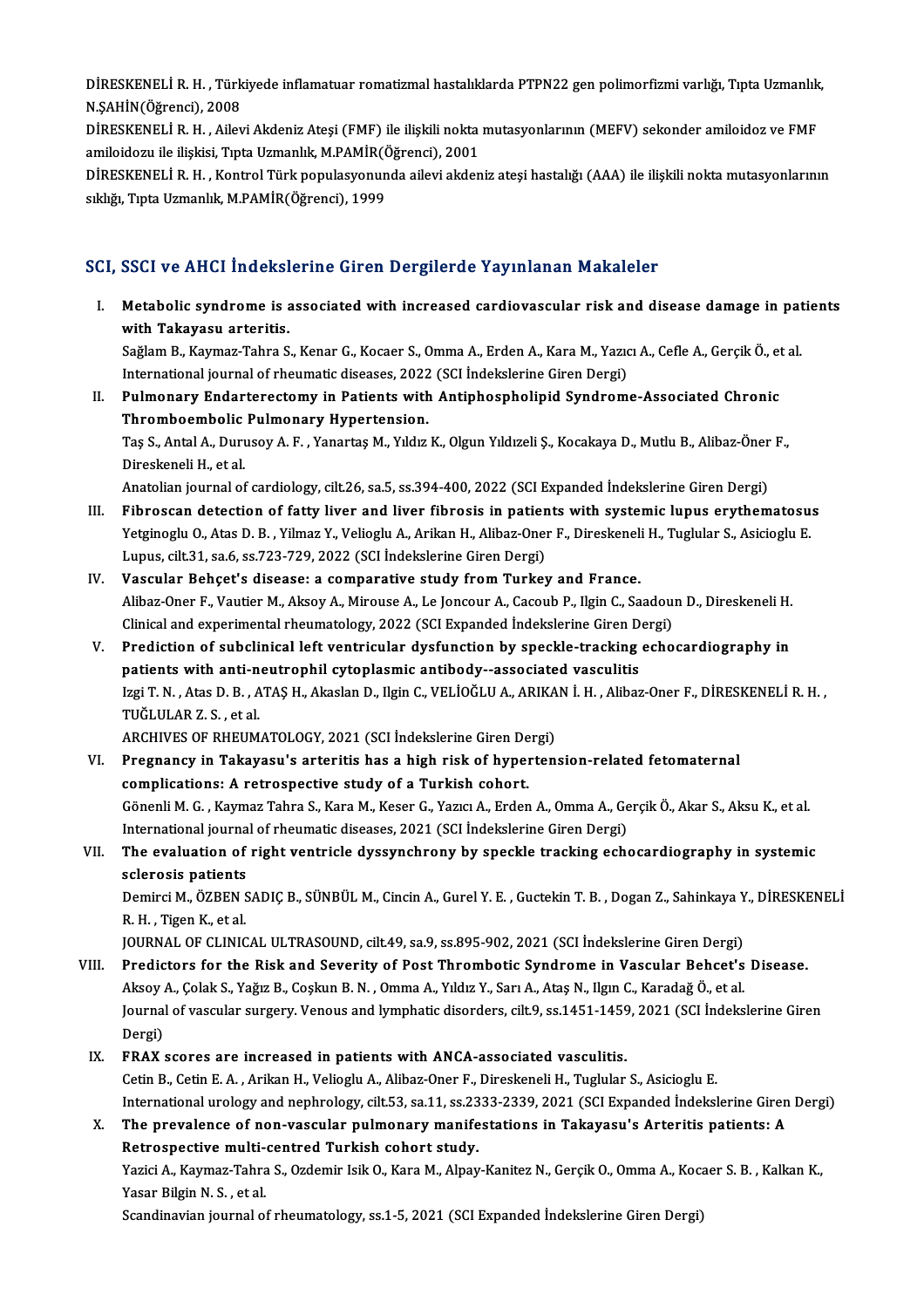XI. Biologic treatments in Takayasu's Arteritis: A comparative study of tumor necrosis factor inhibitors **Biologic treatme<br>and tocilizumab.**<br>Aliber Open E. Key Biologic treatments in Takayasu's Arteritis: A comparative study of tumor necrosis factor inhibitors<br>and tocilizumab.<br>Alibaz-Oner F., Kaymaz-Tahra S., Bayındır Ö., Yazici A., Ince B., Kalkan K., Kanıtez N. A. , Kocaer S. B and tocilizumab.<br>Alibaz-Oner F., Kaymaz-Tahra S., Bayındır Ö., Yazici A., Ince B., Kalkan K., Kanıtez N. A. , Kocaer S. B. , Yasar Bilge N.<br>S. . Omma A., et al. Seminars in arthritis and rheumatism, cilt.51, sa.6, ss.1224-1229, 2021 (SCI Expanded İndekslerine Giren Dergi) S. , Omma A., et al.<br>Seminars in arthritis and rheumatism, cilt.51, sa.6, ss.1224-1229, 2021 (SCI Expanded Indekslerine G<br>XII. Pathogenesis of Behçet's Syndrome: Genetic, Environmental and Immunological Factors.<br>Mattioli L Mattioli I., Bettiol A., Saruhan-Direskeneli G., Direskeneli H., Emmi G.<br>Frontiers in medicine, cilt.8, ss.713052, 2021 (SCI İndekslerine Giren Dergi) Pathogenesis of Behçet's Syndrome: Genetic, Environmental and In<br>Mattioli I., Bettiol A., Saruhan-Direskeneli G., Direskeneli H., Emmi G.<br>Frontiers in medicine, cilt.8, ss.713052, 2021 (SCI İndekslerine Giren Dergi)<br>HADS d Mattioli I., Bettiol A., Saruhan-Direskeneli G., Direskeneli H., Emmi G.<br>Frontiers in medicine, cilt.8, ss.713052, 2021 (SCI İndekslerine Giren Dergi)<br>XIII. HADS-depression score is a mediator for illness perception and da Frontiers<br>HADS-de<br>arteritis.<br>Erdal S. N HADS-depression score is a mediator for illness perception and daily life impairment in Takayasu'<br>arteritis.<br>Erdal S., Nalbantoğlu B., Gür M. B. , Yıldırım M., Kılıçarslan A., Kaymaz-Tahra S., Alibaz-Öner F., Yay M., Mumcu <mark>arteritis.</mark><br>Erdal S., Nalba<br>Direskeneli H.<br>Clinical rhoum Erdal S., Nalbantoğlu B., Gür M. B. , Yıldırım M., Kılıçarslan A., Kaymaz-Tahra S., Alil<br>Direskeneli H.<br>Clinical rheumatology, cilt.40, ss.4109-4116, 2021 (SCI İndekslerine Giren Dergi)<br>Association of venevs thromboembelis Direskeneli H.<br>Clinical rheumatology, cilt.40, ss.4109-4116, 2021 (SCI İndekslerine Giren Dergi)<br>XIV. Association of venous thromboembolic events with skin, pulmonary and kidney involvement in<br>ANCA associated vasculities a Clinical rheumatology, cilt.40, ss.4109-4116, 2021 (SCI İn<br>Association of venous thromboembolic events wit<br>ANCA-associated vasculitis: a multinational study.<br>Meiseeu S. Kronbichler A. Meiseeu E. Pulaneu N. Graec Association of venous thromboembolic events with skin, pulmonary and kidney involvement in<br>ANCA-associated vasculitis: a multinational study.<br>Moiseev S., Kronbichler A., Makarov E., Bulanov N., Crnogorac M., Direskeneli H. ANCA-associated vasculitis: a multinational study.<br>Moiseev S., Kronbichler A., Makarov E., Bulanov N., Crnogorac M., Direskeneli H., Galesic K., G<br>Guillevin L., et al.<br>Rheumatology (Oxford, England), cilt.60, ss.4654-4661, Moiseev S., Kronbichler A., Makarov E., Bulanov N., Crnogorac M., Direskeneli H., Galesic K., Gazel U., Geetha D., Guillevin L., et al.<br>Rheumatology (Oxford, England), cilt.60, ss.4654-4661, 2021 (SCI İndekslerine Giren Dergi)<br>XV. Assessment of Takayasu arteritis in routine practice with PETVAS, an 18F-FDG PET quantitative Rheumatology<br>Assessment<br>scoring tool.<br>Kaymar Tahna Assessment of Takayasu arteritis in routine practice with PETVAS, an 18F-FDG P<br>scoring tool.<br>Kaymaz Tahra S., Özgüven S., Ünal A.U. , Alibaz Öner F., Öneş T., Erdil T. Y. , Direskeneli R. H.<br>Turkish journal of modical scie scoring tool.<br>Kaymaz Tahra S., Özgüven S., Ünal A. U. , Alibaz Öner F., Öneş T., Erdil T. Y. , Direskeneli R. H.<br>Turkish journal of medical sciences, 2021 (SCI Expanded İndekslerine Giren Dergi) Kaymaz Tahra S., Özgüven S., Ünal A. U. , Alibaz Öner F., Öneş T., Erdil T. Y. , Direskeneli R. H.<br>Turkish journal of medical sciences, 2021 (SCI Expanded Indekslerine Giren Dergi)<br>XVI. Multimodal Approach of Isolated Pulm Turkish journal of medical sciences, 2021 (SCI Expanded İndekslerine Giren Dergi)<br>Multimodal Approach of Isolated Pulmonary Vasculitis: A Single-Institution Experience.<br>Yanartaş M., Karakoç A. Z. , Zengin A., Taş S., Olgun Multi<mark>modal Appro</mark><br>Yanartaş M., Karako<br>Direskeneli H., et al.<br>The Annals of thora Yanartaş M., Karakoç A. Z. , Zengin A., Taş S., Olgun Yildizeli Ş., Mutlu B. L. , Ataş I<br>Direskeneli H., et al.<br>The Annals of thoracic surgery, 2021 (SCI Expanded İndekslerine Giren Dergi)<br>Annamilast for anal ulsons associ Direskeneli H., et al.<br>The Annals of thoracic surgery, 2021 (SCI Expanded Indekslerine Giren Dergi)<br>XVII. Apremilast for oral ulcers associated with active Behçet's syndrome over 68 weeks: long-term<br>results from a phase 3 The Annals of thoracic surgery, 2021 (SCI Expanded Indekslerine Giren Dergi) Apremilast for oral ulcers associated with active Behçet's syndrome over 68 weeks: long-term<br>results from a phase 3 randomised clinical trial.<br>Hatemi G., Mahr A., Takeno M., Kim D. Y. , Saadoun D., Direskeneli H., Melikoğl results from a phase 3 randomised clinical trial.<br>Hatemi G., Mahr A., Takeno M., Kim D. Y. , Saadoun D., Direskeneli H., Melikoğlu M., Cheng S., McCue S., Paris M.,<br>Clinical and experimental rheumatology, cilt.39, sa.5, ss Hatemi G., Mahr A., Takeno M., Kim D. Y. , Saadoun D., Direskeneli H., Melikoğlu M., Cheng S., McCue S., Paris M., et<br>Clinical and experimental rheumatology, cilt.39, sa.5, ss.80-87, 2021 (SCI Expanded Indekslerine Giren D Clinical and experimental rheumatology, cilt.39, sa.5, ss.80-87, 2021 (SCI Expand<br>Risk of tuberculosis is increased in Behçet's disease compared to other<br>after anti-TNFα treatments: a case series and review of the literat Risk of tuberculosis is increased in Behçet's disease compared to other rheumatological disord<br>after anti-TNFα treatments: a case series and review of the literature<br>Gazel Ü., Kocakaya D., TopÇu İ. H. , KarataŞ H. Ö. , Ka after anti-TNFo<br>Gazel Ü., Kocakay<br>Dİreskenelİ R. H.<br>Turkish iaunnal e Gazel Ü., Kocakaya D., TopÇu İ. H. , KarataŞ H. Ö. , Karabacak M., AtagÜndÜz M. P. , İnanÇ G. N. , Alİbaz Öner F.,<br>Dİreskeneli R. H.<br>Turkish journal of medical sciences, cilt.51, sa.4, ss.1689-1694, 2021 (SCI Expanded İnde Direskeneli R. H.<br>Turkish journal of medical sciences, cilt.51, sa.4, ss.1689-1694, 2021 (SCI Expanded Indekslerine Giren Dergi)<br>XIX. Myocardial involvement in Behcet's disease may be higher in patients with Neuro-Behcet's Turkish journal of medical sciences, cilt.51, sa.4, ss.1689-1694, 2021 (SCI Expanded Indekslerine Giren Dergi) Myocardial involvement in Behcet's disease may be higher in patients with Neuro-Behcet's disease<br>speckle tracking echocardiographic study<br>SÜNBÜL M., MİDİ İ., KUTLUĞ AĞAÇKIRAN S., ENGİN E., Ucem S., ALİBAZ ÖNER F., SAYAR N. speckle trackin<br>SÜNBÜL M., MİD<br>ÖZBEN SADIÇ B.<br>ACTA CARDIQI Q SÜNBÜL M., MİDİ İ., KUTLUĞ AĞAÇKIRAN S., ENGİN E., Ucem<br>ÖZBEN SADIÇ B.<br>ACTA CARDIOLOGICA, 2021 (SCI İndekslerine Giren Dergi)<br>The Assessment of Presentesism and Activity Impejr ÖZBEN SADIÇ B.<br>ACTA CARDIOLOGICA, 2021 (SCI İndekslerine Giren Dergi)<br>XX. The Assessment of Presenteeism and Activity Impairment in Behcet's Syndrome and Recurrent Aphthous Stomatitis: A multicentre Study. The Assessment of Presenteeism and Activity Impairment in Behcet's Syndrome and Recurrent<br>Aphthous Stomatitis: A multicentre Study.<br>Karacayli U., Adesanya A., Aksoy A., Belem J. M. F. M. , Cardin N. B. , Sarı F. B. , Beyha Aphthous Stomati<br>Karacayli U., Adesan<br>Alibaz-Öner F., et al.<br>Pheumatelogy (Ovf Karacayli U., Adesanya A., Aksoy A., Belem J. M. F. M. , Cardin N. B. , Sarı F. B. , Beyh<br>Alibaz-Öner F., et al.<br>Rheumatology (Oxford, England), 2021 (SCI Expanded İndekslerine Giren Dergi)<br>The prevelense of metabolis sund Alibaz-Öner F., et al.<br>Rheumatology (Oxford, England), 2021 (SCI Expanded İndekslerine Giren Dergi)<br>XXI. The prevalence of metabolic syndrome is increased in patients with anti-neutrophil cytoplasmic<br>antibody-associated va Rheumatology (Oxford, England), 2021 (SCI Expanded Indekslerine Giren Dergi) Atas D. B., Atas H., İzgi T. N., Velioglu A., Arikan H., Oner F., Direskeneli H., Tuglular S., Asicioglu E. International urology and nephrology, cilt.53, sa.7, ss.1427-1434, 2021 (SCI Expanded Indekslerine Giren Dergi) Atas D. B. , Atas H., İzgi T. N. , Velioglu A., Arikan H., Oner F., Direskeneli H., Tuglular S., Asicioglu E.<br>International urology and nephrology, cilt.53, sa.7, ss.1427-1434, 2021 (SCI Expanded Indekslerine Giren Dergi)<br> International urology and nephrology, cilt.53, sa.7, ss.1427-1434, 202<br>Genetic association of a gain of function interferon gamma r<br>the intergenic region LNCAROD/DKK1 with Behçet's disease.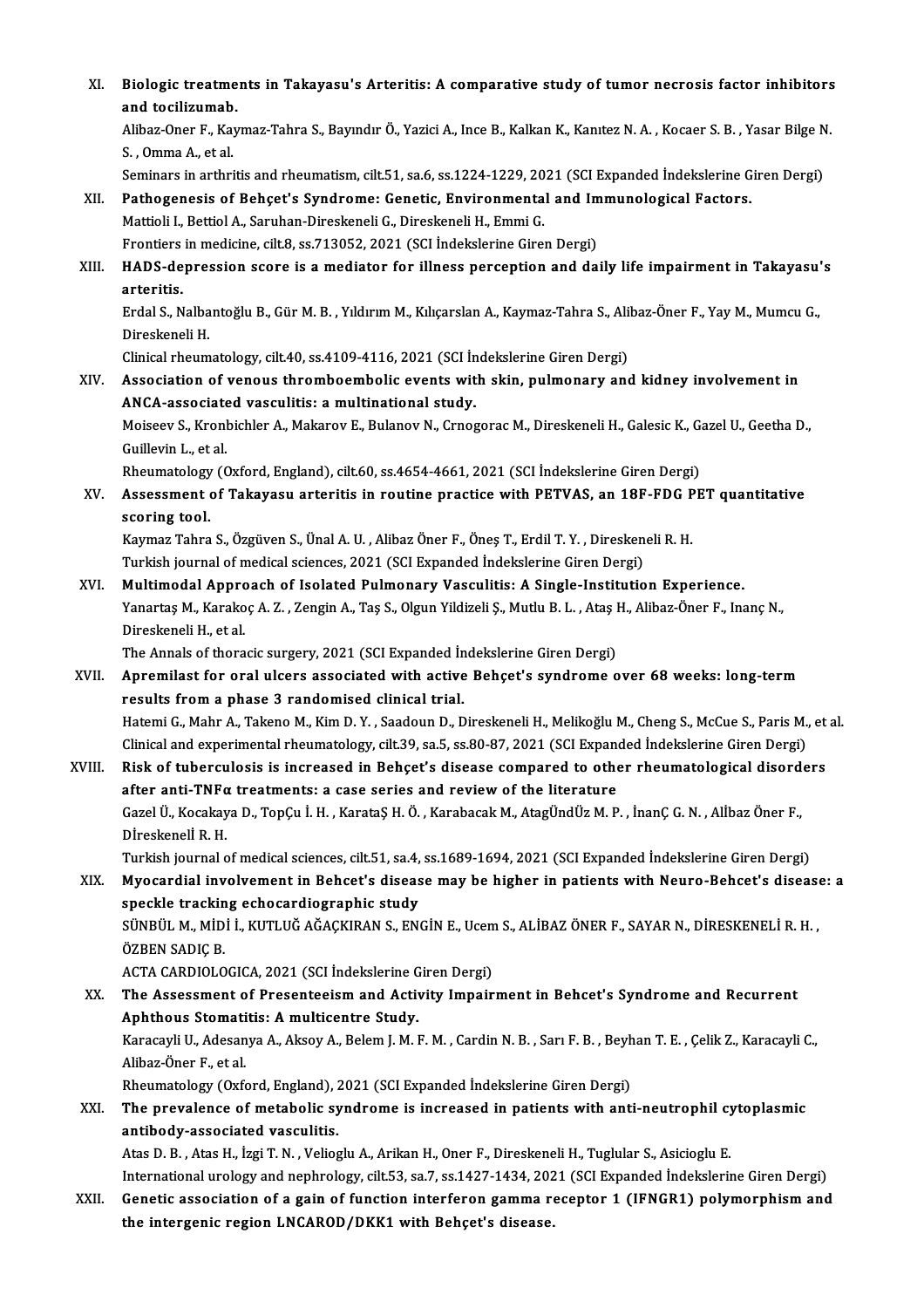Ortiz Fernández L., Coit P., Yilmaz V., Yentür S. P. , Alibaz-Oner F., Aksu K., Erken E., Düzgün N., Keser G., Cefle A., et<br>el  $rac{1}{2}$ Ortiz Fernández L., Coit P., Yilmaz V., Yentür S. P. , Alibaz-Oner F., Aksu K., Erken E., Düzgün N., Keser (<br>al.<br>Arthritis & rheumatology (Hoboken, N.J.), cilt.73, ss.1244-1252, 2021 (SCI İndekslerine Giren Dergi)<br>DAH Y AC

|              | al.                                                                                                                    |
|--------------|------------------------------------------------------------------------------------------------------------------------|
|              | Arthritis & rheumatology (Hoboken, N.J.), cilt.73, ss.1244-1252, 2021 (SCI İndekslerine Giren Dergi)                   |
| XXIII.       | DAILY ACTIVITY IMPAIRMENT IS MEDIATED BY BOTH ORAL DRYNESS AND ORAL HEALTH RELATED                                     |
|              | QUALITY OF LIFE IN PATIENTS WITH PRIMARY SJOGREN'S SYNDROME                                                            |
|              | Yenisoy Y., Kapusuz A., Cakir E. N., Abacar K., Tatli I., Ture-Ozdemir F., Yay M., Karacayli U., Inanc N., DİRESKENELİ |
|              | R H , et al.                                                                                                           |
|              | ANNALS OF THE RHEUMATIC DISEASES, cilt.80, ss.1028, 2021 (SCI Indekslerine Giren Dergi)                                |
| XXIV.        | PSYCHOMETRIC PROPERTIES OF OUTCOME MEASUREMENT INSTRUMENTS FOR LARGE VESSEL                                            |
|              | VASCULITIS: A SYSTEMATIC LITERATURE REVIEW                                                                             |
|              | Boleto G., Berti A., Merkel P. A., Aydin S., DİRESKENELİ R. H., Dejaco C., Carmona L., Ramiro S.                       |
|              | ANNALS OF THE RHEUMATIC DISEASES, cilt.80, ss.1213, 2021 (SCI Indekslerine Giren Dergi)                                |
| XXV.         | Advances in the Treatment of Behcet's Disease                                                                          |
|              | ALİBAZ ÖNER F., DİRESKENELİ R.H.                                                                                       |
|              | CURRENT RHEUMATOLOGY REPORTS, cilt.23, sa.6, 2021 (SCI İndekslerine Giren Dergi)                                       |
| XXVI.        | EULAR SJOGREN'S SYNDROME PATIENT REPORTED INDEX-FATIGUE SCORE AND HADS-DEPRESSION                                      |
|              | SCORE MEDIATE IDENTITY SCORE OF ILLNESS PERCEPTION QUESTIONNAIRE IN PATIENTS WITH                                      |
|              | PRIMARY SJOGREN'S SYNDROME                                                                                             |
|              | Kapusuz A., Abacar K., Yenisoy Y., Tatli I., Cakir E. N., Ture-Ozdemir F., Yay M., Karacayli U., DİRESKENELİ R.H.,     |
|              | Inanc N, et al.                                                                                                        |
|              | ANNALS OF THE RHEUMATIC DISEASES, cilt.80, ss.1467, 2021 (SCI Indekslerine Giren Dergi)                                |
| XXVII.       | Hepatitis B reactivation under biologic therapy in patients with HBsAg negative phase of chronic                       |
|              | <b>HBV</b> infection                                                                                                   |
|              | Ergenc I., Kani H. T., Karabacak M., Ozer E. C., Mehdiyev S., Jafarov F., Abacar K. Y., Agackiran S. K., Sevik G. S.,  |
|              | Oner F.A., et al.                                                                                                      |
|              | JOURNAL OF CROHNS & COLITIS, cilt.15, 2021 (SCI İndekslerine Giren Dergi)                                              |
| XXVIII.      | FIBROSCAN DETECTION OF FATTY LIVER AND LIVER FIBROSIS IN SYSTEMIC LUPUS                                                |
|              | <b>ERYTHEMATOSUS</b>                                                                                                   |
|              | YETGİNOĞLU Ö., Atas D. B., VELİOĞLU A., ARIKAN İ. H., YILMAZ Y., ALİBAZ ÖNER F., DİRESKENELİ R. H.,                    |
|              | TUĞLULAR Z. S., AŞICIOĞLU E.                                                                                           |
|              | NEPHROLOGY DIALYSIS TRANSPLANTATION, cilt.36, ss.172, 2021 (SCI İndekslerine Giren Dergi)                              |
| <b>XXIX</b>  | Secukinumab and infectious adverse effects: A real-life experience of 63 psoriasis patients                            |
|              | Ergun T., SEÇKİN GENÇOSMANOĞLU D., DEMİR G., DİRESKENELİ R. H.                                                         |
|              | AUSTRALASIAN JOURNAL OF DERMATOLOGY, 2021 (SCI İndekslerine Giren Dergi)                                               |
| XXX.         | Elevated serum TREM-1 is associated with periodontitis and disease activity in rheumatoid arthritis.                   |
|              | Inanc N., Mumcu G., Can M., Yay M., Silbereisen A., Manoil D., Direskeneli H., Bostanci N.                             |
|              | Scientific reports, cilt.11, ss.2888, 2021 (SCI İndekslerine Giren Dergi)                                              |
| XXXI.        | Femoral vein wall thickness measurement: A new diagnostic tool for Behçet's disease.                                   |
|              | Alibaz-Oner F., Ergelen R., Yıldız Y., Aldag M., Yazici A., Cefle A., Koç E., Artım E., Mumcu G., Ergun T., et al.     |
|              | Rheumatology (Oxford, England), cilt.60, sa.1, ss.288-296, 2021 (SCI Expanded İndekslerine Giren Dergi)                |
| XXXII.       | Identification of susceptibility loci for Takayasu arteritis through a large multi-ancestral genome-                   |
|              | wide association study.                                                                                                |
|              | Ortiz-Fernández L., Saruhan-Direskeneli G., Alibaz-Oner F., Kaymaz-Tahra S., Coit P., Kong X., Kiprianos A. P.,        |
|              | Maughan R. T., Aydin S. Z., Aksu K., et al.                                                                            |
|              | American journal of human genetics, cilt.108, ss.84-99, 2021 (SCI Indekslerine Giren Dergi)                            |
| XXXIII.      | Apremilast for oral ulcers associated with active Behcet's syndrome over 68 weeks: long-term                           |
|              | results from a phase 3 randomised clinical trial                                                                       |
|              | Hatemi G., Mahr A., Takeno M., Kim D. Y., Saadoun D., DİRESKENELİ R. H., Melikoglu M., Cheng S., Mccue S., Paris M.,   |
|              | et al.                                                                                                                 |
|              | CLINICAL AND EXPERIMENTAL RHEUMATOLOGY, cilt.39, sa.5, 2021 (SCI Indekslerine Giren Dergi)                             |
| <b>YYYIV</b> | Autoimmunity in Deoriatic Arthritic: Dathonhyciological and Clinical Aspects                                           |

XXXIV. Autoimmunity in Psoriatic Arthritis: Pathophysiological and Clinical Aspects.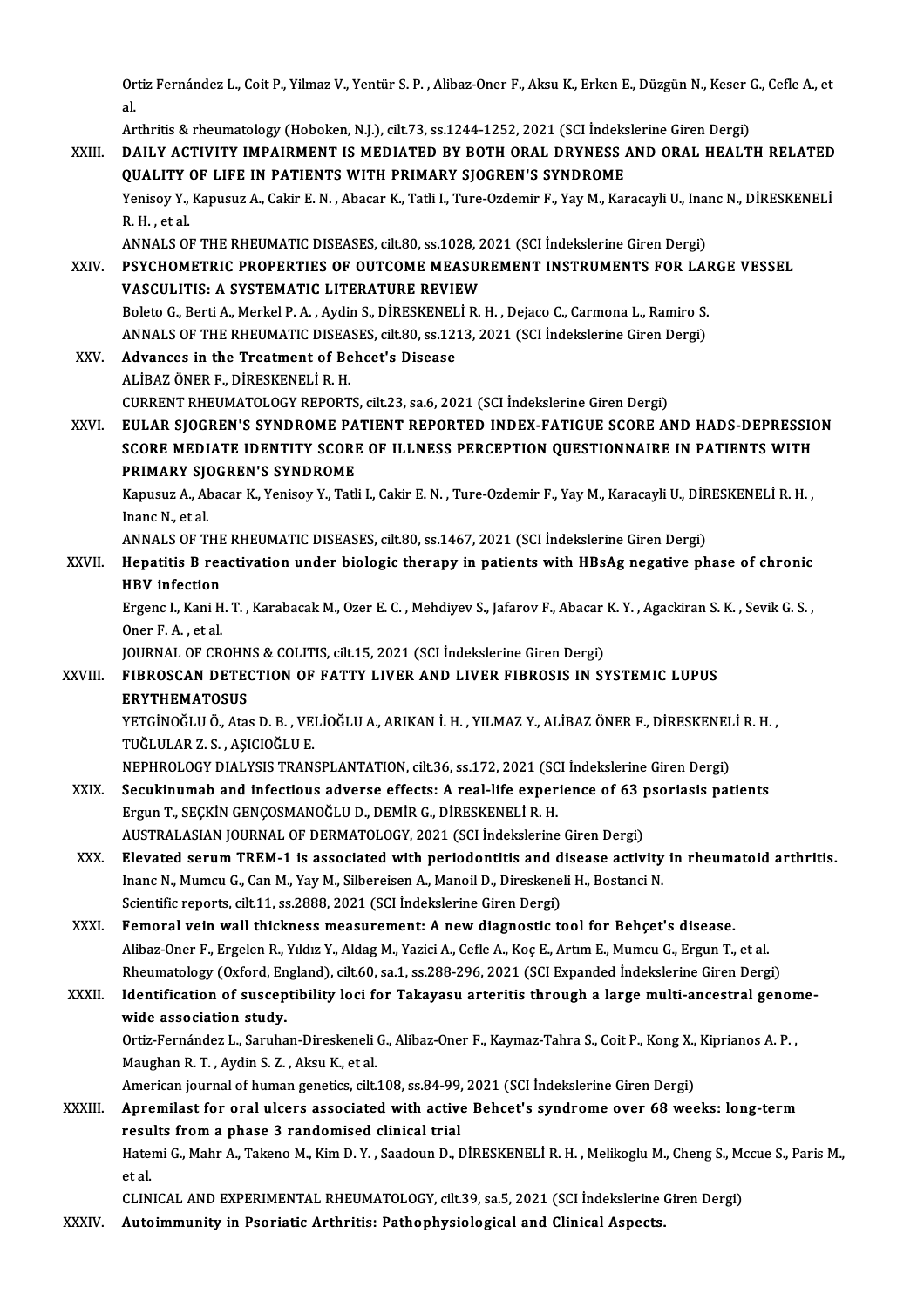EmmungİlH., İlgenU.,DİreskenelİR.H.

Turkish journalofmedical sciences, cilt.51, ss.1601-1614,2021 (SCI İndekslerineGirenDergi)

- Emmungİl H., İlgen U., Dİreskenelİ R. H.<br>Turkish journal of medical sciences, cilt.51, ss.1601-1614, 2021 (SCI İndekslerine Giren Dergi)<br>XXXV. Childhood-onset versus adult-onset Takayasu arteritis: A study of 141 patients KarabacakM.,Kaymaz-Tahra S.,ŞahinS.,YıldızM.,AdroviçA.,BarutK.,DireskeneliH.,KasapçopurÖ.,Alibaz-Öner F. Childhood-onset versus adult-onset Takayasu arteritis: A study of 141 patients from<br>Karabacak M., Kaymaz-Tahra S., Șahin S., Yıldız M., Adroviç A., Barut K., Direskeneli H., Kasapço<br>Seminars in arthritis and rheumatism, ci Karabacak M., Kaymaz-Tahra S., Şahin S., Yıldız M., Adroviç A., Barut K., Direskeneli H., Kasapçopur Ö., Alibaz-Ör<br>Seminars in arthritis and rheumatism, cilt.51, ss.192-197, 2020 (SCI İndekslerine Giren Dergi)<br>XXXVI. Are S
- Seminars in arthritis and rheumatism, cilt.51, ss.192-197, 2020 (SCI Indekslerine Giren Dergi)<br>Are Salivary Gland Ultrasonography Scores Associated with Salivary Flow Rates an<br>related Quality of Life in Sjögren Syndrome?<br>Y Are Salivary Gland Ultrasonography Scores Associated with Salivary Flow Ra<br>related Quality of Life in Sjögren Syndrome?<br>Yalcinkaya Y., Mumcu G., Özdemir F., Kuruş R., Ünal A., Direskeneli H., Bruyn G., Inanc N.<br>The Journal The Journal of rheumatology, cilt.47, ss.1774-1779, 2020 (SCI İndekslerine Giren Dergi) Yalcinkaya Y., Mumcu G., Özdemir F., Kuruş R., Ünal A., Direskeneli H., Bruyn G., Inanc N.<br>The Journal of rheumatology, cilt.47, ss.1774-1779, 2020 (SCI İndekslerine Giren Dergi)<br>XXXVII. Moderation analysis exploring assoc
- The Journal of rheumatology, cilt.47, ss.1774-1779<br>Moderation analysis exploring associations **b**<br>syndrome: A multicenter study from Turkey.<br>MUMCU.C. You M. Karasayi: U. Alsoy A. Tas M. N. Moderation analysis exploring associations between age and mucocutaneous activity in Behçet's<br>syndrome: A multicenter study from Turkey.<br>MUMCU G., Yay M., Karacayli U., Aksoy A., Tas M. N. , Armagan B., Sari A., BOZCA B. C syndrome: A multicenter study from Turkey.<br>MUMCU G., Yay M., Karacayli U., Aksoy A., Tas M. N. , Armagan B., Sari A., BOZCA B. C. , Tekgoz E., Temiz Karadag D.,<br>et al. MUMCU G., Yay M., Karacayli U., Aksoy A., Tas M. N. , Armagan B., Sari A., BOZCA B. C. , Tekgoz E., Temiz K.<br>et al.<br>The Journal of dermatology, cilt.47, sa.12, ss.1403-1410, 2020 (SCI Expanded İndekslerine Giren Dergi)<br>The
- et al.<br>The Journal of dermatology, cilt.47, sa.12, ss.1403-1410, 2020 (SCI Expanded Indekslerine<br>XXXVIII. The OMERACT Core Set of Domains for Outcome Measures in Behçet Syndrome.<br>Hatomi G. Maara A. Ozzular V. Dinaskapali H The Journal of dermatology, cilt.47, sa.12, ss.1403-1410, 2020 (SCI Expanded İndekslerine Giren Dergi)<br>The OMERACT Core Set of Domains for Outcome Measures in Behçet Syndrome.<br>Hatemi G., Meara A., Ozguler Y., Direskeneli H The OMERACT Core Set of Domains for Outcome Measures in Behçet Syndrome.<br>Hatemi G., Meara A., Ozguler Y., Direskeneli H., Mahr A., Shea B., Cam E., Gul A., Yazici Y., Tugwell P., et al.<br>Arthritis care & research, 2020 (SCI
- Hatemi G., Meara A., Ozguler Y., Direskeneli H., Mahr A., Shea B., Cam E., Gul A., Yazici Y., Tugwell P., et al.<br>Arthritis care & research, 2020 (SCI Expanded Indekslerine Giren Dergi)<br>XXXIX. Decreasing incidence and sever Arthritis care & research, 2020 (SCI Expandent Decreasing incidence and severity of<br>possibly associated with oral health<br>Mumay C. Aliber Ö. Ergyn S.A.T. Direct Decreasing incidence and severity of Behçet's<br>possibly associated with oral health<br>Mumcu G., Alibaz Ö., Ergun S. A. T. , Direskeneli R. H.<br>Turkish iournal of medical sciences, silt EQ, es SL 2, s possibly associated with oral health<br>Mumcu G., Alibaz Ö., Ergun S. A. T. , Direskeneli R. H.<br>Turkish journal of medical sciences, cilt.50, sa.SI-2, ss.1587-1590, 2020 (SCI Expanded İndekslerine Giren Dergi)<br>Femeral Vein Wa

- Mumcu G., Alibaz Ö., Ergun S. A. T. , Direskeneli R. H.<br>Turkish journal of medical sciences, cilt.50, sa.SI-2, ss.1587-1590, 2020 (SCI Expanded Indekslerine Giren Der<br>XL. Femoral Vein Wall Thickness Measurement May Be a Di Turkish journal of medical sciences, cilt.50, sa.SI-2, ss.1587-1590, 2020 (SCI<br>Femoral Vein Wall Thickness Measurement May Be a Distinctive Di<br>Behçet's Disease with Intestinal Involvement and Crohn's Disease.<br>Alibaz Oper E Femoral Vein Wall Thickness Measurement May Be a Distinctive Diagnostic Tool t<br>Behçet's Disease with Intestinal Involvement and Crohn's Disease.<br>Alibaz-Oner F., Ergelen R., Ergenc I., Seven G., Yazıcı A., Cefle A., Bes C., Behçet's Disease with Intestinal Involvement and Crohn's Disease.<br>Alibaz-Oner F., Ergelen R., Ergenc I., Seven G., Yazıcı A., Cefle A., Bes C.,<br>Digestive diseases and sciences, 2020 (SCI İndekslerine Giren Dergi)<br>Naval and Digestive diseases and sciences, 2020 (SCI Indekslerine Giren Dergi)
- XLI. Novel and known periodontal pathogens residing in gingival crevicular fluid are associated with Novel and known periodontal pathogens residing in gingival crevicular f<br>rheumatoid arthritis<br>Manoil D., Bostanci N., MUMCU G., Inanc N., Can M., Direskeneli H., Belibasakis G. N.<br>JOUPMAL OF PERJODONTOLOCY, 2020 (SCL Indeks

rheumatoid arthritis<br>Manoil D., Bostanci N., MUMCU G., Inanc N., Can M., Direskeneli H., Belik<br>JOURNAL OF PERIODONTOLOGY, 2020 (SCI İndekslerine Giren Dergi)<br>Assessment of damage in Takayasu's arteritis Manoil D., Bostanci N., MUMCU G., Inanc N., Can M., D<br>JOURNAL OF PERIODONTOLOGY, 2020 (SCI Indeksle<br>XLII. Assessment of damage in Takayasu's arteritis.<br>Koumer Tabre S. Aliber Oper E. Direckensli H. JOURNAL OF PERIODONTOLOGY, 2020 (SCI Ind<br>Assessment of damage in Takayasu's arte<br>Kaymaz-Tahra S., Alibaz-Oner F., Direskeneli H.<br>Seminars in erthritis and rhoumatism silt 50, se

Assessment of damage in Takayasu's arteritis.<br>Kaymaz-Tahra S., Alibaz-Oner F., Direskeneli H.<br>Seminars in arthritis and rheumatism, cilt.50, ss.586-591, 2020 (SCI İndekslerine Giren Dergi)<br>Impact of concemitant obstructive

Kaymaz-Tahra S., Alibaz-Oner F., Direskeneli H.<br>Seminars in arthritis and rheumatism, cilt.50, ss.586-591, 2020 (SCI İndekslerine Giren Dergi)<br>XLIII. Impact of concomitant obstructive sleep apnea on pulmonary involvement a Seminars in arthritis and rheumatism, cilt.50, ss.58<br>Impact of concomitant obstructive sleep apr<br>artery diameter in adults with scleroderma.<br>Valut T. Balsan B. Karakut S. Dinaskanali H. Valu Impact of concomitant obstructive sleep apnea on pulmonar<br>artery diameter in adults with scleroderma.<br>Yakut T., Balcan B., Karakurt S., Direskeneli H., Yalcinkaya Y., Peker Y.<br>Sleep & breething – Schlef & Atmung 2020 (SCLE artery diameter in adults with scleroderma.<br>Yakut T., Balcan B., Karakurt S., Direskeneli H., Yalcinkaya Y., Peker Y.<br>Sleep & breathing = Schlaf & Atmung, 2020 (SCI Expanded İndekslerine Giren Dergi)

XLIV. British Society for Rheumatology guideline on diagnosis and treatment of giant cel arteritis Sleep & breathing = Schlaf & Atmung, 2020 (SCI Expanded Indekslerine Giren Dergi)<br>British Society for Rheumatology guideline on diagnosis and treatment of giant cell arteritis<br>Mackie S. L. , Dejaco C., Appenzeller S., Came **British Society for Rheumatolog**<br>Mackie S. L. , Dejaco C., Appenzeller<br>Reynolds G., de Souza A. W. S. , et al.<br>PHEUMATOLOCY si<sup>1</sup>t 59, sp. 3, 2020 Mackie S. L. , Dejaco C., Appenzeller S., Camellino D., Duftner C., Gon<br>Reynolds G., de Souza A. W. S. , et al.<br>RHEUMATOLOGY, cilt.59, sa.3, 2020 (SCI İndekslerine Giren Dergi)<br>Pritish Sosiaty for Phoumatology guideline on

## Reynolds G., de Souza A. W. S. , et al.<br>RHEUMATOLOGY, cilt.59, sa.3, 2020 (SCI İndekslerine Giren Dergi)<br>XLV. British Society for Rheumatology guideline on diagnosis and treatment of giant cell arteritis:<br>avecutive summary RHEUMATOLOGY, cilt.<br>British Society for Rexecutive summary<br>Mackie S. J. Deiace C British Society for Rheumatology guideline on diagnosis and treatment of giant cell arteritis:<br>executive summary<br>Mackie S. L. , Dejaco C., Appenzeller S., Camellino D., Duftner C., Gonzalez-Chiappe S., Mahr A., Mukhtyar C.

**executive summary<br>Mackie S. L. , Dejaco C., Appenzeller :<br>Reynolds G., de Souza A. W. S. , et al.<br>RHEUMATOLOCY, silt E9, sp. 3, sp.483** Mackie S. L. , Dejaco C., Appenzeller S., Camellino D., Duftner C., Gonzalez-Chiapp<br>Reynolds G., de Souza A. W. S. , et al.<br>RHEUMATOLOGY, cilt.59, sa.3, ss.487-494, 2020 (SCI İndekslerine Giren Dergi)<br>Damage assessment in

- Reynolds G., de Souza A. W. S. , et al.<br>RHEUMATOLOGY, cilt.59, sa.3, ss.487-494, 2020 (SCI Indekslerine Giren Dergi)<br>XLVI. Damage assessment in adult IgA vasculitis. Cross-sectional results of a multicentre cohort. RHEUMATOLOGY, cilt.59, sa.3, ss.487-494, 2020 (SCI İndekslerine Giren Dergi)<br>Damage assessment in adult IgA vasculitis. Cross-sectional results of a multicentre cohor<br>Gazel U., Colak S., Sari A., Cansu D., Yazici A., Cefle Damage assessment in adult IgA vasculitis. Cross-sectional results of a multicer<br>Gazel U., Colak S., Sari A., Cansu D., Yazici A., Cefle A., Bes C., Karadag O., Omma A., Diresken<br>Clinical and experimental rheumatology, ss. Gazel U., Colak S., Sari A., Cansu D., Yazici A., Cefle A., Bes C., Karadag O., Omma A., Direskeneli H., et al.<br>Clinical and experimental rheumatology, ss.155-160, 2020 (SCI Indekslerine Giren Dergi)<br>XLVII. Predictive fact
- Clinical and experimental rheumatology, ss.155-160, 2020 (SCI İndekslerine Giren Dergi)<br>Predictive factors for work-day loss in Behçet's syndrome: A multi-center study.<br>MUMCU G., Yay M., AKSOY A., Tas M. N. , ARMAĞAN B., S Prec<br>MUM<br>et al.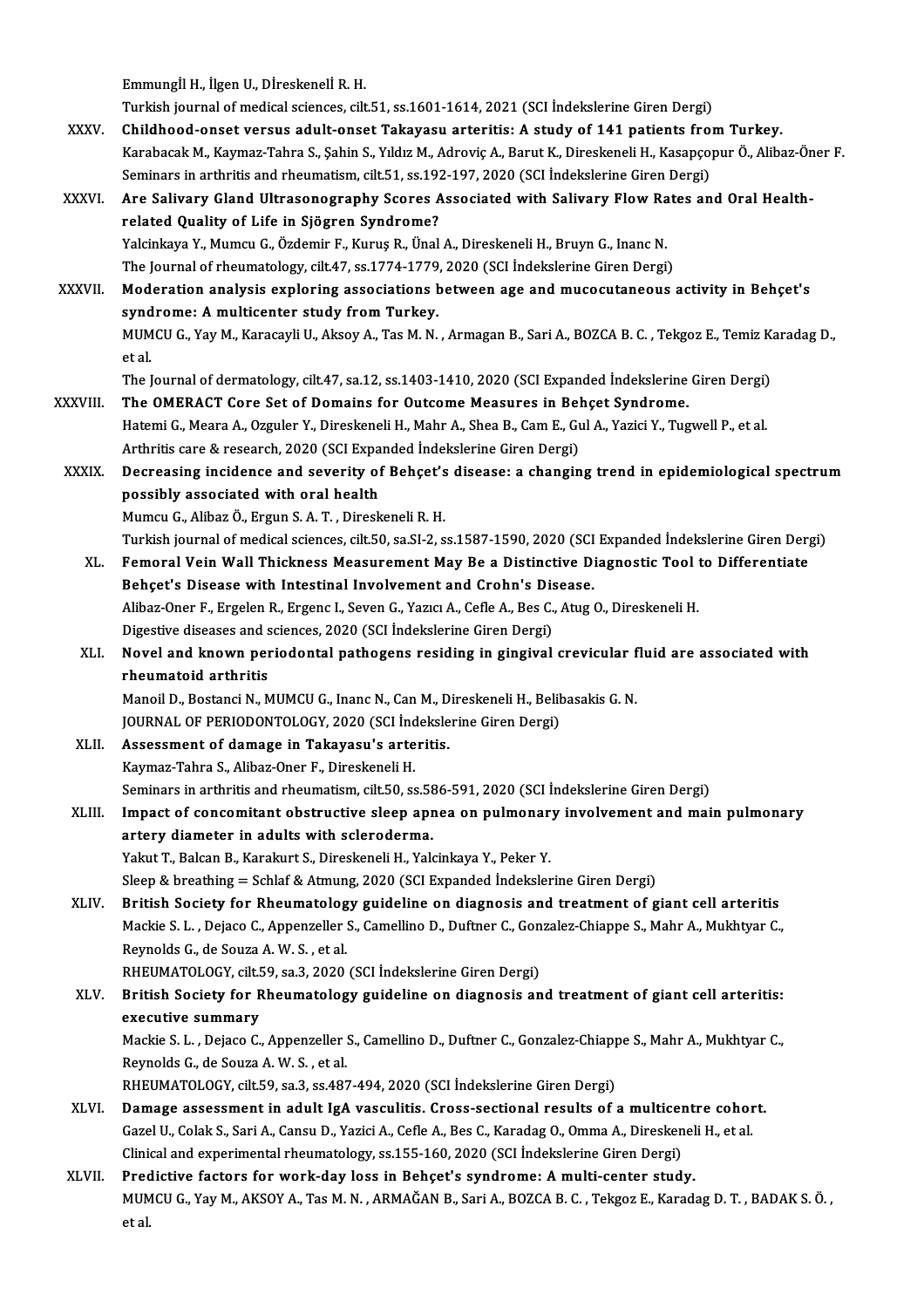International journal of rheumatic diseases, cilt.23, sa.2, ss.240-246, 2020 (SCI Expanded İndekslerine Giren Dergi)<br>Efficesu of TNEs inhibitors for refrectory yessular Pehect's disease: A multicenter ebecurational

International journal of rheumatic diseases, cilt.23, sa.2, ss.240-246, 2020 (SCI Expanded İndekslerine Giren D<br>XLVIII. Efficacy of TNFα inhibitors for refractory vascular Behçet's disease: A multicenter observational International journal of rheumatic diseases, cilt.23, sa.2, ss<br>Efficacy of TNF $\alpha$  inhibitors for refractory vascular<br>study of 27 patients and a review of the literature.<br>Alrey A Variei A Omma A Cofle A Open E Toodemin II Efficacy of TNFα inhibitors for refractory vascular Behçet's disease: A multicenter observational<br>study of 27 patients and a review of the literature.<br>Aksoy A., Yazici A., Omma A., Cefle A., Onen F., Tasdemir U., Ergun T study of 27 patients and a review of the literature.<br>Aksoy A., Yazici A., Omma A., Cefle A., Onen F., Tasdemir U., Ergun T., Direskeneli H., Alibaz-Oner F.<br>International journal of rheumatic diseases, cilt.23, sa.2, ss.256 Aksoy A., Yazici A., Omma A., Cefle A., Onen F., Tasdemir U., Ergun T., Direskeneli H., Alibaz-Oner F.<br>International journal of rheumatic diseases, cilt.23, sa.2, ss.256-261, 2020 (SCI Expanded Indekslerine Giren D<br>XLIX. E International journal of rheumatic d<br>Efficacy of Apremilast for Oral<br>Results From A Phase III Study<br>Hatomi C. Mahr A. Takana M. Kim I Efficacy of Apremilast for Oral Ulcers Associated With Active Behcet's Syndrome Over 64<br>Results From A Phase III Study<br>Hatemi G., Mahr A., Takeno M., Kim D., Saadoun D., Direskeneli H., Cheng S., Mccue S., Paris M., Yazici Results From A Phase III Study<br>Hatemi G., Mahr A., Takeno M., Kim D., Saadoun D., Direskeneli H., Cheng S., Mccue S., Paris M., Yazici Y.<br>JOURNAL DER DEUTSCHEN DERMATOLOGISCHEN GESELLSCHAFT, cilt.18, ss.20-21, 2020 (SCI İn Hatemi<br>JOURN<br>Dergi)<br>Osular JOURNAL DER DEUTSCHEN DERMATOLOGISCHEN GESELLSCHAFT, cilt.18, ss.20-21, 2020 (SCI İndekslerine Gir<br>Dergi)<br>L. Ocular Posterior Segment Involvement in Patients with Antiphospholipid Syndrome and Systemic<br>L. U.D.W. Environmen Dergi)<br>Ocular Posterior Segm<br>Lupus Erythematosus<br>Kugukkomurgu E. Unal A Ocular Posterior Segment Involvement in Patients with Antiphospl<br>Lupus Erythematosus<br>Kucukkomurcu E., Unal A. U. , ESEN F., Ozen G., Direskeneli H., Kazokoglu H.<br>OCULAR IMMUNOLOCY AND INELAMMATION, silt 28, sa 1, ss 86, 91 L<mark>upus Erythematosus</mark><br>Kucukkomurcu E., Unal A. U. , ESEN F., Ozen G., Direskeneli H., Kazokoglu H.<br>OCULAR IMMUNOLOGY AND INFLAMMATION, cilt.28, sa.1, ss.86-91, 2020 (SCI İndekslerine Giren Dergi)<br>The assessment of malnutri Kucukkomurcu E., Unal A. U. , ESEN F., Ozen G., Direskeneli H., Kazokoglu H.<br>OCULAR IMMUNOLOGY AND INFLAMMATION, cilt.28, sa.1, ss.86-91, 2020 (SCI İndekslerine Giren Dergi)<br>LI. The assessment of malnutrition and severity OCULAR IMMUNOLOGY AND INFLAMMATION, cilt.28, sa.1, ss.86-91, 2020 (SCI İndekslerine Giren Dergi<br>The assessment of malnutrition and severity of gastrointestinal disease using symptom-bas<br>questionnaires in systemic sclerosis LI. The assessment of malnutrition and severity of gastrointestinal disease using symptom-based questionnaires in systemic sclerosis: is it related to severe organ involvement or capillary rarefaction at microcirculation? questionnaires in systemic sclerosis: is it related to severe organ involvement or cap<br>rarefaction at microcirculation?<br>Yalcinkaya Y., Erturk Z., Unal A. U. , Tahra S. K. , Pehlivan O., Atagunduz P., Direskeneli H., Inanc rarefaction at microcirculation?<br>Yalcinkaya Y., Erturk Z., Unal A. U. , Tahra S. K. , Pehlivan O., Atagunduz P., Direskeneli H., Inanc N.<br>CLINICAL AND EXPERIMENTAL RHEUMATOLOGY, cilt.38, sa.3, 2020 (SCI İndekslerine Giren Yalcinkaya Y., Erturk Z., Unal A. U. , Tahra S. K. , Pehlivan O., Atagunduz P., Direskeneli H., Inanc N.<br>CLINICAL AND EXPERIMENTAL RHEUMATOLOGY, cilt.38, sa.3, 2020 (SCI İndekslerine Giren Dergi)<br>LII. Oral ulcer activity a CLINICAL AND EXPERIMENTAL RHEUMATOLOGY, cilt.38, sa.3, 2020 (SCI İndekslerine Giren Dergi)<br>Oral ulcer activity assessment with the composite index according to different treatment mo<br>in Behçet's syndrome: a multicentre stu Oral ulcer activity assessment with the composite index according to different treatment mo<br>in Behçet's syndrome: a multicentre study.<br>Mumcu G., Karacayli Ü., Yay M., Aksoy A., Taş M., Armağan B., Sari A., Bozca B., Tekgöz Clinicaland experimental rheumatology, sa.6, ss.98-104,2019 (SCIExpanded İndekslerineGirenDergi) Mumcu G., Karacayli Ü., Yay M., Aksoy A., Taş M., Armağan B., Sari A., Bozca B., Tekgöz E., Karadağ D., et al.<br>Clinical and experimental rheumatology, sa.6, ss.98-104, 2019 (SCI Expanded İndekslerine Giren Dergi)<br>LIII. Inv Clinical and experimental rheumatology,<br>Involvement of Iliofemoral and Axill<br>Risk Factors in Takayasu's Arteritis<br>Kaymag Tabra S. ÖZCÜVEN S. Upal A. U Involvement of Iliofemoral and Axillary Arteries in PET-CT May Be Associated with Athe<br>Risk Factors in Takayasu's Arteritis<br>Kaymaz-Tahra S., ÖZGÜVEN S., Unal A. U. , ALİBAZ ÖNER F., ÖNEŞ T., ERDİL T.Y. , DİRESKENELİ R. H.<br> Risk Factors i<mark>n Takayasu's Arteritis</mark><br>Kaymaz-Tahra S., ÖZGÜVEN S., Unal A. U. , ALİBAZ ÖNER F., ÖNEŞ T., ERDİL T<br>ARTHRITIS & RHEUMATOLOGY, cilt.71, 2019 (SCI İndekslerine Giren Dergi)<br>Efficesu of TNE alpha Inbibitars for Kaymaz-Tahra S., ÖZGÜVEN S., Unal A. U. , ALİBAZ ÖNER F., ÖNEŞ T., ERDİL T. Y. , DİRESKENELİ R. H.<br>ARTHRITIS & RHEUMATOLOGY, cilt.71, 2019 (SCI İndekslerine Giren Dergi)<br>LIV. Efficacy of TNF alpha Inhibitors for Refractory ARTHRITIS & RHEUMATOLOGY, cilt.71, 2019 (SCI İndekslerine Giren Dergi)<br>Efficacy of TNF alpha Inhibitors for Refractory Vascular Behcet's Disease: A Multicenter<br>Observational Study of 27 Patients Efficacy of TNF alpha Inhibitors for Refractory Vascular Behcet's Disease: A Multicenter<br>Observational Study of 27 Patients<br>Aksoy A., YAZICI A., Omma A., ÇEFLE A., ÖNEN F., Tasdemir U., Ergun T., DİRESKENELİ R. H. , ALİBAZ Observational Study of 27 Patients<br>Aksoy A., YAZICI A., Omma A., ÇEFLE A., ÖNEN F., Tasdemir U., Ergun T., DİRE<br>ARTHRITIS & RHEUMATOLOGY, cilt.71, 2019 (SCI İndekslerine Giren Dergi)<br>Is the Birk of Tubergulogis Ingressed i Aksoy A., YAZICI A., Omma A., ÇEFLE A., ÖNEN F., Tasdemir U., Ergun T., DİRESKENELİ R. H. , ALİBAZ ÖNER I<br>ARTHRITIS & RHEUMATOLOGY, cilt.71, 2019 (SCI İndekslerine Giren Dergi)<br>LV. Is the Risk of Tuberculosis Increased in ARTHRITIS & RHEUMATOLOGY, cilt.71, 2019 (SCI<br>Is the Risk of Tuberculosis Increased in Beh<br>Disorders After Anti-TNF-alpha Treatment?<br>Carol II, Kosokaya D. Tongy L. Kanatoe H. KARAB Is the Risk of Tuberculosis Increased in Behcet's Disease Compared to Other Rheumatological<br>Disorders After Anti-TNF-alpha Treatment?<br>Gazel U., Kocakaya D., Topcu I., Karatas H., KARABACAK M., Atagunduz P., Inanc N., ALİBA Diso<br>Gaze<br>R.H. Gazel U., Kocakaya D., Topcu I., Karatas H., KARABACAK M., Atagunduz P., Ina<br>R. H.<br>ARTHRITIS & RHEUMATOLOGY, cilt.71, 2019 (SCI İndekslerine Giren Dergi)<br>Undeta en Outsome Messure Develanment in Large vessel Vessulit. R. H.<br>ARTHRITIS & RHEUMATOLOGY, cilt.71, 2019 (SCI İndekslerine Giren Dergi)<br>LVI. Update on Outcome Measure Development in Large-vessel Vasculitis: Report from OMERACT 2018 ARTHRITIS & RHEUMATOLOGY, cilt.71, 2019 (SCI İndekslerine Giren Dergi)<br>Update on Outcome Measure Development in Large-vessel Vasculitis: Report from OMERACT 2018<br>Aydin S. Z. , Robson J. C. , Sreih A. G. , Hill C., Alibaz-O Update on Outcome Measure Development in Large-vessel Vasculitis: Report from C<br>Aydin S. Z. , Robson J. C. , Sreih A. G. , Hill C., Alibaz-Oner F., Mackie S., Beard S., Gül A., Hatemi G.,<br>JOURNAL OF RHEUMATOLOGY, cilt.46, Aydin S. Z. , Robson J. C. , Sreih A. G. , Hill C., Alibaz-Oner F., Mackie S., Beard S., Gül A., Hatemi G.,<br>JOURNAL OF RHEUMATOLOGY, cilt.46, sa.9, ss.1198-1201, 2019 (SCI Indekslerine Giren Dergi)<br>LVII. Triggering agents JOURNAL OF RHEUMATOLOGY, cilt.46, sa.9, ss.1198-1201, 2019 (SCI Indekslerine Giren Dergi)<br>Triggering agents and microbiome as environmental factors on Behcet's syndrome<br>MUMCU G., DIRESKENELI R. H. Triggering agents and microbiome as environmental factors on Behcet's syndrome<br>MUMCU G., DİRESKENELİ R. H.<br>INTERNAL AND EMERGENCY MEDICINE, cilt.14, sa.5, ss.653-660, 2019 (SCI İndekslerine Giren Dergi)<br>Dess illness persen LVIII. Does illness perception associate with disease symptoms in Behçet's disease?<br>MUMCU G., YAĞAR F., Alibaz-Oner F., İNANÇ G. N., DİRESKENELİ R. H., ERGÜN T. INTERNAL AND EMERGENCY MEDICINE, cilt.14, sa.5, ss.653-660, 2019 (SCI İndel<br>Does illness perception associate with disease symptoms in Behçet's di<br>MUMCU G., YAĞAR F., Alibaz-Oner F., İNANÇ G.N. , DİRESKENELİ R. H. , ERGÜN Does illness perception associate with disease symptoms in Behçet's disease?<br>MUMCU G., YAĞAR F., Alibaz-Oner F., İNANÇ G. N. , DİRESKENELİ R. H. , ERGÜN T.<br>Internal and emergency medicine, cilt.14, sa.5, ss.691-697, 2019 ( LIX. Efficacy of apremilast for oral ulcers associated with active Behcet's syndrome over 64 weeks: Internal and emergency medicine,<br>Efficacy of apremilast for oral<br>results from a phase III study<br>Hatami C. Mahn A. Takana M. Kim Efficacy of apremilast for oral ulcers associated with active Behcet's syndrome over 64 weeks:<br>results from a phase III study<br>Hatemi G., Mahr A., Takeno M., Kim D., Saadoun D., DİRESKENELİ R. H. , Cheng S., McCue S., Paris results from a phase III study<br>Hatemi G., Mahr A., Takeno M., Kim D., Saadoun D., DİRESKENEL<br>SWISS MEDICAL WEEKLY, 2019 (SCI İndekslerine Giren Dergi)<br>Qaylar findings and blood flow in nationts with Takayesı Hatemi G., Mahr A., Takeno M., Kim D., Saadoun D., DİRESKENELİ R. H. , Cheng S., McCue S., Paris M., Che<br>SWISS MEDICAL WEEKLY, 2019 (SCI Indekslerine Giren Dergi)<br>LX. Ocular findings and blood flow in patients with Takayas SWISS MEDICAL WEEKLY, 2019 (SCI İndekslerine Giren Dergi)<br>Ocular findings and blood flow in patients with Takayasu arteriti<br>ESEN F., ERGELEN R., Alibaz-Oner F., Celik G., Direskeneli H., Kazokoglu H.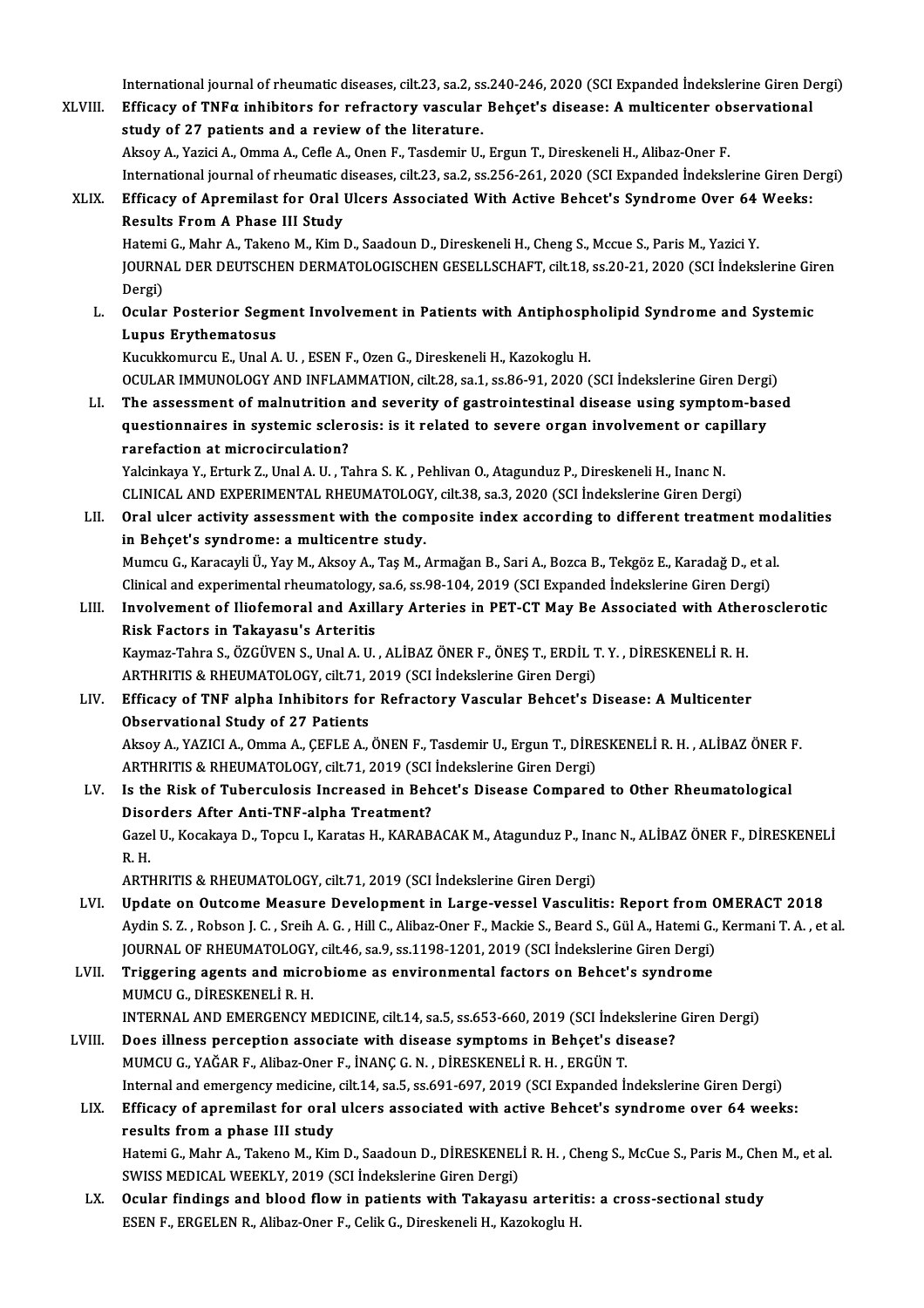BRITISH JOURNAL OF OPHTHALMOLOGY, cilt.103, sa.7, ss.928-932, 2019 (SCI İndekslerine Giren Dergi)<br>Structural variation of contromeris endegeneus retreviruses in buman nepulations and the

- LXI. Structural variation of centromeric endogenous retroviruses in human populations and their impact BRITISH JOURNAL OF OPHTHALMOLOGY, cilt.103, sa.7, ss.928-932, 2019 (SCI<br>Structural variation of centromeric endogenous retroviruses in hum<br>on cutaneous T-cell lymphoma, Sezary syndrome, and HIV infection<br>Kaplan M, H., Kapi Structural variation of centromeric endogenous retroviruses in human populations and their imp<br>on cutaneous T-cell lymphoma, Sezary syndrome, and HIV infection<br>Kaplan M. H. , Kaminski M., Estes J. M. , Gitlin S. D. , Zahn **on cutaneous T-ce<br>Kaplan M. H. , Kamin<br>McGowan J. P. , et al.<br>PMC MEDICAL CENG** Kaplan M. H. , Kaminski M., Estes J. M. , Gitlin S. D. , Zahn J., Elder J. T. , Te<br>McGowan J. P. , et al.<br>BMC MEDICAL GENOMICS, cilt.12, 2019 (SCI İndekslerine Giren Dergi)<br>Veneus vessel wall thiskness in lewer extremity i McGowan J. P. , et al.<br>BMC MEDICAL GENOMICS, cilt.12, 2019 (SCI Indekslerine Giren Dergi)<br>LXII. Venous vessel wall thickness in lower extremity is increased in male patients with Behcet's disease<br>Alibaz Oper E. ERCELEN P.
- BMC MEDICAL GENOMICS, cilt.12, 2019 (SCI İndekslerine Giren Dergi)<br>Venous vessel wall thickness in lower extremity is increased in male patients with<br>Alibaz-Oner F., ERGELEN R., Mutis A., Erturk Z., Asadov R., MUMCU G., Er Venous vessel wall thickness in lower extremity is increased in male patients with<br>Alibaz-Oner F., ERGELEN R., Mutis A., Erturk Z., Asadov R., MUMCU G., Ergun T., Direskeneli H<br>CLINICAL RHEUMATOLOGY, cilt.38, sa.5, ss.1447 Alibaz-Oner F., ERGELEN R., Mutis A., Erturk Z., Asadov R., MUMCU G., Ergun T., Direskeneli H.<br>CLINICAL RHEUMATOLOGY, cilt.38, sa.5, ss.1447-1451, 2019 (SCI İndekslerine Giren Dergi)<br>LXIII. Assessment of venous wall thickn

# CLINICAL RHEUMA<br>Assessment of ve<br>Behcet's disease Assessment of venous wal<br>Behcet's disease<br>Alibaz-Oner F., Direskeneli H.<br>INTERNATIONAL JOURNAL O

Behcet's disease<br>Alibaz-Oner F., Direskeneli H.<br>INTERNATIONAL JOURNAL OF RHEUMATIC DISEASES, cilt.22, sa.5, ss.767-768, 2019 (SCI İndekslerine Giren Alibaz-<br>INTERI<br>Dergi)<br>Advan INTERNATIONAL JOURNAL OF RHEUMATIC DISEASES, cilt.22, sa.5, ss.767-768, 2019 (SCI İndekslerine Giren<br>Dergi)<br>LXIV. Advanced Glycation End Products, a Potential Link between Psoriasis and Cardiovascular Disease: A

# Dergi)<br>Advanced Glycation<br>Case-control Study.<br>Ergun T. Verisi V. VAJ Advanced Glycation End Products, a Potential Link between Psoriasis and Cardiovascula<br>Case-control Study.<br>Ergun T., Yazici V., YAVUZ D., Seckin-Gencosmanoglu D., Ozen G., SALMAN A., Direskeneli H., Inanc N.<br>Indian journal

Case-control Study.<br>Ergun T., Yazici V., YAVUZ D., Seckin-Gencosmanoglu D., Ozen G., SALMAN A., Direskeneli H., Inanc N.<br>Indian journal of dermatology, cilt.64, sa.3, ss.201-206, 2019 (SCI Expanded İndekslerine Giren Dergi Ergun T., Yazici V., YAVUZ D., Seckin-Gencosmanoglu D., Ozen G., SALMAN A., Direskeneli H., Inanc N.<br>Indian journal of dermatology, cilt.64, sa.3, ss.201-206, 2019 (SCI Expanded Indekslerine Giren Dergi)<br>LXV. Oral health i

# Indian journal of<br>Oral health is a<br>analysis study.<br>You M. Colik 7. A Oral health is a mediator for disease severity in patients with Behçet's dise<br>analysis study.<br>Yay M., Celik Z., AKSOY A., Alibaz-Oner F., Inanc N., Ergun T., Direskeneli H., MUMCU G.<br>Journal of anal rebabilitation silt 46,

analysis study.<br>Yay M., Celik Z., AKSOY A., Alibaz-Oner F., Inanc N., Ergun T., Direskeneli H., MUMCU G.<br>Journal of oral rehabilitation, cilt.46, sa.4, ss.349-354, 2019 (SCI Expanded İndekslerine Giren Dergi)

## Yay M., Celik Z., AKSOY A., Alibaz-Oner F., Inanc N., Ergun T., Direskeneli H., MUMCU G.<br>Journal of oral rehabilitation, cilt.46, sa.4, ss.349-354, 2019 (SCI Expanded Indekslerine Giren Dergi)<br>LXVI. Analysis of the genetic Journal of oral rehabilitation, cilt.46, sa<br>Analysis of the genetic componen<br>a genome-wide association study<br>Convalar Serna D. Longy Isas E. Vilme Analysis of the genetic component of systemic sclerosis in Iranian and Turkish populations<br>a genome-wide association study<br>Gonzalez-Serna D., Lopez-Isac E., Yilmaz N., Gharibdoost F., Jamshidi A., Kavosi H., Poursani S., F

a genome-wide association study<br>Gonzalez-Serna D., Lopez-Isac E., Yilmaz N., (<br>Direskeneli H., Saruhan-Direskeneli G., et al.<br>PHEUMATOLOCY, silt E9, sa 3, sa 390, 399, 3 Gonzalez-Serna D., Lopez-Isac E., Yilmaz N., Gharibdoost F., Jamshidi A., Kavosi I<br>Direskeneli H., Saruhan-Direskeneli G., et al.<br>RHEUMATOLOGY, cilt.58, sa.2, ss.289-298, 2019 (SCI İndekslerine Giren Dergi)<br>Pulmanaru hunor

RHEUMATOLOGY, cilt.58, sa.2, ss.289-298, 2019 (SCI İndekslerine Giren Dergi)

# Direskeneli H., Saruhan-Direskeneli G., et al.<br>RHEUMATOLOGY, cilt.58, sa.2, ss.289-298, 2019 (SCI İndekslerine Giren Dergi)<br>LXVII. Pulmonary hypertension in Takayasu's arteritis: Should be monitored closely<br>Direskeneli H. Pulmonary hypertension in Takayasu's arteritis: Should be monitored closely<br>Direskeneli H.<br>INTERNATIONAL JOURNAL OF CARDIOLOGY, cilt.276, ss.238-239, 2019 (SCI İndekslerine Giren Dergi)<br>Lang Tanm Efficeau of Bogylated Inte

LXVIII. Long-Term Efficacy of Pegylated Interferon Alpha-2b in Behcet's Uveitis: A Small Case Series<br>Celiker H., Kazokoglu H., Direskeneli H. INTERNATIONAL JOURNAL OF CARDIO<br>Long-Term Efficacy of Pegylated II<br>Celiker H., Kazokoglu H., Direskeneli H.<br>OCULAP IMMUNOLOCY AND INELAMM Long-Term Efficacy of Pegylated Interferon Alpha-2b in Behcet's Uveitis: A Small Case Series<br>Celiker H., Kazokoglu H., Direskeneli H.<br>OCULAR IMMUNOLOGY AND INFLAMMATION, cilt.27, sa.1, ss.15-22, 2019 (SCI İndekslerine Gire

## Celiker H., Kazokoglu H., Direskeneli H.<br>OCULAR IMMUNOLOGY AND INFLAMMATION, cilt.27, sa.1, ss.15-22, 2019 (SCI İndekslerine Giren Dergi)<br>LXIX. The distribution of MEFV mutations in Turkish FMF patients: multicenter study OCULAR IMM<br>The distribi<br>of Anatolia<br>Yasar Bilge N The distribution of MEFV mutations in Turkish FMF patients: multicenter study representing results<br>of Anatolia<br>Yasar Bilge N.S., Sari I., Solmaz D., Senel S., Emmungil H., KILIÇ L., Yilmaz Oner S., Yildiz F., Yilmaz S., Er

Yasar Bilge N. S., Sari I., Solmaz D., Senel S., Emmungil H., KILIÇ L., Yilmaz Oner S., Yildiz F., Yilmaz S., Ersozlu Yasar Bilge N. S. , Sari I., Solmaz D., Senel S., Emmungil H., KILIÇ L., Yilmaz Oner S., Yildiz F., Yilmaz S., Ersoz<br>Bozkirli D., et al.<br>TURKISH JOURNAL OF MEDICAL SCIENCES, cilt.49, sa.2, ss.472-477, 2019 (SCI İndekslerin

#### LXX. Evaluation of salivary gland ultrasonography in primary Sjogren's syndrome: does it reflect clinical TURKISH JOURNAL OF MEDICAL SCIENCE<br>Evaluation of salivary gland ultrason<br>activity and outcome of the disease?<br>InangN Abinkaya V MUMCU C 07DEMI

Inanc N., Ahinkaya Y., MUMCU G., ÖZDEMİR F., Paksoy A., Erturk Z., Direskeneli H., Bruyn G. A. activity and outcome of the disease?<br>Inanc N., Ahinkaya Y., MUMCU G., ÖZDEMİR F., Paksoy A., Erturk Z., Direskeneli H., Bruyn G. A.<br>CLINICAL AND EXPERIMENTAL RHEUMATOLOGY, cilt.37, sa.3, 2019 (SCI İndekslerine Giren Dergi) Inanc N., Ahinkaya Y., MUMCU G., ÖZDEMİR F., Paksoy A., Erturk Z., Direskeneli H., Bruyn G. A.<br>CLINICAL AND EXPERIMENTAL RHEUMATOLOGY, cilt.37, sa.3, 2019 (SCI İndekslerine Giren Dergi)<br>LXXI. Evaluation of salivary gland u

# CLINICAL AND EXPERIMENTAL RHEUMATOLOGY,<br>Evaluation of salivary gland ultrasonograph<br>clinical activity and outcome of the disease?<br>INANG G.N., SAHINKAYA Y. MUMCU G. TÜREÖZD. Evaluation of salivary gland ultrasonography in primary Sjögren'xxs syndrome: does it reflect<br>clinical activity and outcome of the disease?<br>İNANÇ G.N., ŞAHİNKAYA Y., MUMCU G., TÜREÖZDEMİR F., PAKSOY A., ERTÜRK Z., DİRESKEN

clinical activity and outcome of the disease?<br>İNANÇ G. N. , ŞAHİNKAYA Y., MUMCU G., TÜREÖZDEMİR F., PAKSOY A., ERTÜRK Z., DİRESKENELİ R. H. , GA B., GA<br>CLİNICAL EXPERIMENTAL RHEUMATOLOGY, cilt.37, ss.140-145, 2019 (SCI Exp INANÇ G. N. , ŞAHİNKAYA Y., MUMCU G., TÜREÖZDEMİR F., PAKSOY A., ERTÜRK Z., DİRESKENELİ R. H. , GA B., GA B.<br>CLİNICAL EXPERIMENTAL RHEUMATOLOGY, cilt.37, ss.140-145, 2019 (SCI Expanded İndekslerine Giren Dergi)<br>LXXII. Mana

CLINICAL EXPERIMENTAL RH<br>Management of vascular E<br>Alibaz-Oner F., Direskeneli H.<br>International journal of rhour

International journal of rheumatic diseases, cilt.22, ss.105-108, 2019 (SCI Indekslerine Giren Dergi)

Alibaz-Oner F., Direskeneli H.<br>International journal of rheumatic diseases, cilt.22, ss.105-108, 2019 (SCI İndekslerine Giren Dergi)<br>LXXIII. IFN-γ stimulated dental follicle mesenchymal stem cells regulate activated lymph International journal of rheumatic disease<br>IFN-γ stimulated dental follicle meseı<br>rheumatoid arthritis patients in vitro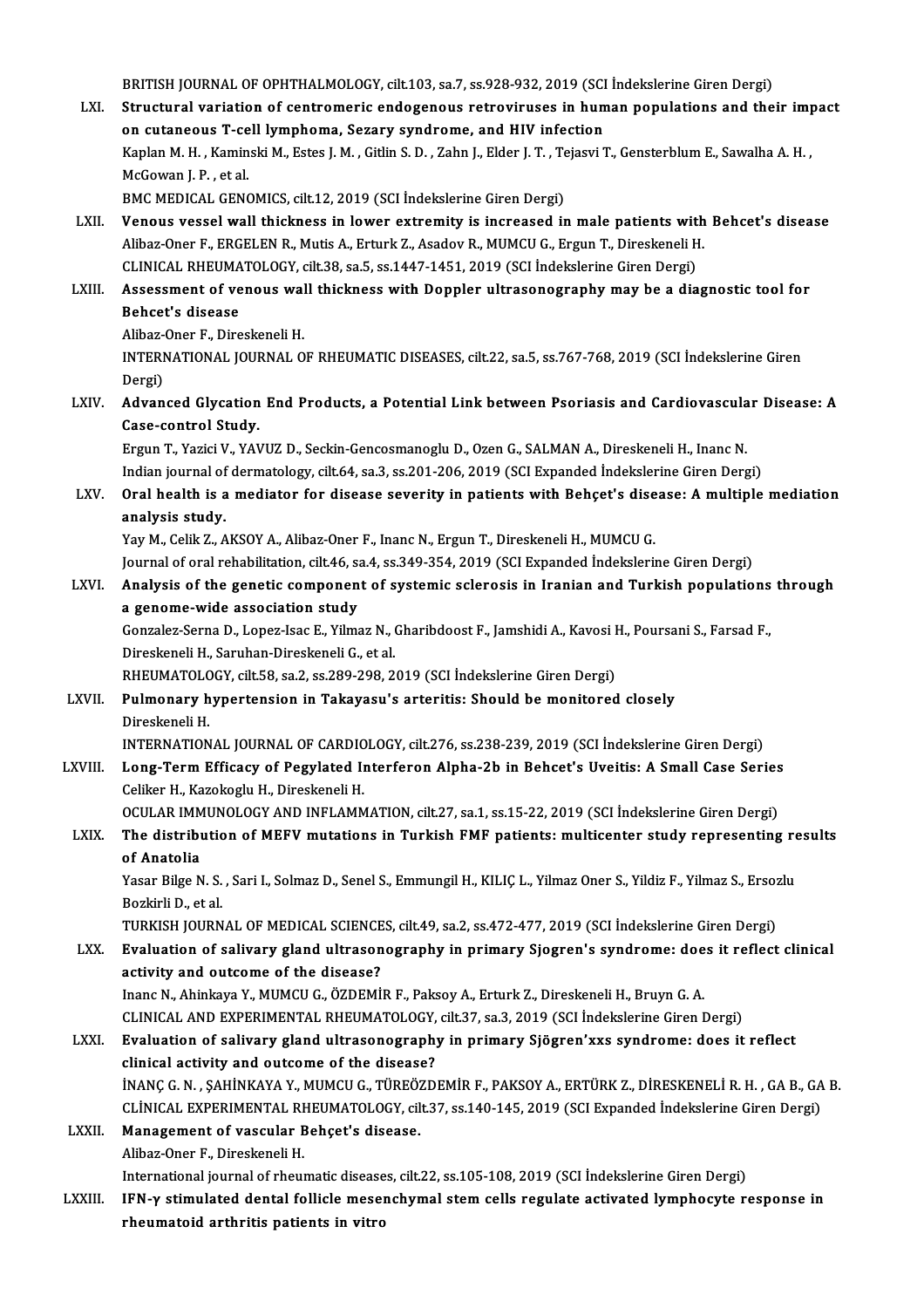|                | Zibandeh N., Genç D., Inanç G., Direskeneli R. H., Akkoç T.                                                                                       |
|----------------|---------------------------------------------------------------------------------------------------------------------------------------------------|
|                | Turkish Journal of Medical Sciences, cilt.49, sa.6, ss.1779-1788, 2019 (SCI Expanded İndekslerine Giren Dergi)                                    |
| <b>LXXIV</b>   | Certolizumab pegol in the treatment of Takayasu arteritis                                                                                         |
|                | Novikov P. I., Smitienko I. O., Sokolova M. V., Alibaz-Oner F., Kaymaz-Tahra S., Direskeneli H., Moiseev S. V.                                    |
|                | RHEUMATOLOGY, cilt.57, sa.12, ss.2101-2105, 2018 (SCI İndekslerine Giren Dergi)                                                                   |
| LXXV.          | Fatigue in patients with Behcet's syndrome: relationship with quality of life, depression, anxiety,<br>disability and disease activity            |
|                | Ilhan B., Can M., Alibaz-Oner F., Yilmaz-Oner S., Polat-Korkmaz O., Ozen G., Mumcu G., Maradit Kremers H.,<br>Direskeneli H.                      |
|                | INTERNATIONAL JOURNAL OF RHEUMATIC DISEASES, cilt.21, ss.2139-2145, 2018 (SCI İndekslerine Giren Dergi)                                           |
| <b>LXXVI</b>   | Factors Affecting Relapse and Remission in Behcet's Uveitis Treated with Interferon Alpha2a                                                       |
|                | CELİKER ATABERK H., Kazokoglu H., Direskeneli H.                                                                                                  |
|                | JOURNAL OF OCULAR PHARMACOLOGY AND THERAPEUTICS, cilt.35, sa.1, ss.58-65, 2018 (SCI İndekslerine Giren                                            |
|                | Dergi)                                                                                                                                            |
| <b>LXXVII</b>  | Conventional immunosuppressive therapy in severe Behcet's Uveitis: the switch rate to the                                                         |
|                | biological agents                                                                                                                                 |
|                | ÇELİKER ATABERK H., Kazokoglu H., Direskeneli H.                                                                                                  |
|                | BMC OPHTHALMOLOGY, cilt.18, 2018 (SCI Indekslerine Giren Dergi)                                                                                   |
| LXXVIII.       | The value of high-sensitive troponin in systemic sclerosis patients                                                                               |
|                | DEMIRCI M., ÖZBEN SADIÇ B., ÇİNÇİN A. A., GUREL Y. E., SÜNBÜL M., ÖZDİL M. H., SAHİNKAYA Y., ÖZDEMİR B.,                                          |
|                | DİRESKENELİ R. H., TİGEN M. K., et al.                                                                                                            |
|                | ANATOLIAN JOURNAL OF CARDIOLOGY, 2018 (SCI Expanded Indekslerine Giren Dergi)                                                                     |
| <b>LXXIX</b>   | Right ventricle outflow tract fractional shortening: A practical parameterfor the assessment of right                                             |
|                | ventricular systolic function                                                                                                                     |
|                | DEMIRCI M., SÜNBÜL M., GUREL Y. E., ÇİNÇİN A. A., ÖZDİL M. H., SAYMAZ S., SAHİNKAYA Y., DİRESKENELİ R. H.,<br>TIGEN M. K., ÖZBEN SADIC B., et al. |
|                | ANATOLIAN JOURNAL OF CARDIOLOGY, 2018 (SCI Expanded Indekslerine Giren Dergi)                                                                     |
| <b>LXXX</b>    | New Major Organ Involvement Is Lower in Young Male Behcet's Patients Compared to Retrospective                                                    |
|                | Series: Five-Year Results of a Prospective Cohort                                                                                                 |
|                | Alibaz-Oner F., ALDAĞ B., Karatay E., MUMCU G., Ergun T., Direskeneli H.                                                                          |
|                | ARTHRITIS & RHEUMATOLOGY, cilt.70, 2018 (SCI İndekslerine Giren Dergi)                                                                            |
| <b>LXXXI</b>   | Correlation between Clinical and Ultrasonographic Remission? the Effect of Non-Inflammatory                                                       |
|                | Patient-Based Factors on Different Remission Definitions                                                                                          |
|                | GAZEL Ü., Oner S.Y., Ozen G., Yalcinkaya Y., Atagunduz P., Direskeneli H., Inanc N.                                                               |
|                | ARTHRITIS & RHEUMATOLOGY, cilt.70, 2018 (SCI Indekslerine Giren Dergi)                                                                            |
| <b>LXXXII.</b> | An Unmet Need for Oral Ulcer Activity in Patients with Behcet's Disease: A Multi-National Study                                                   |
|                | MUMCU G., Adesanya A., AKSOY A., Belem J. M. F. M., Cardin N. B., Alibaz-Oner F., Ergun T., Inanc N., Souza A. W. S.,                             |
|                | Madanat W, et al.                                                                                                                                 |
|                | ARTHRITIS & RHEUMATOLOGY, cilt.70, 2018 (SCI İndekslerine Giren Dergi)                                                                            |
| <b>LXXXIII</b> | Predictive Factors for Work-Day Loss in a Multi-Center Study in Behcet's Disease: Indirect Costs for                                              |
|                | Healthcare                                                                                                                                        |
|                | Direskeneli H.                                                                                                                                    |
|                | ARTHRITIS & RHEUMATOLOGY, cilt.70, 2018 (SCI İndekslerine Giren Dergi)                                                                            |
| <b>LXXXIV</b>  | Long Term Follow-up Results of Takayasu Arteritis Cohort: A Tertiary-Single Center Study                                                          |
|                | Tahra S. K., Alibaz-Oner F., Direskeneli H.<br>ARTHRITIS & RHEUMATOLOGY, cilt.70, 2018 (SCI İndekslerine Giren Dergi)                             |
| <b>LXXXV</b>   | Mucocutaneous Activity Index As a Patient-Reported Outcome Measure in Behcet's Disease: A Multi-                                                  |
|                | <b>Center Study from Turkey</b>                                                                                                                   |
|                | Direskeneli H.                                                                                                                                    |
|                | ARTHRITIS & RHEUMATOLOGY, cilt.70, 2018 (SCI Indekslerine Giren Dergi)                                                                            |
| <b>LXXXVI.</b> | Assessment of Damage and Prognosis in Patients with Adult IgA Vasculitis: Retrospective                                                           |
|                |                                                                                                                                                   |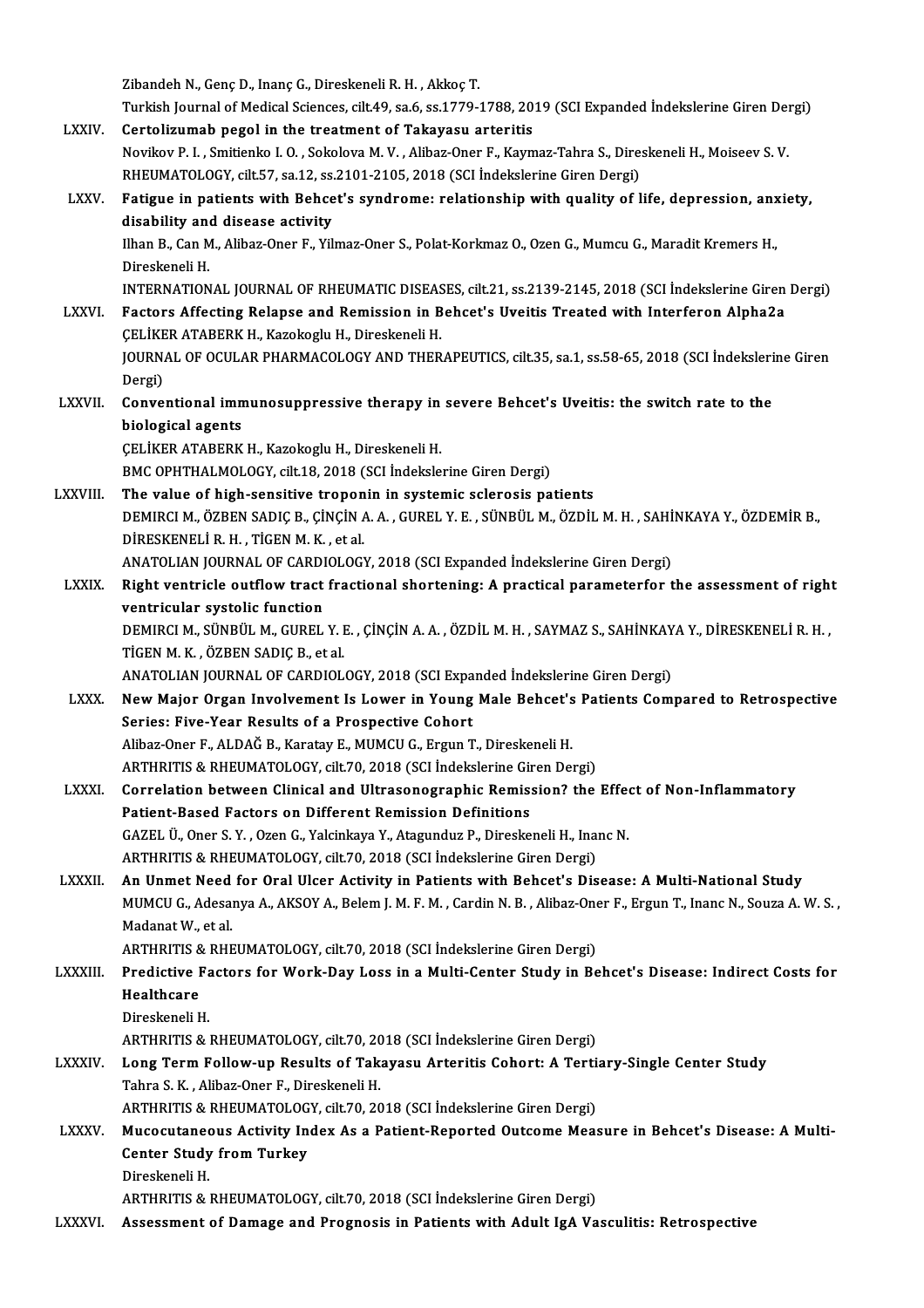|                 | <b>Multicentered Cohort Study</b>                                                                                                                                                                             |
|-----------------|---------------------------------------------------------------------------------------------------------------------------------------------------------------------------------------------------------------|
|                 | Gazel U., Omma A., Sari A., Cansu D. U., YAZICI A., ÇEFLE A., Bes C., KARADAĞ Ö., Direskeneli H., Alibaz-Oner F.                                                                                              |
|                 | ARTHRITIS & RHEUMATOLOGY, cilt.70, 2018 (SCI Indekslerine Giren Dergi)                                                                                                                                        |
| <b>LXXXVII.</b> | Assessment of Severity and Risk Factors of Post-Thrombotic Syndrome in Vascular Behcet Disease:                                                                                                               |
|                 | Muticentered Retrospective Study                                                                                                                                                                              |
|                 | AKSOY A., Colak S., Yagiz B., Coskun B. N., Omma A., Bolca N., ERGELEN R., Direskeneli H., Alibaz-Oner F.                                                                                                     |
| LXXXVIII.       | ARTHRITIS & RHEUMATOLOGY, cilt.70, 2018 (SCI Indekslerine Giren Dergi)<br>Salivary Flow Rates and Oral Health Related Quality of Life Are Associated with Ultrasonographic                                    |
|                 | Scoring of the Major Salivary Glands in Sjogren Syndrome                                                                                                                                                      |
|                 | Yalcinkaya Y., MUMCU G., Ozdemir F. T., Erturk Z., Unal A. U., Atagunduz P., Direskeneli H., Inanc N.                                                                                                         |
|                 | ARTHRITIS & RHEUMATOLOGY, cilt.70, 2018 (SCI İndekslerine Giren Dergi)                                                                                                                                        |
| <b>LXXXIX</b>   | Venous Vessel Wall Thickness in Lower Extremity Is Increased in Male Behcet's Disease Patients                                                                                                                |
|                 | Alibaz-Oner F., ERGELEN R., MÜTİŞ ALAN A., Erturk Z., Asadov R., Ergun T., Direskeneli H.                                                                                                                     |
|                 | ARTHRITIS & RHEUMATOLOGY, cilt.70, 2018 (SCI İndekslerine Giren Dergi)                                                                                                                                        |
| XC.             | An unmet need for oral ulcer activity in patients with Behcet's disease: a multi-national study                                                                                                               |
|                 | MUMCU G., Adesenya A., Aksoy A., Belem J. M. F. M., Cardin N., Alibaz-Oner F., Ergun T., Inanc N., de Souza A. S.,                                                                                            |
|                 | Madanat W, et al.                                                                                                                                                                                             |
|                 | CLINICAL AND EXPERIMENTAL RHEUMATOLOGY, cilt.36, sa.6, 2018 (SCI Indekslerine Giren Dergi)                                                                                                                    |
| XCI.            | The assessment of work productivity and activity impairment in patients with Behcet's disease: a                                                                                                              |
|                 | multi-national study                                                                                                                                                                                          |
|                 | MUMCU G., Celik Z., Adesanya A., Aksoy A., Belem J. M. F. M., Cardin N., Alibaz-Oner F., Ergun T., Inanc N., de Souz A.                                                                                       |
|                 | S, et al.                                                                                                                                                                                                     |
|                 | CLINICAL AND EXPERIMENTAL RHEUMATOLOGY, cilt.36, sa.6, 2018 (SCI İndekslerine Giren Dergi)                                                                                                                    |
| XCII.           | Oral health is a mediator for disease severity in patients with Behcet's disease: a Multiple mediation                                                                                                        |
|                 | analysis study                                                                                                                                                                                                |
|                 | MUMCU G., Yay M., Celik Z., Aksoy A., Alibaz-Oner F., Inanc N., Ergun T., Direskeneli H.<br>CLINICAL AND EXPERIMENTAL RHEUMATOLOGY, cilt.36, sa.6, 2018 (SCI İndekslerine Giren Dergi)                        |
| XCIII.          | Fatigue in systemic lupus erythematosus Association with disease activity, quality of life and                                                                                                                |
|                 | psychosocial factors                                                                                                                                                                                          |
|                 | Yilmaz-Oner S., Ilhan B., Can M., Alibaz-Oner F., Polat-Korkmaz O., Ozen G., Mumcu G., Kremers H. M., Tuglular S.,                                                                                            |
|                 | Direskeneli H.                                                                                                                                                                                                |
|                 | ZEITSCHRIFT FUR RHEUMATOLOGIE, cilt.76, sa.10, ss.913-919, 2017 (SCI İndekslerine Giren Dergi)                                                                                                                |
| XCIV.           | Development of a core set of outcome measures for large-vessel vasculitis: Report from OMERACT                                                                                                                |
|                 | 2016                                                                                                                                                                                                          |
|                 | Sreih A. G., Alibaz-Oner F., Kermani T. A., Aydin S. Z., Cronholm P. F., Davis T., Easley E., Gül A., Mahr A., McAlear C.                                                                                     |
|                 | A, et al.                                                                                                                                                                                                     |
|                 | Journal of Rheumatology, cilt.44, sa.12, ss.1933-1937, 2017 (SCI Expanded Indekslerine Giren Dergi)                                                                                                           |
| XCV.            | Assessment of disease activity in large-vessel vasculitis: Results of an international delphi exercise                                                                                                        |
|                 | Aydin S. Z., Direskeneli H., Merkel P. A.                                                                                                                                                                     |
|                 | Journal of Rheumatology, cilt.44, sa.12, ss.1928-1932, 2017 (SCI Expanded Indekslerine Giren Dergi)                                                                                                           |
| XCVI.           | Increased stiffness of median nerve in systemic sclerosis                                                                                                                                                     |
|                 | YAĞCI İ., Kenis-Coskun O., Ozsoy T., Ozen G., Direskeneli H.                                                                                                                                                  |
|                 | BMC Musculoskeletal Disorders, cilt.18, sa.1, 2017 (SCI Expanded Indekslerine Giren Dergi)                                                                                                                    |
| XCVII.          | Developing a core set of outcome measures for Behçet Disease: Report from OMERACT 2016<br>Hatemi G., Meara A., Ozguler Y., Direskeneli H., Mahr A., Easley E., Gurcan M., Davis T., Gül A., Yazici Y., et al. |
|                 | Journal of Rheumatology, cilt.44, sa.11, ss.1750-1753, 2017 (SCI Expanded Indekslerine Giren Dergi)                                                                                                           |
| XCVIII.         | Investigation of Poor Prognostic Factors Among Rheumatoid Arthritis Patients in Turkbio Registry                                                                                                              |
|                 | Inanc N., Erturk Z., Ozen G., Dalkilic E., KOCA S. S., CAN G., KARATAŞ A., Pehlivan Y., YAZICI A., ÇEFLE A., et al.                                                                                           |
|                 | ARTHRITIS & RHEUMATOLOGY, cilt.69, 2017 (SCI Indekslerine Giren Dergi)                                                                                                                                        |
| <b>XCIX</b>     | <b>OMERACT Endorsement of Patient-reported Outcome Instruments in Antineutrophil Cytoplasmic</b>                                                                                                              |
|                 | Antibody-associated Vasculitis                                                                                                                                                                                |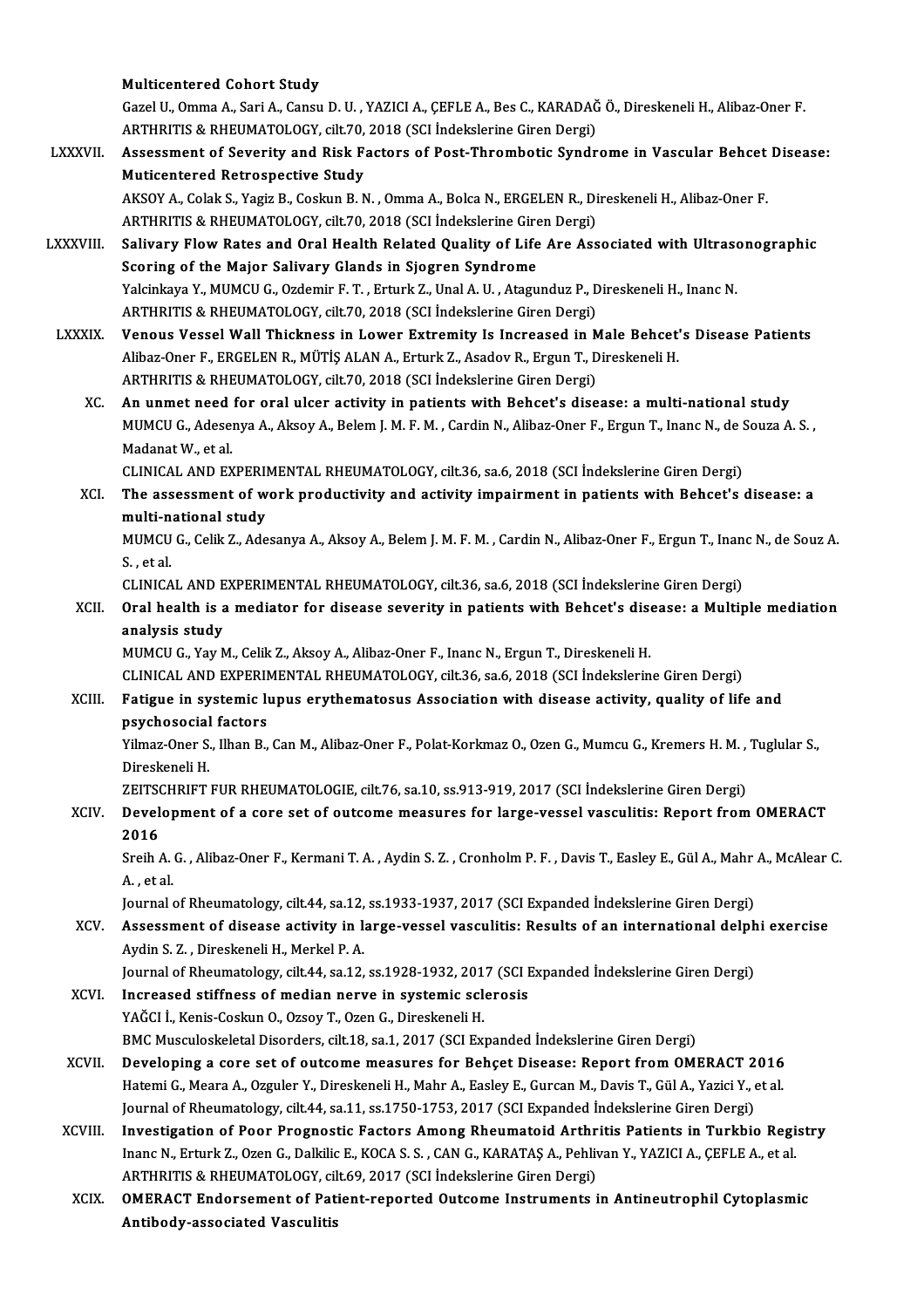Robson J. C. , Tomasson G., Milman N., Ashdown S., Boonen A., Casey G. C. , Cronholm P. F. , Cuthbertson D., Dawson<br>L. Direckoneli H. et al. Robson J. C. , Tomasso<br>J., Direskeneli H., et al.<br>JOUPNAL OF PHEUMA Robson J. C. , Tomasson G., Milman N., Ashdown S., Boonen A., Casey G. C. , Cronholm P. F. , Cuthb<br>J., Direskeneli H., et al.<br>JOURNAL OF RHEUMATOLOGY, cilt.44, sa.10, ss.1529-1535, 2017 (SCI İndekslerine Giren Dergi)<br>Asses

JOURNAL OF RHEUMATOLOGY, cilt.44, sa.10, ss.1529-1535, 2017 (SCI Indekslerine Giren Dergi)

# J., Direskeneli H., et al.<br>JOURNAL OF RHEUMATOLOGY, cilt.44, sa.10, ss.1529-1535, 2017 (SCI İndekslerine Giren Dergi)<br>C. Assessment of Damage and Prognosis in Patients with Adult IgA Vasculitis: Retrospective<br>Multicentered Assessment of Damage and Prognosis in Patients with Adult IgA Vasculitis: Retrospective<br>Multicentered Cohort Study<br>Alibaz-Oner F., Omma A., Sari A., KARADAĞ Ö., Cansu D. U. , Bes C., Yildiz F., Oksuz M. F. , Yilmaz S., DOĞ

Multicentered Cohort Study<br>Alibaz-Oner F., Omma A., Sari A., KARADAĞ Ö., Cansu D. U. , Bes C., Yildiz F., O<br>ARTHRITIS & RHEUMATOLOGY, cilt.69, 2017 (SCI İndekslerine Giren Dergi)<br>Furanean Laague Against Bhoumatisms Basamma ARTHRITIS & RHEUMATOLOGY, cilt.69, 2017 (SCI Indekslerine Giren Dergi)

#### CI. European League Against Rheumatisms Recommendations for the Use of Imaging in Large Vessel European League Against Rheumatisms Recommendations for the Use of Imaging in Large Vessel<br>Vasculitis in Clinical Practice<br>Dejaco C., Ramiro S., Duftner C., Besson F. L. , Bley T., Blockmans D., Brouwer E., Cimmino M. A. ,

**Vasculi**<br>Dejaco (<br>B., et al. Dejaco C., Ramiro S., Duftner C., Besson F. L. , Bley T., Blockmans D., Brouwer<br>B., et al.<br>ARTHRITIS & RHEUMATOLOGY, cilt.69, 2017 (SCI İndekslerine Giren Dergi)<br>The Association between Two Non Invesive Methods for the Ass B., et al.<br>ARTHRITIS & RHEUMATOLOGY, cilt.69, 2017 (SCI İndekslerine Giren Dergi)<br>CII. The Association between Two Non-Invasive Methods for the Assessment of Severity of

ARTHRITIS & RHEUMATOLOGY, cilt.69, 2017 (SCI İndekslerine Giren Dergi)<br>The Association between Two Non-Invasive Methods for the Assessment of Severity of<br>Gastrointestinal Involvement and Malnutrition in Systemic Sclerosis: The Association between Two Non-I<br>Gastrointestinal Involvement and M<br>and Nail Fold Video-Capillaroscopy<br>Velsinkayo V. Erturk 7, Bobliven O. Upol Gastrointestinal Involvement and Malnutrition in Systemic Sclerosis: Self-I<br>and Nail Fold Video-Capillaroscopy<br>Yalcinkaya Y., Erturk Z., Pehlivan O., Unal A.U. , Atagunduz P., Direskeneli H., Inanc N.<br>APTURITIS & RHEUMATOL and Nail Fold Video-Capillaroscopy<br>Yalcinkaya Y., Erturk Z., Pehlivan O., Unal A. U. , Atagunduz P., Direskeneli H., Inanc N.

ARTHRITIS & RHEUMATOLOGY, cilt.69, 2017 (SCI Indekslerine Giren Dergi)

#### CIII. Th17-Inducing Conditions Lead to in vitro Activation of Both Th17 and Th1 Responses in Behcet's<br>Disease. Th17-Inducing Conditions Lead to in vitro Activation of Both Th17 and Th1 Responses in Behcet':<br>Disease.<br>Deniz R., Tulunay-Virlan A., Ozdemir F. T. , Unal A. U. , Ozen G., Alibaz-Oner F., Aydin-Tatli I., MUMCU G., Ergun T.

Di<mark>sease.</mark><br>Deniz R., Tulur<br>Direskeneli H.<br>Immunologica Deniz R., Tulunay-Virlan A., Ozdemir F. T. , Unal A. U. , Ozen G., Alibaz-Oner F., Aydin-Tatli I., MUMCU G.,<br>Direskeneli H.<br>Immunological investigations, cilt.46, sa.5, ss.518-525, 2017 (SCI Expanded İndekslerine Giren Der

Immunologica<br><mark>Takayasu's *A*<br>Direskeneli H.</mark><br>PRESSE MEDI

# Direskeneli H.<br>Immunological investigations, cilt.46, sa.5, ss.518-525,<br>CIV. Takayasu's Arteritis: A new era is approaching<br>Direckeneli H

Takayasu's Arteritis: A new era is approaching<br>Direskeneli H.<br>PRESSE MEDICALE, cilt.46, 2017 (SCI İndekslerine Giren Dergi)<br>A sanama uida association study identifies nucleotide v

Direskeneli H.<br>PRESSE MEDICALE, cilt.46, 2017 (SCI İndekslerine Giren Dergi)<br>CV. A genome-wide association study identifies nucleotide variants at SIGLEC5 and DEFA1A3 as risk loci<br>for periodentitis PRESSE MEDICALE,<br>A genome-wide a<br>for periodontitis<br>Mung M. Willenber A genome-wide association study identifies nucleotide variants at SIGLEC5 and DEFA1A3 as risk loci<br>for periodontitis<br>Munz M., Willenborg C., Richter G. M. , Jockel-Schneider Y., Graetz C., Staufenbiel I., Wellmann J., Berg

f<mark>or periodontiti</mark>s<br>Munz M., Willenbo<br>Hoffmann P., et al.<br>HUMAN MOLECUL Munz M., Willenborg C., Richter G. M. , Jockel-Schneider Y., Graetz C., Staufenbiel I., Wellmann J., Bei<br>Hoffmann P., et al.<br>HUMAN MOLECULAR GENETICS, cilt.26, sa.13, ss.2577-2588, 2017 (SCI İndekslerine Giren Dergi)<br>Petia

# Hoffmann P., et al.<br>HUMAN MOLECULAR GENETICS, cilt.26, sa.13, ss.2577-25<br>CVI. Patient-reported outcomes in Takayasu's arteritis

HUMAN MOLECULAR GENETICS, cilt.26, sa.13, ss.2577<br>Patient-reported outcomes in Takayasu's arterit<br>Alibaz-Oner F., Sreih A. G. , Merkel P. A. , Direskeneli H.<br>PRESSE MEDICALE silt 46, 2017 (SCL Indekslerine Circ Patient-reported outcomes in Takayasu's arteritis<br>Alibaz-Oner F., Sreih A. G. , Merkel P. A. , Direskeneli H.<br>PRESSE MEDICALE, cilt.46, 2017 (SCI İndekslerine Giren Dergi)<br>Inflirimab indused sutaneous enuntion nesambling n

## Alibaz-Oner F., Sreih A. G. , Merkel P. A. , Direskeneli H.<br>PRESSE MEDICALE, cilt.46, 2017 (SCI İndekslerine Giren Dergi)<br>CVII. Infliximab-induced cutaneous eruption resembling pityriasis rubra pilaris in a patient with<br>Te PRESSE MEDICALE, cilt<br>Infliximab-induced c<br>Takayasu's arteritis.<br>SALMAN A. Sonmor Y Infliximab-induced cutaneous eruption resembling pityriasis rubra<br>Takayasu's arteritis.<br>SALMAN A., Sonmez Y., Sahin H., Unal A. U. , Direskeneli H., Cinel L., Ergun T.<br>Dermatelegis thereny, silt 20, ss 2, 2017 (SSL Eupende

Takayasu's arteritis.<br>SALMAN A., Sonmez Y., Sahin H., Unal A. U. , Direskeneli H., Cinel L., Ergun T.<br>Dermatologic therapy, cilt.30, sa.3, 2017 (SCI Expanded İndekslerine Giren Dergi)

#### SALMAN A., Sonmez Y., Sahin H., Unal A. U. , Direskeneli H., Cinel L., Ergun T.<br>Dermatologic therapy, cilt.30, sa.3, 2017 (SCI Expanded Indekslerine Giren Dergi)<br>CVIII. DIAGNOSTIC VALUE OF VOLUME, CONDUCTIVITY AND SCATTER Dermatologic therapy, cilt.30, sa.3, 2017 (SCI Expanded Indekslerine Giren Dergi)<br>DIAGNOSTIC VALUE OF VOLUME, CONDUCTIVITY AND SCATTER PARAMETERS DETERMINE<br>UNICEL DXH800 COULTER CELLULAR ANALYZER IN SEPSIS IN COMPARISON TO DIAGNOSTIC VALUE OF<br>UNICEL DXH800 COULTI<br>INFLAMMATORY CASES<br>Coulik T. Turkel B. Kava O UNICEL DXH800 COULTER CELLULAR ANALYZER IN SEPSIS IN COMPARISON TO CHRONIC<br>INFLAMMATORY CASES<br>Cevlik T., Turkal R., Kaya O., Gul F., Yalcinkaya Y., Oguz U., Arslantas M. K. , Inanc N., Direskeneli H., ŞİRİKÇİ Ö., et al.

INFLAMMATORY CASES<br>Cevlik T., Turkal R., Kaya O., Gul F., Yalcinkaya Y., Oguz U., Arslantas M. K. , Inanc N., Direskeneli H., ŞİRİKÇİ Ö., et a<br>INTERNATIONAL JOURNAL OF LABORATORY HEMATOLOGY, cilt.39, ss.26, 2017 (SCI İndek Cevlik T., Turkal R., Kaya O., Gul F., Yalcinkaya Y., Oguz U., Arslantas M. K. , Inanc N., Direskeneli H., ŞİRİKÇİ Ö., et al.<br>INTERNATIONAL JOURNAL OF LABORATORY HEMATOLOGY, cilt.39, ss.26, 2017 (SCI İndekslerine Giren Der

# **INTERNA<br>Analysis<br>strategy**<br>David Car Analysis of the common genetic component of large-vessel vasculitides through a meta-Immunochip<br>strategy<br>David Carmona F., Coit P., Saruhan-Direskeneli G., Hernandez-Rodriguez J., Cid M. C. , Solans R., Castaneda S., Vagli

s<mark>trategy</mark><br>David Carmona F., Coit P., Saruhan-I<br>A., Direskeneli H., Merkel P. A. , et al.<br>SCIENTIEIC PEPOPTS, silt 7, 2017 (S David Carmona F., Coit P., Saruhan-Direskeneli G., Hernandez-Roo<br>A., Direskeneli H., Merkel P. A. , et al.<br>SCIENTIFIC REPORTS, cilt.7, 2017 (SCI İndekslerine Giren Dergi)<br>Assessment of the frequency of candiousesular risk A., Direskeneli H., Merkel P. A. , et al.<br>SCIENTIFIC REPORTS, cilt.7, 2017 (SCI İndekslerine Giren Dergi)<br>CX. Assessment of the frequency of cardiovascular risk factors in patients with Takayasu's arteritis

SCIENTIFIC REPORTS, cilt.7, 2017 (SCI İndekslerine Giren Dergi)<br>Assessment of the frequency of cardiovascular risk factors in patients with Takayasu's arteritis<br>Alibaz-Oner F., Koster M. J. , Unal A. U. , Yildirim H. G. , Assessment of the<br>Alibaz-Oner F., Koste<br>Matteson E. L. , et al.<br>Pheumatelogy (Unit Alibaz-Oner F., Koster M. J. , Unal A. U. , Yildirim H. G. , ÇIKIKÇI C., Schmidt J., Crowson C. S. , Makol A., Ytterberg<br>Matteson E. L. , et al.<br>Rheumatology (United Kingdom), cilt.56, sa.11, ss.1939-1944, 2017 (SCI Expand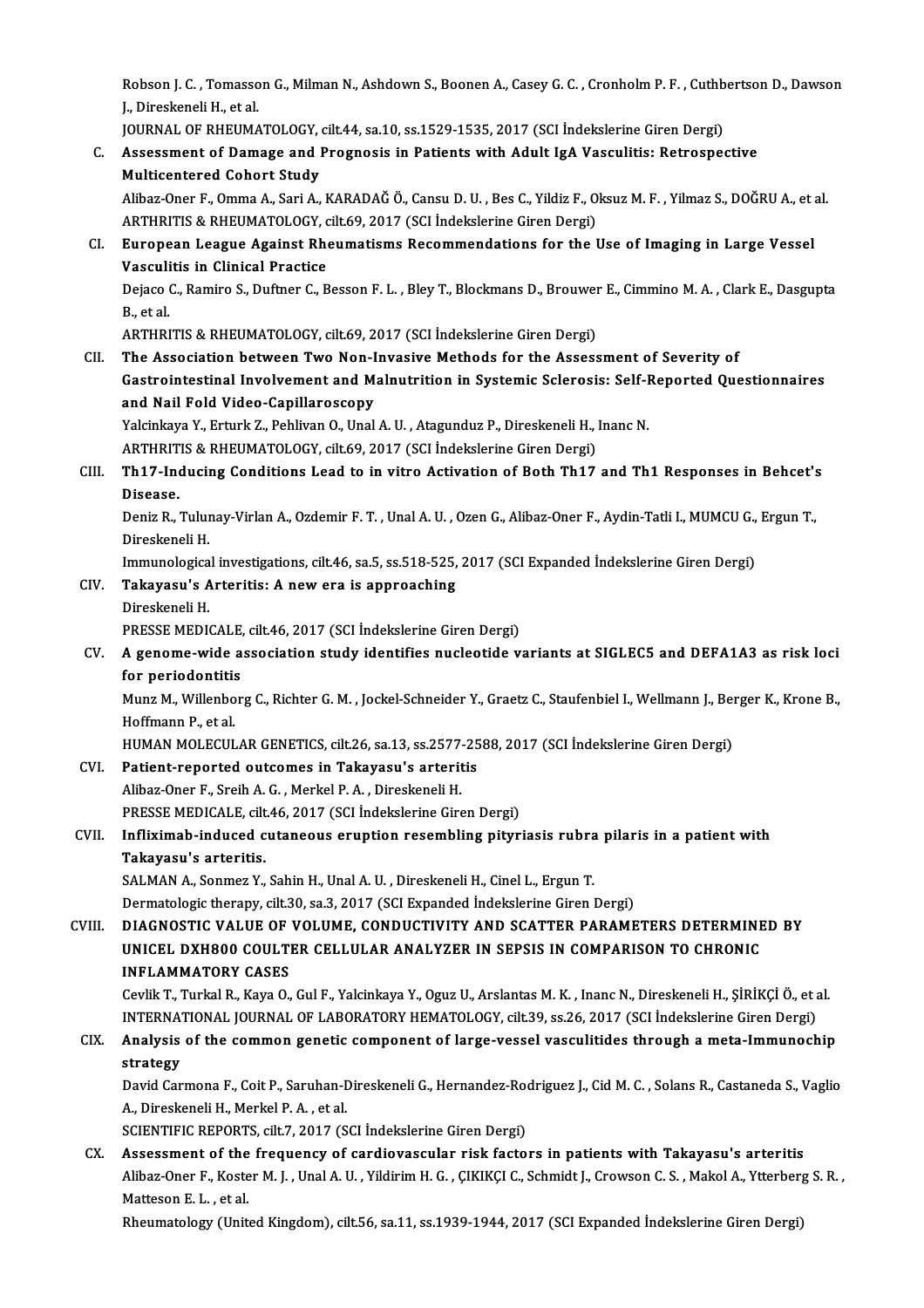| CXI.         | <b>Intestinal Behcet's Disease</b>                                                                                                                                                        |
|--------------|-------------------------------------------------------------------------------------------------------------------------------------------------------------------------------------------|
|              | Hamad R., DİRESKENELİ R. H., Al Saleh J., Khamashta M.                                                                                                                                    |
|              | DIGESTIVE INVOLVEMENT IN SYSTEMIC AUTOIMMUNE DISEASES, 2ND EDITION, cilt.13, ss.363-375, 2017 (SCI                                                                                        |
|              | Indekslerine Giren Dergi)                                                                                                                                                                 |
| CXII.        | Clinical assessment in Takayasu's arteritis: major challenges and controversies<br>Direskeneli H.                                                                                         |
|              | CLINICAL AND EXPERIMENTAL RHEUMATOLOGY, cilt.35, sa.1, 2017 (SCI İndekslerine Giren Dergi)                                                                                                |
| CXIII.       | Could Sublingual Immunotherapy Affect Oral Health in Children with Asthma and/or Allergic Rhinitis<br><b>Sensitized to House Dust Mite?</b>                                               |
|              | Kiykim A., MUMCU G., ÖĞÜLÜR İ., Karakoc-Aydiner E., Direskeneli H., BARIŞ S., Cagan H., Ozen A. O.                                                                                        |
|              | INTERNATIONAL ARCHIVES OF ALLERGY AND IMMUNOLOGY, cilt.174, sa.1, ss.52-56, 2017 (SCI İndekslerine Giren                                                                                  |
|              | Dergi)                                                                                                                                                                                    |
| CXIV.        | Remarkable damage along with poor quality of life in Takayasu arteritis: cross-sectional results of a                                                                                     |
|              | long-term followed-up multicentre cohort                                                                                                                                                  |
|              | Omma A., Erer B., Karadag O., Yilmaz N., Alibaz-Oner F., Yildiz F., Kalfa M., Kimyon G., Kiraz S., Direskeneli H., et al.                                                                 |
|              | CLINICAL AND EXPERIMENTAL RHEUMATOLOGY, cilt.35, sa.1, 2017 (SCI İndekslerine Giren Dergi)                                                                                                |
| CXV.         | Reply to: Behçet's disease: An MHC-I-opathy?                                                                                                                                              |
|              | McGonagle D., Aydin S. Z., Gul A., Mahr A., Direskeneli H.                                                                                                                                |
|              | Clinical and Experimental Rheumatology, cilt.35, ss.6, 2017 (SCI Expanded İndekslerine Giren Dergi)                                                                                       |
| CXVI.        | Direct and indirect healthcare costs of rheumatoid arthritis patients in Turkey                                                                                                           |
|              | Hamuryudan V., Direskeneli H., Ertenli I., Inanc M., Karaaslan Y., Oksel F., Ozbek S., Pay S., Terzioglu E., Tezer D. B.,<br>et al.                                                       |
|              | CLINICAL AND EXPERIMENTAL RHEUMATOLOGY, cilt.34, sa.6, ss.1033-1037, 2016 (SCI İndekslerine Giren Dergi)                                                                                  |
| <b>CXVII</b> | Disease Severity and High Attack Frequency Under Colchicine Treatment Is Associated with                                                                                                  |
|              | Increased Carotid Intima Media Thickness in FMF                                                                                                                                           |
|              | KARABACAK M., Unal A. U., Ozen G., Erturk Z., Yalcinkaya Y., Komesli Z., Inanc N., Atagunduz P., Direskeneli H.<br>ARTHRITIS & RHEUMATOLOGY, cilt.68, 2016 (SCI İndekslerine Giren Dergi) |
| CXVIII.      | Association Between High Sodium Intake and Subclinical Atherosclerosis in Patients with                                                                                                   |
|              | Rheumatoid Arthritis                                                                                                                                                                      |
|              | Ozen G., Unal A. U., Saydam S., SÜNBÜL M., Tigen K., Direskeneli H., Inanc N.                                                                                                             |
|              | ARTHRITIS & RHEUMATOLOGY, cilt.68, 2016 (SCI Indekslerine Giren Dergi)                                                                                                                    |
| CXIX.        | Subclinical Atherosclerosis in Systemic Sclerosis: Not Less Frequent Than Rheumatoid Arthritis and                                                                                        |
|              | Not Detected With Cardiovascular Risk Indices                                                                                                                                             |
|              | Ozen G., Inanc N., Unal A. U., Korkmaz F., SÜNBÜL M., ÖZMEN M., AKAR S., Deniz R., Donmez S., Pamuk O. N., et al.                                                                         |
|              | ARTHRITIS CARE & RESEARCH, cilt.68, sa.10, ss.1538-1546, 2016 (SCI İndekslerine Giren Dergi)                                                                                              |
| CXX.         | 6 Sequencing of 16S rRNA Reveals a Distinct Salivary Microbiome Signature in Behcet's Disease                                                                                             |
|              | Coit P., MUMCU G., Ozdemir F. T., Unal A. U., Alpar U., Bostanci N., Ergun T., Direskeneli H., Sawalha A.                                                                                 |
|              | ARTHRITIS & RHEUMATOLOGY, cilt.68, 2016 (SCI Indekslerine Giren Dergi)                                                                                                                    |
| CXXI.        | Increased Post-Thrombotic Syndrome Is Unassociated with Anticoagulant Use in Vascular Behcet's                                                                                            |
|              | <b>Disease</b>                                                                                                                                                                            |
|              | Alibaz-Oner F., ALDAĞ B., Aldag M., Unal A. U., MÜTİŞ ALAN A., TOPTAŞ T., Ergun T., Direskeneli H.                                                                                        |
|              | ARTHRITIS & RHEUMATOLOGY, cilt.68, 2016 (SCI Indekslerine Giren Dergi)                                                                                                                    |
| <b>CXXII</b> | FDG-PET CT Evaluation By Visual Grading Is Not Sufficiently Discriminative to Assess Disease                                                                                              |
|              | Activity in Takayasu's Arteritis Patients with 'Persistent' Disease                                                                                                                       |
|              | Unal A. U., DEDE F., ERDİL T. Y., ÖNEŞ T., Alibaz-Oner F., Direskeneli H.                                                                                                                 |
|              | ARTHRITIS & RHEUMATOLOGY, cilt.68, 2016 (SCI Indekslerine Giren Dergi)                                                                                                                    |
| CXXIII.      | A Nationwide Experience with the Off Label Use of Interleukin 1 Targeting Treatment in Familial<br><b>Mediterranean Fever Patients</b>                                                    |
|              | AKAR S., Cetin P., KALYONCU U., KARADAĞ Ö., Sari I., Cinar M., Yilmaz S., Onat A. M., Kisacik B., Erden A., et al.                                                                        |
|              | ARTHRITIS & RHEUMATOLOGY, cilt.68, 2016 (SCI Indekslerine Giren Dergi)                                                                                                                    |
| CXXIV.       | Severe neuro-Behcet's disease treated with a combination of immunosuppressives and a TNF-                                                                                                 |
|              |                                                                                                                                                                                           |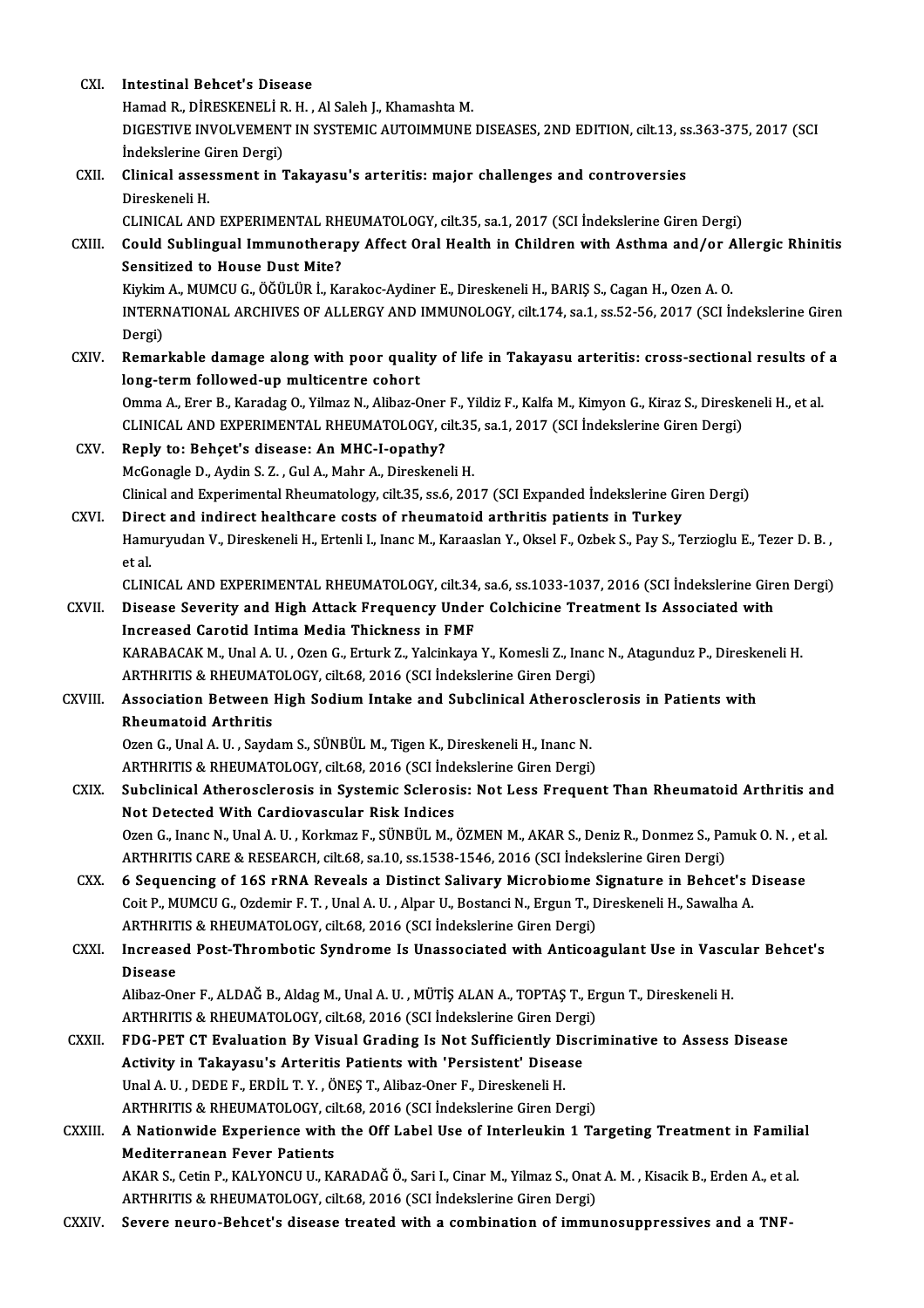|                | inhibitor.                                                                                                                                                                                     |
|----------------|------------------------------------------------------------------------------------------------------------------------------------------------------------------------------------------------|
|                | Korkmaz F., Ozen G., Ünal A., Kahraman K., Tuncer N., Direskeneli H.                                                                                                                           |
|                | Acta reumatologica portuguesa, cilt.41, ss.367-371, 2016 (SCI İndekslerine Giren Dergi)                                                                                                        |
| CXXV.          | Boolean-Based Remission in Rheumatoid Arthritis Using Physician Versus Patient Global                                                                                                          |
|                | Assessment: Differences in Ultrasonographic Disease Activities, Sustainabilities, and Relapse Rates                                                                                            |
|                | Ozen G., Unal A. U., Direskeneli H., Inanc N.                                                                                                                                                  |
|                | ARTHRITIS & RHEUMATOLOGY, cilt.68, 2016 (SCI Indekslerine Giren Dergi)                                                                                                                         |
| CXXVI.         | Baseline Endothelial Dysfunction Might Predict Immunosuppressive Need in Young, Male Behcet's                                                                                                  |
|                | Patients with Early Disease: A Prospective Follow-up                                                                                                                                           |
|                | Alibaz-Oner F., Karatay E., ALDAĞ B., Akpinar I. N., Ergun T., Direskeneli H.                                                                                                                  |
|                | ARTHRITIS & RHEUMATOLOGY, cilt.68, 2016 (SCI İndekslerine Giren Dergi)                                                                                                                         |
| <b>CXXVII</b>  | Diagnostic Value of MR Enterography As a Complementary Intervention to Colonoscopy in Axial                                                                                                    |
|                | Spondylarthritis Patients with Chronic Non-Bloody Diarrhea                                                                                                                                     |
|                | Ergenc I., Unal A. U., Erturk Z., Oguz G., Yalcinkaya Y., Imeryuz N., ERGELEN R., EKİNCİ G., Inanc N., ÇELİKEL Ç., et al.                                                                      |
|                | ARTHRITIS & RHEUMATOLOGY, cilt.68, 2016 (SCI Indekslerine Giren Dergi)                                                                                                                         |
| <b>CXXVIII</b> | Severe neuro-Behcet's disease treated with a combination of immunosuppressives and a TNF-                                                                                                      |
|                | inhibitor                                                                                                                                                                                      |
|                | Korkmaz F. N., Ozen G., Unal A. U., Koytak K. P., Tuncer N., Direskeneli H.                                                                                                                    |
|                | ACTA REUMATOLOGICA PORTUGUESA, cilt.41, sa.4, ss.367-371, 2016 (SCI İndekslerine Giren Dergi)                                                                                                  |
| <b>CXXIX</b>   | Identifying Core Domains for BehcEt's Syndrome Trials: An International Physician and Patient<br>Delphi Exercise                                                                               |
|                | Meara A., Ozguler Y., Mahr A., Direskeneli H., Gul A., Yazici Y., Yazici H., Merkel P. A., HATEMİ G.                                                                                           |
|                | ARTHRITIS & RHEUMATOLOGY, cilt.68, 2016 (SCI Indekslerine Giren Dergi)                                                                                                                         |
| CXXX.          | Dense Genotyping of Immune Related Loci in a Multi-Ethnic Behcet's Disease Cohort Identifies                                                                                                   |
|                | Genetic Associations in a Long Noncoding RNA Near QSOX2, RASIP1/FUT2, and IL12A-AS1                                                                                                            |
|                | Renauer P., Coit P., Hughes T., Ognenovski M., Adler A., Ortiz-Fernandez L., Yilmaz V., AKSU K., DÜZGÜN N., KESER G.,                                                                          |
|                | et al.                                                                                                                                                                                         |
|                | ARTHRITIS & RHEUMATOLOGY, cilt.68, 2016 (SCI Indekslerine Giren Dergi)                                                                                                                         |
| CXXXI.         | Vitamin D Levels in Takayasu's Arteritis and a Review of the Literature on Vasculitides                                                                                                        |
|                | Alibaz-Oner F., Asmaz-Haliloglu O., Gogas-Yavuz D., Can M., HAKLAR G., Direskeneli H.                                                                                                          |
|                | JOURNAL OF CLINICAL LABORATORY ANALYSIS, cilt.30, sa.5, ss.529-533, 2016 (SCI İndekslerine Giren Dergi)                                                                                        |
| <b>CXXXII</b>  | Post-thrombotic syndrome and venous disease-specific quality of life in patients with vascular                                                                                                 |
|                | Behcet's disease.                                                                                                                                                                              |
|                | Alibaz-Oner F., ALDAĞ B., Aldag M., Unal A. U., MÜTİŞ ALAN A., TOPTAŞ T., Ergun T., Direskeneli H.                                                                                             |
|                | Journal of vascular surgery. Venous and lymphatic disorders, cilt.4, sa.3, ss.301-6, 2016 (SCI Expanded                                                                                        |
|                | İndekslerine Giren Dergi)                                                                                                                                                                      |
| CXXXIII.       | Analysis of Systemic Sclerosis-associated Genes in a Turkish Population                                                                                                                        |
|                | David Carmona F., Onat A. M., Fernandez-Aranguren T., Serrano-Fernandez A., Robledo G., Direskeneli H., Sawalha                                                                                |
|                | A. H., Yavuz S., Martin J.                                                                                                                                                                     |
|                | JOURNAL OF RHEUMATOLOGY, cilt.43, sa.7, ss.1376-1379, 2016 (SCI İndekslerine Giren Dergi)                                                                                                      |
| <b>CXXXIV</b>  | The epidemiology of Takayasu arteritis: a hospital-based study from northwestern part of Turkey                                                                                                |
|                | Saritas F., Donmez S., Direskeneli H., Pamuk O. N.                                                                                                                                             |
|                | RHEUMATOLOGY INTERNATIONAL, cilt.36, sa.7, ss.911-916, 2016 (SCI İndekslerine Giren Dergi)                                                                                                     |
| <b>CXXXV</b>   | Risk factors for malignancy in systemic sclerosis patients                                                                                                                                     |
|                | Kasifoglu T., Bilge S. Y., Yildiz F., Ozen G., Pehlivan Y., Yilmaz N., Tarhan F., Yilmaz S., Kucuk A., Emmungil H., et al.                                                                     |
|                | CLINICAL RHEUMATOLOGY, cilt.35, sa.6, ss.1529-1533, 2016 (SCI İndekslerine Giren Dergi)<br>Evaluation of left atrial volume and function in systemic sclerosis patients using speckle tracking |
| <b>CXXXVI</b>  | and real-time three-dimensional echocardiography                                                                                                                                               |
|                | Atas H., KEPEZ A., Tigen K., Samadov F., Ozen G., Cincin A., SÜNBÜL M., Bozbay M., Direskeneli H., Basaran Y.                                                                                  |
|                | ANATOLIAN JOURNAL OF CARDIOLOGY, cilt.16, sa.5, ss.316-322, 2016 (SCI İndekslerine Giren Dergi)                                                                                                |
| CXXXVII.       | Whole Exome Sequencing Identifies Rare Protein-Coding Variants in Behçet's Disease                                                                                                             |
|                |                                                                                                                                                                                                |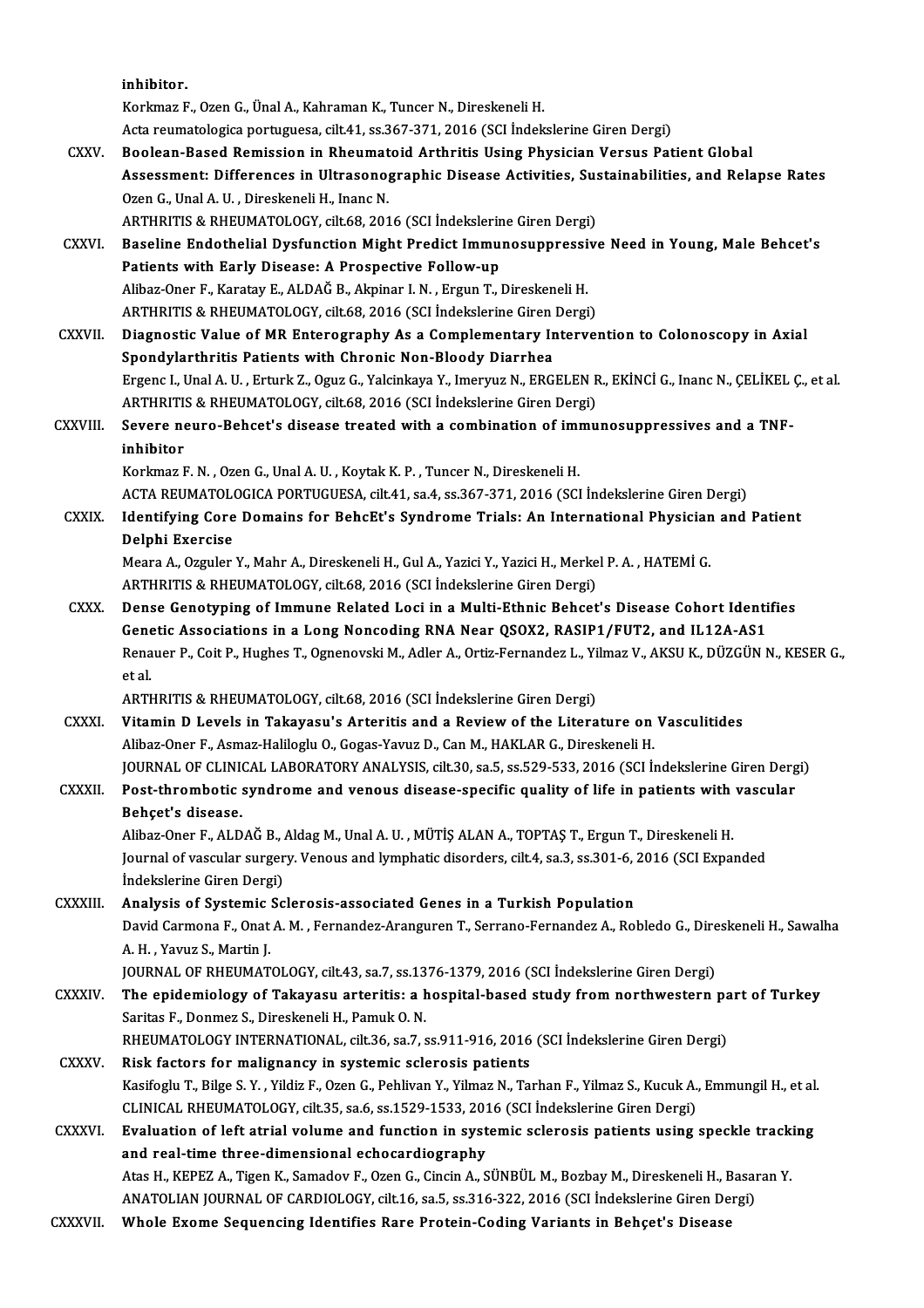Ognenovski M., Renauer P., Gensterblum E., Kotter I., Xenitidis T., Henes J. C. , Casali B., Salvarani C., Direskeneli H.,<br>Kayfman K. M., et al Ognenovski M., Rena<br>Kaufman K. M. , et al.<br>Arthritic and Pheume Ognenovski M., Renauer P., Gensterblum E., Kotter I., Xenitidis T., Henes J. C. , Casali B., Salvarani C., Dire<br>Kaufman K. M. , et al.<br>Arthritis and Rheumatology, cilt.68, sa.5, ss.1272-1280, 2016 (SCI Expanded İndekslerin

Kaufman K. M. , et al.<br>Arthritis and Rheumatology, cilt.68, sa.5, ss.1272-1280, 2016 (SCI Expanded Indekslerine Giren Dergi)<br>CXXXVIII. Response rate of initial conventional treatments, disease course, and related factors o Arthritis and Rheumatology, cilt.68, sa.5, ss.1272-1280, 2016 (SCI Expand<br>Response rate of initial conventional treatments, disease course<br>adult-onset Still's disease: Data from a large multicenter cohort<br>KAJ VONCU U. Solm Response rate of initial conventional treatments, disease course, and related factors of patients w<br>adult-onset Still's disease: Data from a large multicenter cohort<br>KALYONCU U., Solmaz D., Emmungil H., YAZICI A., KAŞİFOĞL adult-onset Still's disease: Data from a large multicenter cohort<br>KALYONCU U., Solmaz D., Emmungil H., YAZICI A., KAŞİFOĞLU T., Kimyon G., Balkarli A., Be<br>Oner F., et al.<br>Journal of Autoimmunity, cilt.69, ss.59-63, 2016 (S KALYONCU U., Solmaz D., Emmungil H., YAZICI A., KASİFOĞLU T., Kimyon G., Balkarli A., Bes C., Ozmen M., Alibaz-Oner F., et al.<br>Journal of Autoimmunity, cilt.69, ss.59-63, 2016 (SCI Expanded Indekslerine Giren Dergi)<br>CXXXIX. Assessment of the New 2012 EULAR/ACR Clinical Classification Criteria for Polymyalgia Rheumatica:<br>A Prospecti Journal of Autoimmunity, cilt.69, ss.59<br>Assessment of the New 2012 EUI<br>A Prospective Multicenter Study<br>Oren G Jrans N Hual A H Bas S K Assessment of the New 2012 EULAR/ACR Clinical Classification Criteria for Polymyalgia<br>A Prospective Multicenter Study<br>Ozen G., Inanc N., Unal A.U. , Bas S., Kimyon G., Kisacik B., Onat A. M. , Murat S., Keskin H., Can M., A Prospective Multicenter Study<br>Ozen G., Inanc N., Unal A. U. , Bas S., Kimyon G., Kisacik B., Onat A. M. , Murat S., Keskin H., Can M., et al.<br>JOURNAL OF RHEUMATOLOGY, cilt.43, sa.5, ss.893-900, 2016 (SCI İndekslerine Gir Ozen G., Inanc N., Unal A. U. , Bas S., Kimyon G., Kisacik B., Onat A. M. , Murat S., Keskin H., Can M., et al.<br>JOURNAL OF RHEUMATOLOGY, cilt.43, sa.5, ss.893-900, 2016 (SCI Indekslerine Giren Dergi)<br>CXL. Ultrasonographic Which Aspect Is Better?<br>Inanc N., Ozen G., Aydin S. Z., Kasapoglu-Gunal E., Direskeneli H. Ultrasonographic Assessment of Fifth Metatarsophalang<br>Which Aspect Is Better?<br>Inanc N., Ozen G., Aydin S. Z. , Kasapoglu-Gunal E., Direskeneli H.<br>Ultrasound in Modisine and Biology silt 42, as 4, as 964, 960, 201 Which Aspect Is Better?<br>Inanc N., Ozen G., Aydin S. Z. , Kasapoglu-Gunal E., Direskeneli H.<br>Ultrasound in Medicine and Biology, cilt.42, sa.4, ss.864-869, 2016 (SCI Expanded İndekslerine Giren Dergi)<br>The U. 33 gane is rela Inanc N., Ozen G., Aydin S. Z., Kasapoglu-Gunal E., Direskeneli H.<br>Ultrasound in Medicine and Biology, cilt.42, sa.4, ss.864-869, 2016 (SCI Expanded In<br>CXLI. The IL-33 gene is related to increased susceptibility to systemi KOCA S. S. , Pehlivan Y., KARA M., Alibaz-Oner F., ÖZTUZCU S., Yilmaz N., ÇETİN G. Y. , Kisacik B., Ozgen M., Pamuk O.<br>N. , et al. The IL-33 gene is related to increased susceptibility to systemic sclerosis KOCA S. S. , Pehlivan Y., KARA M., Alibaz-Oner F., ÖZTUZCU S., Yilmaz N., ÇETİN G. Y. , Kisacik B., Ozgen<br>N. , et al.<br>Rheumatology International, cilt.36, sa.4, ss.579-584, 2016 (SCI Expanded İndekslerine Giren Dergi)<br>The CXLII. The 2013 ACC/AHA 10-year atherosclerotic cardiovascular disease risk index is better than SCORE<br>and QRisk II in rheumatoid arthritis: is it enough? Rheumatology International, cilt.36, sa.4, ss.579-584, 201<br>The 2013 ACC/AHA 10-year atherosclerotic cardic<br>and QRisk II in rheumatoid arthritis: is it enough?<br>Ozen C. SÜNPÜLM, Atagundus B. Direckaneli H. Tigen K Ozen G., SÜNBÜL M., Atagunduz P., Direskeneli H., Tigen K., Inanc N. and QRisk II in rheumatoid arthritis: is it enough?<br>Ozen G., SÜNBÜL M., Atagunduz P., Direskeneli H., Tigen K., Inanc N.<br>RHEUMATOLOGY, cilt.55, sa.3, ss.513-522, 2016 (SCI İndekslerine Giren Dergi)<br>Investigation of the ass CXLIII. Investigation of the association between Rho/Rho-kinase gene polymorphisms and systemic<br>sclerosis RHEUMAT<br>Investiga<br>sclerosis<br><sup>Roblivon V</sup> Investigation of the association between Rho/Rho-kinase gene polymorphisms and systemic<br>sclerosis<br>Pehlivan Y., Yolbas S., ÇETİN G. Y. , Alibaz-Oner F., Cagatay Y., Yilmaz N., ÖZTUZCU S., Donmez S., Ozgen M., KOCA S. S.<br>... sclere<br>Pehliv<br>, et al.<br>Phour Pehlivan Y., Yolbas S., ÇETİN G. Y. , Alibaz-Oner F., Cagatay Y., Yilmaz N., ÖZTUZCU S., Donmez S., Ozger<br>, et al.<br>Rheumatology International, cilt.36, sa.3, ss.421-427, 2016 (SCI Expanded İndekslerine Giren Dergi)<br>A relat et al.<br>Rheumatology International, cilt.36, sa.3, ss.421-427, 2016 (SCI Expanded Indekslerine Giren Dergi)<br>CXLIV. A relationship between spinal new bone formation in ankylosing spondylitis and the sonographically<br>determine Rheumatology International, cilt.36, sa.3, ss.421-427, 2016 (SCI Expanded İndekslerine Giren Dergi) A relationship between spinal new bone formation in ankylosing spondylitis and the sonographically<br>determined Achilles tendon enthesophytes<br>Aydin S. Z. , Can M., Alibaz-Oner F., KESER G., Kurum E., İNAL V., YAZISIZ V., Bir de<br>Ay<br>al. Aydin S. Z. , Can M., Alibaz-Oner F., KESER G., Kurum E., İNAL V., YAZISIZ V., Birlik M., Emmungil H., At<br>al.<br>Rheumatology International, cilt.36, sa.3, ss.397-404, 2016 (SCI Expanded İndekslerine Giren Dergi)<br>Health relat al.<br>Rheumatology International, cilt.36, sa.3, ss.397-404, 2016 (SCI Expanded İndekslerine Giren Dergi)<br>CXLV. Health-related quality of life assessed by LupusQoL questionnaire and SF-36 in Turkish patients<br>with systemic lu Rheumatology International, cilt.36, sa.3, ss.397-404, 2016 (SCI Expanded Indekslerine Giren Dergi) Yilmaz-Oner S., Oner C., Dogukan F. M., Moses T. F., Demir K., Tekayev N., Atagunduz P., Tuglular S., Direskeneli H. with systemic lupus erythematosus<br>Yilmaz-Oner S., Oner C., Dogukan F. M. , Moses T. F. , Demir K., Tekayev N., Atagunduz P., To<br>CLINICAL RHEUMATOLOGY, cilt.35, sa.3, ss.617-622, 2016 (SCI İndekslerine Giren Dergi)<br>Characto Yilmaz-Oner S., Oner C., Dogukan F. M. , Moses T. F. , Demir K., Tekayev N., Atagunduz P., Tuglular S., Direskeneli H.<br>CLINICAL RHEUMATOLOGY, cilt.35, sa.3, ss.617-622, 2016 (SCI İndekslerine Giren Dergi)<br>CXLVI. Character CLINICAL RHEUMATOLOGY, cilt.35, sa.3, ss.617-622, 2016 (SCI Independent Characteristics predicting tuberculosis risk under tumor ne<br>large multicenter cohort with high background prevalence<br>*Visagik B. Bamuk Q.N., Quat A.M.* Characteristics predicting tuberculosis risk under tumor necrosis factor-α inhibitors: Report from<br>large multicenter cohort with high background prevalence<br>Kisacik B., Pamuk O. N. , Onat A. M. , Erer S. B. , HATEMİ G., Oz large multicenter cohort with high background prevalence<br>Kisacik B., Pamuk O. N. , Onat A. M. , Erer S. B. , HATEMİ G., Ozguler Y., Pehlivan Y., KILIÇ L., Ertenli l<br>Journal of Rheumatology, cilt.43, sa.3, ss.524-529, 2016 Kisacik B., Pamuk O. N., Onat A. M., Erer S. B., HATEM<br>Journal of Rheumatology, cilt.43, sa.3, ss.524-529, 201<br>CXLVII. Atypical presentations of eosinophilic fasciitis. Ergun T., SEÇKİN GENÇOSMANOĞLU D., SALMAN A., Ocak E. S. , YÜCELTEN A. D. , Direskeneli H., Demirkesen C.,<br>EKİNCİ G., Bavik M. Atypical presentations of eosinophilic fasciitis. Ergun T., SEÇKİN GENÇOSMANOĞLU D., SALMAN A., Ocak E. S. , YÜCELTEN A. D. , Direskeneli H., Demirkesen C.,<br>EKİNCİ G., Bayik M.<br>Indian journal of dermatology, venereology and leprology, cilt.82, sa.1, ss.47-52, 2016 (SCI Ex EKİNCİ G., Ba<br>Indian journa<br>Giren Dergi)<br>Predistive u Indian journal of dermatology, venereology and leprology, cilt.82, sa.1, ss.47-52, 2016 (SCI Expanded Indekslering<br>Giren Dergi)<br>CXLVIII. Predictive value of ultrasonographic assessment of disease activity in response to tu Giren Dergi)<br>Predictive value of ultrasonographic assessment of disease activity in response t<br>factor-a inhibitor treatment in rheumatoid arthritis: A prospective cohort study<br>Inane N. Oren G. DiPESKENELLE H Predictive value of ultrasonogra<br>factor-a inhibitor treatment in rl<br>Inanc N., Ozen G., DİRESKENELİ R. H.<br>Clinical and Eunerimental Bhaumatal factor-a inhibitor treatment in rheumatoid arthritis: A prospective cohort study<br>Inanc N., Ozen G., DİRESKENELİ R. H.<br>Clinical and Experimental Rheumatology, cilt.34, sa.1, ss.156, 2016 (SCI Expanded İndekslerine Giren Der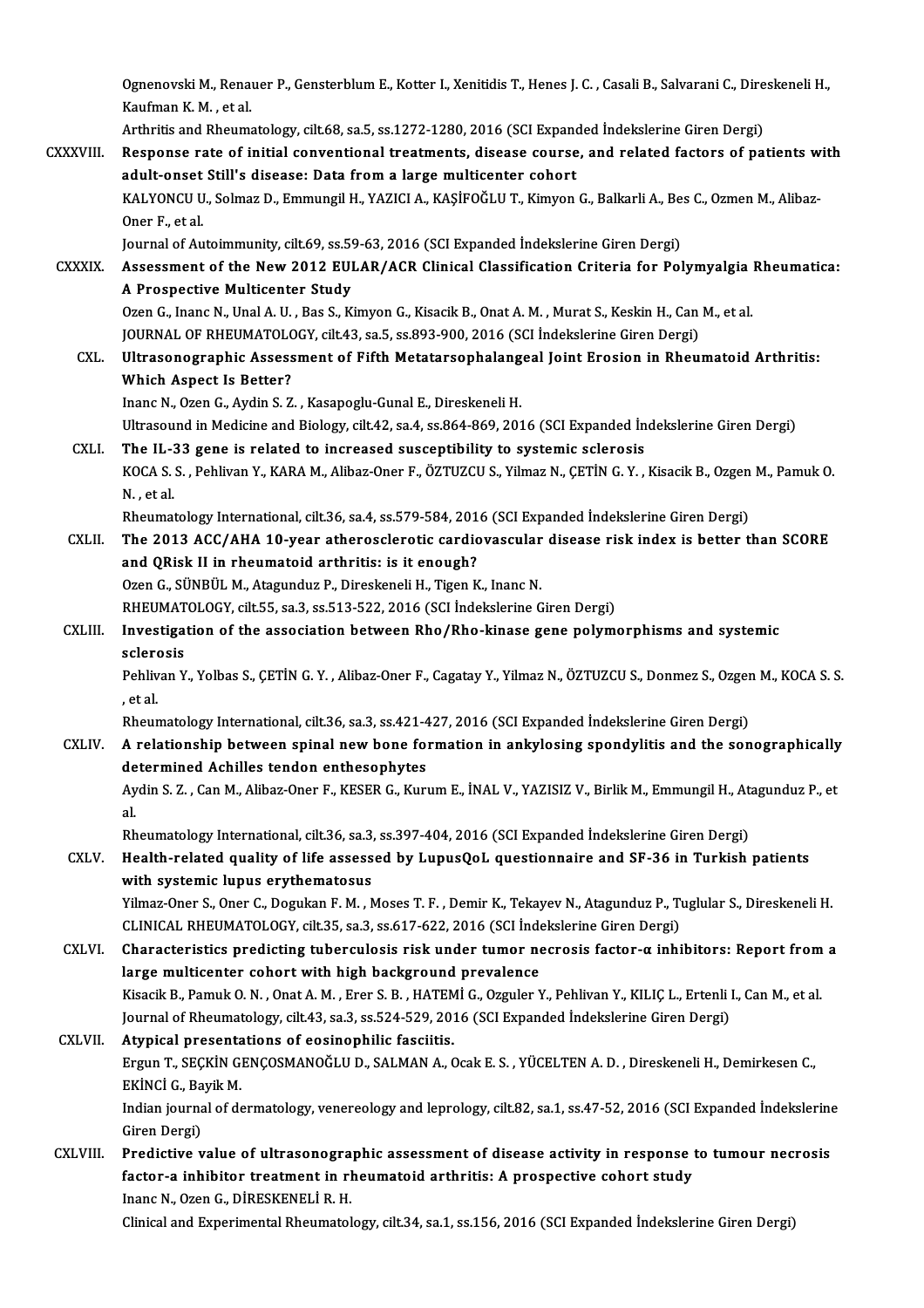| <b>CXLIX</b> | Plasma pentraxin-3 levels in patients with Takayasu's arteritis during routine follow-up                                   |
|--------------|----------------------------------------------------------------------------------------------------------------------------|
|              | Alibaz-Oner F., Aksu K., Yentur S. P., Keser G., Saruhan-Direskeneli G., Direskeneli H.                                    |
|              | CLINICAL AND EXPERIMENTAL RHEUMATOLOGY, cilt.34, sa.3, 2016 (SCI İndekslerine Giren Dergi)                                 |
| CL.          | 'MHC-I-opathy'-unified concept for spondyloarthritis and Behçet disease                                                    |
|              | McGonagle D., Aydin S. Z., Gul A., Mahr A., Direskeneli H.                                                                 |
|              | Nature Reviews Rheumatology, cilt.11, sa.12, ss.731-740, 2015 (SCI Expanded İndekslerine Giren Dergi)                      |
| CLI.         | Update on Outcome Measure Development for Large Vessel Vasculitis: Report from OMERACT 12                                  |
|              | Aydin S. Z., Direskeneli H., Sreih A., Alibaz-Oner F., Gul A., Kamali S., Hatemi G., Kermani T., Mackie S. L., Mahr A., et |
|              | al.                                                                                                                        |
|              | JOURNAL OF RHEUMATOLOGY, cilt.42, sa.12, ss.2465-2469, 2015 (SCI İndekslerine Giren Dergi)                                 |
| CLII.        | Current Status, Goals, and Research Agenda for Outcome Measures Development in Behcet                                      |
|              | <b>Syndrome: Report from OMERACT 2014</b>                                                                                  |
|              | HATEMİ G., Ozguler Y., Direskeneli H., Mahr A., Gul A., Levi V., Aydin S. Z., MUMCU G., Sertel-Berk O., Stevens R. M.,     |
|              | et al.                                                                                                                     |
|              | JOURNAL OF RHEUMATOLOGY, cilt.42, sa.12, ss.2436-2441, 2015 (SCI İndekslerine Giren Dergi)                                 |
| CLIII.       | Association of TRPM Channel Gene Polymorphisms with Systemic Sclerosis.                                                    |
|              | Oztuzcu S., Onat A., Pehlivan Y., Alibaz-Oner F., Donmez S., Cetin G., Yolbas S., Bozgeyik I., Yilmaz N., Ozgen M., et al. |
|              | In vivo (Athens, Greece), cilt.29, ss.763-70, 2015 (SCI Indekslerine Giren Dergi)                                          |
| CLIV.        | Biomarkers in remission according to different criteria in patients with rheumatoid arthritis                              |
|              | Yilmaz-Oner S., Ozen G., Can M., Atagunduz P., Direskeneli H., Inanc N.                                                    |
|              | Journal of Rheumatology, cilt.42, sa.11, ss.2066-2070, 2015 (SCI Expanded Indekslerine Giren Dergi)                        |
| CLV.         | Association of TRPM channel gene polymorphisms with systemic sclerosis                                                     |
|              | ÖZTUZCU S., Onat A. M. , Pehlivan Y., Alibaz-Oner F., Donmez S., ÇETİN G. Y. , Yolbas S., Bozgeyik I., Yilmaz N., Ozgen    |
|              | M, et al.                                                                                                                  |
|              | In Vivo, cilt.29, sa.6, ss.763-770, 2015 (SCI Expanded Indekslerine Giren Dergi)                                           |
| CLVI.        | Evaluation of Systemic Sclerosis Risk Genes in the Turkish Population                                                      |
|              | Martin J., David Carmona F., Fernandez-Aranguren T., Serrano-Fernandez A., Onat A. M., Robledo G., Raya E.,                |
|              | Direskeneli H., Sawalha A.H., Yavuz S.                                                                                     |
|              | ARTHRITIS & RHEUMATOLOGY, cilt.67, 2015 (SCI İndekslerine Giren Dergi)                                                     |
| CLVII.       | Items of Yamaguchi Criteria Might be Associated with Disease Severity and Prognosis in Adult-Onset                         |
|              | <b>Still's Disease</b>                                                                                                     |
|              | KALYONCU U., Solmaz D., Emmungil H., YAZICI A., KAŞİFOĞLU T., Kimyon G., Balkarli A., Bes C., Ozmen M., Alibaz-            |
|              | Oner F, et al.                                                                                                             |
|              | ARTHRITIS & RHEUMATOLOGY, cilt.67, 2015 (SCI Indekslerine Giren Dergi)                                                     |
| CLVIII.      | Ultrasonographic Disease Activity in Rheumatoid Arthritis Patients Who Are in Clinical Remission                           |
|              | According to Different Remission Criteria: Should We Insist on Achieving Boolean Remission?                                |
|              | Ozen G., Unal A. U., TOPÇU A., Atagunduz P., Direskeneli H., Inanc N.                                                      |
|              | ARTHRITIS & RHEUMATOLOGY, cilt.67, 2015 (SCI Indekslerine Giren Dergi)                                                     |
| CLIX.        | Venous Disease-Specific Quality-of-Life Is Impaired in Patients with Vascular Behcet's Disease                             |
|              | Alibaz-Oner F., ALDAĞ B., Aldag M., Unal A. U., TOPTAŞ T., Ergun T., Direskeneli H.                                        |
|              | ARTHRITIS & RHEUMATOLOGY, cilt.67, 2015 (SCI İndekslerine Giren Dergi)                                                     |
| CLX.         | Problems of Untranslatability: Example of Turkish Version of Basdai                                                        |
|              | Atagunduz P., Mammadov E., Dervishi I., Beyatli M., Nur Salci K., Abdulhamid N. A., Ozen G., Unal A. U., Erturk Z.,        |
|              | Inanc N, et al.                                                                                                            |
|              | ARTHRITIS & RHEUMATOLOGY, cilt.67, 2015 (SCI İndekslerine Giren Dergi)                                                     |
| <b>CLXI</b>  | Patient Global Assessment in Evaluating Boolean-Based Remission in Rheumatoid Arthritis-Is It                              |
|              | Really Required Instead of Physician Global Assessment? a Comparative Study with Ultrasound                                |
|              | Ozen G., Unal A. U., TOPÇU A., Atagunduz P., Direskeneli H., Inanc N.                                                      |
|              | ARTHRITIS & RHEUMATOLOGY, cilt.67, 2015 (SCI Indekslerine Giren Dergi)                                                     |
| <b>CLXII</b> | IL-17 Expression By Lymphocytes Is Higher in Behcet's Disease Compared to Takayasu Arteritis                               |
|              | Unal A. U., Deniz R., Virlan A. T., Ozdemir F. T., Tatli I. A., Ozen G., Alibaz-Oner F., MUMCU G., Ergun T., Direskeneli   |
|              |                                                                                                                            |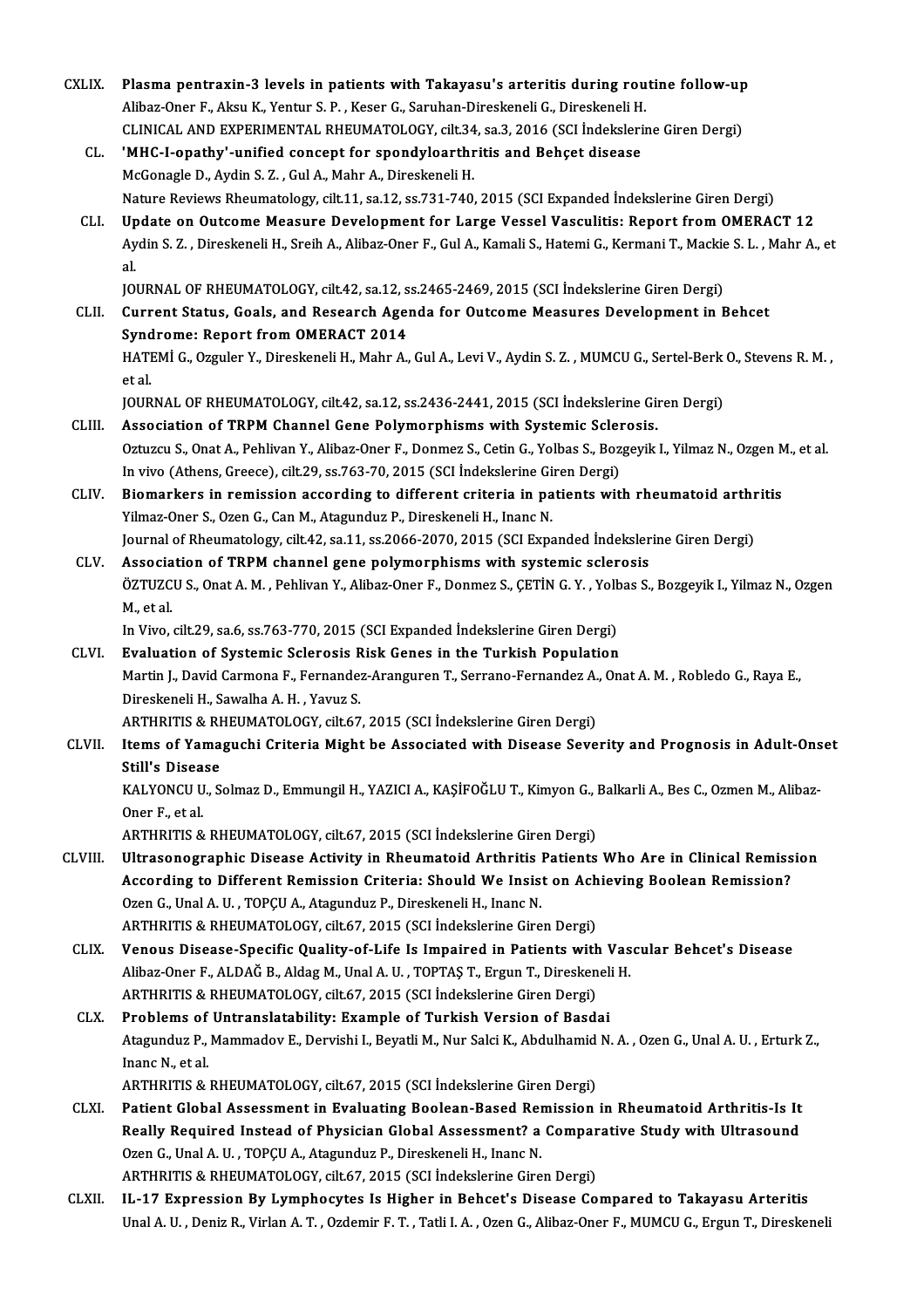H.<br>Ar

- H.<br>ARTHRITIS & RHEUMATOLOGY, cilt.67, 2015 (SCI İndekslerine Giren Dergi)<br>A Meta İmmungabin Analysis Suggesta II 12B As a Common Suggent
- H.<br>ARTHRITIS & RHEUMATOLOGY, cilt.67, 2015 (SCI İndekslerine Giren Dergi)<br>CLXIII. A Meta-Immunochip Analysis Suggests IL12B As a Common Susceptibility Factor for Large-Vessel<br>Vasculitides ARTHRITIS &<br>A Meta-Immu<br>Vasculitides<br>Carmone E D A Meta-Immunochip Analysis Suggests IL12B As a Common Susceptibility Factor for Large-Vessel<br>Vasculitides<br>Carmona F. D. , Coit P., Saruhan-Direskeneli G., Cid M. C. , Solans R., Castaneda S., Vaglio A., Direskeneli H., Mer

**Vasculitides<br>Carmona F. D. , Coit F<br>A. , Salvarani C., et al.<br>APTUPITIS & PUFIIM** Carmona F. D. , Coit P., Saruhan-Direskeneli G., Cid M. C. , Solans R., Castaned<br>A. , Salvarani C., et al.<br>ARTHRITIS & RHEUMATOLOGY, cilt.67, 2015 (SCI İndekslerine Giren Dergi)<br>Associations of U.22P. PMP6 and PTCS1 Polymo

ARTHRITIS & RHEUMATOLOGY, cilt.67, 2015 (SCI Indekslerine Giren Dergi)

A. , Salvarani C., et al.<br>ARTHRITIS & RHEUMATOLOGY, cilt.67, 2015 (SCI İndekslerine Giren Dergi)<br>CLXIV. Associations of IL23R, BMP6 and PTGS1 Polymorphisms with Radiographic Severity of Ankylosing<br>Spondylitis Associations of IL23R, BMP6 and PTGS1 Polymorphisms with Radiographic Severity of<br>Spondylitis<br>Ozen G., Deniz R., EREN F., ERZİK C., Unal A. U. , Aydin S. Z. , Inanc N., Direskeneli H., Atagunduz P.<br>APTURITIS & PHEUMATOLOCY

Spondylitis<br>Ozen G., Deniz R., EREN F., ERZİK C., Unal A. U. , Aydin S. Z. , Inanc N., Direske:<br>ARTHRITIS & RHEUMATOLOGY, cilt.67, 2015 (SCI İndekslerine Giren Dergi)<br>Qaylar Eindings and Qaylar Blaad Elaw Changes in Takaya ARTHRITIS & RHEUMATOLOGY, cilt.67, 2015 (SCI Indekslerine Giren Dergi)

- CLXV. Ocular Findings and Ocular Blood FlowChanges in Takayasu Arteritis: A Subclinical Reduction in Ocular Findings and Ocular Blood Flow Changes in Takayasu A<br>Blood Flow with a Milder Clinical Course of Retinopathy<br>Unal A.U., Esen F., Alibaz-Oner F., Celik G., Kazokoglu H., Direskeneli H.<br>APTURITIS & PHEUMATOLOCY silt 6 ARTHRITIS & RHEUMATOLOGY, cilt.67, 2015 (SCI İndekslerine Giren Dergi)<br>Validity and reliability of medication adherence scale in FMF Unal A. U., Esen F., Alibaz-Oner F., Celik G., Kazokoglu H., Direskeneli H<br>ARTHRITIS & RHEUMATOLOGY, cilt.67, 2015 (SCI İndekslerine Giren I<br>CLXVI. Validity and reliability of medication adherence scale in FMF
- Fidanci B., Yesilkaya S., Acikel C., Ozden A., Simsek D., Yildiz F., Kisacik B., Sayarlioglu M., Akar S., Senel S., et al. Validity and reliability of medication adherence scale in FMF<br>Fidanci B., Yesilkaya S., Acikel C., Ozden A., Simsek D., Yildiz F., Kisacik B., Sayarlioglu I<br>Pediatric Rheumatology, cilt.13, sa.1, 2015 (SCI Expanded Indeksl Fidanci B., Yesilkaya S., Acikel C., Ozden A., Simsek D., Yildiz F., Kisacik B., Sayarlioglu M., Akar S., Senel S., et al.<br>Pediatric Rheumatology, cilt.13, sa.1, 2015 (SCI Expanded İndekslerine Giren Dergi)<br>CLXVII. Direct
- Pediatric Rh<br>Direct and<br>in Turkey<br>AKKOC N Direct and indirect costs associated with ankylosing spondylitis and related disease activity scores<br>in Turkey<br>AKKOÇ N., Direskeneli H., Erdem H., Gül A., KABASAKAL Y., KİRAZ S., Tezer D. B. , Hacibedel B., HAMURYUDAN V.<br>R

in Turkey<br>AKKOÇ N., Direskeneli H., Erdem H., Gül A., KABASAKAL Y., KİRAZ S., Tezer D. B. , Hacibedel B., HAMURYUDAN V.<br>RHEUMATOLOGY INTERNATIONAL, cilt.35, sa.9, ss.1473-1478, 2015 (SCI İndekslerine Giren Dergi) AKKOÇ N., Direskeneli H., Erdem H., Gül A., KABASAKAL Y., KİRAZ S., Tezer D. B., Hacibedel B., HAMI<br>RHEUMATOLOGY INTERNATIONAL, cilt.35, sa.9, ss.1473-1478, 2015 (SCI İndekslerine Giren Dergi)<br>CLXVIII. Unilateral cutaneous

- RHEUMATOLOGY INTERNATIONAL, cilt.35, sa.9, ss.1473-1478, 2015 (SCI İndekslerine Giren Der<br>Unilateral cutaneous vasculitis: An uncommon presentation and a possible explanation<br>Tekin B., SALMAN A., Tuglular S., Guler D., Oze Unilateral cutaneous vasculitis: An uncommon presentation and a possible explanation<br>Tekin B., SALMAN A., Tuglular S., Guler D., Ozen G., Direskeneil H., Ayranci F. G. , Cinel L., Ergun T.<br>Indian Journal of Dermatology, Ve Tekin B., SALMAN A., Tuglular S., Guler D., Ozen G., Direskeneil H., Ayranci F. G. , Cinel L., Ergun T.<br>Indian Journal of Dermatology, Venereology and Leprology, cilt.81, sa.5, ss.518-519, 2015 (SCI Expanded<br>Indekslerine G
- CLXIX. Right ventricular and atrial functions in systemic sclerosis patients without pulmonary hypertension: Speckle-tracking echocardiographic study Rechtsventrikuläre und Vorhoffunktion bei Right ventricular and atrial functions in systemic sclerosis patients without pulmonary<br>hypertension: Speckle-tracking echocardiographic study Rechtsventrikuläre und Vorhoffunktion<br>Patienten mit systemischer Sklerose ohne hypertension: Speckle-trackin<br>Patienten mit systemischer S<br>Tracking-Echokardiographie<br>Dunnus E. Sunbul M. Tigen K. K Patienten mit systemischer Sklerose ohne pulmonale Hypertonie: Unters<br>Tracking-Echokardiographie<br>Durmus E., Sunbul M., Tigen K., Kivrak T., Ozen G., Sari I., Direskeneli H., Basaran Y.<br>Hers silt 40, 82 4, 85,700,715, 2015, Tracking-Echokardiographie<br>Durmus E., Sunbul M., Tigen K., Kivrak T., Ozen G., Sari I., Direskeneli H., Basar<br>Herz, cilt.40, sa.4, ss.709-715, 2015 (SCI Expanded İndekslerine Giren Dergi)<br>Undete en Takayaay'e entenitis

- Durmus E., Sunbul M., Tigen K., Kivrak T., Ozen G., Sari I., Direskeneli H., Basaran Y.<br>Herz, cilt.40, sa.4, ss.709-715, 2015 (SCI Expanded İndekslerine Giren Dergi)<br>CLXX. Update on Takayasu's arteritis<br>Alibaz-Oner F., Dir Herz, cilt.40, sa.4, ss.709-715,<br>Update on Takayasu's arte<br>Alibaz-Oner F., Direskeneli H.<br>PRESSE MEDICALE silt.44, sa PRESSE MEDICALE, cilt.44, sa.6, 2015 (SCI İndekslerine Giren Dergi)
- CLXXI. B cells produce less IL-10, IL-6 and TNF-alpha in myasthenia gravis Yilmaz V., Oflazer P., Aysal F., Parman Y. G., Direskeneli H., Deymeer F., Saruhan-Direskeneli G. AUTOIMMUNITY, cilt.48, sa.4, ss.201-207, 2015 (SCI İndekslerine Giren Dergi) Yilmaz V., Oflazer P., Aysal F., Parman Y. G. , Direskeneli H., Deymeer F., Saruhan-Direskeneli G.<br>AUTOIMMUNITY, cilt48, sa.4, ss.201-207, 2015 (SCI Indekslerine Giren Dergi)<br>CLXXII. Anxiety and depression predict quality
- AUTOIMMUNITY, cilt48, sa.4, ss.201-207, 2015 (SCI İndekslerine Giren Dergi)<br>Anxiety and depression predict quality of life in Turkish patients with systemic lupus erythemate<br>Yilmaz-Oner S., Oner C., Dogukan F. M. , Moses T Anxiety and depression predict quality of life in Turkish patients with systemic lupus erythematos<br>Yilmaz-Oner S., Oner C., Dogukan F. M. , Moses T. F. , Demir K., Tekayev N., Yilmaz N., Tuglular S., Direskeneli H.<br>CLINICA Yilmaz-Oner S., Oner C., Dogukan F. M., Moses T. F., Demir K., Tekayev N., Yilmaz<br>CLINICAL AND EXPERIMENTAL RHEUMATOLOGY, cilt.33, sa.3, ss.360-365, 2015<br>CLXXIII. Serum cytokine profiles in Takayasu's arteritis: search for
- CLINICAL AND EXPERIMENTAL RHEUMATOLOGY, cilt.33, sa.3, ss.3<br>Serum cytokine profiles in Takayasu's arteritis: search for<br>Alibaz-Oner F., Yentur S. P. , Saruhan-Direskeneli G., Direskeneli H.<br>CLINICAL AND EXPERIMENTAL PHEIMA Serum cytokine profiles in Takayasu's arteritis: search for biomarkers<br>Alibaz-Oner F., Yentur S. P. , Saruhan-Direskeneli G., Direskeneli H.<br>CLINICAL AND EXPERIMENTAL RHEUMATOLOGY, cilt.33, sa.2, 2015 (SCI İndekslerine Gir Alibaz-Oner F., Yentur S. P., Saruhan-Direskeneli G., Direskeneli H.<br>CLINICAL AND EXPERIMENTAL RHEUMATOLOGY, cilt.33, sa.2, 201<br>CLXXIV. Activation of the IAK/STAT pathway in Behcet's disease

#### CLINICAL AND EXPERIMENTAL RHEUMATOLOGY, cilt.33, sa.2, 2015 (SCI İndekslerine Giren Dergi)<br>Activation of the JAK/STAT pathway in Behcet's disease<br>Tulunay A., Dozmorov M. G. , Ture-Ozdemir F., Yilmaz V., Eksioglu-Demiralp E Activation of the JAK/STAT pathway in Behcet's disease<br>Tulunay A., Dozmorov M. G. , Ture-Ozdemir F., Yilmaz V., Eksiogl<br>Saruhan-Direskeneli G., Sawalha A. H. , et al. Tulunay A., Dozmorov M. G. , Ture-Ozdemir F., Yilmaz V., Eksioglu-Demiralp E., Alibaz-Saruhan-Direskeneli G., Sawalha A. H. , et al.<br>GENES AND IMMUNITY, cilt.16, sa.2, ss.170-175, 2015 (SCI İndekslerine Giren Dergi)<br>Ingida GENES AND IMMUNITY, cilt.16, sa.2, ss.170-175, 2015 (SCI Indekslerine Giren Dergi)

CLXXV. Incidence of cyclophosphamide-induced urotoxicity and protective effect of mesna in rheumatic<br>diseases

Yilmaz N., Emmungil H., Gucenmez S., Ozen G., Yildiz F., Balkarli A., Kimyon G., Coskun B. N. , Dogan I., Pamuk O. N. ,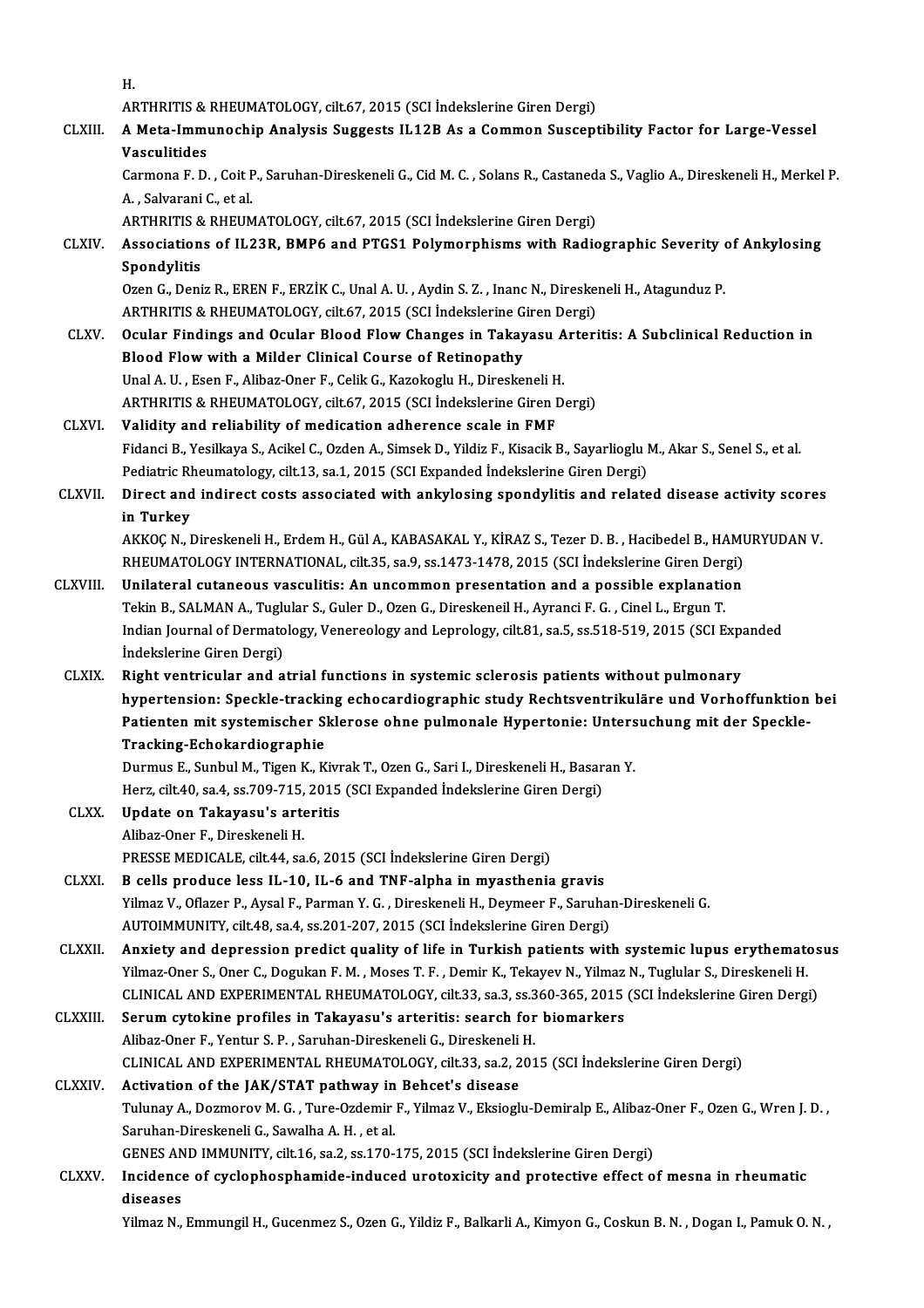etal.

et al.<br>Journal of Rheumatology, cilt.42, sa.9, ss.1661-1666, 2015 (SCI Expanded İndekslerine Giren Dergi)<br>Assessment of patients with Takeyesy exteritis in neutine prestise with Indian Takeyesy

CLXXVI. Assessment of patients with Takayasu arteritis in routine practice with Indian Takayasu clinical **Journal of Rheu<br>Assessment of<br>activity score** 

Alibaz-Oner F., Aydin S. Z. , Akar S., AKSU K., Kamali S., Yucel E., KARADAĞ Ö., Ozer H., KİRAZ S., ÖNEN F., et al. activity score<br>Alibaz-Oner F., Aydin S. Z. , Akar S., AKSU K., Kamali S., Yucel E., KARADAĞ Ö., Ozer H., KİRAZ S., ÖNEN<br>Journal of Rheumatology, cilt.42, sa.8, ss.1443-1447, 2015 (SCI Expanded İndekslerine Giren Dergi)<br>Roh Alibaz-Oner F., Aydin S. Z. , Akar S., AKSU K., Kamali S., Yucel E., KARADAĞ Ö., Ozer H., KİRAZ S., ÖNEN F., et al.<br>Journal of Rheumatology, cilt.42, sa.8, ss.1443-1447, 2015 (SCI Expanded Indekslerine Giren Dergi)<br>CLXXVII

Journal of Rheuma<br>Behçet disease v<br>of new relapses<br>Alibaz Oper E. Kar Behçet disease with vascular involvement: Effects of different therapeutic regimens on the incidence<br>of new relapses<br>Alibaz-Oner F., Karadeniz A., YILMAZ S., Balkarli A., Kimyon G., YAZICI A., Cinar M., Yilmaz S., Yildiz F

of<br>Ali<br>al<br>M Alibaz-Oner F., Karadeniz A., YILMAZ S., Balkarli A., Kimyon G., YAZICI A., Cinar M., Yilmaz S., Yildiz F., Bilge S. Y. , et<br>al.

Medicine (United States), cilt.94, sa.6, 2015 (SCI Expanded Indekslerine Giren Dergi)

CLXXVIII. Serum leptin levels do not correlate with disease activity in rheumatoid arthritis<br>Oner S. Y., Volkan O., Oner C., Meilgi A., Direskeneli H., Tasan D. A. Serum leptin levels do not correlate with disease activity in rheumatoid arthritis<br>Oner S. Y. , Volkan O., Oner C., Meilgi A., Direskeneli H., Tasan D. A.<br>ACTA REUMATOLOGICA PORTUGUESA, cilt.40, sa.1, ss.50-54, 2015 (SCI İ

CLXXIX. Identification of susceptibility loci in IL6, RPS9/LILRB3, and an intergenic locus on chromosome ACTA REUMATOLOGICA PORTUGUESA, cilt.40, sa.1, ss.50-54, 2015 (SCI h<br>Identification of susceptibility loci in IL6, RPS9/LILRB3, and an<br>21q22 in takayasu arteritis in a genome-wide association study<br>Benauer B.A., Samban Dipe Identification of susceptibility loci in IL6, RPS9/LILRB3, and an intergenic locus on chromosome<br>21q22 in takayasu arteritis in a genome-wide association study<br>Renauer P. A. , Saruhan-Direskeneli G., Coit P., Adler A., AKS 21q22 in tak<br>Renauer P.A.,<br>Inanc M., et al. Renauer P. A. , Saruhan-Direskeneli G., Coit P., Adler A., AKSU K., KESER G., Alibaz-Oner F., Aydin S. Z. , K<br>Inanc M., et al.<br>Arthritis and Rheumatology, cilt.67, sa.5, ss.1361-1368, 2015 (SCI Expanded İndekslerine Giren

Inanc M., et al.<br>Arthritis and Rheumatology, cilt.67, sa.5, ss.1361-1368, 2015 (SCI Expanded Indekslerine Giren Dergi)<br>CLXXX. Patients with Takayasu's arteritis having persistent acute-phase response usually have an increa Arthritis and Rheumatology, cilt.67, sa.5, ss.136<br>Patients with Takayasu's arteritis having<br>major vessel uptake by 18F-FDG-PET/CT<br>Alibaz Oper E. DEDE F. ÖNES T. TUPOČLU H. T Patients with Takayasu's arteritis having persistent acut<br>major vessel uptake by 18F-FDG-PET/CT<br>Alibaz-Oner F., DEDE F., ÖNEŞ T., TUROĞLU H. T. , Direskeneli H.<br>MODEPN PHEIJMATOLOCY, silt 25, sa 5, sa 752, 755, 2015, (SCL) major vessel uptake by 18F-FDG-PET/CT<br>Alibaz-Oner F., DEDE F., ÖNEŞ T., TUROĞLU H. T. , Direskeneli H.<br>MODERN RHEUMATOLOGY, cilt.25, sa.5, ss.752-755, 2015 (SCI İndekslerine Giren Dergi)

- Alibaz-Oner F., DEDE F., ÖNEŞ T., TUROĞLU H. T. , Direskeneli H.<br>MODERN RHEUMATOLOGY, cilt.25, sa.5, ss.752-755, 2015 (SCI İndekslerine Giren Dergi)<br>CLXXXI. Anxiety and depression predict quality of life in Turkish patient MODERN RHEUMATOLOGY, cilt.25, sa.5, ss.752-755, 2015 (SCI İndekslerine Giren Dergi)<br>Anxiety and depression predict quality of life in Turkish patients with systemic lupus erythematosus<br>Yilmaz-Oner S., Oner C., Dogukan F. M Anxiety and depression predict quality of life in Turkish patients with systemic lupus eryt<br>Yilmaz-Oner S., Oner C., Dogukan F. M. , Moses T. F. , Demir K., Tekayev N., Yilmaz N., Tuglular S., DİRESI<br>Clinical and Experimen Yilmaz-Oner S., Oner C., Dogukan F. M. , Moses T. F. , Demir K., Tekayev N., Yilmaz N., Tuglular S., DİRESKEN<br>Clinical and Experimental Rheumatology, cilt.33, sa.3, ss.360-365, 2015 (SCI İndekslerine Giren Dergi)<br>CLXXXII.
- Clinical and Experimental Rheumatology, cilt.33, sa.3, ss.360-365, 2015 (SCI Indekslerine Giren Dergi)<br>Familial Mediterranean fever gene (MEFV) mutations and disease severity in systemic lup<br>erythematosus (SLE): implicatio Familial Mediterranean fever gene (MEFV) mutations and disease severity in systemic lupus<br>erythematosus (SLE): implications for the role of the E148Q MEFV allele in inflammation<br>Deniz R., Ozen G., Yilmaz-Oner S., Alibaz-On er<br>De<br>al. Deniz R., Ozen G., Yilmaz-Oner S., Alibaz-Oner F., Erzik C., Aydin S. Z. , Inanc N., E<br>al.<br>Lupus, cilt.24, sa.7, ss.705-711, 2015 (SCI Expanded İndekslerine Giren Dergi)<br>Outse me measures for Teksysay's arteritis. al.<br>Lupus, cilt.24, sa.7, ss.705-711, 2015 (SCI Expand<br>CLXXXIII. Outcome measures for Takayasu's arteritis

Lupus, cilt.24, sa.7, ss.705-711, 2015 (S)<br>Outcome measures for Takayasu's<br>Aydin S. Z. , Merkel P. A. , Direskeneli H.<br>CUPPENT OPINION IN PHEUMATOLOC Outcome measures for Takayasu's arteritis<br>Aydin S. Z. , Merkel P. A. , Direskeneli H.<br>CURRENT OPINION IN RHEUMATOLOGY, cilt.27, sa.1, ss.32-37, 2015 (SCI İndekslerine Giren Dergi)<br>The rate and significance of tune 1 (tune Aydin S. Z. , Merkel P. A. , Direskeneli H.<br>CURRENT OPINION IN RHEUMATOLOGY, cilt.27, sa.1, ss.32-37, 2015 (SCI İndekslerine Giren Dergi)<br>CLXXXIV. The rate and significance of type 1/type 2 serum amyloid A protein gene pol

CURRENT OPINION IN RHEUMATOLOGY, cilt.27, sa.<br>The rate and significance of type 1/type 2 se<br>with ankylosing spondylitis and amyloidosis The rate and significance of type 1/type 2 serum amyloid A protein gene polymorphisms in patients<br>with ankylosing spondylitis and amyloidosis<br>ÇETİN G.Y. , Ganiyusufoglu E., Solmaz D., Cagatay Y., Oner S.Y. , Erer B., Sagli with ankylosing spondylitis and amyloidosis<br>CETIN G. Y. , Ganiyusufoglu E., Solmaz D., Cagatay Y<br>et al.

ÇETİN G. Y. , Ganiyusufoglu E., Solmaz D., Cagatay Y., Oner S. Y. , Erer B., Sagliker H. S. , AVCI A., Akar S., Pamuk C<br>et al.<br>AMYLOID-JOURNAL OF PROTEIN FOLDING DISORDERS, cilt.22, sa.3, ss.207-208, 2015 (SCI İndekslerine AMYLOID-JOURNAL OF PROTEIN FOLDING DISORDERS, cilt.22, sa.3, ss.207-208, 2015 (SCI İndekslerine Giren Dergi)

AMYLOID-JOURNAL OF PROTEIN FOLDING DISORDERS, cilt.22, sa.3, ss.207-208, 2015 (SCI Indekslerine Giren<br>Dergi)<br>CLXXXV. Unmet need in Behcet's disease: most patients in routine follow-up continue to have oral ulcers.<br>Alihar O Dergi)<br><mark>Unmet need in Behcet's disease: most patients in routine follow-up continue to have oral ulcers.</mark><br>Alibaz-Oner F., MUMCU G., Kubilay Z., Ozen G., Celik G., Karadeniz A., Can M., Oner S.Y. , Inanc N., Atagunduz P., e Unmet need in Behcet's disease: most patients in routine follow-up continue to have<br>Alibaz-Oner F., MUMCU G., Kubilay Z., Ozen G., Celik G., Karadeniz A., Can M., Oner S. Y. , Inanc N<br>Clinical rheumatology, cilt.33, sa.12, Alibaz-Oner F., MUMCU G., Kubilay Z., Ozen G., Celik G., Karadeniz A., Can M., Oner S. Y., Inanc N., Atagunduz<br>Clinical rheumatology, cilt.33, sa.12, ss.1773-6, 2014 (SCI Expanded Indekslerine Giren Dergi)<br>CLXXXVI. Effects

#### Clinical rheumatology, cilt.33, sa.12, ss.1773-6, 2014 (SCI Expanded Indekslerine Giren Dergi)<br>Effects of Anticoagulant Treatment on the Incidence of New Vascular Events in Patients with<br>Behcet's Disease with Vascular Invo Effects of Anticoagulant Treatment on the Incidence of New Vascular Events in Patients with<br>Behcet's Disease with Vascular Involvement.<br>Alibaz-Oner F., Karadeniz A., YILMAZ S., Balkarli A., Kimyon G., YAZICI A., Cinar M., **Be**<br>Ali<br>al Alibaz-Oner F., Karadeniz A., YILMAZ S., Balkarli A., Kimyon G., YAZICI A., Cina<br>al.<br>ARTHRITIS & RHEUMATOLOGY, cilt.66, 2014 (SCI İndekslerine Giren Dergi)<br>Serum Gutakine Brafiles in Takayasu's Arteritis: A Searsh for a Bi

ARTHRITIS & RHEUMATOLOGY, cilt.66, 2014 (SCI Indekslerine Giren Dergi)

al.<br>ARTHRITIS & RHEUMATOLOGY, cilt.66, 2014 (SCI Indekslerine Giren Dergi)<br>CLXXXVII. Serum Cytokine Profiles in Takayasu's Arteritis: A Search for a Biomarker.<br>Alibaz-Oner F., Yentur P. S. , Saruhan-Direskeneli G., Direske ARTHRITIS & RHEUMATOLOGY, cilt.66, 2014 (SCI İndekslerine Giren Dergi)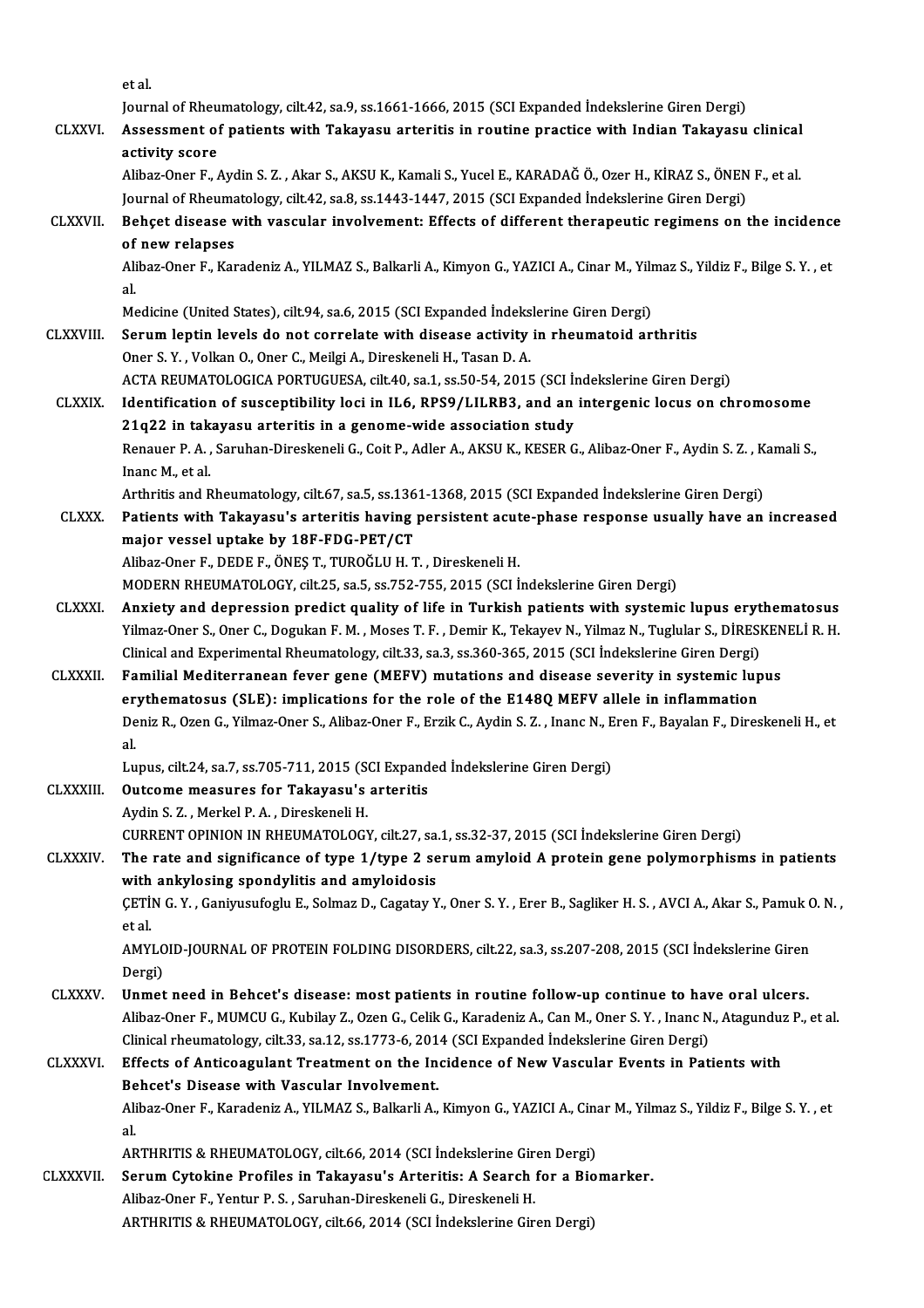| <b>LXXXVIII.</b> | Sonographic Evaluation of the Fifth Metatarsophalangeal Joint Erosion in Rheumatoid Arthritis.                            |
|------------------|---------------------------------------------------------------------------------------------------------------------------|
|                  | Inanc N., Ozen G., Aydin S. Z., Gunal E. K., Direskeneli H.                                                               |
|                  | ARTHRITIS & RHEUMATOLOGY, cilt.66, 2014 (SCI Indekslerine Giren Dergi)                                                    |
| <b>CLXXXIX</b>   | Tuberculosis Reactivation Risk in Patients Treated with Tumor Necrosis Factor Alpha Inhibitors: A                         |
|                  | Turkish Experience with Higher Mortality and Different Background Diseases.                                               |
|                  | Kisacik B., Pamuk O., Onat A. M., Erer B., Hatemi G., Ozguler Y., Pehlivan Y., KILIÇ L., Ertenli I., Can M., et al.       |
|                  | ARTHRITIS & RHEUMATOLOGY, cilt.66, 2014 (SCI İndekslerine Giren Dergi)                                                    |
| CXC.             | Validation of New 2012 EULAR/ACR Classification Criteria for Polymyalgia Rheumatica: Comparison                           |
|                  | with the Previous Criteria in a Prospective Multi-Center Study                                                            |
|                  | Ozen G., Bas S., Unal A. U., Kimyon G., Onat A. M., Can M., Mengi A., Sahin A., YILMAZ S., Keskin H., et al.              |
|                  | ARTHRITIS & RHEUMATOLOGY, cilt.66, 2014 (SCI İndekslerine Giren Dergi)                                                    |
| <b>CXCI</b>      | The Association of PTPN22 R620W Polymorphism Is Stronger with Late-Onset AChR-Myasthenia                                  |
|                  | <b>Gravis in Turkey</b>                                                                                                   |
|                  | Kaya G. A., Coskun A. N., Yilmaz V., Oflazer P., Gulsen-Parman Y., Aysal F., Disci R., Direskeneli H., Marx A., Deymeer   |
|                  | F, et al.                                                                                                                 |
|                  | PLOS ONE, cilt 9, sa.8, 2014 (SCI Indekslerine Giren Dergi)                                                               |
| <b>CXCII</b>     | Diagnostic dilemma of paraneoplastic arthritis: Case series                                                               |
|                  | Kisacik B., Onat A. M., KAŞİFOĞLU T., Pehlivan Y., Pamuk O. N., Dalkilic E., Donmez S., Bilge S. Y., Yilmaz S., Erdem H., |
|                  | et al.                                                                                                                    |
|                  | International Journal of Rheumatic Diseases, cilt.17, sa.6, ss.640-645, 2014 (SCI Expanded Indekslerine Giren             |
|                  | Dergi)                                                                                                                    |
| <b>CXCIII.</b>   | A new Mucocutaneous Activity Index for Behçet's disease.                                                                  |
|                  | MUMCU G., Inanc N., Taze A., Ergun T., DİRESKENELİ R. H.                                                                  |
|                  | Clinical and experimental rheumatology, cilt.32, sa.4 Suppl 84, 2014 (SCI Expanded Indekslerine Giren Dergi)              |
| <b>CXCIV</b>     | Impact of rheumatoid arthritis in Turkey: a questionnaire study                                                           |
|                  | Direskeneli H., Akkoc N., Bes C., Cakir N., Cefle A., Cobankara V., Dalkilic E., Dinc A., Ertenli T., Gul A., et al.      |
|                  | CLINICAL AND EXPERIMENTAL RHEUMATOLOGY, cilt.32, sa.4, ss.477-483, 2014 (SCI İndekslerine Giren Dergi)                    |
| <b>CXCV</b>      | Epigenome-Wide Scan Identifies a Treatment-Responsive Pattern of Altered DNA Methylation Among                            |
|                  | Cytoskeletal Remodeling Genes in Monocytes and CD4+T Cells From Patients With Behcet's Disease                            |
|                  | Hughes T., Ture-Ozdemir F., Alibaz-Oner F., Coit P., Direskeneli H., Sawalha A. H.                                        |
|                  | ARTHRITIS & RHEUMATOLOGY, cilt.66, sa.6, ss.1648-1658, 2014 (SCI Indekslerine Giren Dergi)                                |
| <b>CXCVI</b>     | Amyloidosis and its related factors in turkish patients with familial mediterranean fever: A                              |
|                  | multicentre study                                                                                                         |
|                  | KAŞİFOĞLU T., Bilge S.Y., Sari I., Solmaz D., Senel S., Emmungil H., KILIÇ L., Oner S.Y., Yildiz F., Yilmaz S., et al.    |
|                  | Rheumatology (United Kingdom), cilt.53, sa.4, ss.741-745, 2014 (SCI Expanded İndekslerine Giren Dergi)                    |
| <b>CXCVII</b>    | Outcome Measures Used in Clinical Trials for Behcet Syndrome: A Systematic Review                                         |
|                  | Hatemi G., Merkel P. A., Hamuryudan V., Boers M., Direskeneli H., Aydin S. Z., Yazici H.                                  |
|                  | JOURNAL OF RHEUMATOLOGY, cilt.41, sa.3, ss.599-612, 2014 (SCI Indekslerine Giren Dergi)                                   |
| <b>CXCVIII</b>   | Current Status of Outcome Measure Development in Vasculitis                                                               |
|                  | Merkel P. A., Aydin S. Z., Boers M., Cornell C., Direskeneli H., Gebhart D., Hatemi G., Luqmani R., Matteson E. L.,       |
|                  | Milman N, et al.                                                                                                          |
|                  | JOURNAL OF RHEUMATOLOGY, cilt.41, sa.3, ss.593-598, 2014 (SCI Indekslerine Giren Dergi)                                   |
| <b>CXCIX</b>     | Ankylosing spondylitis and a diagnostic dilemma: coccydynia                                                               |
|                  | Deniz R., Ozen G., Yilmaz-Oner S., Aydin S. Z., Erzik C., Gunduz O. H., Inanc N., Direskeneli H., Atagunduz P.            |
|                  | CLINICAL AND EXPERIMENTAL RHEUMATOLOGY, cilt.32, sa.2, ss.194-198, 2014 (SCI Indekslerine Giren Dergi)                    |
| CC.              | Impaired endothelial function in patients with Takayasu's arteritis                                                       |
|                  | Alibaz-Oner F., Yurdakul S., Aytekin S., Direskeneli H.                                                                   |
|                  | Acta Cardiologica, cilt.69, sa.1, ss.45-49, 2014 (SCI Expanded Indekslerine Giren Dergi)                                  |
| CCI.             | Evaluation of asymptomatic venous disease by venous Doppler ultrasonography in patients with                              |
|                  | Behcet's disease without overt thrombosis.                                                                                |
|                  | Alibaz-Oner F., Karatay E., Akpinar I. N., Ergun T., Direskeneli H.                                                       |
|                  |                                                                                                                           |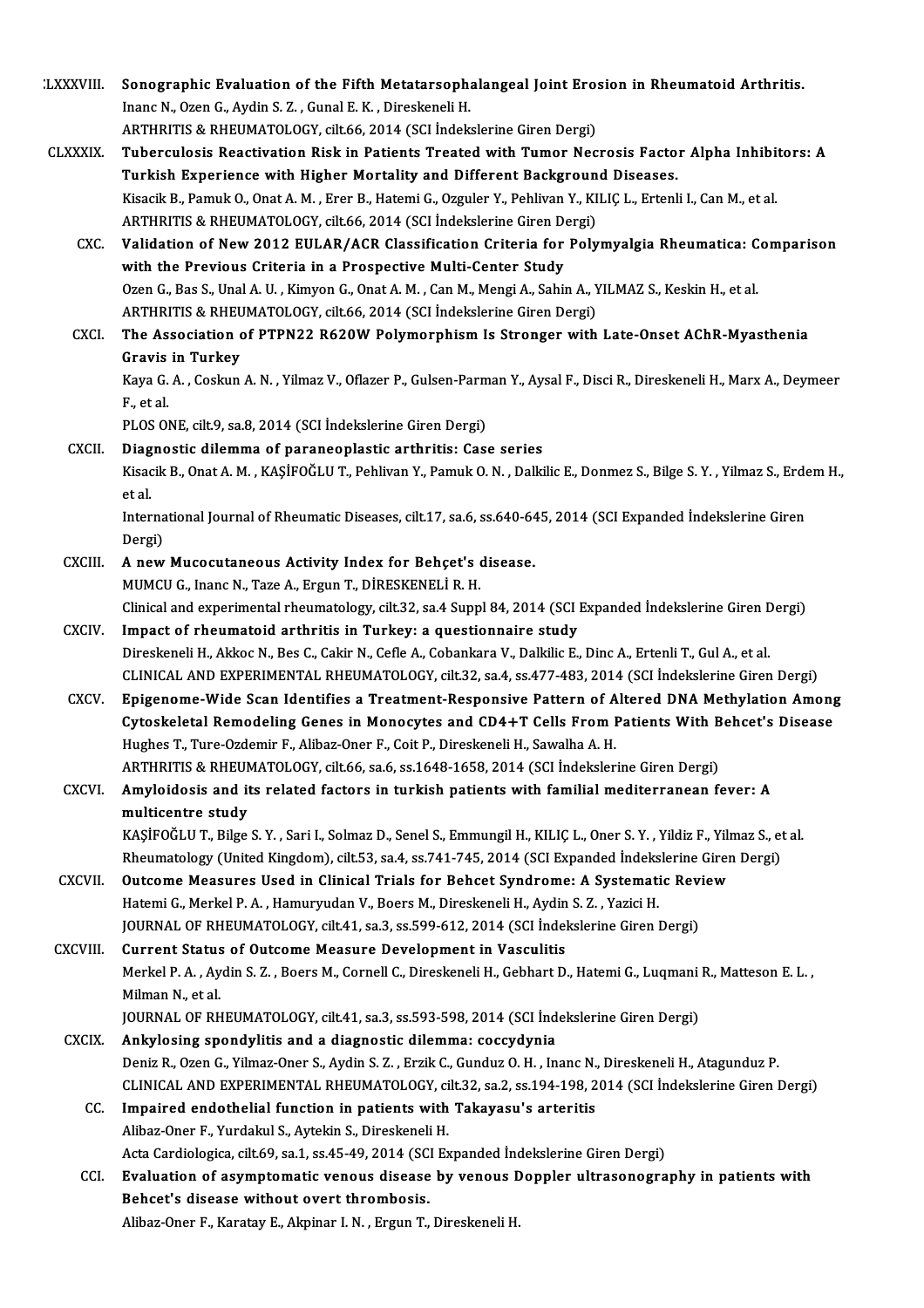Clinical rheumatology, cilt.33, sa.2, ss.277-80, 2014 (SCI Expanded İndekslerine Giren Dergi)<br>Lask of Association between U. 6 gane nelymernhisme and Saverity and Age Ones

Clinical rheumatology, cilt.33, sa.2, ss.277-80, 2014 (SCI Expanded İndekslerine Giren Dergi)<br>CCII. Lack of Association between IL-6 gene polymorphisms and Severity and Age Onset of Rheumatoid Clinical rh<br>Lack of A<br>Arthritis<br>ARMAN A Lack of Association between IL-6 gene<br>Arthritis<br>ARMAN A., Sarioz O., Inanc N., Direskeneli H.<br>CLINICAL AND EVPERIMENTAL BUEUMATO Arthritis<br>ARMAN A., Sarioz O., Inanc N., Direskeneli H.<br>CLINICAL AND EXPERIMENTAL RHEUMATOLOGY, cilt.32, sa.4, 2014 (SCI İndekslerine Giren Dergi)<br>Anviety and Denressian Bredist Quality of Life in Turkish Batiants with Sys

ARMAN A., Sarioz O., Inanc N., Direskeneli H.<br>CLINICAL AND EXPERIMENTAL RHEUMATOLOGY, cilt.32, sa.4, 2014 (SCI İndekslerine Giren Dergi)<br>CCIII. Anxiety and Depression Predict Quality of Life in Turkish Patients with System CLINICAL AND EX<br>Anxiety and De<br>Erythematosus<br>Oper S. Y. Oper G Anxiety and Depression Predict Quality of Life in Turkish Patients with Systemic Lupus<br>Erythematosus<br>Oner S.Y. , Oner C., Dogukan F. M. , Moses T. F. , Demir K., Tekayev N., Tuglular S., DİRESKENELİ R. H.<br>CLINICAL AND EXPE

Erythematosus<br>Oner S. Y. , Oner C., Dogukan F. M. , Moses T. F. , Demir K., Tekayev N., Tuglular S., DİRESKENELİ R. H<br>CLINICAL AND EXPERIMENTAL RHEUMATOLOGY, cilt.32, sa.4, 2014 (SCI İndekslerine Giren Dergi)<br>The role of d

Oner S. Y. , Oner C., Dogukan F. M. , Moses T. F. , Demir K., Tekayev N., Tuglular S., DİRESKENELİ R. H.<br>CLINICAL AND EXPERIMENTAL RHEUMATOLOGY, cilt.32, sa.4, 2014 (SCI İndekslerine Giren Dergi)<br>CCIV. The role of depressi CLINICAL AND EXPERIMENTAL RHEUMAT<br>The role of depression, anxiety, fatig<br>in patients with rheumatoid arthritis<br>Inane N. Vilmaz Oner S. Can M. Soldta T. I The role of depression, anxiety, fatigue, and fibro<br>in patients with rheumatoid arthritis<br>Inanc N., Yilmaz-Oner S., Can M., Sokka T., Direskeneli H.<br>Journal of Phoumatology, gilt 41, 82.9, 88,1755,1760, 200 in patients with rheumatoid arthritis<br>Inanc N., Yilmaz-Oner S., Can M., Sokka T., Direskeneli H.<br>Journal of Rheumatology, cilt.41, sa.9, ss.1755-1760, 2014 (SCI Expanded İndekslerine Giren Dergi)

Inanc N., Yilmaz-Oner S., Can M., Sokka T., Direskeneli H.<br>Journal of Rheumatology, cilt.41, sa.9, ss.1755-1760, 2014 (SCI Expanded Indekslerine Giren Dergi)<br>CCV. Health-Related Quality of Life measured by LupusQoL (c) and Journal of Rheumatology, cilt.41, sa.<br>Health-Related Quality of Life m<br>Systemic Lupus Erythematosus<br>Oper S. X., Oper G. Degylian E.M., J Health-Related Quality of Life measured by LupusQoL (c) and SF-36 in Turkish pations.<br>Systemic Lupus Erythematosus<br>Oner S.Y. , Oner C., Dogukan F. M. , Moses T. F. , Demir K., Tekayev N., Tuglular S., Direskeneli H.<br>CLINIC

Systemic Lupus Erythematosus<br>Oner S. Y. , Oner C., Dogukan F. M. , Moses T. F. , Demir K., Tekayev N., Tuglular S., Direskeneli H.<br>CLINICAL AND EXPERIMENTAL RHEUMATOLOGY, cilt.32, sa.4, 2014 (SCI İndekslerine Giren Dergi)<br>

Oner S. Y. , Oner C., Dogukan F. M. , Moses T. F. , Demir K., Tekayev N., Tuglular S., Direskeneli H.<br>CLINICAL AND EXPERIMENTAL RHEUMATOLOGY, cilt.32, sa.4, 2014 (SCI Indekslerine Giren Derg<br>CCVI. IL-1 and IL-18 Induce NF-CLINICAL AND EXPERIM<br>IL-1 and IL-18 Induce<br>Arman A., Direskeneli H.<br>CLINICAL AND EXPERIM IL-1 and IL-18 Induce NF-kappa B Activation in Monocytes of Severe Behcet Patien<br>Arman A., Direskeneli H.<br>CLINICAL AND EXPERIMENTAL RHEUMATOLOGY, cilt.32, 2014 (SCI İndekslerine Giren Dergi)<br>An unusual sase with vassula Ba

CCVII. An unusual case with vasculo-Behçet's disease: Peripheral arterial aneurysm in an elderly woman<br>Yilmaz-Oner S., Can M., Ozen G., Oz B., Baltacioglu F., Tuzun H., Direskeneli H. CLINICAL AND EXPERIMENTAL RHEUMATOLOGY, cilt.32, 2014 (SCI İndeksley)<br>An unusual case with vasculo-Behçet's disease: Peripheral arterial<br>Yilmaz-Oner S., Can M., Ozen G., Oz B., Baltacioglu F., Tuzun H., Direskeneli H.<br>Clin An unusual case with vasculo-Behçet's disease: Peripheral arterial aneurysm in an e<br>Yilmaz-Oner S., Can M., Ozen G., Oz B., Baltacioglu F., Tuzun H., Direskeneli H.<br>Clinical and Experimental Rheumatology, cilt.32, 2014 (SC Yilmaz-Oner S., Can M., Ozen G., Oz B., Baltacioglu F., Tuzun H., Direskeneli H.<br>Clinical and Experimental Rheumatology, cilt.32, 2014 (SCI Expanded Indekslerine Giren Dergi)<br>CCVIII. Cardiovascular Risk Estimation in Rheum

#### Clinical and Execution<br>**Cardiovascu<br>Estimators?**<br>Ozen C. S<sup>ijnup</sup> Cardiovascular Risk Estimation in Rheumatoid Arthritis: Wl<br>Estimators?<br>Ozen G., SÜNBÜL M., Atagunduz P., Direskeneli H., Tigen K., Inanc N.<br>CLINICAL AND EXPERIMENTAL RHEUMATOLOCY, silt 22, ss.4, 2014 Estimators?<br>Ozen G., SÜNBÜL M., Atagunduz P., Direskeneli H., Tigen K., Inanc N.<br>CLINICAL AND EXPERIMENTAL RHEUMATOLOGY, cilt.32, sa.4, 2014 (SCI İndekslerine Giren Dergi)

- CCIX. Regional myocardial dysfunction assessed by two-dimensional speckle tracking echocardiography in systemic sclerosis patients with fragmented QRS complexes Regional myocardial dysfunction assessed by two-dimensional speckle tracking echocardiography<br>systemic sclerosis patients with fragmented QRS complexes<br>Tigen K., SÜNBÜL M., Ozen G., Durmus E., Kivrak T., Cincin A., ÖZBEN S systemic sclerosis patients with fragmented QRS complexes<br>Tigen K., SÜNBÜL M., Ozen G., Durmus E., Kivrak T., Cincin A., ÖZBEN SADIÇ B., Atas H., Direskeneli H.,<br>Journal of Electrocardiology, cilt.47, sa.5, ss.677-683, 201 Journal of Electrocardiology, cilt.47, sa.5, ss.677-683, 2014 (SCI Expanded Indekslerine Giren Dergi)<br>CCX. Ultrasonographic Assessment of Joint Inflammation in Rheumatoid Arthritis: Predictive Value in
- Journal of Electrocardiology, cilt.47, sa.5, ss.677-683, 2014 (SCI Exp<br>Ultrasonographic Assessment of Joint Inflammation in Rheu<br>Response to Tumor Necrosis Factor-A Inhibitor Treatment<br>Inane N. Ozan G. Diveskansli H Ultrasonographic Assessmer<br>Response to Tumor Necrosi:<br>Inanc N., Ozen G., Direskeneli H.<br>CLINICAL AND EXPERIMENTAL

Inanc N., Ozen G., Direskeneli H.<br>CLINICAL AND EXPERIMENTAL RHEUMATOLOGY, cilt.32, sa.4, 2014 (SCI İndekslerine Giren Dergi)

Inanc N., Ozen G., Direskeneli H.<br>CLINICAL AND EXPERIMENTAL RHEUMATOLOGY, cilt.32, sa.4, 2014 (SCI indekslerine Giren Dergi)<br>CCXI. The association of fatigue, comorbidity burden, disease activity, disability and gross dome CLINICAL AND EXPERIMENTAL RHEUMATOLOGY, cilt.32, sa.4, 2014 (SCI İndekslerine Giren Dergi)<br>The association of fatigue, comorbidity burden, disease activity, disability and gross domestic<br>product in patients with rheumatoid The association<br>product in patie<br>RA programme<br>Cran K J - Ørnbie product in patients with rheumatoid arthritis. Results from 34 countries participating in the Quest<br>RA programme<br>Grøn K. L. , Ørnbjerg L. M. , Hetland M. L. , Aslam F., Khan N. A. , Jacobs J. W. , Henrohn D., Rasker J. J.

RA programme<br>Grøn K. L. , Ørnbjerg L. M. , Hetland M. L. , Aslam F., Khan N. A. , Jacobs J. W. , Henrohn D., Rasker J. J. , Kauppi M.,<br>Lang H., et al.

Clinical and Experimental Rheumatology, cilt.32, sa.6, ss.869-877, 2014 (SCI İndekslerine Giren Dergi)

Lang H., et al.<br>Clinical and Experimental Rheumatology, cilt.32, sa.6, ss.869-877<br>CCXII. Management of Takayasu arteritis: A systematic review Clinical and Experimental Rheum<br>Management of Takayasu arte<br>KESER G., Direskeneli H., AKSU K.<br>Pheumatelegy (United Kingdom) KESER G., Direskeneli H., AKSU K.<br>Rheumatology (United Kingdom), cilt.53, sa.5, ss.793-801, 2014 (SCI Expanded İndekslerine Giren Dergi)

KESER G., Direskeneli H., AKSU K.<br>Rheumatology (United Kingdom), cilt.53, sa.5, ss.793-801, 2014 (SCI Expanded Indekslerine Giren Dergi)<br>CCXIII. Cardiovascular risk estimation and management in rheumatoid arthritis: Commen Rheumatology (United Kingdom), cilt.53, sa.5, ss.793-801, 2014 (SCI Expanded İndekslerine Giren Dergi)<br>Cardiovascular risk estimation and management in rheumatoid arthritis: Comment on the EULAR<br>evidence-based recommend-at Cardiova<br>evidence<br>arthritis<br>Ozen C - D evidence-based recommend-ation<br>arthritis<br>Ozen G., DİRESKENELİ R. H. , Inanc N.<br>Clinical and Eunerimental Bhaumatak arthritis<br>Ozen G., DİRESKENELİ R. H. , Inanc N.<br>Clinical and Experimental Rheumatology, cilt.32, ss.16-17, 2014 (SCI Expanded İndekslerine Giren Dergi)

CCXIV. Assessment of Fifth Metatarsophalangeal Joint Erosion in Rheumatoid Arthritis by Ultrasonography Inanc N., Ozen G., Aydin S. Z., Kasapoglu E., Direskeneli H.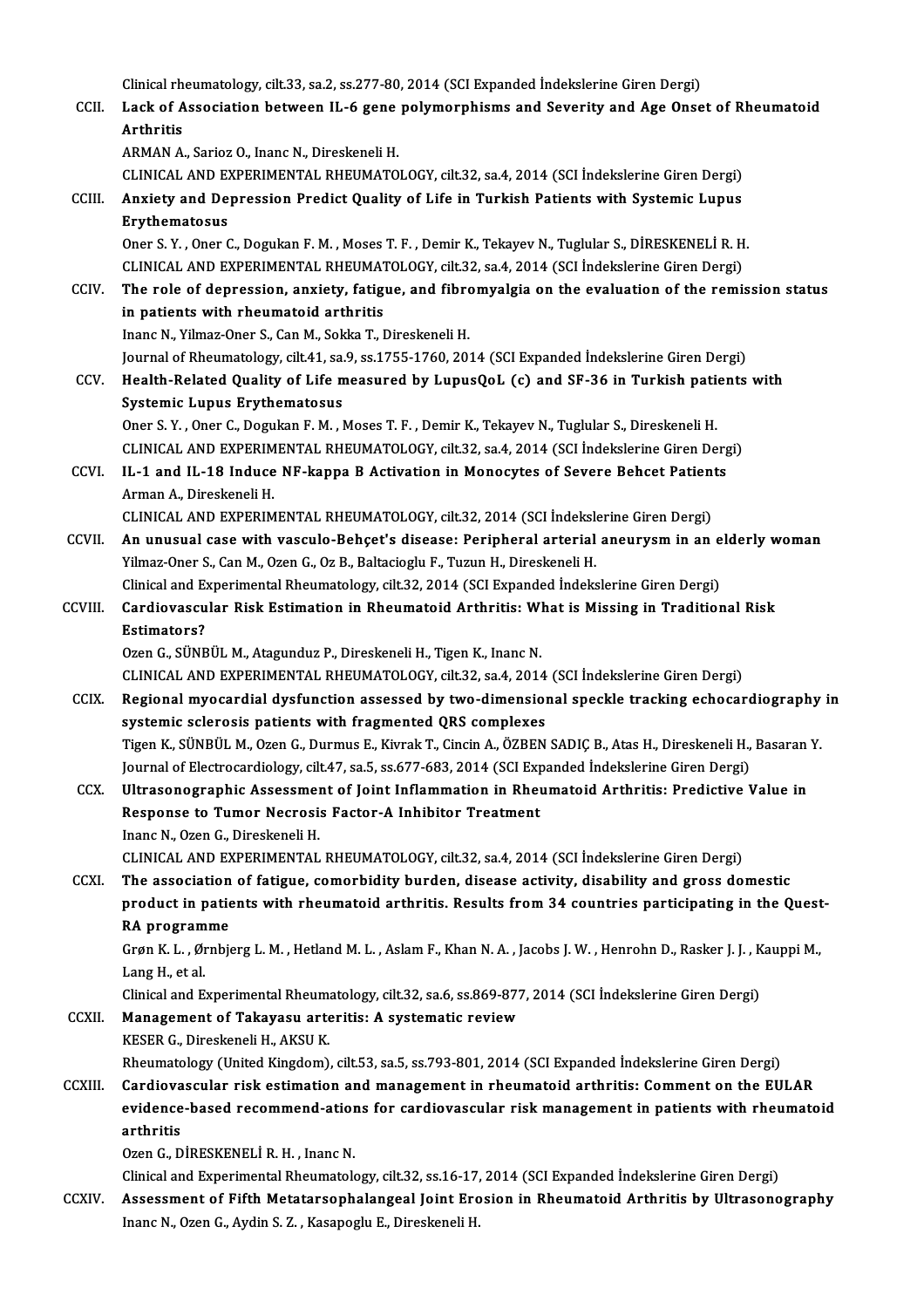|                 | CLINICAL AND EXPERIMENTAL RHEUMATOLOGY, cilt.32, sa.4, 2014 (SCI İndekslerine Giren Dergi)                                                                                                                                       |
|-----------------|----------------------------------------------------------------------------------------------------------------------------------------------------------------------------------------------------------------------------------|
| <b>CCXV</b>     | Assessment of Takayasu's Arteritis Patients with Indian Takayasu Clinical Activity Score (ITAS2010)<br>Improves with the Incorporation of Imaging                                                                                |
|                 | Oner F. A., Aydin S. Z., Akar S., AKSU K., Kamali S., Yucel E., KARADAĞ Ö., Ozer H., KİRAZ S., ÖNEN F., et al.<br>CLINICAL AND EXPERIMENTAL RHEUMATOLOGY, cilt.32, sa.4, 2014 (SCI İndekslerine Giren Dergi)                     |
| <b>CCXVI</b> .  | Quantifying disease involvement in Takayasu's arteritis                                                                                                                                                                          |
|                 | Bacon P., Direskeneli H.                                                                                                                                                                                                         |
|                 | Rheumatology (United Kingdom), cilt53, sa.9, ss.1535-1536, 2014 (SCI Expanded Indekslerine Giren Dergi)                                                                                                                          |
| <b>CCXVII.</b>  | Effects of azithromycin on intracellular cytokine responses and mucocutaneous manifestations in<br>Behçet's disease.                                                                                                             |
|                 | MUMCU G., Inanc N., Ozdemir F. T., Tulunay A., Eksioglu-Demiralp E., Ergun T., Direskeneli H.                                                                                                                                    |
|                 | International journal of dermatology, cilt.52, sa.12, ss.1561-6, 2013 (SCI Expanded Indekslerine Giren Dergi)                                                                                                                    |
| <b>CCXVIII.</b> | Clinically silent Crohn's disease in a patient with Takayasu's Arteritis unresponsive to conventional                                                                                                                            |
|                 | therapies<br>Yilmaz N., Can M., Alibaz-Oner F., Direskeneli H.                                                                                                                                                                   |
|                 | Rheumatology International, cilt.33, sa.12, ss.3091-3093, 2013 (SCI İndekslerine Giren Dergi)                                                                                                                                    |
| <b>CCXIX</b>    | TIR-domain-containing adaptor protein gene TIRAP S180L polymorphism is not increased in<br>behçet's disease patients in two ethnic cohorts                                                                                       |
|                 | Turunc G., Coskun D., Alibaz-Oner F., Coit P., Duzgun N., ALPSOY E., Yentur S. P., Salvarani C., Casali B., Kötter I., et<br>al.                                                                                                 |
|                 | Clinical and Experimental Rheumatology, cilt.31, 2013 (SCI Expanded Indekslerine Giren Dergi)                                                                                                                                    |
| <b>CCXX</b>     | Salivary levels of HNP 1-3 are related to oral ulcer activity in Behçet's disease.                                                                                                                                               |
|                 | MUMCU G., Cimilli H., Karacayli U., Inanc N., Ture-Ozdemir F., Eksioglu-Demiralp E., Ergun T., Direskeneli H.<br>International journal of dermatology, cilt.52, sa.10, ss.1198-201, 2013 (SCI Expanded Indekslerine Giren Dergi) |
| <b>CCXXI</b>    | Impaired quality of life, disability and mental health in Takayasu's arteritis.                                                                                                                                                  |
|                 | Yilmaz N., Can M., Oner F., Kalfa M., Emmungil H., KARADAĞ Ö., Yildiz F., Kimyon G., Yilmazer B., Gerdan V., et al.                                                                                                              |
|                 | Rheumatology (Oxford, England), cilt.52, sa.10, ss.1898-904, 2013 (SCI İndekslerine Giren Dergi)                                                                                                                                 |
| <b>CCXXII</b>   | Disease assessment in Takayasu's arteritis<br>Direskeneli H., Aydin S. Z., Merkel P. A.                                                                                                                                          |
|                 | RHEUMATOLOGY, cilt.52, sa.10, ss.1735-1736, 2013 (SCI İndekslerine Giren Dergi)                                                                                                                                                  |
| <b>CCXXIII.</b> | Identification of multiple genetic susceptibility loci in Takayasu arteritis                                                                                                                                                     |
|                 | Saruhan-Direskeneli G., Hughes T., AKSU K., KESER G., Coit P., Aydin S. Z., Alibaz-Oner F., Kamali S., Inanc M., Carette<br>S, et al.                                                                                            |
|                 | American Journal of Human Genetics, cilt.93, sa.2, ss.298-305, 2013 (SCI Indekslerine Giren Dergi)                                                                                                                               |
| <b>CCXXIV.</b>  | Evaluation of arterial stiffness and hemodynamics by oscillometric method in patients with systemic<br>sclerosis                                                                                                                 |
|                 | SÜNBÜL M., Tigen K., Ozen G., Durmus E., Kivrak T., Cincin A., KEPEZ A., Atas H., Direskeneli H., Basaran Y.<br>Wiener Klinische Wochenschrift, cilt.125, sa.15-16, ss.461-466, 2013 (SCI Expanded İndekslerine Giren Dergi)     |
| CCXXV.          | Pro-inflammatory cytokine and caspase-1 responses to pattern recognition receptor activation of                                                                                                                                  |
|                 | neutrophils and dendritic cells in Behcet's disease                                                                                                                                                                              |
|                 | Ture-Ozdemir F., Tulunay A., Elbasi M. O., Tatli I., Maurer A., MUMCU G., Direskeneli H., Eksioglu-Demiralp E.                                                                                                                   |
|                 | RHEUMATOLOGY, cilt.52, sa.5, ss.800-805, 2013 (SCI Indekslerine Giren Dergi)                                                                                                                                                     |
| <b>CCXXVI.</b>  | Oral health and oral quality of life in inactive patients with familial Mediterranean fever without<br>amyloidosis                                                                                                               |
|                 | Sogur E., Onem E., Kalfa M., Emmungil H., Bostanci N., Aksu K., Baksi B. G., Keser G., Direskeneli H., Mumcu G.<br>CLINICAL AND EXPERIMENTAL RHEUMATOLOGY, cilt.31, sa.3, 2013 (SCI İndekslerine Giren Dergi)                    |
| CCXXVII.        | TIR-domain-containing adaptor protein gene TIRAP S180L polymorphism is not increased in                                                                                                                                          |
|                 | Behçet's disease patients in two ethnic cohorts.                                                                                                                                                                                 |
|                 | Turunc G., Coskun D., Alibaz-Oner F., Coit P., Duzgun N., Alpsoy E., Yentur S. P., Salvarani C., Casali B., Koetter I., et<br>al.                                                                                                |
|                 | Clinical and experimental rheumatology, cilt.31, sa.3 Suppl 77, ss.54-6, 2013 (SCI Expanded Indekslerine Giren                                                                                                                   |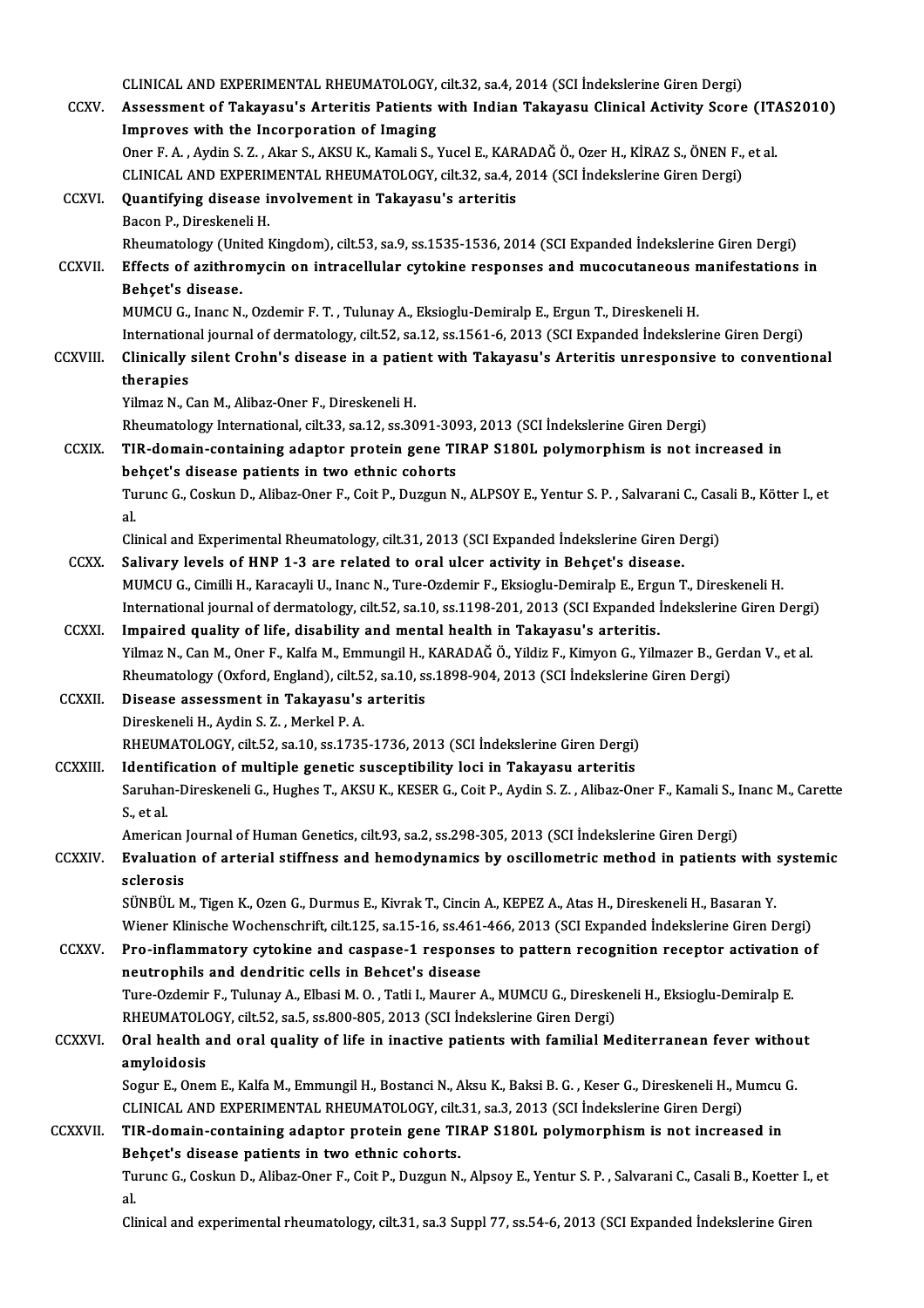Dergi) Dergi)<br>CCXXVIII. Advances in the diagnosis, assessment and outcome of Takayasu's arteritis Dergi)<br>**Advances in the diagnosis, assessme**<br>Alibaz-Oner F., Aydin S. Z. , Direskeneli H.<br>CLINICAL RHEUMATOLOCY, silt 33, ss E. s Advances in the diagnosis, assessment and outcome of Takayasu's arteritis<br>Alibaz-Oner F., Aydin S. Z. , Direskeneli H.<br>CLINICAL RHEUMATOLOGY, cilt.32, sa.5, ss.541-546, 2013 (SCI İndekslerine Giren Dergi)<br>Presense of fibre Alibaz-Oner F., Aydin S. Z. , Direskeneli H.<br>CLINICAL RHEUMATOLOGY, cilt.32, sa.5, ss.541-546, 2013 (SCI İndekslerine Giren Dergi)<br>CCXXIX. Presence of fibromyalgia and fatigue is not increased in patients with Takayasu's a CLINICAL RHEUMATOLOGY, cilt.32, sa.5, ss.541-546, 2<br>Presence of fibromyalgia and fatigue is not incr<br>Alibaz-Oner F., Can M., Ilhan B., Polat O., Direskeneli H.<br>PRESSE MEDICALE silt 42, sa.4, ss.717, 2012 (SCL inde Presence of fibromyalgia and fatigue is not increased in patients w<br>Alibaz-Oner F., Can M., Ilhan B., Polat O., Direskeneli H.<br>PRESSE MEDICALE, cilt.42, sa.4, ss.717, 2013 (SCI İndekslerine Giren Dergi)<br>Identification of m Alibaz-Oner F., Can M., Ilhan B., Polat O., Direskeneli H.<br>PRESSE MEDICALE, cilt.42, sa.4, ss.717, 2013 (SCI Indekslerine Giren Dergi)<br>CCXXX. Identification of multiple independent susceptibility loci in the HLA region in PRESSE MEDICALE, cilt.42, sa.4, ss.717, 2013 (SCI İndekslerine Giren Dergi)<br>Identification of multiple independent susceptibility loci in the HLA region in Behcet's dise.<br>Hughes T., Coit P., Adler A., Yilmaz V., AKSU K., D Identification of multiple independent susceptibility loci in the HLA reg<br>Hughes T., Coit P., Adler A., Yilmaz V., AKSU K., DÜZGÜN N., KESER G., ÇEFLE A., YA<br>NATURE GENETICS, cilt.45, sa.3, ss.319-324, 2013 (SCI İndeksleri Hughes T., Coit P., Adler A., Yilmaz V., AKSU K., DÜZGÜN N., KESE.<br>NATURE GENETICS, cilt.45, sa.3, ss.319-324, 2013 (SCI İndeksler<br>CCXXXI. Activity and damage in granulomatosis with polyangiitis<br>Nativity and damage in gran NATURE GENETICS, cilt.45, sa.3, ss.319-324, 2013 (SCI Indekslerine Giren Dergi)<br>Activity and damage in granulomatosis with polyangiitis<br>Yegin E. G., Can M., Yilmaz N., Aydin S. Z., Yavuz S., Tuglular S., Direskeneli H. INTERNATIONAL JOURNAL OF RHEUMATIC DISEASES, cilt.16, sa.1, ss.61-71, 2013 (SCI İndekslerine Giren Dergi) Yegin E. G., Can M., Yilmaz N., Aydin S. Z., Yavuz S., Tuglular S., Diresken<br>INTERNATIONAL JOURNAL OF RHEUMATIC DISEASES, cilt.16, sa.1, ss.65<br>CCXXXII. Presence of Fibromyalgia in Patients with Takayasu's Arteritis INTERNATIONAL JOURNAL OF RHEUMATIC DISEASES, cilt.16, sa.1<br>Presence of Fibromyalgia in Patients with Takayasu's Arte<br>Alibaz-Oner F., Can M., Ilhan B., Polat O., MUMCU G., Direskeneli H.<br>INTERNAL MEDICINE silt 52, sa.24, sa Alibaz-Oner F., Can M., Ilhan B., Polat O., MUMCU G., Direskeneli H.<br>INTERNAL MEDICINE, cilt.52, sa.24, ss.2739-2742, 2013 (SCI İndekslerine Giren Dergi) Alibaz-Oner F., Can M., Ilhan B., Polat O., MUMCU G., Direskeneli H.<br>INTERNAL MEDICINE, cilt.52, sa.24, ss.2739-2742, 2013 (SCI İndekslerine Giren Dergi)<br>CCXXXIII. Expression of regulatory receptors on gamma delta T Cells **INTERNA**<br>Express<br>disease Expression of regulatory receptors on gamma delta T Cells and their cytokine<br>disease<br>Parlakgul G., Guney E., Erer B., Kilicaslan Z., Direskeneli H., Gul A., Saruhan-Direskeneli G.<br>APTUDITIS PESEARCH & TUERARY silt 15, 89.1 disease<br>Parlakgul G., Guney E., Erer B., Kilicaslan Z., Direskeneli H., Gul A., Saruhan-Direskenel<br>ARTHRITIS RESEARCH & THERAPY, cilt.15, sa.1, 2013 (SCI İndekslerine Giren Dergi)<br>Accelerated infusion rates of riturimab ar Parlakgul G., Guney E., Erer B., Kilicaslan Z., Direskeneli H., Gul A., Saruhan-Direskeneli G.<br>ARTHRITIS RESEARCH & THERAPY, cilt.15, sa.1, 2013 (SCI Indekslerine Giren Dergi)<br>CCXXXIV. Accelerated infusion rates of rituxim ARTHRITIS RESEARCH & TH<br>Accelerated infusion rate<br>single-centre experience Can M., Alibaz-Oner F., Yilmaz-Oner S., Atagunduz P., Inanc N., Direskeneli H. single-centre experience<br>Can M., Alibaz-Oner F., Yilmaz-Oner S., Atagunduz P., Inanc N., Direskeneli H.<br>CLINICAL RHEUMATOLOGY, cilt.32, sa.1, ss.87-90, 2013 (SCI İndekslerine Giren Dergi)<br>A sase of Tekeyesu's arteritis ass Can M., Alibaz-Oner F., Yilmaz-Oner S., Atagunduz P., Inanc N., Direskeneli H.<br>CLINICAL RHEUMATOLOGY, cilt.32, sa.1, ss.87-90, 2013 (SCI İndekslerine Giren Dergi<br>CCXXXV. A case of Takayasu's arteritis associated with famil CLINICAL RHEUMATOLOGY, cilt.32, sa.1, ss.87-9<br>A case of Takayasu's arteritis associated<br>Alibaz-Oner F., Yilmaz N., Can M., Direskeneli H.<br>Clinical and Eunerimental Bhoumatology, cilt.30 A case of Takayasu's arteritis associated with familial Mediterranean fever<br>Alibaz-Oner F., Yilmaz N., Can M., Direskeneli H.<br>Clinical and Experimental Rheumatology, cilt.30, sa.SUPPL.72, 2012 (SCI Expanded İndekslerine Gi CCXXXVI. Conventional DMARD therapy (methotrexate-sulphasalazine) may decrease the requirement of Clinical and Experimental Rheumatology, cilt.30, sa.SUPPL.72, 2012 (SCI Expanded Indekslerine G.<br>Conventional DMARD therapy (methotrexate-sulphasalazine) may decrease the require<br>biologics in routine practice of ankylosing Conventional DMARD therapy (methotrexate-sulphasal<br>biologics in routine practice of ankylosing spondylitis p<br>Can M., Aydin S. Z. , Nigdelioglu A., Atagunduz P., Direskeneli H.<br>INTERNATIONAL JOURNAL OF RHEUMATIC DISEASES, 6 biologics in routine practice of ankylosing spondylitis patients: A real-life experience<br>Can M., Aydin S. Z. , Nigdelioglu A., Atagunduz P., Direskeneli H.<br>INTERNATIONAL JOURNAL OF RHEUMATIC DISEASES, cilt.15, sa.6, ss.526 Can M., Aydin S. Z. , Nigdelioglu A., Atagunduz P., Direskeneli H.<br>INTERNATIONAL JOURNAL OF RHEUMATIC DISEASES, cilt.15, sa.6, ss.526-530, 2012 (SCI İndekslerine Giren<br>Dergi) INTERNATIONAL JOURNAL OF RHEUMATIC DISEASES, cilt.15, sa.6, ss.526-530, 2012 (SCI İndekslerine C<br>Dergi)<br>CCXXXVII. Lack of association between IL-6 gene polymorphisms and rheumatoid arthritis in Turkish<br>nonulation Dergi)<br>Lack of asse<br>population<br>Arman A. Co Lack of association between IL-6 gene polymo:<br>population<br>Arman A., Coker A., Sarioz O., Inanc N., Direskeneli H.<br>PHEUMATOLOCY INTERNATIONAL sil: 22.22.7, 22.21 **population**<br>Arman A., Coker A., Sarioz O., Inanc N., Direskeneli H.<br>RHEUMATOLOGY INTERNATIONAL. cilt.32. sa.7. ss.2199-2201. 2012 (SCI İndekslerine Giren Dergi) CXXXVIII. Salivary levels of antimicrobial peptides Hnp 1-3, Ll-37 and S100 in Behcet's disease. RHEUMATOLOGY INTERNATIONAL, cilt.32, sa.7, ss.2199-2201, 2012 (SCI İndekslerine Giren Dergi)<br>Salivary levels of antimicrobial peptides Hnp 1-3, Ll-37 and S100 in Behcet's disease.<br>MUMCU G., Cimilli H., Karacayli U., Inanc Salivary levels of antimicrobial peptides Hnp 1-3, Ll-37 and S100 in Behcet's disea<br>MUMCU G., Cimilli H., Karacayli U., Inanc N., Ture-Ozdemir F., Eksioglu-Demiralp E., Ergun T., Di<br>Archives of oral biology, cilt.57, sa.6, MUMCU G., Cimilli H., Karacayli U., Inanc N., Ture-Ozdemir F., Eksioglu-Demiralp E., Ergun T., Direskeneli H<br>Archives of oral biology, cilt.57, sa.6, ss.642-6, 2012 (SCI Expanded Indekslerine Giren Dergi)<br>CCXXXIX. Effect o Archives of oral biology, cilt.57, sa.6, ss.642-6, 2012 (SCI Expanded Indekslerine Giren Dergi)<br>Effect of vitamin D deficiency and replacement on endothelial functions in Behcet's disease<br>Can M., Gunes M., Haliloglu O.A., Effect of vitamin D deficiency and replacement on endothelial functions in Behcet's dise<br>Can M., Gunes M., Haliloglu O. A. , Haklar G., Inanc N., Yavuz D. G. , Direskeneli H.<br>CLINICAL AND EXPERIMENTAL RHEUMATOLOGY, cilt.30 Can M., Gunes M., Haliloglu O. A. , Haklar G., Inanc N., Yavuz D. G. , Direskeneli H.<br>CLINICAL AND EXPERIMENTAL RHEUMATOLOGY, cilt.30, sa.3, 2012 (SCI Indekslerine Giren Dergi)<br>CCXL. Comparison of QuantiFERON-TB Gold test CLINICAL AND EXPERIMENTAL RHEUMATOLOGY, cilt.30, sa.3, 3<br>Comparison of QuantiFERON-TB Gold test and tuberculi<br>Mycobacterium tuberculosis infection in lupus patients<br>Vilmes N. Aydin S.7, Jaane N. Karakurt S. Direckansli H. Comparison of QuantiFERON-TB Gold test and tuberculin s<br>Mycobacterium tuberculosis infection in lupus patients<br>Yilmaz N., Aydin S. Z. , Inanc N., Karakurt S., Direskeneli H., Yavuz S.<br>Lupus silt 21, 20 5, 20 401, 405, 2012 Mycobacterium tuberculosis infection in lupus patients<br>1911 - Yilmaz N., Aydin S. Z. , Inanc N., Karakurt S., Direskeneli H., Yavuz S.<br>1912 - Lupus, cilt.21, sa.5, ss.491-495, 2012 (SCI Expanded İndekslerine Giren Dergi) CCXLI. Patient-reported Outcomes in Polymyalgia Rheumatica Lupus, cilt.21, sa.5, ss.491-495, 2012 (SCI Expanded İndekslerine Giren Dergi)<br>Patient-reported Outcomes in Polymyalgia Rheumatica<br>Matteson E. L. , Maradit-Kremers H., Cimmino M. A. , Schmidt W. A. , Schirmer M., Salvarani Patient-reported Outcome<br>Matteson E. L. , Maradit-Krem<br>Duftner C., Jensen H. S. , et al.<br>JOUPNAL OF PHEUMATOLOC Matteson E. L. , Maradit-Kremers H., Cimmino M. A. , Schmidt W. A. , Schirmer M., Salvarani C.,<br>Duftner C., Jensen H. S. , et al.<br>JOURNAL OF RHEUMATOLOGY, cilt.39, sa.4, ss.795-803, 2012 (SCI İndekslerine Giren Dergi)<br>2012 Duftner C., Jensen H. S. , et al.<br>JOURNAL OF RHEUMATOLOGY, cilt.39, sa.4, ss.795-803, 2012 (SCI İndekslerine Giren Dergi)<br>CCXLII. 2012 Provisional Classification Criteria for Polymyalgia Rheumatica A European League Ag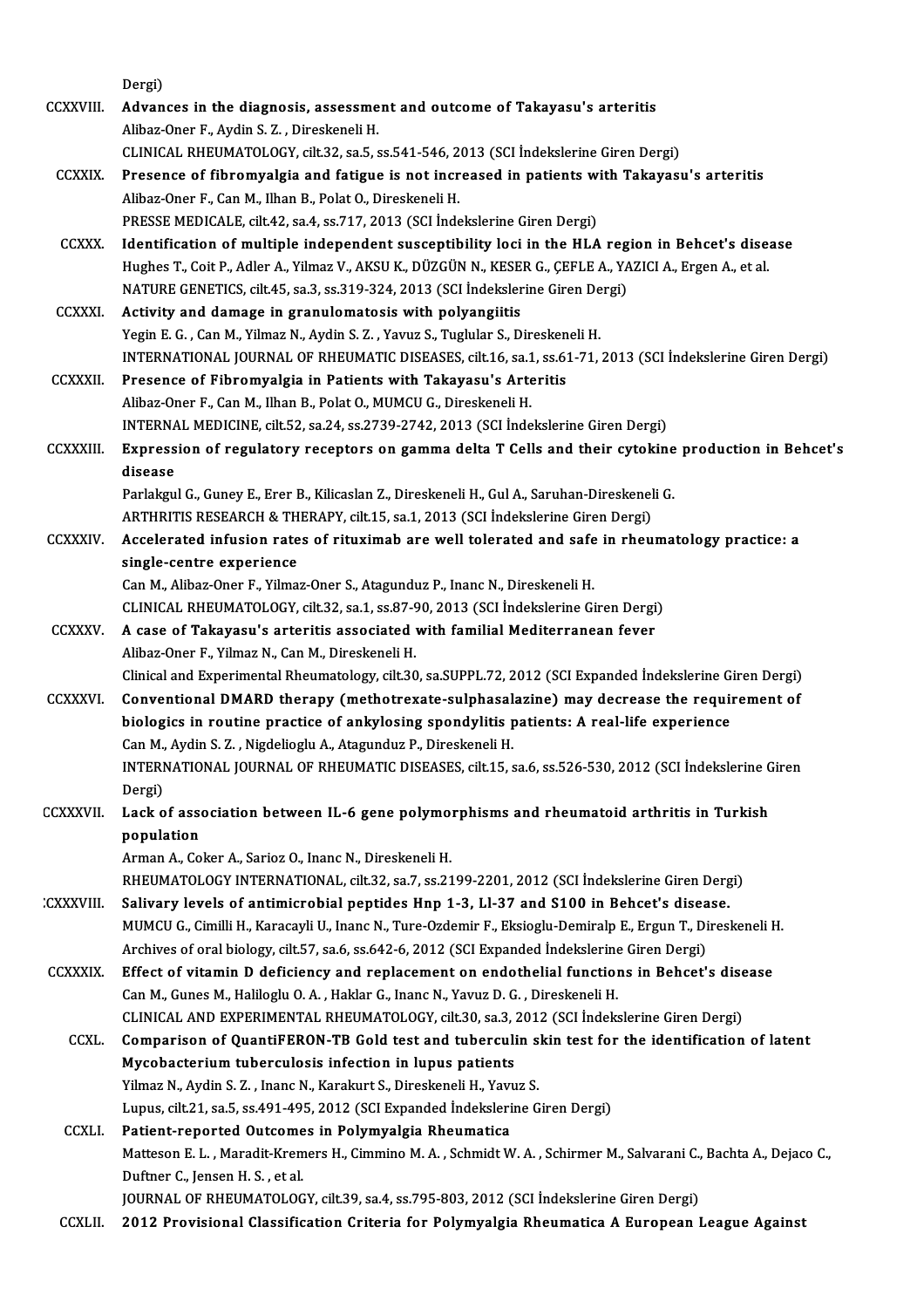|                 | Rheumatism/American College of Rheumatology Collaborative Initiative                                                                                                                     |
|-----------------|------------------------------------------------------------------------------------------------------------------------------------------------------------------------------------------|
|                 | Dasgupta B., Cimmino M. A., Kremers H. M., Schmidt W. A., Schirmer M., Salvarani C., Bachta A., Dejaco C., Duftner                                                                       |
|                 | C., Jensen H. S., et al.                                                                                                                                                                 |
|                 | ARTHRITIS AND RHEUMATISM, cilt.64, sa.4, ss.943-954, 2012 (SCI Indekslerine Giren Dergi)                                                                                                 |
| <b>CCXLIII.</b> | Excess Cardiovascular Risk in Inflammatory Rheumatic Diseases: Pathophysiology and Targeted                                                                                              |
|                 | Therapy                                                                                                                                                                                  |
|                 | Onat A., Direskeneli H.                                                                                                                                                                  |
|                 | CURRENT PHARMACEUTICAL DESIGN, cilt.18, sa.11, ss.1465-1477, 2012 (SCI İndekslerine Giren Dergi)                                                                                         |
| <b>CCXLIV</b>   | Takayasu's arteritis is associated with HLA-B*52, but not with HLA-B*51, in Turkey                                                                                                       |
|                 | Sahin Z., Bicakcigil M., AKSU K., Kamali S., Akar S., ÖNEN F., KARADAĞ Ö., Ozbalkan Z., Ates A., Ozer H. T. E., et al.                                                                   |
|                 | ARTHRITIS RESEARCH & THERAPY, cilt.14, sa.1, 2012 (SCI İndekslerine Giren Dergi)                                                                                                         |
| <b>CCXLV</b>    | A putative functional variant within the UBAC2 gene is associated with increased risk of Behçet's                                                                                        |
|                 | disease                                                                                                                                                                                  |
|                 | Sawalha A. H., Hughes T., Nadig A., Yilmaz V., AKSU K., KESER G., ÇEFLE A., YAZICI A., Ergen A., Alarcon-Riquelme M.                                                                     |
|                 | E, et al.                                                                                                                                                                                |
|                 | Arthritis and Rheumatism, cilt.63, sa.11, ss.3607-3612, 2011 (SCI Expanded Indekslerine Giren Dergi)                                                                                     |
| CCXLVI.         | Regulation of T(H)17 and regulatory T cells in patients with Behcet disease<br>Direskeneli H., Fujita H., Akdis C. A.                                                                    |
|                 | JOURNAL OF ALLERGY AND CLINICAL IMMUNOLOGY, cilt.128, sa.3, ss.665-666, 2011 (SCI Indekslerine Giren                                                                                     |
|                 | Dergi)                                                                                                                                                                                   |
| <b>CCXLVII.</b> | Assessment of disease activity and progression in Takayasu's arteritis                                                                                                                   |
|                 | DİRESKENELİ R. H., AYDIN S., Merkel P.                                                                                                                                                   |
|                 | Clinical and Experimental Rheumatology, cilt.29, 2011 (SCI Indekslerine Giren Dergi)                                                                                                     |
| <b>CCXLVIII</b> | The OMERACT core set of outcome measures for use in clinical trials of ANCA-associated vasculitis                                                                                        |
|                 | Merkel P. A., Aydin S. Z., Boers M., Direskeneli H., Herlyn K., Seo P., Suppiah R., Tomasson G., Luqmani R. A.                                                                           |
|                 | Journal of Rheumatology, cilt.38, sa.7, ss.1480-1486, 2011 (SCI Expanded Indekslerine Giren Dergi)                                                                                       |
| <b>CCXLIX.</b>  | Development of outcome measures for large-vessel vasculitis for use in clinical trials: Opportunities,                                                                                   |
|                 | challenges, and research agenda                                                                                                                                                          |
|                 | Direskeneli H., Aydin S. Z., Kermani T. A., Matteson E. L., Boers M., Herlyn K., Luqmani R. A., Neogi T., Seo P.                                                                         |
|                 | Suppiah R, et al.                                                                                                                                                                        |
|                 | Journal of Rheumatology, cilt.38, sa.7, ss.1471-1479, 2011 (SCI Expanded Indekslerine Giren Dergi)                                                                                       |
| CCL.            | IL18 Polymorphism Is Associated with Behcet's Disease But Not Lupus in Patients from Turkey                                                                                              |
|                 | Htoon J., Nadig A., Hughes T., Yavuz S., Direskenel H., Saruhan-Direskeneli G., Sawalha A. H.<br>JOURNAL OF RHEUMATOLOGY, cilt.38, sa.5, ss.962-963, 2011 (SCI Indekslerine Giren Dergi) |
| CCLI.           | Long-term efficacy and safety of low-dose and dose-escalating interferon alfa-2a therapy in                                                                                              |
|                 | refractory Behçet uveitis                                                                                                                                                                |
|                 | Onal S., Kazokoglu H., KOÇ A., AKMAN M., Bavbek T., Direskeneli H., Yavuz S.                                                                                                             |
|                 | Archives of Ophthalmology, cilt.129, sa.3, ss.288-294, 2011 (SCI Expanded Indekslerine Giren Dergi)                                                                                      |
| CCLII.          | Validation of ultrasound imaging for Achilles entheseal fibrocartilage in bovines and description of                                                                                     |
|                 | changes in humans with spondyloarthritis                                                                                                                                                 |
|                 | Aydin S. Z., Bas E., Basci O., Filippucci E., Wakefield R. J., ÇELİKEL Ç., Karahan M., ATAGÜNDÜZ M. P., Benjamin M.,                                                                     |
|                 | DİRESKENELİ R.H., et al.                                                                                                                                                                 |
|                 | ANNALS OF THE RHEUMATIC DISEASES, cilt.69, sa.12, ss.2165-2168, 2010 (SCI Indekslerine Giren Dergi)                                                                                      |
| CCLIII.         | Determinants of early radiographic progression in ankylosing spondylitis                                                                                                                 |
|                 | Atagunduz P., Aydin S. Z., Bahadir C., Erer B., Direskeneli H.                                                                                                                           |
|                 | Journal of Rheumatology, cilt.37, sa.11, ss.2356-2361, 2010 (SCI Expanded İndekslerine Giren Dergi)                                                                                      |
| <b>CCLIV</b>    | Anti-Saccaromyces Cerevisiae antibodies (ASCA) are elevated in autoimmune thyroid disease ASCA                                                                                           |
|                 | in autoimmune thyroid disease                                                                                                                                                            |
|                 | Yazici D., Aydin S. Z., YAVUZ D., TARÇIN Ö., Deyneli O., Direskeneli H., Akalin S.<br>Endocrine, cilt.38, sa.2, ss.194-198, 2010 (SCI Expanded Indekslerine Giren Dergi)                 |
| <b>CCLV</b>     | Assessment of disease activity and progression in Takayasu's arteritis with Disease Extent Index-                                                                                        |
|                 |                                                                                                                                                                                          |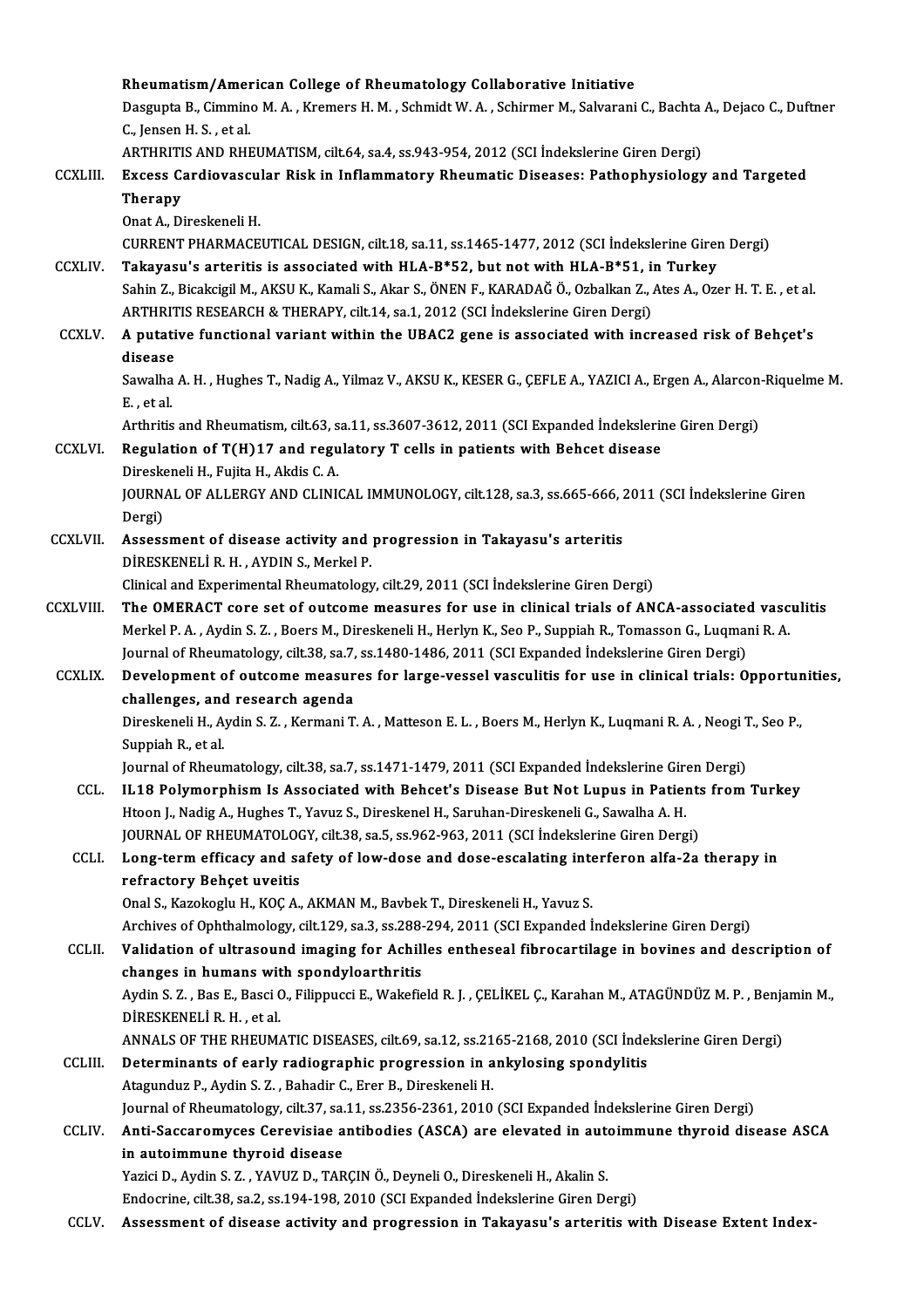|                | Takayasu                                                                                                                                                                           |
|----------------|------------------------------------------------------------------------------------------------------------------------------------------------------------------------------------|
|                | Aydin S. Z., Yilmaz N., Akar S., AKSU K., Kamali S., Yucel E., KARADAĞ Ö., Bicakcigil M., Ozer H., KİRAZ S., et al.                                                                |
| CCLVI.         | RHEUMATOLOGY, cilt.49, sa.10, ss.1889-1893, 2010 (SCI İndekslerine Giren Dergi)<br>Assessment of latent tuberculosis infection in Takayasu arteritis with tuberculin skin test and |
|                | Quantiferon-TB Gold test                                                                                                                                                           |
|                | KARADAĞ Ö., AKSU K., Sahin A., YARGUCU ZİHNİ F., ŞENER B., Inanc N., KALYONCU U., Aydin S. Z. , Ascioglu S.,                                                                       |
|                | Ocakci P.T., et al.                                                                                                                                                                |
|                | Rheumatology International, cilt.30, sa.11, ss.1483-1487, 2010 (SCI Expanded İndekslerine Giren Dergi)                                                                             |
| <b>CCLVII</b>  | Active disease requiring TNF-alpha-antagonist therapy can be well discriminated with different                                                                                     |
|                | ASDAS sets: a prospective, follow-up of disease activity assessment in ankylosing spondylitis                                                                                      |
|                | Aydin S. Z., Can M., Atagunduz P., Direskeneli H.<br>CLINICAL AND EXPERIMENTAL RHEUMATOLOGY, cilt.28, sa.5, ss.752-755, 2010 (SCI İndekslerine Giren Dergi)                        |
| <b>CCLVIII</b> | Comment on: Monitoring Achilles enthesitis in ankylosing spondylitis during TNF-alpha antagonist                                                                                   |
|                | therapy: an ultrasound study: reply                                                                                                                                                |
|                | Aydin S. Z., KARADAĞ Ö., Filippucci E., Atagunduz P., AKDOĞAN A., KALYONCU U., Grassi W., Direskeneli H.                                                                           |
|                | RHEUMATOLOGY, cilt.49, sa.7, ss.1419-1420, 2010 (SCI İndekslerine Giren Dergi)                                                                                                     |
| <b>CCLIX</b>   | EFFECTS OF AZITHROMYCIN ON IN VITRO INTRACELLULAR CYTOKINE RESPONSES IN BEHCET'S                                                                                                   |
|                | <b>DISEASE</b>                                                                                                                                                                     |
|                | MUMCU G., Inanc N., Ozdemir F. T., Tulunay A., Eksioglu-demiralp E., Ergun T., Direskeneli H.                                                                                      |
| <b>CCLX</b>    | CLINICAL AND EXPERIMENTAL RHEUMATOLOGY, cilt.28, sa.4, 2010 (SCI İndekslerine Giren Dergi)<br>ROLE OF GAMMA DELTA plus T CELLS IN BEHCET'S DISEASE                                 |
|                | Guney E., Parlakgul G., Erer B., Direskeneli H., Gül A., Direskeneli G. S.                                                                                                         |
|                | CLINICAL AND EXPERIMENTAL RHEUMATOLOGY, cilt.28, sa.4, 2010 (SCI İndekslerine Giren Dergi)                                                                                         |
| <b>CCLXI</b>   | THE EFFECTS OF DENTAL AND PERIODONTAL TREATMENTS ON ORAL HEALTH RELATED QUALITY                                                                                                    |
|                | OF LIFE IN BEHCET'S DISEASE                                                                                                                                                        |
|                | Karacayli U., Mumeu G., Simsek I., Pay S., Erdem H., Direskeneli H., Gunaydin Y., Kose O., Dinc A.                                                                                 |
|                | CLINICAL AND EXPERIMENTAL RHEUMATOLOGY, cilt.28, sa.4, 2010 (SCI Indekslerine Giren Dergi)                                                                                         |
| <b>CCLXII.</b> | COULD MINIMAL CLINICALLY IMPORTANT IMPROVEMENT FOR OHIP-14 REFLECT CHANGES IN ORAL<br>ULCER ACTIVITY IN BEHCET'S DISEASE?                                                          |
|                | MUMCU G., Inanc N., Karacayli U., Cimilli H., ŞİŞMAN KİTAPÇI N., Ergun T., Direskeneli H.                                                                                          |
|                | CLINICAL AND EXPERIMENTAL RHEUMATOLOGY, cilt.28, sa.4, 2010 (SCI İndekslerine Giren Dergi)                                                                                         |
| <b>CCLXIII</b> | ORAL HEALTH RELATED QUALITY OF LIFE IS RELATED TO ORAL ULCER ACTIVITY INDEX IN                                                                                                     |
|                | <b>BEHCET'S DISEASE</b>                                                                                                                                                            |
|                | MUMCU G., Inanc N., Karacaylu U., Cimilli H., ŞİŞMAN KİTAPÇI N., Ergun T., Direskeneli H.                                                                                          |
|                | CLINICAL AND EXPERIMENTAL RHEUMATOLOGY, cilt.28, sa.4, 2010 (SCI İndekslerine Giren Dergi)                                                                                         |
| <b>CCLXIV.</b> | VITAMIN D STATUS AND ENDOTHELIAL DYSFUNCTION IN BEHCET'S DISEASE<br>Can M., Gunes M., Inanc N., Asmaz O., YAVUZ D., Direskeneli H.                                                 |
|                | CLINICAL AND EXPERIMENTAL RHEUMATOLOGY, cilt.28, sa.4, 2010 (SCI Indekslerine Giren Dergi)                                                                                         |
| <b>CCLXV</b>   | COMMON VARIANTS WITHIN THE UBAC2 GENE ARE ASSOCIATED WITH INCREASED RISK OF                                                                                                        |
|                | <b>BEHCET'S DISEASE</b>                                                                                                                                                            |
|                | Sawalha A., Hughes T., Nadig A., Yilmaz V., AKSU K., KESER G., ÇEFLE A., YAZICI A., Ergen A., Direskeneli H., et al.                                                               |
|                | CLINICAL AND EXPERIMENTAL RHEUMATOLOGY, cilt.28, sa.4, 2010 (SCI İndekslerine Giren Dergi)                                                                                         |
| <b>CCLXVI</b>  | CHANGES IN ORAL HEALTH IN PATIENTS WITH BEHCET'S DISEASE: 10-YEAR FOLLOW UP                                                                                                        |
|                | MUMCU G., Inanc N., Ergun T., Direskeneli H.                                                                                                                                       |
| <b>CCLXVII</b> | CLINICAL AND EXPERIMENTAL RHEUMATOLOGY, cilt.28, sa.4, 2010 (SCI Indekslerine Giren Dergi)<br>EXPRESSION OF TRANSCRIPTION FACTORS OF CD4+T HELPER CELLS IN BEHCET'S DISEASE        |
|                | Parlakgul G., Yilmaz V., Guney E., Guner H. A., Erer B., Direskeneli H., Gül A., Direskeneli G. S.                                                                                 |
|                | CLINICAL AND EXPERIMENTAL RHEUMATOLOGY, cilt.28, sa.4, 2010 (SCI İndekslerine Giren Dergi)                                                                                         |
| CCLXVIII       | IMMUNE AND INFLAMMATORY GENE EXPRESSIONS ARE DIFFERENT IN BEHCET'S DISEASE                                                                                                         |
|                | COMPARED TO FAMILIAL MEDITERRANEAN FEVER                                                                                                                                           |
|                | Ozdemir F. T., Demiralp E. E., Aydin S. Z., Direskeneli G. S., Direskeneli H.                                                                                                      |
|                |                                                                                                                                                                                    |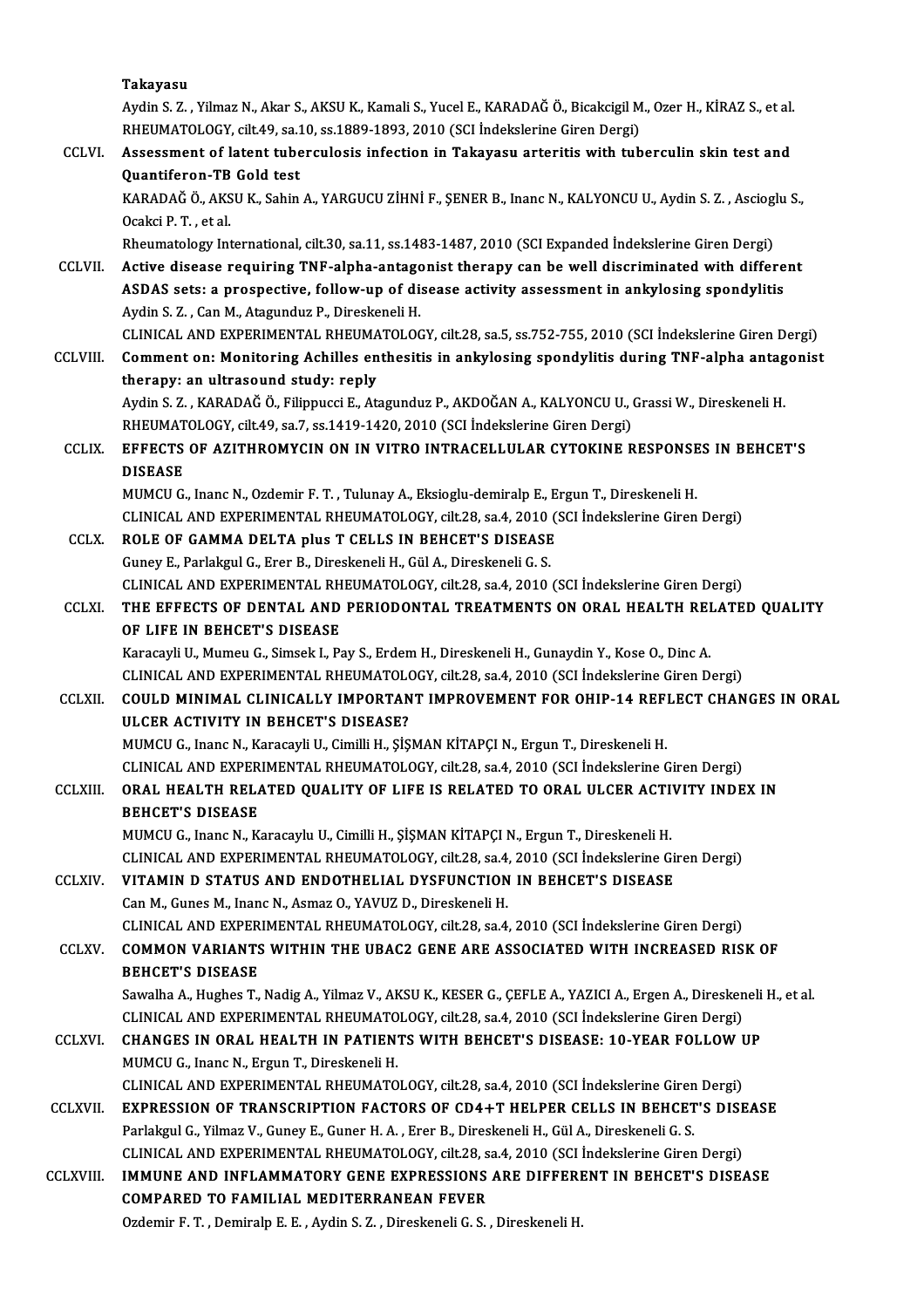| CLINICAL AND EXPERIMENTAL RHEUMATOLOGY, cilt.28, sa.4, 2010 (SCI İndekslerine Giren Dergi)<br>Monitoring Achilles enthesitis in ankylosing spondylitis during TNF-alpha antagonist therapy: an<br><b>CCLXIX</b><br>ultrasound study<br>Aydin S. Z., KARADAĞ Ö., Filippucci E., Atagunduz P., AKDOĞAN A., KALYONCU U., Grassi W., Direskeneli H.<br>RHEUMATOLOGY, cilt.49, sa.3, ss.578-582, 2010 (SCI Indekslerine Giren Dergi)<br><b>CCLXX</b><br>Confirmation of an Association Between rs6822844 at the IL2-IL21 Region and Multiple<br><b>Autoimmune Diseases</b><br>Maiti A. K., Kim-Howard X., Viswanathan P., Guillen L., Rojas-Villarraga A., Deshmukh H., Direskeneli H., Saruhan-<br>Direskeneli G., Canas C., Tobon G. J., et al.<br>ARTHRITIS AND RHEUMATISM, cilt.62, sa.2, ss.323-329, 2010 (SCI İndekslerine Giren Dergi)<br><b>CCLXXI</b><br><b>Disease Mechanisms</b><br>DİRESKENELİ R. H., Saruhan-Direskeneli G.<br>BEHCET'S SYNDROME, ss 243-264, 2010 (SCI İndekslerine Giren Dergi)<br>The 10-year follow-up data of the Euro-Lupus Nephritis Trial comparing low-dose and high-dose<br><b>CCLXXII</b><br>intravenous cyclophosphamide<br>Houssiau F. A., Vasconcelos C., D'Cruz D., Sebastiani G. D., de Ramon Garrido E., Danieli M. G., Abramovicz D.,<br>Blockmans D., Cauli A., Direskeneli H., et al.<br>Annals of the Rheumatic Diseases, cilt.69, sa.1, ss.61-64, 2010 (SCI Expanded Indekslerine Giren Dergi)<br>Mannose binding lectin levels are not related to radiographic damage in ankylosing spondylitis<br><b>CCLXXIII</b><br>Aydin S. Z., Atagunduz P., Erer B., Bahadir C., Inanc N., Direskeneli H.<br>RHEUMATOLOGY INTERNATIONAL, cilt.30, sa.3, ss.415-417, 2010 (SCI Indekslerine Giren Dergi)<br><b>CCLXXIV</b><br>Musculo-skeletal and vascular involvement in Behcet's disease Behçet hastaliğinda kas, iskelet<br>sistemi ve damar tutulumu<br>Can M., Direskeneli H.<br>Turkderm Deri Hastaliklari ve Frengi Arsivi, cilt.43, sa.SUPPL. 2, ss.54-60, 2009 (SCI Expanded İndekslerine Giren<br>Dergi)<br>Reliability of high-resolution ultrasonography in the assessment of Achilles tendon enthesopathy in<br><b>CCLXXV</b><br>seronegative spondyloarthropathies<br>Filippucci E., AYDIN S., KARADAĞ Ö., Salaffi F., Gutierrez M., DİRESKENELİ R. H., Grassi W.<br>ANNALS OF THE RHEUMATIC DISEASES, cilt.68, sa.12, ss.1850-1855, 2009 (SCI Indekslerine Giren Dergi)<br>Agreement between quantiferon-TB gold test and tuberculin skin test in the identification of latent<br><b>CCLXXVI</b><br>tuberculosis infection in patients with rheumatoid arthritis and ankylosing spondylitis<br>Inanc N., Aydin S. Z., KARAKURT S., Atagunduz P., Yavuz S., Direskeneli H.<br>Journal of Rheumatology, cilt.36, sa.12, ss.2675-2681, 2009 (SCI Expanded Indekslerine Giren Dergi)<br>A composite index for determining the impact of oral ulcer activity in Behcet's disease and recurrent<br><b>CCLXXVII</b><br>aphthous stomatitis.<br>MUMCU G., Sur H., Inanc N., Karacayli U., Cimilli H., ŞİŞMAN KİTAPÇI N., Ergun T., Direskeneli H.<br>Journal of oral pathology & medicine : official publication of the International Association of Oral Pathologists and<br>the American Academy of Oral Pathology, cilt.38, sa.10, ss.785-91, 2009 (SCI Expanded İndekslerine Giren Dergi)<br>No association of PTPN22 gene polymorphism with rheumatoid arthritis in Turkey<br><b>CLXXVIII</b><br>Sahin N., GÜNDÜZ F., Inanc N., DİRESKENELİ R. H., Saruhan-Direskeneli G.<br>RHEUMATOLOGY INTERNATIONAL, cilt.30, sa.1, ss.81-83, 2009 (SCI Indekslerine Giren Dergi)<br>Low dose and dose escalating therapy of interferon alfa-2a in the treatment of refractory and sight-<br><b>CCLXXIX</b><br>threatening Behçet's uveitis<br>Onal S., Kazokoglu H., KOÇ A., AKMAN M., Bavbek T., Direskeneli H., Yavuz S.<br>Clinical and Experimental Rheumatology, cilt.27, sa.2 SUPPL.53, 2009 (SCI Expanded İndekslerine Giren Dergi)<br>Takayasu's Arteritis in Turkey: an update<br><b>CCLXXX.</b><br>Direskeneli H.<br>CLINICAL AND EXPERIMENTAL RHEUMATOLOGY, cilt.27, sa.5, ss.730, 2009 (SCI İndekslerine Giren Dergi)<br>Peripheral and axial new bone formation is different according to gender in ankylosing spondylitis<br><b>CCLXXXI</b><br>Aydin S. Z., Keser G., Inal V., Yazisiz V., Karadag O., Birlik M., Atagunduz P., Erken E., Direskeneli H., Pay S. |  |
|---------------------------------------------------------------------------------------------------------------------------------------------------------------------------------------------------------------------------------------------------------------------------------------------------------------------------------------------------------------------------------------------------------------------------------------------------------------------------------------------------------------------------------------------------------------------------------------------------------------------------------------------------------------------------------------------------------------------------------------------------------------------------------------------------------------------------------------------------------------------------------------------------------------------------------------------------------------------------------------------------------------------------------------------------------------------------------------------------------------------------------------------------------------------------------------------------------------------------------------------------------------------------------------------------------------------------------------------------------------------------------------------------------------------------------------------------------------------------------------------------------------------------------------------------------------------------------------------------------------------------------------------------------------------------------------------------------------------------------------------------------------------------------------------------------------------------------------------------------------------------------------------------------------------------------------------------------------------------------------------------------------------------------------------------------------------------------------------------------------------------------------------------------------------------------------------------------------------------------------------------------------------------------------------------------------------------------------------------------------------------------------------------------------------------------------------------------------------------------------------------------------------------------------------------------------------------------------------------------------------------------------------------------------------------------------------------------------------------------------------------------------------------------------------------------------------------------------------------------------------------------------------------------------------------------------------------------------------------------------------------------------------------------------------------------------------------------------------------------------------------------------------------------------------------------------------------------------------------------------------------------------------------------------------------------------------------------------------------------------------------------------------------------------------------------------------------------------------------------------------------------------------------------------------------------------------------------------------------------------------------------------------------------------------------------------------------------------------------------------------------------------------------------------------------------------------------------------------------------------------------------------------------------------------------------------------------------------------------------------------------------------------------------------------------------------------------------------------------------------------------------------------------------------------------------------------------------------------------------------------------------------------------------------------------------------------------------------------------------------------------------------------------------------------|--|
|                                                                                                                                                                                                                                                                                                                                                                                                                                                                                                                                                                                                                                                                                                                                                                                                                                                                                                                                                                                                                                                                                                                                                                                                                                                                                                                                                                                                                                                                                                                                                                                                                                                                                                                                                                                                                                                                                                                                                                                                                                                                                                                                                                                                                                                                                                                                                                                                                                                                                                                                                                                                                                                                                                                                                                                                                                                                                                                                                                                                                                                                                                                                                                                                                                                                                                                                                                                                                                                                                                                                                                                                                                                                                                                                                                                                                                                                                                                                                                                                                                                                                                                                                                                                                                                                                                                                                                                                                     |  |
|                                                                                                                                                                                                                                                                                                                                                                                                                                                                                                                                                                                                                                                                                                                                                                                                                                                                                                                                                                                                                                                                                                                                                                                                                                                                                                                                                                                                                                                                                                                                                                                                                                                                                                                                                                                                                                                                                                                                                                                                                                                                                                                                                                                                                                                                                                                                                                                                                                                                                                                                                                                                                                                                                                                                                                                                                                                                                                                                                                                                                                                                                                                                                                                                                                                                                                                                                                                                                                                                                                                                                                                                                                                                                                                                                                                                                                                                                                                                                                                                                                                                                                                                                                                                                                                                                                                                                                                                                     |  |
|                                                                                                                                                                                                                                                                                                                                                                                                                                                                                                                                                                                                                                                                                                                                                                                                                                                                                                                                                                                                                                                                                                                                                                                                                                                                                                                                                                                                                                                                                                                                                                                                                                                                                                                                                                                                                                                                                                                                                                                                                                                                                                                                                                                                                                                                                                                                                                                                                                                                                                                                                                                                                                                                                                                                                                                                                                                                                                                                                                                                                                                                                                                                                                                                                                                                                                                                                                                                                                                                                                                                                                                                                                                                                                                                                                                                                                                                                                                                                                                                                                                                                                                                                                                                                                                                                                                                                                                                                     |  |
|                                                                                                                                                                                                                                                                                                                                                                                                                                                                                                                                                                                                                                                                                                                                                                                                                                                                                                                                                                                                                                                                                                                                                                                                                                                                                                                                                                                                                                                                                                                                                                                                                                                                                                                                                                                                                                                                                                                                                                                                                                                                                                                                                                                                                                                                                                                                                                                                                                                                                                                                                                                                                                                                                                                                                                                                                                                                                                                                                                                                                                                                                                                                                                                                                                                                                                                                                                                                                                                                                                                                                                                                                                                                                                                                                                                                                                                                                                                                                                                                                                                                                                                                                                                                                                                                                                                                                                                                                     |  |
|                                                                                                                                                                                                                                                                                                                                                                                                                                                                                                                                                                                                                                                                                                                                                                                                                                                                                                                                                                                                                                                                                                                                                                                                                                                                                                                                                                                                                                                                                                                                                                                                                                                                                                                                                                                                                                                                                                                                                                                                                                                                                                                                                                                                                                                                                                                                                                                                                                                                                                                                                                                                                                                                                                                                                                                                                                                                                                                                                                                                                                                                                                                                                                                                                                                                                                                                                                                                                                                                                                                                                                                                                                                                                                                                                                                                                                                                                                                                                                                                                                                                                                                                                                                                                                                                                                                                                                                                                     |  |
|                                                                                                                                                                                                                                                                                                                                                                                                                                                                                                                                                                                                                                                                                                                                                                                                                                                                                                                                                                                                                                                                                                                                                                                                                                                                                                                                                                                                                                                                                                                                                                                                                                                                                                                                                                                                                                                                                                                                                                                                                                                                                                                                                                                                                                                                                                                                                                                                                                                                                                                                                                                                                                                                                                                                                                                                                                                                                                                                                                                                                                                                                                                                                                                                                                                                                                                                                                                                                                                                                                                                                                                                                                                                                                                                                                                                                                                                                                                                                                                                                                                                                                                                                                                                                                                                                                                                                                                                                     |  |
|                                                                                                                                                                                                                                                                                                                                                                                                                                                                                                                                                                                                                                                                                                                                                                                                                                                                                                                                                                                                                                                                                                                                                                                                                                                                                                                                                                                                                                                                                                                                                                                                                                                                                                                                                                                                                                                                                                                                                                                                                                                                                                                                                                                                                                                                                                                                                                                                                                                                                                                                                                                                                                                                                                                                                                                                                                                                                                                                                                                                                                                                                                                                                                                                                                                                                                                                                                                                                                                                                                                                                                                                                                                                                                                                                                                                                                                                                                                                                                                                                                                                                                                                                                                                                                                                                                                                                                                                                     |  |
|                                                                                                                                                                                                                                                                                                                                                                                                                                                                                                                                                                                                                                                                                                                                                                                                                                                                                                                                                                                                                                                                                                                                                                                                                                                                                                                                                                                                                                                                                                                                                                                                                                                                                                                                                                                                                                                                                                                                                                                                                                                                                                                                                                                                                                                                                                                                                                                                                                                                                                                                                                                                                                                                                                                                                                                                                                                                                                                                                                                                                                                                                                                                                                                                                                                                                                                                                                                                                                                                                                                                                                                                                                                                                                                                                                                                                                                                                                                                                                                                                                                                                                                                                                                                                                                                                                                                                                                                                     |  |
|                                                                                                                                                                                                                                                                                                                                                                                                                                                                                                                                                                                                                                                                                                                                                                                                                                                                                                                                                                                                                                                                                                                                                                                                                                                                                                                                                                                                                                                                                                                                                                                                                                                                                                                                                                                                                                                                                                                                                                                                                                                                                                                                                                                                                                                                                                                                                                                                                                                                                                                                                                                                                                                                                                                                                                                                                                                                                                                                                                                                                                                                                                                                                                                                                                                                                                                                                                                                                                                                                                                                                                                                                                                                                                                                                                                                                                                                                                                                                                                                                                                                                                                                                                                                                                                                                                                                                                                                                     |  |
|                                                                                                                                                                                                                                                                                                                                                                                                                                                                                                                                                                                                                                                                                                                                                                                                                                                                                                                                                                                                                                                                                                                                                                                                                                                                                                                                                                                                                                                                                                                                                                                                                                                                                                                                                                                                                                                                                                                                                                                                                                                                                                                                                                                                                                                                                                                                                                                                                                                                                                                                                                                                                                                                                                                                                                                                                                                                                                                                                                                                                                                                                                                                                                                                                                                                                                                                                                                                                                                                                                                                                                                                                                                                                                                                                                                                                                                                                                                                                                                                                                                                                                                                                                                                                                                                                                                                                                                                                     |  |
|                                                                                                                                                                                                                                                                                                                                                                                                                                                                                                                                                                                                                                                                                                                                                                                                                                                                                                                                                                                                                                                                                                                                                                                                                                                                                                                                                                                                                                                                                                                                                                                                                                                                                                                                                                                                                                                                                                                                                                                                                                                                                                                                                                                                                                                                                                                                                                                                                                                                                                                                                                                                                                                                                                                                                                                                                                                                                                                                                                                                                                                                                                                                                                                                                                                                                                                                                                                                                                                                                                                                                                                                                                                                                                                                                                                                                                                                                                                                                                                                                                                                                                                                                                                                                                                                                                                                                                                                                     |  |
|                                                                                                                                                                                                                                                                                                                                                                                                                                                                                                                                                                                                                                                                                                                                                                                                                                                                                                                                                                                                                                                                                                                                                                                                                                                                                                                                                                                                                                                                                                                                                                                                                                                                                                                                                                                                                                                                                                                                                                                                                                                                                                                                                                                                                                                                                                                                                                                                                                                                                                                                                                                                                                                                                                                                                                                                                                                                                                                                                                                                                                                                                                                                                                                                                                                                                                                                                                                                                                                                                                                                                                                                                                                                                                                                                                                                                                                                                                                                                                                                                                                                                                                                                                                                                                                                                                                                                                                                                     |  |
|                                                                                                                                                                                                                                                                                                                                                                                                                                                                                                                                                                                                                                                                                                                                                                                                                                                                                                                                                                                                                                                                                                                                                                                                                                                                                                                                                                                                                                                                                                                                                                                                                                                                                                                                                                                                                                                                                                                                                                                                                                                                                                                                                                                                                                                                                                                                                                                                                                                                                                                                                                                                                                                                                                                                                                                                                                                                                                                                                                                                                                                                                                                                                                                                                                                                                                                                                                                                                                                                                                                                                                                                                                                                                                                                                                                                                                                                                                                                                                                                                                                                                                                                                                                                                                                                                                                                                                                                                     |  |
|                                                                                                                                                                                                                                                                                                                                                                                                                                                                                                                                                                                                                                                                                                                                                                                                                                                                                                                                                                                                                                                                                                                                                                                                                                                                                                                                                                                                                                                                                                                                                                                                                                                                                                                                                                                                                                                                                                                                                                                                                                                                                                                                                                                                                                                                                                                                                                                                                                                                                                                                                                                                                                                                                                                                                                                                                                                                                                                                                                                                                                                                                                                                                                                                                                                                                                                                                                                                                                                                                                                                                                                                                                                                                                                                                                                                                                                                                                                                                                                                                                                                                                                                                                                                                                                                                                                                                                                                                     |  |
|                                                                                                                                                                                                                                                                                                                                                                                                                                                                                                                                                                                                                                                                                                                                                                                                                                                                                                                                                                                                                                                                                                                                                                                                                                                                                                                                                                                                                                                                                                                                                                                                                                                                                                                                                                                                                                                                                                                                                                                                                                                                                                                                                                                                                                                                                                                                                                                                                                                                                                                                                                                                                                                                                                                                                                                                                                                                                                                                                                                                                                                                                                                                                                                                                                                                                                                                                                                                                                                                                                                                                                                                                                                                                                                                                                                                                                                                                                                                                                                                                                                                                                                                                                                                                                                                                                                                                                                                                     |  |
|                                                                                                                                                                                                                                                                                                                                                                                                                                                                                                                                                                                                                                                                                                                                                                                                                                                                                                                                                                                                                                                                                                                                                                                                                                                                                                                                                                                                                                                                                                                                                                                                                                                                                                                                                                                                                                                                                                                                                                                                                                                                                                                                                                                                                                                                                                                                                                                                                                                                                                                                                                                                                                                                                                                                                                                                                                                                                                                                                                                                                                                                                                                                                                                                                                                                                                                                                                                                                                                                                                                                                                                                                                                                                                                                                                                                                                                                                                                                                                                                                                                                                                                                                                                                                                                                                                                                                                                                                     |  |
|                                                                                                                                                                                                                                                                                                                                                                                                                                                                                                                                                                                                                                                                                                                                                                                                                                                                                                                                                                                                                                                                                                                                                                                                                                                                                                                                                                                                                                                                                                                                                                                                                                                                                                                                                                                                                                                                                                                                                                                                                                                                                                                                                                                                                                                                                                                                                                                                                                                                                                                                                                                                                                                                                                                                                                                                                                                                                                                                                                                                                                                                                                                                                                                                                                                                                                                                                                                                                                                                                                                                                                                                                                                                                                                                                                                                                                                                                                                                                                                                                                                                                                                                                                                                                                                                                                                                                                                                                     |  |
|                                                                                                                                                                                                                                                                                                                                                                                                                                                                                                                                                                                                                                                                                                                                                                                                                                                                                                                                                                                                                                                                                                                                                                                                                                                                                                                                                                                                                                                                                                                                                                                                                                                                                                                                                                                                                                                                                                                                                                                                                                                                                                                                                                                                                                                                                                                                                                                                                                                                                                                                                                                                                                                                                                                                                                                                                                                                                                                                                                                                                                                                                                                                                                                                                                                                                                                                                                                                                                                                                                                                                                                                                                                                                                                                                                                                                                                                                                                                                                                                                                                                                                                                                                                                                                                                                                                                                                                                                     |  |
|                                                                                                                                                                                                                                                                                                                                                                                                                                                                                                                                                                                                                                                                                                                                                                                                                                                                                                                                                                                                                                                                                                                                                                                                                                                                                                                                                                                                                                                                                                                                                                                                                                                                                                                                                                                                                                                                                                                                                                                                                                                                                                                                                                                                                                                                                                                                                                                                                                                                                                                                                                                                                                                                                                                                                                                                                                                                                                                                                                                                                                                                                                                                                                                                                                                                                                                                                                                                                                                                                                                                                                                                                                                                                                                                                                                                                                                                                                                                                                                                                                                                                                                                                                                                                                                                                                                                                                                                                     |  |
|                                                                                                                                                                                                                                                                                                                                                                                                                                                                                                                                                                                                                                                                                                                                                                                                                                                                                                                                                                                                                                                                                                                                                                                                                                                                                                                                                                                                                                                                                                                                                                                                                                                                                                                                                                                                                                                                                                                                                                                                                                                                                                                                                                                                                                                                                                                                                                                                                                                                                                                                                                                                                                                                                                                                                                                                                                                                                                                                                                                                                                                                                                                                                                                                                                                                                                                                                                                                                                                                                                                                                                                                                                                                                                                                                                                                                                                                                                                                                                                                                                                                                                                                                                                                                                                                                                                                                                                                                     |  |
|                                                                                                                                                                                                                                                                                                                                                                                                                                                                                                                                                                                                                                                                                                                                                                                                                                                                                                                                                                                                                                                                                                                                                                                                                                                                                                                                                                                                                                                                                                                                                                                                                                                                                                                                                                                                                                                                                                                                                                                                                                                                                                                                                                                                                                                                                                                                                                                                                                                                                                                                                                                                                                                                                                                                                                                                                                                                                                                                                                                                                                                                                                                                                                                                                                                                                                                                                                                                                                                                                                                                                                                                                                                                                                                                                                                                                                                                                                                                                                                                                                                                                                                                                                                                                                                                                                                                                                                                                     |  |
|                                                                                                                                                                                                                                                                                                                                                                                                                                                                                                                                                                                                                                                                                                                                                                                                                                                                                                                                                                                                                                                                                                                                                                                                                                                                                                                                                                                                                                                                                                                                                                                                                                                                                                                                                                                                                                                                                                                                                                                                                                                                                                                                                                                                                                                                                                                                                                                                                                                                                                                                                                                                                                                                                                                                                                                                                                                                                                                                                                                                                                                                                                                                                                                                                                                                                                                                                                                                                                                                                                                                                                                                                                                                                                                                                                                                                                                                                                                                                                                                                                                                                                                                                                                                                                                                                                                                                                                                                     |  |
|                                                                                                                                                                                                                                                                                                                                                                                                                                                                                                                                                                                                                                                                                                                                                                                                                                                                                                                                                                                                                                                                                                                                                                                                                                                                                                                                                                                                                                                                                                                                                                                                                                                                                                                                                                                                                                                                                                                                                                                                                                                                                                                                                                                                                                                                                                                                                                                                                                                                                                                                                                                                                                                                                                                                                                                                                                                                                                                                                                                                                                                                                                                                                                                                                                                                                                                                                                                                                                                                                                                                                                                                                                                                                                                                                                                                                                                                                                                                                                                                                                                                                                                                                                                                                                                                                                                                                                                                                     |  |
|                                                                                                                                                                                                                                                                                                                                                                                                                                                                                                                                                                                                                                                                                                                                                                                                                                                                                                                                                                                                                                                                                                                                                                                                                                                                                                                                                                                                                                                                                                                                                                                                                                                                                                                                                                                                                                                                                                                                                                                                                                                                                                                                                                                                                                                                                                                                                                                                                                                                                                                                                                                                                                                                                                                                                                                                                                                                                                                                                                                                                                                                                                                                                                                                                                                                                                                                                                                                                                                                                                                                                                                                                                                                                                                                                                                                                                                                                                                                                                                                                                                                                                                                                                                                                                                                                                                                                                                                                     |  |
|                                                                                                                                                                                                                                                                                                                                                                                                                                                                                                                                                                                                                                                                                                                                                                                                                                                                                                                                                                                                                                                                                                                                                                                                                                                                                                                                                                                                                                                                                                                                                                                                                                                                                                                                                                                                                                                                                                                                                                                                                                                                                                                                                                                                                                                                                                                                                                                                                                                                                                                                                                                                                                                                                                                                                                                                                                                                                                                                                                                                                                                                                                                                                                                                                                                                                                                                                                                                                                                                                                                                                                                                                                                                                                                                                                                                                                                                                                                                                                                                                                                                                                                                                                                                                                                                                                                                                                                                                     |  |
|                                                                                                                                                                                                                                                                                                                                                                                                                                                                                                                                                                                                                                                                                                                                                                                                                                                                                                                                                                                                                                                                                                                                                                                                                                                                                                                                                                                                                                                                                                                                                                                                                                                                                                                                                                                                                                                                                                                                                                                                                                                                                                                                                                                                                                                                                                                                                                                                                                                                                                                                                                                                                                                                                                                                                                                                                                                                                                                                                                                                                                                                                                                                                                                                                                                                                                                                                                                                                                                                                                                                                                                                                                                                                                                                                                                                                                                                                                                                                                                                                                                                                                                                                                                                                                                                                                                                                                                                                     |  |
|                                                                                                                                                                                                                                                                                                                                                                                                                                                                                                                                                                                                                                                                                                                                                                                                                                                                                                                                                                                                                                                                                                                                                                                                                                                                                                                                                                                                                                                                                                                                                                                                                                                                                                                                                                                                                                                                                                                                                                                                                                                                                                                                                                                                                                                                                                                                                                                                                                                                                                                                                                                                                                                                                                                                                                                                                                                                                                                                                                                                                                                                                                                                                                                                                                                                                                                                                                                                                                                                                                                                                                                                                                                                                                                                                                                                                                                                                                                                                                                                                                                                                                                                                                                                                                                                                                                                                                                                                     |  |
|                                                                                                                                                                                                                                                                                                                                                                                                                                                                                                                                                                                                                                                                                                                                                                                                                                                                                                                                                                                                                                                                                                                                                                                                                                                                                                                                                                                                                                                                                                                                                                                                                                                                                                                                                                                                                                                                                                                                                                                                                                                                                                                                                                                                                                                                                                                                                                                                                                                                                                                                                                                                                                                                                                                                                                                                                                                                                                                                                                                                                                                                                                                                                                                                                                                                                                                                                                                                                                                                                                                                                                                                                                                                                                                                                                                                                                                                                                                                                                                                                                                                                                                                                                                                                                                                                                                                                                                                                     |  |
|                                                                                                                                                                                                                                                                                                                                                                                                                                                                                                                                                                                                                                                                                                                                                                                                                                                                                                                                                                                                                                                                                                                                                                                                                                                                                                                                                                                                                                                                                                                                                                                                                                                                                                                                                                                                                                                                                                                                                                                                                                                                                                                                                                                                                                                                                                                                                                                                                                                                                                                                                                                                                                                                                                                                                                                                                                                                                                                                                                                                                                                                                                                                                                                                                                                                                                                                                                                                                                                                                                                                                                                                                                                                                                                                                                                                                                                                                                                                                                                                                                                                                                                                                                                                                                                                                                                                                                                                                     |  |
|                                                                                                                                                                                                                                                                                                                                                                                                                                                                                                                                                                                                                                                                                                                                                                                                                                                                                                                                                                                                                                                                                                                                                                                                                                                                                                                                                                                                                                                                                                                                                                                                                                                                                                                                                                                                                                                                                                                                                                                                                                                                                                                                                                                                                                                                                                                                                                                                                                                                                                                                                                                                                                                                                                                                                                                                                                                                                                                                                                                                                                                                                                                                                                                                                                                                                                                                                                                                                                                                                                                                                                                                                                                                                                                                                                                                                                                                                                                                                                                                                                                                                                                                                                                                                                                                                                                                                                                                                     |  |
|                                                                                                                                                                                                                                                                                                                                                                                                                                                                                                                                                                                                                                                                                                                                                                                                                                                                                                                                                                                                                                                                                                                                                                                                                                                                                                                                                                                                                                                                                                                                                                                                                                                                                                                                                                                                                                                                                                                                                                                                                                                                                                                                                                                                                                                                                                                                                                                                                                                                                                                                                                                                                                                                                                                                                                                                                                                                                                                                                                                                                                                                                                                                                                                                                                                                                                                                                                                                                                                                                                                                                                                                                                                                                                                                                                                                                                                                                                                                                                                                                                                                                                                                                                                                                                                                                                                                                                                                                     |  |
|                                                                                                                                                                                                                                                                                                                                                                                                                                                                                                                                                                                                                                                                                                                                                                                                                                                                                                                                                                                                                                                                                                                                                                                                                                                                                                                                                                                                                                                                                                                                                                                                                                                                                                                                                                                                                                                                                                                                                                                                                                                                                                                                                                                                                                                                                                                                                                                                                                                                                                                                                                                                                                                                                                                                                                                                                                                                                                                                                                                                                                                                                                                                                                                                                                                                                                                                                                                                                                                                                                                                                                                                                                                                                                                                                                                                                                                                                                                                                                                                                                                                                                                                                                                                                                                                                                                                                                                                                     |  |
|                                                                                                                                                                                                                                                                                                                                                                                                                                                                                                                                                                                                                                                                                                                                                                                                                                                                                                                                                                                                                                                                                                                                                                                                                                                                                                                                                                                                                                                                                                                                                                                                                                                                                                                                                                                                                                                                                                                                                                                                                                                                                                                                                                                                                                                                                                                                                                                                                                                                                                                                                                                                                                                                                                                                                                                                                                                                                                                                                                                                                                                                                                                                                                                                                                                                                                                                                                                                                                                                                                                                                                                                                                                                                                                                                                                                                                                                                                                                                                                                                                                                                                                                                                                                                                                                                                                                                                                                                     |  |
|                                                                                                                                                                                                                                                                                                                                                                                                                                                                                                                                                                                                                                                                                                                                                                                                                                                                                                                                                                                                                                                                                                                                                                                                                                                                                                                                                                                                                                                                                                                                                                                                                                                                                                                                                                                                                                                                                                                                                                                                                                                                                                                                                                                                                                                                                                                                                                                                                                                                                                                                                                                                                                                                                                                                                                                                                                                                                                                                                                                                                                                                                                                                                                                                                                                                                                                                                                                                                                                                                                                                                                                                                                                                                                                                                                                                                                                                                                                                                                                                                                                                                                                                                                                                                                                                                                                                                                                                                     |  |
|                                                                                                                                                                                                                                                                                                                                                                                                                                                                                                                                                                                                                                                                                                                                                                                                                                                                                                                                                                                                                                                                                                                                                                                                                                                                                                                                                                                                                                                                                                                                                                                                                                                                                                                                                                                                                                                                                                                                                                                                                                                                                                                                                                                                                                                                                                                                                                                                                                                                                                                                                                                                                                                                                                                                                                                                                                                                                                                                                                                                                                                                                                                                                                                                                                                                                                                                                                                                                                                                                                                                                                                                                                                                                                                                                                                                                                                                                                                                                                                                                                                                                                                                                                                                                                                                                                                                                                                                                     |  |
|                                                                                                                                                                                                                                                                                                                                                                                                                                                                                                                                                                                                                                                                                                                                                                                                                                                                                                                                                                                                                                                                                                                                                                                                                                                                                                                                                                                                                                                                                                                                                                                                                                                                                                                                                                                                                                                                                                                                                                                                                                                                                                                                                                                                                                                                                                                                                                                                                                                                                                                                                                                                                                                                                                                                                                                                                                                                                                                                                                                                                                                                                                                                                                                                                                                                                                                                                                                                                                                                                                                                                                                                                                                                                                                                                                                                                                                                                                                                                                                                                                                                                                                                                                                                                                                                                                                                                                                                                     |  |
|                                                                                                                                                                                                                                                                                                                                                                                                                                                                                                                                                                                                                                                                                                                                                                                                                                                                                                                                                                                                                                                                                                                                                                                                                                                                                                                                                                                                                                                                                                                                                                                                                                                                                                                                                                                                                                                                                                                                                                                                                                                                                                                                                                                                                                                                                                                                                                                                                                                                                                                                                                                                                                                                                                                                                                                                                                                                                                                                                                                                                                                                                                                                                                                                                                                                                                                                                                                                                                                                                                                                                                                                                                                                                                                                                                                                                                                                                                                                                                                                                                                                                                                                                                                                                                                                                                                                                                                                                     |  |
|                                                                                                                                                                                                                                                                                                                                                                                                                                                                                                                                                                                                                                                                                                                                                                                                                                                                                                                                                                                                                                                                                                                                                                                                                                                                                                                                                                                                                                                                                                                                                                                                                                                                                                                                                                                                                                                                                                                                                                                                                                                                                                                                                                                                                                                                                                                                                                                                                                                                                                                                                                                                                                                                                                                                                                                                                                                                                                                                                                                                                                                                                                                                                                                                                                                                                                                                                                                                                                                                                                                                                                                                                                                                                                                                                                                                                                                                                                                                                                                                                                                                                                                                                                                                                                                                                                                                                                                                                     |  |
|                                                                                                                                                                                                                                                                                                                                                                                                                                                                                                                                                                                                                                                                                                                                                                                                                                                                                                                                                                                                                                                                                                                                                                                                                                                                                                                                                                                                                                                                                                                                                                                                                                                                                                                                                                                                                                                                                                                                                                                                                                                                                                                                                                                                                                                                                                                                                                                                                                                                                                                                                                                                                                                                                                                                                                                                                                                                                                                                                                                                                                                                                                                                                                                                                                                                                                                                                                                                                                                                                                                                                                                                                                                                                                                                                                                                                                                                                                                                                                                                                                                                                                                                                                                                                                                                                                                                                                                                                     |  |
|                                                                                                                                                                                                                                                                                                                                                                                                                                                                                                                                                                                                                                                                                                                                                                                                                                                                                                                                                                                                                                                                                                                                                                                                                                                                                                                                                                                                                                                                                                                                                                                                                                                                                                                                                                                                                                                                                                                                                                                                                                                                                                                                                                                                                                                                                                                                                                                                                                                                                                                                                                                                                                                                                                                                                                                                                                                                                                                                                                                                                                                                                                                                                                                                                                                                                                                                                                                                                                                                                                                                                                                                                                                                                                                                                                                                                                                                                                                                                                                                                                                                                                                                                                                                                                                                                                                                                                                                                     |  |
|                                                                                                                                                                                                                                                                                                                                                                                                                                                                                                                                                                                                                                                                                                                                                                                                                                                                                                                                                                                                                                                                                                                                                                                                                                                                                                                                                                                                                                                                                                                                                                                                                                                                                                                                                                                                                                                                                                                                                                                                                                                                                                                                                                                                                                                                                                                                                                                                                                                                                                                                                                                                                                                                                                                                                                                                                                                                                                                                                                                                                                                                                                                                                                                                                                                                                                                                                                                                                                                                                                                                                                                                                                                                                                                                                                                                                                                                                                                                                                                                                                                                                                                                                                                                                                                                                                                                                                                                                     |  |
|                                                                                                                                                                                                                                                                                                                                                                                                                                                                                                                                                                                                                                                                                                                                                                                                                                                                                                                                                                                                                                                                                                                                                                                                                                                                                                                                                                                                                                                                                                                                                                                                                                                                                                                                                                                                                                                                                                                                                                                                                                                                                                                                                                                                                                                                                                                                                                                                                                                                                                                                                                                                                                                                                                                                                                                                                                                                                                                                                                                                                                                                                                                                                                                                                                                                                                                                                                                                                                                                                                                                                                                                                                                                                                                                                                                                                                                                                                                                                                                                                                                                                                                                                                                                                                                                                                                                                                                                                     |  |
|                                                                                                                                                                                                                                                                                                                                                                                                                                                                                                                                                                                                                                                                                                                                                                                                                                                                                                                                                                                                                                                                                                                                                                                                                                                                                                                                                                                                                                                                                                                                                                                                                                                                                                                                                                                                                                                                                                                                                                                                                                                                                                                                                                                                                                                                                                                                                                                                                                                                                                                                                                                                                                                                                                                                                                                                                                                                                                                                                                                                                                                                                                                                                                                                                                                                                                                                                                                                                                                                                                                                                                                                                                                                                                                                                                                                                                                                                                                                                                                                                                                                                                                                                                                                                                                                                                                                                                                                                     |  |
|                                                                                                                                                                                                                                                                                                                                                                                                                                                                                                                                                                                                                                                                                                                                                                                                                                                                                                                                                                                                                                                                                                                                                                                                                                                                                                                                                                                                                                                                                                                                                                                                                                                                                                                                                                                                                                                                                                                                                                                                                                                                                                                                                                                                                                                                                                                                                                                                                                                                                                                                                                                                                                                                                                                                                                                                                                                                                                                                                                                                                                                                                                                                                                                                                                                                                                                                                                                                                                                                                                                                                                                                                                                                                                                                                                                                                                                                                                                                                                                                                                                                                                                                                                                                                                                                                                                                                                                                                     |  |
|                                                                                                                                                                                                                                                                                                                                                                                                                                                                                                                                                                                                                                                                                                                                                                                                                                                                                                                                                                                                                                                                                                                                                                                                                                                                                                                                                                                                                                                                                                                                                                                                                                                                                                                                                                                                                                                                                                                                                                                                                                                                                                                                                                                                                                                                                                                                                                                                                                                                                                                                                                                                                                                                                                                                                                                                                                                                                                                                                                                                                                                                                                                                                                                                                                                                                                                                                                                                                                                                                                                                                                                                                                                                                                                                                                                                                                                                                                                                                                                                                                                                                                                                                                                                                                                                                                                                                                                                                     |  |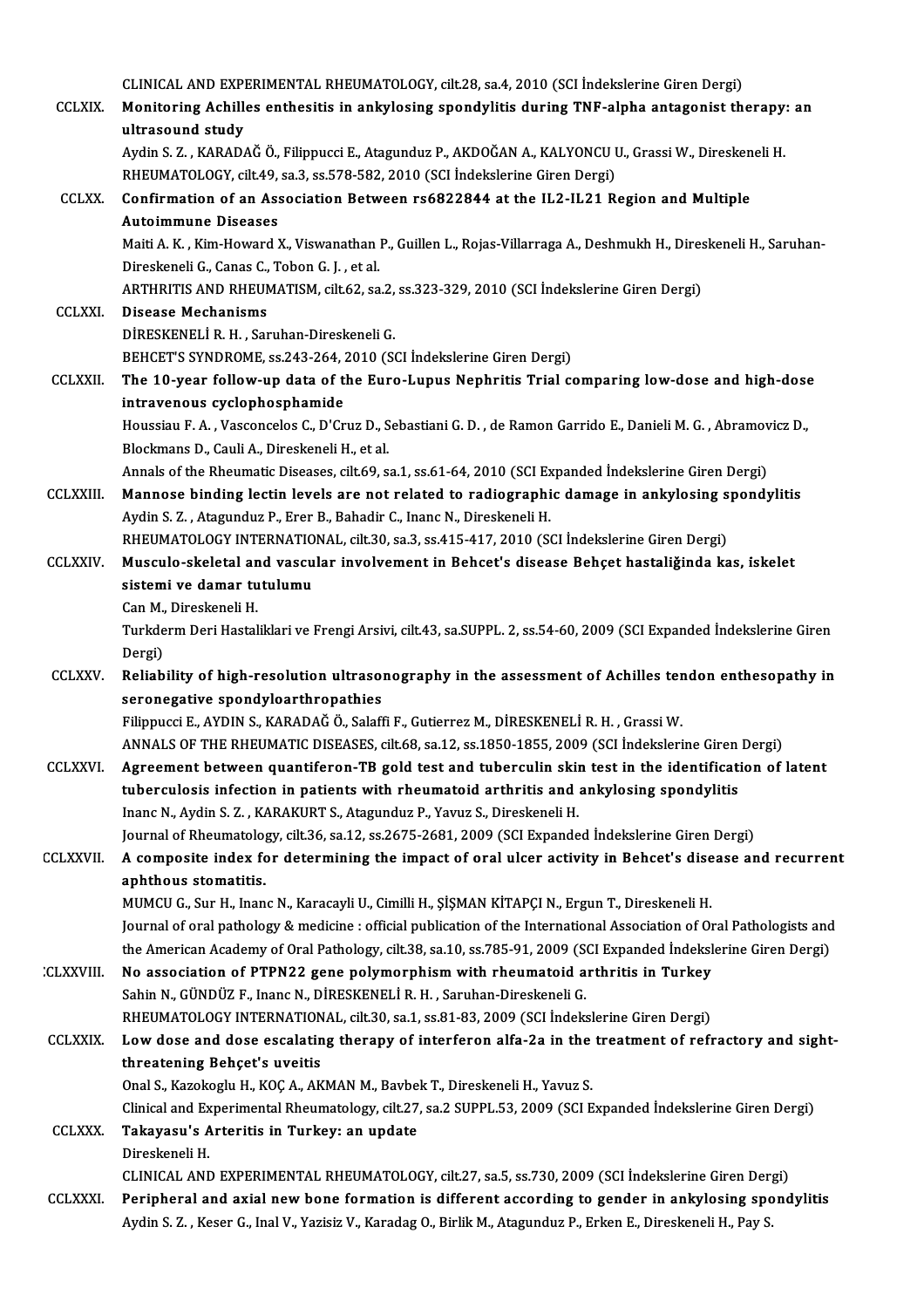|                 | CLINICAL AND EXPERIMENTAL RHEUMATOLOGY, cilt.27, sa.5, ss.723-724, 2009 (SCI İndekslerine Giren Dergi)                                                                                                                |
|-----------------|-----------------------------------------------------------------------------------------------------------------------------------------------------------------------------------------------------------------------|
| <b>CCLXXXII</b> | Assessment of clinical activity with DEI.Tak index for the follow-up of Takayasu's Arteritis in Turkey                                                                                                                |
|                 | Aydin S. Z. , Yilmaz N., Akar S., AKSU K., Kamali S., Yucel E., KARADAĞ Ö., Bicakcigil M., Ozer H., KİRAZ S., et al.                                                                                                  |
|                 | APMIS, cilt 117, ss.82, 2009 (SCI Indekslerine Giren Dergi)                                                                                                                                                           |
| <b>CLXXXIII</b> | Low-dose Interferon Alfa-2a Therapy in Severe Uveitis Associated with Behcet Disease                                                                                                                                  |
|                 | Onal S., Kazokoglu H., DİRESKENELİ R. H., Yavuz S.<br>AMERICAN JOURNAL OF OPHTHALMOLOGY, cilt.147, sa.6, ss.1109-1110, 2009 (SCI İndekslerine Giren Dergi)                                                            |
| <b>CLXXXIV</b>  | Identification of novel genetic susceptibility loci for Behçet's disease using a genome-wide                                                                                                                          |
|                 | association study                                                                                                                                                                                                     |
|                 | Fei Y., Webb R., Cobb B. L., Direskeneli H., Saruhan-Direskeneli G., Sawalha A. H.                                                                                                                                    |
|                 | Arthritis Research and Therapy, cilt.11, sa.3, 2009 (SCI Expanded İndekslerine Giren Dergi)                                                                                                                           |
| <b>CCLXXXV</b>  | The close association between dental and periodontal treatments and oral ulcer course in behcet's                                                                                                                     |
|                 | disease: A prospective clinical study                                                                                                                                                                                 |
|                 | Karacayli U., MUMCU G., Simsek I., Pay S., Kose O., Erdem H., Direskeneli H., Gunaydin Y., Dinc A.                                                                                                                    |
|                 | Journal of Oral Pathology and Medicine, cilt.38, sa.5, ss.410-415, 2009 (SCI Expanded İndekslerine Giren Dergi)                                                                                                       |
| <b>CLXXXVI</b>  | Oral health and related quality of life status in patients from UK and Turkey: a comparative study in<br>Behcet's disease.                                                                                            |
|                 | Mumcu G., Niazi S., Stewart J., Hagi-Pavli E., Gokani B., Seoudi N., Ergun T., Yavuz S., Stanford M., Fortune F., et al.                                                                                              |
|                 | Journal of oral pathology & medicine : official publication of the International Association of Oral Pathologists and                                                                                                 |
|                 | the American Academy of Oral Pathology, cilt.38, sa.5, ss.406-9, 2009 (SCI Expanded İndekslerine Giren Dergi)                                                                                                         |
| <b>CLXXXVII</b> | Association of salivary S. mutans colonisation and mannose-binding lectin deficiency with gender in                                                                                                                   |
|                 | Behçet's disease.                                                                                                                                                                                                     |
|                 | Mumcu G., Inanc N., Aydin S. Z., Ergun T., Direskeneli H.                                                                                                                                                             |
|                 | Clinical and experimental rheumatology, cilt.27, sa.2 Suppl 53, 2009 (SCI Expanded İndekslerine Giren Dergi)                                                                                                          |
| <b>LXXXVIII</b> | Takayasu's arteritis in Turkey - clinical and angiographic features of 248 patients                                                                                                                                   |
|                 | Bicakcigil M., Aksu K., Kamali S., Ozbalkan Z., Ates A., Karadag O., Ozer H. T. E., Seyahi E., Akar S., Onen F., et al.<br>CLINICAL AND EXPERIMENTAL RHEUMATOLOGY, cilt.27, sa.1, 2009 (SCI İndekslerine Giren Dergi) |
| <b>CLXXXIX</b>  | A rare case of spontaneous, bilateral Achilles tendon rupture in systemic lupus erythematosus and a                                                                                                                   |
|                 | review of the literature                                                                                                                                                                                              |
|                 | Aydin S. Z., Atagunduz P., Filippucci E., Yavuz S., Direskeneli H.<br>Lupus, cilt.17, sa.11, ss.1051-1052, 2008 (SCI Expanded Indekslerine Giren Dergi)                                                               |
| <b>CCXC</b>     | Skin manifestations of rheumatoid arthritis: a study of 215 Turkish patients.                                                                                                                                         |
|                 | Ergun T., Inanc N., Tuney D., Kotiloglu E. K., Seckin D., Tetik C., Direskeneli H.                                                                                                                                    |
|                 | International journal of dermatology, cilt.47, sa.9, ss.894-902, 2008 (SCI Expanded Indekslerine Giren Dergi)                                                                                                         |
| CCXCI.          | CD8+CD28-, suppressive T cells in systemic lupus erythematosus                                                                                                                                                        |
|                 | Tulunay A., Yavuz S., Direskeneli H., Eksioglu-Demiralp E.                                                                                                                                                            |
|                 | Lupus, cilt.17, sa.7, ss.630-637, 2008 (SCI Expanded Indekslerine Giren Dergi)                                                                                                                                        |
| CCXCII.         | Serum levels of free heat shock protein 70 and anti-HSP70 are elevated in Behçet's disease.                                                                                                                           |
|                 | Birtas-Atesoglu E., Inanc N., Yavuz S., Ergun T., Direskeneli H.                                                                                                                                                      |
| <b>CCXCIII</b>  | Clinical and experimental rheumatology, cilt.26, sa.4 Suppl 50, 2008 (SCI Expanded İndekslerine Giren Dergi)<br>Echocardiographic evaluation of cardiac diastolic function in patients with rheumatoid arthritis: 5   |
|                 | years of follow-up                                                                                                                                                                                                    |
|                 | Yazici D., TOKAY TARHAN S., Aydin S., Toprak A., Inanc N., Khan S. R., FAK A. S., Direskeneli H.                                                                                                                      |
|                 | Clinical Rheumatology, cilt.27, sa.5, ss.647-650, 2008 (SCI Expanded Indekslerine Giren Dergi)                                                                                                                        |
| <b>CCXCIV</b>   | PTPN22 gene polymorphism in Takayasu's arteritis                                                                                                                                                                      |
|                 | Sahin N., Aksu K., Kamali S., Bicakcigil M., Oezbalkan Z., Fresko I., Oezer H., Akar S., Onat A. M., Cobankara V., et al.                                                                                             |
|                 | Rheumatology, cilt.47, sa.5, ss.634-635, 2008 (SCI Expanded Indekslerine Giren Dergi)                                                                                                                                 |
| <b>CCXCV</b>    | Differential expression of toll-like receptor 6 on granulocytes and monocytes implicates the role of                                                                                                                  |
|                 | microorganisms in Behcet's disease etiopathogenesis                                                                                                                                                                   |
|                 | Yavuz S., Elbir Y., Tulunay A., Eksioglu-Demiralp E., DİRESKENELİ R. H.                                                                                                                                               |
|                 | RHEUMATOLOGY INTERNATIONAL, cilt.28, sa.5, ss.401-406, 2008 (SCI Indekslerine Giren Dergi)                                                                                                                            |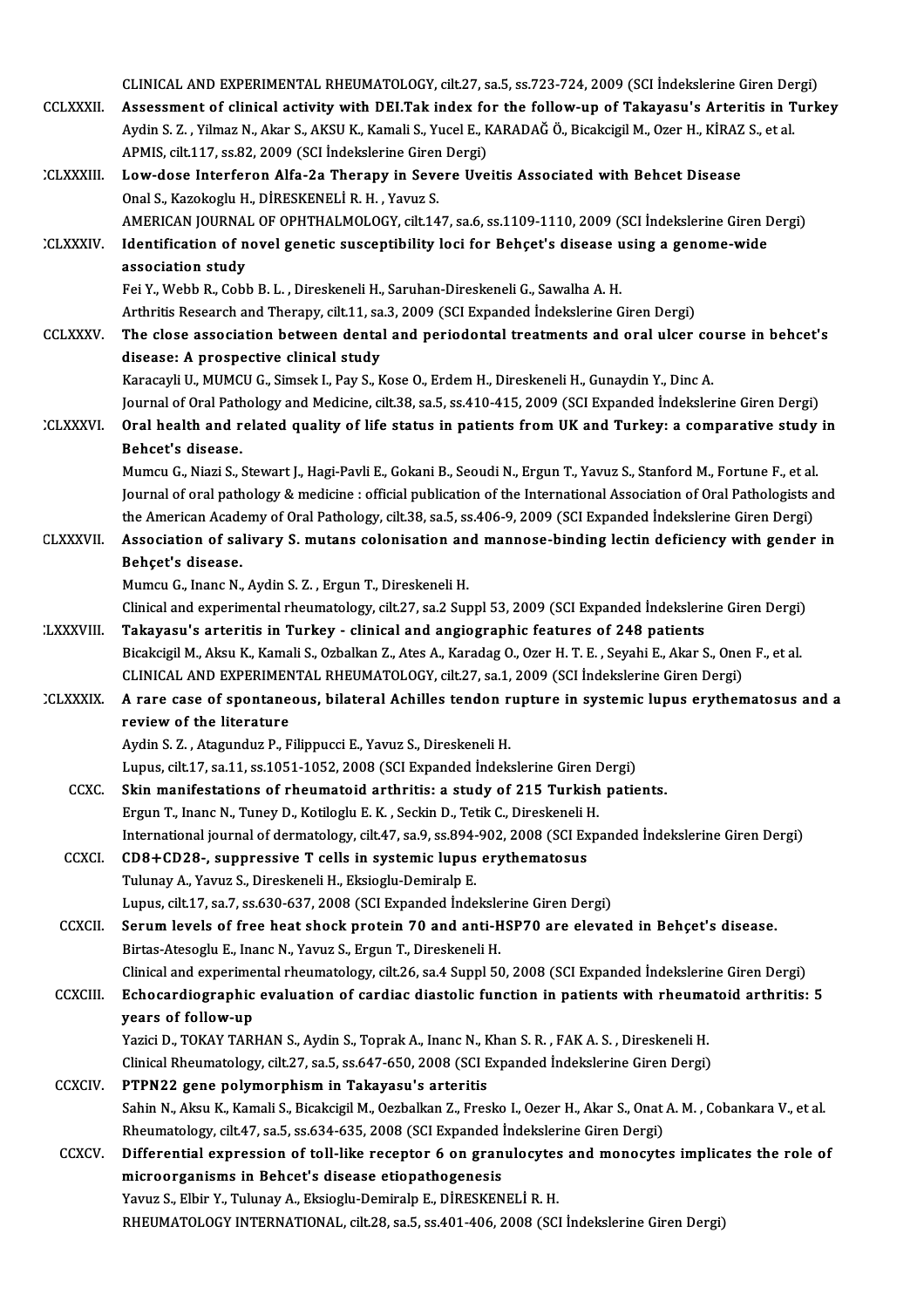| CCXCVI.         | Thalidomide has both anti-inflammatory and regulatory effects in Behcet's disease.                                           |
|-----------------|------------------------------------------------------------------------------------------------------------------------------|
|                 | Direskeneli H., Ergun T., Yavuz S., Hamuryudan V., Eksioglu-Demiralp E.                                                      |
|                 | Clinical rheumatology, cilt.27, sa.3, ss.373-5, 2008 (SCI Expanded Indekslerine Giren Dergi)                                 |
| <b>CCXCVII.</b> | Anti-Saccharomyces cerevisiae antibodies (ASCA) in spondyloarthropathies: A reassessment                                     |
|                 | Aydin S. Z., Atagunduz P., Temel M., Bicakcigil M., Tasan D., Direskeneli H.                                                 |
|                 | Rheumatology, cilt.47, sa.2, ss.142-144, 2008 (SCI Expanded Indekslerine Giren Dergi)                                        |
| CCXCVIII.       | The role of HLA-DRB1 shared epitope alleles in predicting short-term response to leflunomide in                              |
|                 | rheumatoid arthritis                                                                                                         |
|                 | Saruhan-Direskeneli G., Inanc M., Fresko I., Akkoc N., Dalkilic E., Erken E., Karaaslan Y., Kinikli G., Oksel F., Pay S., et |
|                 | al.                                                                                                                          |
|                 | Rheumatology, cilt.46, sa.12, ss.1842-1844, 2007 (SCI Expanded Indekslerine Giren Dergi)                                     |
| <b>CCXCIX</b>   | A case of Budd-Chiari syndrome with Behcet's disease and oral contraceptive usage                                            |
|                 | Akbas T., Imeryuez N., Bayalan F., Baltacioglu F., Ataguenduez P., Muelazimoglu L., Direskeneli H.                           |
|                 | RHEUMATOLOGY INTERNATIONAL, cilt.28, sa.1, ss.83-86, 2007 (SCI İndekslerine Giren Dergi)                                     |
| CC <sub>c</sub> | PTPN22 gene polymorphism in Behçet's disease                                                                                 |
|                 | Sahin N., Bicakcigil M., Atagunduz P., Direskeneli H., Saruhan-Direskeneli G.                                                |
|                 | Tissue Antigens, cilt.70, sa.5, ss.432-434, 2007 (SCI Expanded Indekslerine Giren Dergi)                                     |
| <b>CCCI</b>     | Mannose binding lectin levels in spondyloarthropathies                                                                       |
|                 |                                                                                                                              |
|                 | Aydin S. Z., Atagunduz P., Inanc N., Bicakcigil M., Tasan D., Temel M., Direskeneli H.                                       |
|                 | JOURNAL OF RHEUMATOLOGY, cilt.34, sa.10, ss.2075-2077, 2007 (SCI Indekslerine Giren Dergi)                                   |
| <b>CCCII</b>    | The role of infectious agents in the pathogenesis, clinical manifestations and treatment strategies in                       |
|                 | Behçet's disease                                                                                                             |
|                 | MUMCU G., Inanc N., Yavuz S., DİRESKENELİ R. H.                                                                              |
|                 | Clinical and Experimental Rheumatology, cilt.25, 2007 (SCI İndekslerine Giren Dergi)                                         |
| CCCIII.         | Activation of neutrophils by testosterone in Behçet's disease                                                                |
|                 | Yavuz S., Ozilhan G., Elbir Y., Tolunay A., Eksioglu-Demiralp E., DİRESKENELİ R. H.                                          |
|                 | Clinical and Experimental Rheumatology, cilt.25, 2007 (SCI İndekslerine Giren Dergi)                                         |
| <b>CCCIV</b>    | Diagnostic performance of amyloid A protein quantification in fat tissue of patients with clinical AA<br>amyloidosis         |
|                 | Hazenberg B. P. C., Bijzet J., Limburg P. C., Skinner M., Hawkins P. N., Butrimiene I., Livneh A., Lesnyak O., Nasonov       |
|                 | E. L., Filipowicz-Sosnowska A., et al.                                                                                       |
|                 | Amyloid, cilt.14, sa.2, ss.133-140, 2007 (SCI Expanded Indekslerine Giren Dergi)                                             |
| CCCV.           | The assessment of oral health-related quality of life by factor analysis in patients with Behcet's                           |
|                 | disease and recurrent aphthous stomatitis.                                                                                   |
|                 | Mumcu G., Hayran O., Ozalp D. O., Inanc N., Yavuz S., Ergun T., Direskeneli H.                                               |
|                 | Journal of oral pathology & medicine : official publication of the International Association of Oral Pathologists and        |
|                 | the American Academy of Oral Pathology, cilt.36, sa.3, ss.147-52, 2007 (SCI Expanded İndekslerine Giren Dergi)               |
| CCCVI.          | Anti-CCP antibodies in rheumatoid arthritis and psoriatic arthritis                                                          |
|                 | Inanc N., Dalkilic E., Kamali S., Kasapoglu-Gunal E., Elbir Y., DİRESKENELİ R. H., Inanc M.                                  |
|                 | CLINICAL RHEUMATOLOGY, cilt.26, sa.1, ss.17-23, 2007 (SCI Indekslerine Giren Dergi)                                          |
| <b>CCCVII</b>   | Autoimmunity vs autoinflammation in Behcet's disease: Do we oversimplify a complex disorder?                                 |
|                 | Direskeneli H.                                                                                                               |
|                 | Rheumatology, cilt.45, sa.12, ss.1461-1465, 2006 (SCI Expanded Indekslerine Giren Dergi)                                     |
| <b>CCCVIII.</b> | Serious infections under treatment with TNF-alpha antagonists compared to traditional DMARDs in                              |
|                 | patients with rheumatoid arthritis                                                                                           |
|                 | Inanc N., DİRESKENELİ R. H.                                                                                                  |
|                 | RHEUMATOLOGY INTERNATIONAL, cilt.27, sa.1, ss.67-71, 2006 (SCI İndekslerine Giren Dergi)                                     |
| <b>CCCIX</b>    | Interleukin-1 receptor antagonist (IL-1RN) and interleukin-1B gene polymorphisms in Turkish                                  |
|                 | patients with rheumatoid arthritis                                                                                           |
|                 | Arman A., Yilmaz B., Coker A., Inanc N., Direskeneli H.                                                                      |
|                 | CLINICAL AND EXPERIMENTAL RHEUMATOLOGY, cilt.24, sa.6, ss.643-648, 2006 (SCI Indekslerine Giren Dergi)                       |
|                 |                                                                                                                              |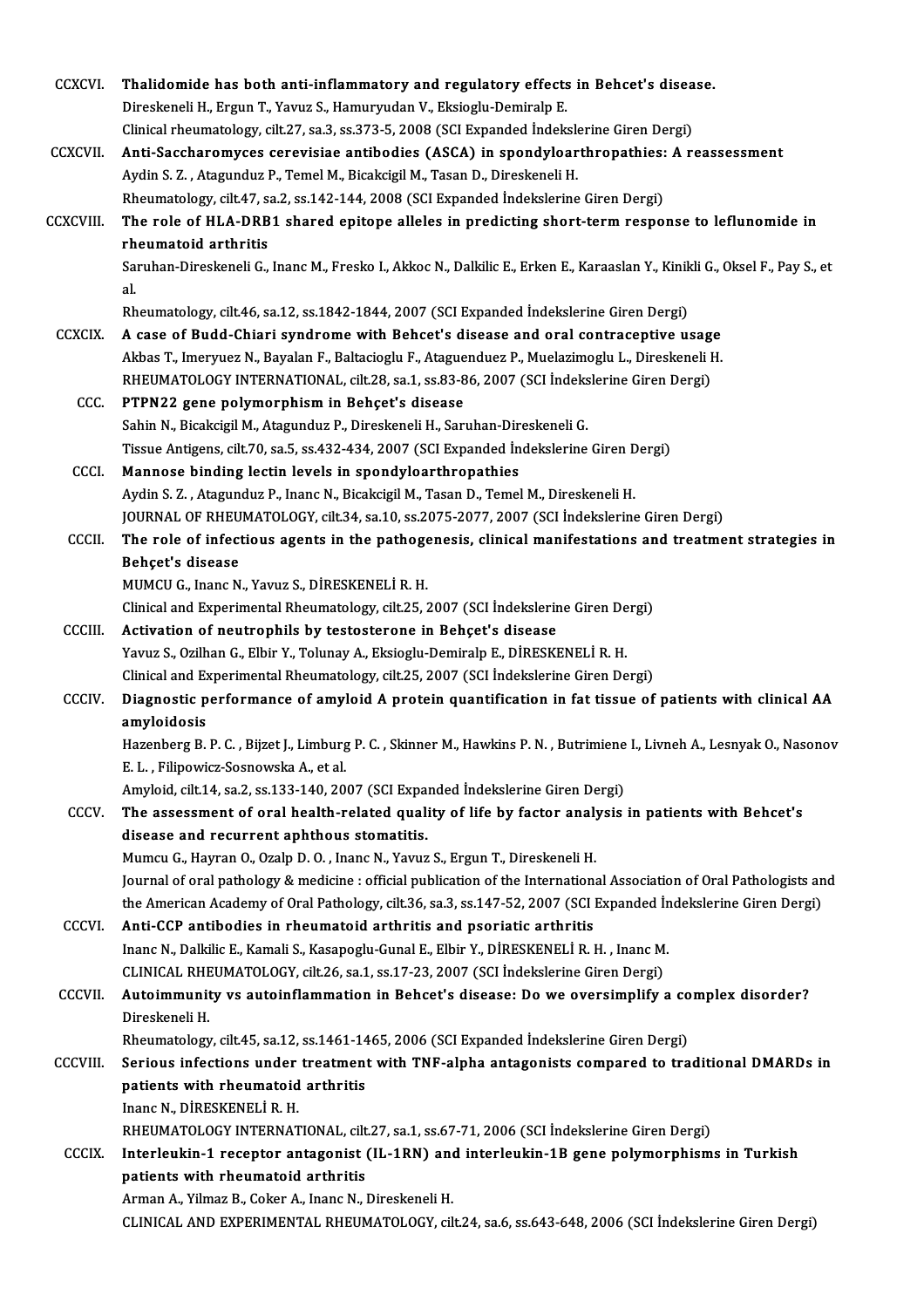| <b>CCCX</b>     | Interleukin (IL)-12, IL-2, and IL-6 Gene Polymorphisms in Takayasu's Arteritis from Turkey<br>Saruhan-Direskeneli G., Bicakcigil M., Yilmaz V., Kamali S., Aksu K., Fresko I., Akkoc N., Kiraz S., Ozer H. T. E., Tunc E.,<br>et al. |
|-----------------|--------------------------------------------------------------------------------------------------------------------------------------------------------------------------------------------------------------------------------------|
|                 | Human Immunology, cilt.67, sa.9, ss.735-740, 2006 (SCI Expanded Indekslerine Giren Dergi)                                                                                                                                            |
| CCCXI.          | The effects of TNF alpha inhibition on plasma fibrinolytic balance in patients with chronic                                                                                                                                          |
|                 | inflammatory rheumatical disorders                                                                                                                                                                                                   |
|                 | Agirbasli M., Inanc N., Baykan O. A., Direskeneli H.                                                                                                                                                                                 |
|                 | CLINICAL AND EXPERIMENTAL RHEUMATOLOGY, cilt.24, sa.5, ss.580-583, 2006 (SCI İndekslerine Giren Dergi)                                                                                                                               |
| <b>CCCXII</b>   | Oxidative burst response to monosodium urate crystals in patients with Behçet's syndrome                                                                                                                                             |
|                 | Gogus F., Fresko I., Elbir Y., Eksioglu-Demiralp E., DİRESKENELİ R. H.                                                                                                                                                               |
|                 | Clinical and Experimental Rheumatology, cilt.23, 2005 (SCI Indekslerine Giren Dergi)                                                                                                                                                 |
| <b>CCCXIII.</b> | The investigation of sacroiliitis with different imaging techniques in spondyloarthropathies                                                                                                                                         |
|                 | Inanc N., ATAGÜNDÜZ M. P., Sen F., Biren T., Turoglu H., DİRESKENELİ R. H.                                                                                                                                                           |
|                 | RHEUMATOLOGY INTERNATIONAL, cilt.25, sa.8, ss.591-594, 2005 (SCI İndekslerine Giren Dergi)                                                                                                                                           |
| <b>CCCXIV</b>   | R92Q TNFRSF1A mutation and Behcet's disease: comment on the article by Amoura et al                                                                                                                                                  |
|                 | DİRESKENELİ R. H., Saruhan-Direskeneli G.                                                                                                                                                                                            |
|                 | ARTHRITIS AND RHEUMATISM, cilt.52, sa.8, ss.2583, 2005 (SCI Indekslerine Giren Dergi)                                                                                                                                                |
| CCCXV.          | Effects of interferon-alpha treatment on serum IL-6, IL-8, TNF-alpha and soluble TNF-alpha                                                                                                                                           |
|                 | receptors in Behcet's disease<br>DİRESKENELİ R. H., Fresko I., HAMURYUDAN V.                                                                                                                                                         |
|                 | SCANDINAVIAN JOURNAL OF RHEUMATOLOGY, cilt.34, sa.1, ss.75-76, 2005 (SCI Indekslerine Giren Dergi)                                                                                                                                   |
| <b>CCCXVI</b>   | Familial Mediterranean fever (FMF) in Turkey - Results of a nationwide multicenter study                                                                                                                                             |
|                 | Tunca M., Akar S., Onen F., Ozdogan H., KASAPÇOPUR Ö., Yalcinkaya F., Tutar E., Ozen S., Topaloglu R., Yilmaz E., et al.                                                                                                             |
|                 | MEDICINE, cilt.84, sa.1, ss.1-11, 2005 (SCI İndekslerine Giren Dergi)                                                                                                                                                                |
| <b>CCCXVII.</b> | Early response to immunosuppressive therapy predicts good renal outcome in lupus nephritis                                                                                                                                           |
|                 | lessons from long-term followup of patients in the Euro-Lupus Nephritis Trial - Lessons from long-                                                                                                                                   |
|                 | term followup of patients in the Euro-Lupus Nephritis Trial                                                                                                                                                                          |
|                 | Houssiau F., Vasconcelos C., D'Cruz D., Sebastiani G., Garrido E., Danieli M., Abramovicz D., Blockmans D., Mathieu                                                                                                                  |
|                 | A., DİRESKENELİ R. H. , et al.                                                                                                                                                                                                       |
|                 | ARTHRITIS AND RHEUMATISM, cilt.50, sa.12, ss.3934-3940, 2004 (SCI İndekslerine Giren Dergi)                                                                                                                                          |
| CCCXVIII.       | MEFV mutations are increased in Behçet's disease (BD) and are associated with vascular                                                                                                                                               |
|                 | involvement.                                                                                                                                                                                                                         |
|                 | Atagunduz P., Ergun T., DİRESKENELİ R. H.                                                                                                                                                                                            |
|                 | Clinical and experimental rheumatology, cilt.21, sa.4 Suppl 30, 2003 (SCI Expanded Indekslerine Giren Dergi)                                                                                                                         |
| <b>CCCXIX</b>   | Coronary stent implantation in Behet's disease                                                                                                                                                                                       |
|                 | Tezcan H., Yavuz S., Fak A., Aker Ü., Direskeneli H.                                                                                                                                                                                 |
|                 | Clinical and Experimental Rheumatology, cilt.20, sa.5, ss.704-706, 2002 (SCI Expanded Indekslerine Giren Dergi)                                                                                                                      |
| <b>CCCXX</b>    | Immunosuppressive therapy in lupus nephritis - The Euro-Lupus Nephritis Trial, a randomized trial                                                                                                                                    |
|                 | of low-dose versus high-dose intravenous cyclophosphamide                                                                                                                                                                            |
|                 | Houssiau F., Vasconcelos C., D'Cruz D., Sebastiani G., Garrido E., Danieli M., Abramovicz D., Blockmans D., Mathieu<br>A., DİRESKENELİ R.H., et al.                                                                                  |
|                 | ARTHRITIS AND RHEUMATISM, cilt.46, sa.8, ss.2121-2131, 2002 (SCI İndekslerine Giren Dergi)                                                                                                                                           |
| <b>CCCXXI</b>   | Effect of interferon-alpha(2a) on neutrophil adhesion and phagocytosis in chronic myeloid leukemia                                                                                                                                   |
|                 | and Behcet's disease                                                                                                                                                                                                                 |
|                 | Karti S., Ovali E., Ratip S., Cetiner M., DİRESKENELİ R. H., Bayik M., Akoglu T.                                                                                                                                                     |
|                 | CLINICAL RHEUMATOLOGY, cilt.21, sa.3, ss.211-214, 2002 (SCI Indekslerine Giren Dergi)                                                                                                                                                |
| <b>CCCXXII</b>  | Neutrophil activation in Behçet's disease.                                                                                                                                                                                           |
|                 | Eksioglu-Demiralp E., DİRESKENELİ R. H., Kibaroglu A., Yavuz S., Ergun T., Akoglu T.                                                                                                                                                 |
|                 | Clinical and experimental rheumatology, cilt.19, sa.5 Suppl 24, 2001 (SCI Expanded Indekslerine Giren Dergi)                                                                                                                         |
| CCCXXIII.       | Association of FMF-related (MEFV) point mutations with secondary and FMF amyloidosis.                                                                                                                                                |
|                 | Atagunduz P., Tuglular S., Kantarci G., Aksentievic I., Torosyan Y., Kastner D., Akoglu E., DİRESKENELİ R. H.                                                                                                                        |
|                 |                                                                                                                                                                                                                                      |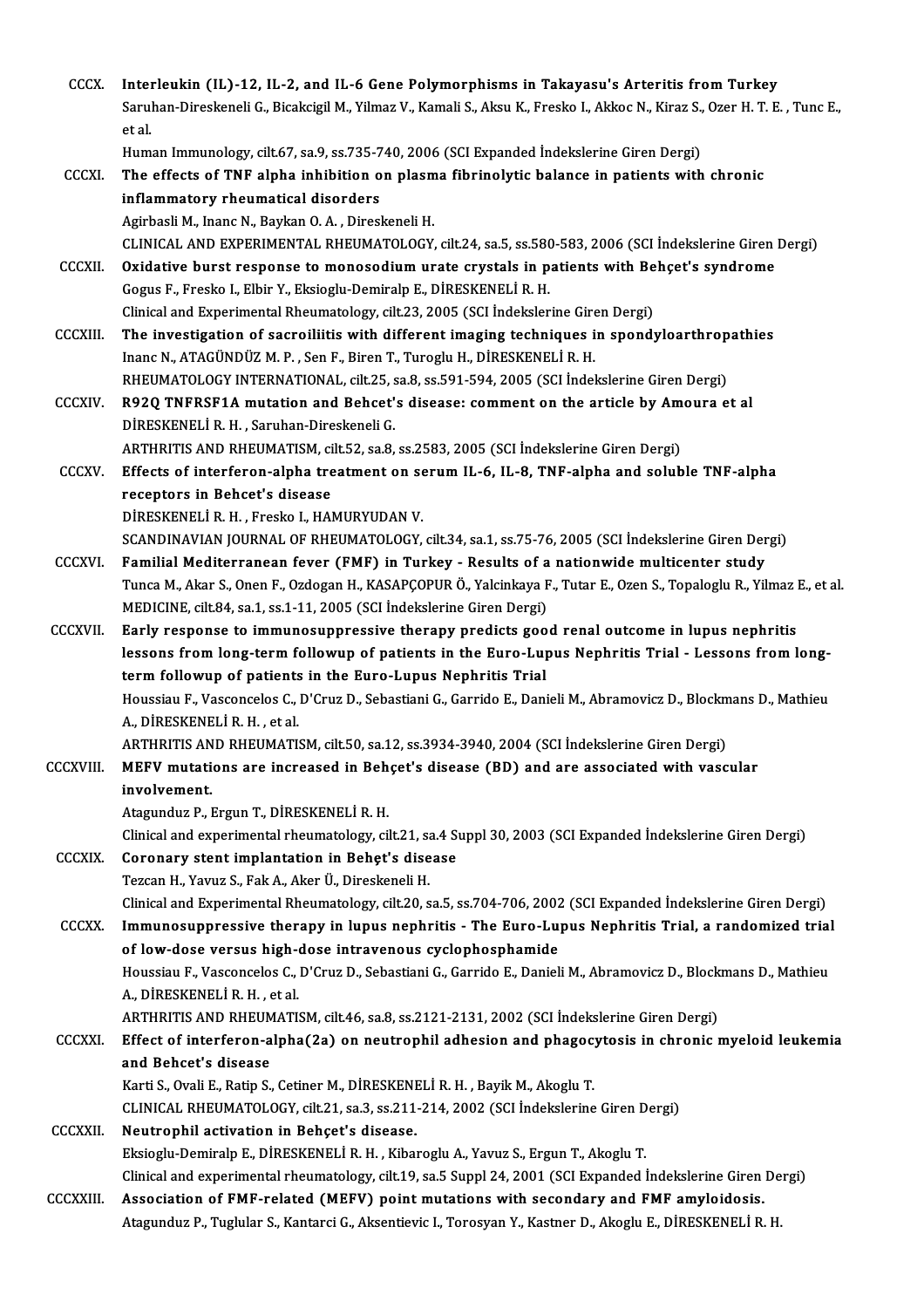ARTHRITIS AND RHEUMATISM, cilt.44, sa.9, 2001 (SCI İndekslerine Giren Dergi)<br>Ninth International Conference en Beheat's Disease, Seaul, Kerea, Mau

- CCCXXIV. Ninth International Conference on Behçet's Disease, Seoul, Korea, May 27-29, 2000<br>Schirmer M., Calamia K., Direskeneli H. ARTHRITIS AND RHEUMATISM, cilt.44,<br>Ninth International Conference on<br>Schirmer M., Calamia K., Direskeneli H.<br>Journal of Phoumatalogy, cilt.29, ca.3, c Ninth International Conference on Behçet's Disease, Seoul, Korea, May 27-29, 2000<br>Schirmer M., Calamia K., Direskeneli H.<br>Journal of Rheumatology, cilt.28, sa.3, ss.636-639, 2001 (SCI Expanded Indekslerine Giren Dergi)<br>Ant
- CCCXXV. Anti-MHC autoimmunity in Behcet's disease: T cell responses to an HLA-B-derived peptide cross-<br>reactive with retinal-S antigen in patients with uveitis Journal of Rheumatology, cilt.28, sa.3, ss.636-639, 2001 (SCI E<br>Anti-MHC autoimmunity in Behcet's disease: T cell res<br>reactive with retinal-S antigen in patients with uveitis<br>Kurban Youws S. DiRESKENELLR H. Berlaut N. Oweg Anti-MHC autoimmunity in Behcet's disease: T cell responses to an HLA-B-derived peptide cros:<br>reactive with retinal-S antigen in patients with uveitis<br>Kurhan-Yavuz S., DİRESKENELİ R. H. , Bozkurt N., Ozyazgan Y., Bavbek T. reactive with retinal-S antigen in patien<br>Kurhan-Yavuz S., DİRESKENELİ R. H. , Bozku<br>Wildner G., Diedrichs-Mohring M., Akoglu T.<br>CLINICAL AND EXPERIMENTAL IMMUNOLO Wildner G., Diedrichs-Mohring M., Akoglu T.<br>CLINICAL AND EXPERIMENTAL IMMUNOLOGY, cilt.120, sa.1, ss.162-166, 2000 (SCI İndekslerine Giren Dergi)
- Wildner G., Diedrichs-Mohring M., Akoglu T.<br>CLINICAL AND EXPERIMENTAL IMMUNOLOGY, cilt.120, sa.1, ss.162-166, 2000 (SCI İndekslerine Giren De<br>CCCXXVI. Antiendothelial cell antibodies in inflammatory myopathies: Distributio CLINICAL AND EXPERIMENTAL IMMUNOLOGY, cilt.120, sa.1, ss.162-16<br>Antiendothelial cell antibodies in inflammatory myopathies: Di<br>serologic groups and association with interstitial lung disease<br>P'Crug D. Keser C. Khamashta M. Antiendothelial cell antibodies in inflammatory myopathies: Distribution among<br>serologic groups and association with interstitial lung disease<br>D'Cruz D., Keser G., Khamashta M.A. , Direskeneli H., Targoff I.N. , Miller F., serologic groups and association with interstitial lung disease<br>D'Cruz D., Keser G., Khamashta M. A. , Direskeneli H., Targoff I. N. , Miller F., Hughes G. R. V.<br>Journal of Rheumatology, cilt.27, sa.1, ss.161-164, 2000 (SC D'Cruz D., Keser G., Khamashta M. A., Direskeneli H., Targoff I. N., Miller F., Hughes G. R. V.<br>Journal of Rheumatology, cilt.27, sa.1, ss.161-164, 2000 (SCI Indekslerine Giren Dergi)<br>CCCXXVII. Evaluation of the Turkish tr
- Journal of Rheumatology, cilt.27, sa.1, ss.161-164, 2000 (SCI İndekslerine Giren Dergi)<br>**Evaluation of the Turkish translation of a disease activity form for Behcet's syne<br>HAMURYUDAN V., Fresko I., DİRESKENELİ R. H. , Tena** Evaluation of the Turkish translation of a disease activity form for Be<br>HAMURYUDAN V., Fresko I., DİRESKENELİ R. H. , Tenant M., Yurdakul S., Akoglu<br>RHEUMATOLOGY, cilt.38, sa.8, ss.734-736, 1999 (SCI İndekslerine Giren Der HAMURYUDAN V., Fresko I., DİRESKENELİ R. H. , Tenant M., Yurdakul S., Akoglu T., Yazici H.<br>RHEUMATOLOGY, cilt.38, sa.8, ss.734-736, 1999 (SCI İndekslerine Giren Dergi)<br>CCXXVIII. Levels of serum transforming growth factor-b
- RHEUMATOLOGY, cilt.38, sa.8, ss.734-736, 1999 (SCI İndekslerine Giren Dergi)<br>Levels of serum transforming growth factor-beta 1 do not increase in<br>to rheumatoid arthritis<br>Eksioglu-Demiralp E., DİRESKENELİ R. H., Akoglu T. Levels of serum transforming growth factor-b<br>to rheumatoid arthritis<br>Eksioglu-Demiralp E., DİRESKENELİ R. H. , Akoglu T.<br>JOUPMAL OF PHEUMATOLOCY silt 26, 28,4, 28,1010. to rheumatoid arthritis<br>Eksioglu-Demiralp E., DİRESKENELİ R. H. , Akoglu T.<br>JOURNAL OF RHEUMATOLOGY, cilt.26, sa.4, ss.1010-1011, 1999 (SCI İndekslerine Giren Dergi)<br>Anti-andethelial sell antibedies in systemis vessulitis

- Eksioglu-Demiralp E., DİRESKENELİ R. H. , Akoglu T.<br>JOURNAL OF RHEUMATOLOGY, cilt.26, sa.4, ss.1010-1011, 1999 (SCI İndekslerine Giren Dergi)<br>CCCXXIX. Anti-endothelial cell antibodies in systemic vasculitis and systemic lu JOURNAL OF RHEUMATOLOGY, cilt.26, sa.4, ss.1010-1011, 19<br>Anti-endothelial cell antibodies in systemic vasculitis<br>Effects of heat inactivation on binding and specificity<br>P'Crug D. B., Keser G. Direckeneli H. Khamashta M. Hu Anti-endothelial cell antibodies in systemic vasculitis are<br>Effects of heat inactivation on binding and specificity<br>D'Cruz D. P. , Keser G., Direskeneli H., Khamashta M., Hughes G.<br>Clinical and Experimental Immunology, cil Effects of heat inactivation on binding and specificity<br>D'Cruz D. P. , Keser G., Direskeneli H., Khamashta M., Hughes G.<br>Clinical and Experimental Immunology, cilt.115, sa.3, ss.567-570, 1999 (SCI Expanded İndekslerine Gir D'Cruz D. P. , Keser G., Direskeneli H., Khamashta M., Hughes G.<br>Clinical and Experimental Immunology, cilt.115, sa.3, ss.567-570, 1999 (SCI Expanded Indekslerine Giren Dergi<br>CCCXXX. Lymphocyte activation markers and von W
- Clinical and Experimental Immunology, cilt.<br>Lymphocyte activation markers and vertical markers for disease activity<br>P'Crug D. Direckeneli H. Khamashta M. Hu Lymphocyte activation markers and von Willebrand factor antigen in Wegener's granulomatosis:<br>Potential markers for disease activity<br>D'Cruz D., Direskeneli H., Khamashta M., Hughes G. R.

Journal of Rheumatology, cilt.26, sa.1, ss.103-109, 1999 (SCI İndekslerine Giren Dergi)

D'Cruz D., Direskeneli H., Khamashta M., Hughes G. R.<br>Journal of Rheumatology, cilt.26, sa.1, ss.103-109, 1999 (SCI Indekslerine Giren Dergi)<br>CCCXXXI. Increased CD4+CD16+ and CD4+CD56+ T cell subsets in Behçet's disease. Journal of Rheumatology, cilt.26, sa.1, ss.103-109, 1999 (SCI İndekslerii<br>Increased CD4+CD16+ and CD4+CD56+ T cell subsets in Behç<br>Eksioglu-Demiralp E., DİRESKENELİ R. H. , Ergun T., Fresko I., Akoglu T.<br>Phoumatologu inter Increased CD4+CD16+ and CD4+CD56+ T cell subsets in Behçet's disease.<br>Eksioglu-Demiralp E., DİRESKENELİ R. H. , Ergun T., Fresko I., Akoglu T.<br>Rheumatology international, cilt.19, sa.1-2, ss.23-6, 1999 (SCI Expanded İndeks

Eksioglu-Demiralp E., DİRESKENELİ R. H. , Ergun T., Fresko I., Akoglu T.<br>Rheumatology international, cilt.19, sa.1-2, ss.23-6, 1999 (SCI Expanded Indekslerine Giren Dergi)<br>CCCXXXII. Skin hyperreactivity of Behçet's patient Rheumatology international, cilt.19, sa.1-2, ss.23-6, 1999 (SCI Expanded İndekslerine Giren Dergi)<br>Skin hyperreactivity of Behçet's patients (pathergy reaction) is also positive in interferon alpha-<br>treated chronic myeloid Skin hyper<br>treated ch<br>disorders.<br><sup>Pudak Alad</sup> treated chronic myeloid leukaemia patients, indicating similarly altered neutrophil functions in both<br>disorders.<br>Budak-Alpdoğan T., Demirçay Z., Alpdoğan Ö., DİRESKENELİ R. H. , Ergun T., Öztürk A., Günay A., Yavuz Ş., Üsk

<mark>disorder</mark><br>Budak-Al<sub>l</sub><br>Akoğlu T.<br><sup>Pritish</sup>... Budak-Alpdoğan T., Demirçay Z., Alpdoğan Ö., DİRESKENELİ R. H. , Ergun T., Öztürk A., Günay A., Yavuz Ş., `<br>Akoğlu T.<br>British journal of rheumatology, cilt.37, sa.11, ss.1148-51, 1998 (SCI Expanded İndekslerine Giren Dergi

Akoğlu T.<br>British journal of rheumatology, cilt.37, sa.11, ss.1148-51, 1998 (SCI Expanded İndekslerine Giren Dergi)<br>CCXXXIII. Humoral immune response to mycobacterial heat shock protein (hsp)65 in the cerebrospinal fluid:<br> British journal of rheumatolo<br>Humoral immune respons<br>of neuro-Behcet patients<br>Tassi B. Dipesysnet i p. u Humoral immune response to mycobacterial heat shock protein (hsp)65 in the cereb<br>of neuro-Behcet patients<br>Tasci B., DİRESKENELİ R. H. , Serdaroglu P., Akman-Demir G., Eraksoy M., Saruhan-Direskeneli G.<br>CLINICAL AND EXPERIM

of neuro-Behcet patients<br>Tasci B., DİRESKENELİ R. H. , Serdaroglu P., Akman-Demir G., Eraksoy M., Saruhan-Direskeneli G.<br>CLINICAL AND EXPERIMENTAL IMMUNOLOGY, cilt.113, sa.1, ss.100-104, 1998 (SCI İndekslerine Giren Dergi) Tasci B., DİRESKENELİ R. H., Serdaroglu P., Akman-Den<br>CLINICAL AND EXPERIMENTAL IMMUNOLOGY, cilt.113<br>CCXXXIV. Markers of vascular damage in lupus pregnancy<br>Directorali H. Buchanan N. Khamashta M. Kasar G. D.

CLINICAL AND EXPERIMENTAL IMMUNOLOGY, cilt.113, sa.1, ss.100-104, 1<br>Markers of vascular damage in lupus pregnancy<br>Direskeneli H., Buchanan N., Khamashta M., Keser G., D'Cruz D., Hughes G.<br>Clinical and Experimental Phoumata Markers of vascular damage in lupus pregnancy<br>Direskeneli H., Buchanan N., Khamashta M., Keser G., D'Cruz D., Hughes G.<br>Clinical and Experimental Rheumatology, cilt.15, sa.5, ss.535-539, 1997 (SCI İndekslerine Giren Dergi) Direskeneli H., Buchanan N., Khamashta M., Keser G., D'Cruz D., Hughes G.<br>Clinical and Experimental Rheumatology, cilt.15, sa.5, ss.535-539, 1997 (SCI İndekslerine Giren Dergi)<br>CCCXXXV. Behcet's disease in patients with ch Clinical and Experimental Rheumatology, cilt.15, sa.5, ss.53<br>Behcet's disease in patients with chronic myelogen<br>treatment in the occurrence of Behcet's symptoms<br>BudakAhdegan T. Demireey 7, Ahdegan O. DiBESYENEI Behcet's disease in patients with chronic myelogenous leukemia: Possible role of in<br>treatment in the occurrence of Behcet's symptoms<br>BudakAlpdogan T., Demircay Z., Alpdogan O., DİRESKENELİ R. H. , Ergun T., Bayik M., Akogl treatment in the occurrence of Behcet's symptoms<br>BudakAlpdogan T., Demircay Z., Alpdogan O., DİRESKENELİ R. H., Ergun T., Bayik M., Akoglu T.<br>ANNALS OF HEMATOLOGY, cilt.74, sa.1, ss.45-48, 1997 (SCI İndekslerine Giren Derg

# BudakAlpdogan T., Demircay Z., Alpdogan (<br>ANNALS OF HEMATOLOGY, cilt.74, sa.1, ss.4<br>CCXXXVI. Monocyte activity in Behcet's disease

ANNALS OF HEMATOLOGY, cilt.74, sa.1, ss.45-48, 1997 (SCI İndekslerine Giren<br>Monocyte activity in Behcet's disease<br>Şahin Ş., Lawrence R., DİRESKENELİ R. H. , Hamuryudan V., Yazici H., Akoğlu T.<br>Reymetologija. silt 35. ss.5. Şahin Ş., Lawrence R., DİRESKENELİ R. H. , Hamuryudan V., Yazici H., Akoğlu T.<br>Revmatologiia, cilt.35, sa.5, ss.424-429, 1996 (SCI İndekslerine Giren Dergi)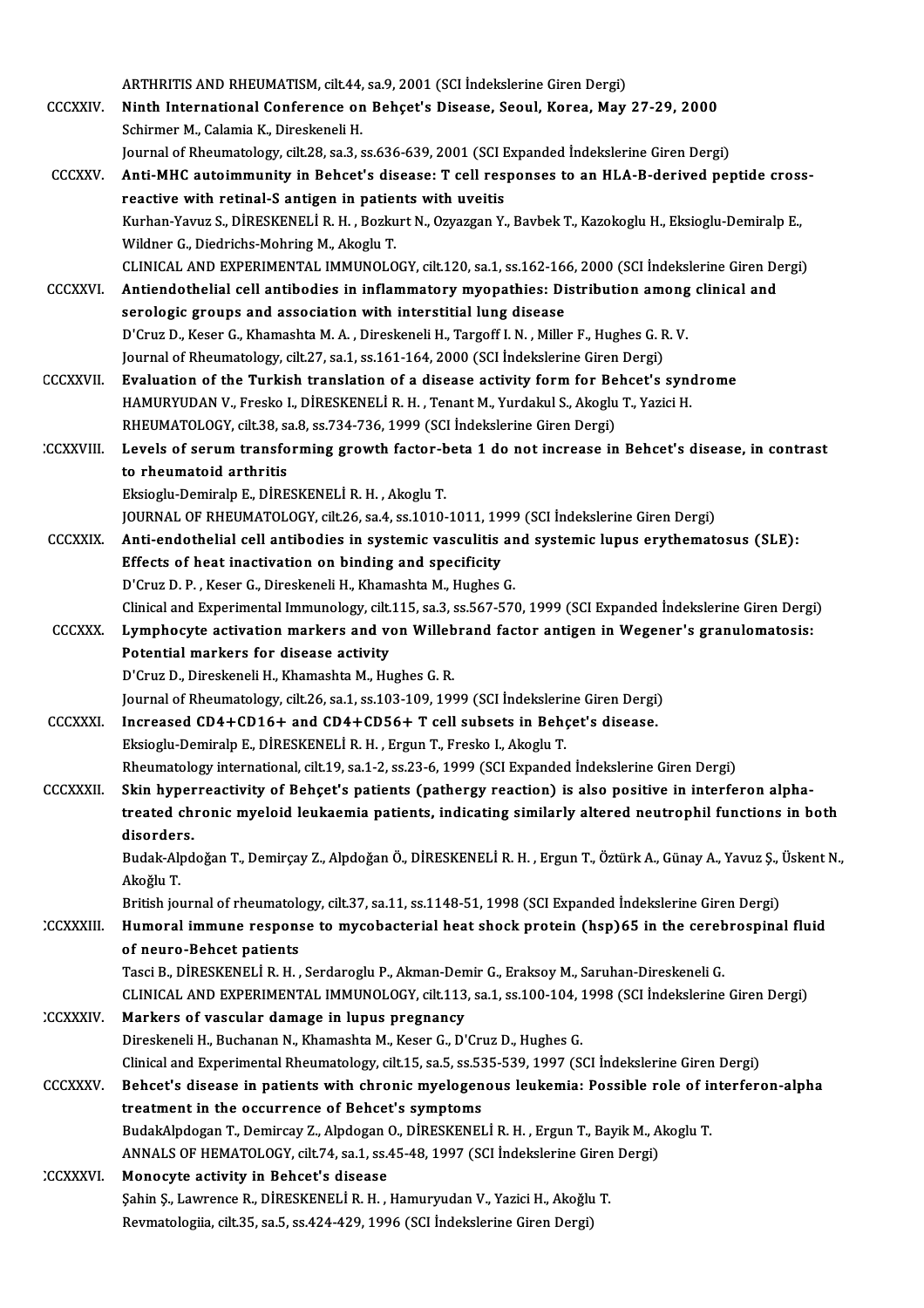| <b>CCXXXVII</b>  | Recognition of B-cell epitopes of the 65 kDa HSP in Behcet's disease                                                  |
|------------------|-----------------------------------------------------------------------------------------------------------------------|
|                  | DIRESKENELI R. H., Hasan A., Shinnick T., Mizushima Y., VanderZee R., Fortune F., Stanford M., Lehner T.              |
|                  | SCANDINAVIAN JOURNAL OF IMMUNOLOGY, cilt.43, sa.4, ss.464-471, 1996 (SCI Indekslerine Giren Dergi)                    |
| CXXXVIII.        | Neutrophil adhesion to endothelial cells and factors affecting adhesion in patients with Behcet's                     |
|                  | disease                                                                                                               |
|                  | Sahin S., Akoglu T., DİRESKENELİ R. H., Sen L., Lawrence R.                                                           |
|                  | ANNALS OF THE RHEUMATIC DISEASES, cilt.55, sa.2, ss.128-133, 1996 (SCI İndekslerine Giren Dergi)                      |
| <b>CCXXXIX</b>   | Antibodies against endothelial cells in patients with multiple sclerosis                                              |
|                  | Tintore M., Fernandez A., Rovira A., Martinez X., Direskeneli H., Khamashta M., Schwartz S., Codina A., Montalban X.  |
|                  | Acta Neurologica Scandinavica, cilt.93, sa.6, ss.416-420, 1996 (SCI İndekslerine Giren Dergi)                         |
| CCCXL.           | ANTIENDOTHELIAL CELL ANTIBODIES, ENDOTHELIAL PROLIFERATION AND VON-WILLEBRAND-                                        |
|                  | <b>FACTOR ANTIGEN IN BEHCETS-DISEASE</b>                                                                              |
|                  | DİRESKENELİ R. H., KESER G., DCRUZ D., KHAMASHTA M., AKOGLU T., YAZICI H., YURDAKUL S., HAMURYUDAN V.,                |
|                  | OZGUN S., GORAL A., et al.                                                                                            |
|                  | CLINICAL RHEUMATOLOGY, cilt.14, sa.1, ss.55-61, 1995 (SCI Indekslerine Giren Dergi)                                   |
| <b>CCCXLI</b>    | SYSTEMIC INTERFERON-ALPHA-2B TREATMENT IN BEHCETS-SYNDROME                                                            |
|                  | HAMURYUDAN V., MORAL F., YURDAKUL S., MAT C., TUZUN Y., OZYAZGAN Y., DİRESKENELİ R. H., AKOGLU T.,                    |
|                  | YAZICI H.                                                                                                             |
|                  | JOURNAL OF RHEUMATOLOGY, cilt.21, sa.6, ss.1098-1100, 1994 (SCI İndekslerine Giren Dergi)                             |
| <b>CCCXLII</b>   | AUTOANTIBODIES AGAINST ENDOTHELIAL-CELLS, EXTRACELLULAR-MATRIX, AND HUMAN                                             |
|                  | <b>COLLAGEN TYPE-IV IN PATIENTS WITH SYSTEMIC VASCULITIS</b>                                                          |
|                  | DİRESKENELİ R. H., DCRUZ D., KHAMASHTA M., HUGHES G.                                                                  |
|                  | CLINICAL IMMUNOLOGY AND IMMUNOPATHOLOGY, cilt.70, sa.3, ss.206-210, 1994 (SCI İndekslerine Giren Dergi)               |
| <b>CCCXLIII.</b> | Soluble intercellular adhesion molecule-1 (sICAM-1) as a marker of disease relapse in idiopathic                      |
|                  | uveoretinitis                                                                                                         |
|                  | Zaman A., Edelsten C., Stanford M., Graham E., Ellis B., Direskeneli H., D'Cruz D., Hughes G., Dumonde D., Wallace G. |
|                  | Clinical and Experimental Immunology, cilt.95, sa.1, ss.60-65, 1994 (SCI Indekslerine Giren Dergi)                    |
| <b>CCCXLIV</b>   | Anti-lymphocyte, anti-monocyte, and anti-endothelial cell antibodies in chronic haemodialysis                         |
|                  | patients                                                                                                              |
|                  | DİRESKENELİ R.H., Özgön S., Özener C., Lawrence R., Erman M., Sarsmaz N., Akoglu E.                                   |
|                  | Nephrology Dialysis Transplantation, cilt.7, sa.5, ss.422-426, 1992 (SCI İndekslerine Giren Dergi)                    |
|                  |                                                                                                                       |

#### Diğer Dergilerde Yayınlanan Makaleler

Iger Dergilerde Yayınlanan Makaleler<br>I. A real-life analysis of patients with rheumatologic diseases on biological treatments: Data from<br>TIIRKRIO Begistry A real-life analysis<br>A real-life analysis<br>TURKBIO Registry. A real-life analysis of patients with rheumatologic diseases on biological treatments: D<br>TURKBIO Registry.<br>Önen F., Can G., Çapar S., Dalkılıç E., Pehlivan Y., Şenel S., Akar S., Koca S. S. , Tufan A., Yazıcı A., et al<br>Eur

TURKBIO Registry.<br>Önen F., Can G., Çapar S., Dalkılıç E., Pehlivan Y., Şenel S., Akar S., Koca S. S. , Tufan A., Yazıcı A., e<br>European journal of rheumatology, cilt.9, sa.2, ss.82-87, 2022 (ESCI İndekslerine Giren Dergi)<br>P Önen F., Can G., Çapar S., Dalkılıç E., Pehlivan Y., Şenel S., Akar S., Koca S. S. , Tufan A., Yazıcı A., et al.<br>European journal of rheumatology, cilt.9, sa.2, ss.82-87, 2022 (ESCI İndekslerine Giren Dergi)<br>II. Biolog

European journal of rheumat<br>Biologic treatments in Bel<br>Alibaz-Öner F., Direskeneli H.<br>European journal of rheumat Biologic treatments in Behçet's disease.<br>Alibaz-Öner F., Direskeneli H.<br>European journal of rheumatology, 2021 (Diğer Kurumların Hakemli Dergileri)<br>Vitamin D. Lavels in Batiants With Small and Madium Vassal Vasaulitis. Alibaz-Öner F., Direskeneli H.<br>European journal of rheumatology, 2021 (Diğer Kurumların Hakemli Dergileri)<br>III. Vitamin D Levels in Patients With Small and Medium Vessel Vasculitis.<br>Kerkmar E.N., Ozen G. Unal A.U., Odebesi

#### European journal of rheumatology, 2021 (Diğer Kurumların Hakemli Dergileri)<br>Vitamin D Levels in Patients With Small and Medium Vessel Vasculitis.<br>Korkmaz F. N. , Ozen G., Unal A. U. , Odabasi A., Can M., Asıcıoglu E., Tugl Vitamin D Levels in Patients With Small and Medium Vesse<br>Korkmaz F. N. , Ozen G., Unal A. U. , Odabasi A., Can M., Asıcıoglu E.,<br>Reumatologia clinica, 2021 (Diğer Kurumların Hakemli Dergileri)<br>Poheet Hastalığının Vönetimin Reumatologia clinica, 2021 (Diğer Kurumların Hakemli Dergileri)

#### IV. Behçet Hastalığının Yönetiminde Oral Sağlık ile İlişkili Klinik Parametreleri ve Hasta Kaynaklı Behçet Hastalığının Yönetiminde Oral Sağlık ile İlişkili Klinik Parametrel<mark>.</mark><br>ÇıktılarıNasıl Değerlendirmeliyiz?<br>MUMCU G., KARAÇAYLI Ü., İNANÇ G.N. , ERGÜN T., ATALAY T., DİRESKENELİ R. H.<br>Türkiye Klinikleri Diş Hekimliği

Türkiye Klinikleri Diş Hekimliği Bilimleri Dergisi, cilt.26, sa.2, ss.268-275, 2020 (Diğer Kurumların Hakemli<br>Dergileri) MUMCU G.<br>Türkiye Kl<br>Dergileri)<br>Influance

V. Influence of Interferon alpha-2a Treatment on Monocyte Subsets in Patients with Uveitis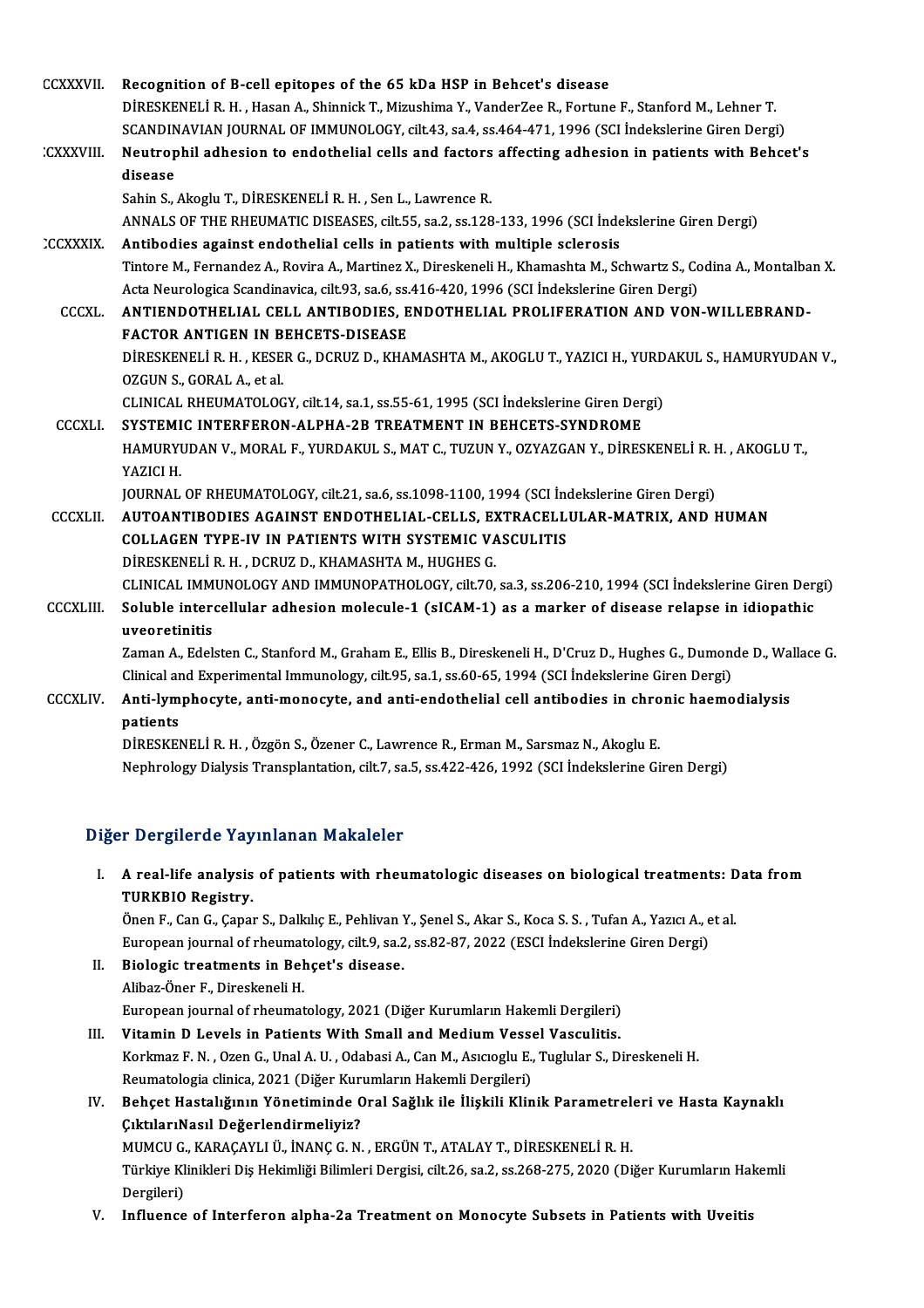EsenF.,TurkyilmazO.,AYKUTV.,DireskeneliH.,DenizG.,OĞUZH.,AktasE.C. Esen F., Turkyilmaz O., AYKUT V., Direskeneli H., Deniz G., OĞUZ H., Aktas E. C.<br>TURKISH JOURNAL OF IMMUNOLOGY, cilt.8, sa.2, ss.50-56, 2020 (ESCI İndekslerine Giren Dergi)<br>How De We Assess the Clinisel Benematers Belated

- VI. How Do We Assess the Clinical Parameters Related to Oral Health and the Patient Resources?<br>MUMCU G., KARAÇAYLI Ü., İNANÇ G. N., ERGUN S. A. T., ATALAY T., DİRESKENELİ R. H. TURKISH JOURNAL OF IMMUNOLOGY, cilt.8, sa.2, ss.50-56, 2020 (ESCI İndekslerine Giro<br>How Do We Assess the Clinical Parameters Related to Oral Health and the Pa<br>MUMCU G., KARAÇAYLI Ü., İNANÇ G. N. , ERGUN S. A. T. , ATALAY T Turkiye Klinikleri Journal of Dental Sciences, cilt.26, sa.2, ss.268-275, 2019 (Diğer Kurumların Hakemli Dergileri)
- VII. Exon 2: Is it the good police in familial mediterranean fever? Turkiye Klinikleri Journal of Dental Sciences, cilt.26, sa.2, ss.268-275, 2019 (Diğer Kurumların Hakemli Dergileri)<br><mark>Exon 2: Is it the good police in familial mediterranean fever?</mark><br>Bilge S.Y. , Solmaz D., Senel S., Emmungi Exon 2: Is it the good police in familial mediterranean fever?<br>Bilge S. Y. , Solmaz D., Senel S., Emmungil H., KILIÇ L., Oner S. Y. , Yidiz F., Yilmaz S., Bozkirli D. E. , Tufan<br>EUROPEAN JOURNAL OF RHEUMATOLOGY, cilt.6, sa Bilge S. Y. , Solmaz D., Senel S., Emmungil H., KILIÇ L., Oner S. Y. , Yidiz F., Yilmaz S., Bozkirli D. E. , Tufan M. A. , et al.<br>EUROPEAN JOURNAL OF RHEUMATOLOGY, cilt.6, sa.1, ss.34-37, 2019 (ESCI İndekslerine Giren Derg

# EUROPEAN JOURI<br>The assessment<br>dietary factors. The assessment of contributing factors to oral ulcer presence in Behçet's disea<br>dietary factors.<br>Iris M., Ozcikmak E., AKSOY A., Alibaz-Oner F., Inanc N., Ergun T., Direskeneli H., MUMCU G.<br>European journal of rhoumatelegy

dietary factors.<br>Iris M., Ozcikmak E., AKSOY A., Alibaz-Oner F., Inanc N., Ergun T., Direskeneli H., MUMCU G.<br>European journal of rheumatology, cilt.5, sa.4, ss.240-243, 2018 (Diğer Kurumların Hakemli Dergileri)

- IX. Oral ulcer activity in Behcet's disease: Poor medication adherence is an underestimated risk factor. European journal of rheumatology, cilt.5, sa.4, ss.240-243, 2018 (Diğer Kurumların Hakemli Dergileri)<br>Oral ulcer activity in Behcet's disease: Poor medication adherence is an underestimated ri:<br>MUMCU G., Alibaz-Oner F., On Oral ulcer activity in Behcet's disease: Poor medication adherence is an underestimated ri<br>MUMCU G., Alibaz-Oner F., Oner S. Y. , Ozen G., Atagunduz P., Inanc N., Koksal L., Ergun T., Direskeneli H.<br>European journal of rhe MUMCU G., Alibaz-Oner F., Oner S. Y. , Ozen G., Atagunduz P., Inanc N., Koksal L., Ergun T., Direskeneli H.<br>European journal of rheumatology, cilt.4, sa.2, ss.109-112, 2017 (Diğer Kurumların Hakemli Dergileri)<br>X. Immune an
- European journal of rheumatology, cilt.4, sa.2, ss.109-112, 2017 (Diğer Kurumların Hakemli Dergileri)<br>Immune and inflammatory gene expressions are different in Behçet's disease compared to<br>Familial Mediterranean Fever.<br>Ozd Immune and inflammatory gene expressions are different in Behçet's<br>Familial Mediterranean Fever.<br>Ozdemir F.T.,Demiralp E.E.,Aydin S.Z.,Atagunduz P., Ergun T., Direskeneli H.<br>European journal of rheumatelegy, silt 2, so 4, Familial Mediterranean Fever.<br>Ozdemir F. T. , Demiralp E. E. , Aydin S. Z. , Atagunduz P., Ergun T., Direskeneli H.<br>European journal of rheumatology, cilt.3, sa.4, ss.146-152, 2016 (Diğer Kurumların Hakemli Dergileri)<br>Naln

Ozdemir F. T. , Demiralp E. E. , Aydin S. Z. , Atagunduz P., Ergun T., Direskeneli H.<br>European journal of rheumatology, cilt.3, sa.4, ss.146-152, 2016 (Diğer Kurumların Hakemli Dergileri)<br>XI. Nalp3 q705k gene polymorphism European journal of rheumatology, cilt.3, sa.4, ss.146-152, ;<br>Nalp3 q705k gene polymorphism frequency in behç<br>Hastalarında NALP3 Q705k Gen Polimorfizmi Sıklığı<br><sup>Vilmog E.</sup> Ergun T. Bisəlsisil M. Səhin N. Direskanali H. Di Nalp3 q705k gene polymorphism frequency in behçet's diseas<br>Hastalarında NALP3 Q705k Gen Polimorfizmi Sıklığı<br>Yilmaz F., Ergun T., Bicakcigil M., Sahin N., Direskeneli H., Direskeneli G.<br>Turkich Journal of Immunology silt 4 Hastalarında NALP3 Q705k Gen Polimorfizmi Sıklığı<br>Yilmaz F., Ergun T., Bicakcigil M., Sahin N., Direskeneli H., Direskeneli G.<br>Turkish Journal of Immunology, cilt.4, sa.2, ss.25-29, 2016 (Diğer Kurumların Hakemli Dergileri

Yilmaz F., Ergun T., Bicakcigil M., Sahin N., Direskeneli H., Direskeneli G.<br>Turkish Journal of Immunology, cilt4, sa.2, ss.25-29, 2016 (Diğer Kurumların Hakemli Dergileri)<br>XII. Current antiviral practice and course of Hep Turkish Journal of Immunology, cilt.4, sa.<br>Current antiviral practice and cours<br>multicentric observational study (A<br>KALVONCU U. Emmungil H. Opet A. M. V Current antiviral practice and course of Hepatitis B virus infection in inflammatory arthritis: a<br>multicentric observational study (A<br>KALYONCU U., Emmungil H., Onat A. M. , Yilmaz S., Kasifoglu T., Akar S., Inanc N., Yildi

mult<br>KAL)<br>et al.<br>EUP*C* KALYONCU U., Emmungil H., Onat A. M. , Yilmaz S., Kasifoglu T., Akar S., Inanc N., Yildiz F., Kucuksahin O., K<br>et al.<br>EUROPEAN JOURNAL OF RHEUMATOLOGY, cilt.2, sa.4, ss.149-154, 2015 (ESCI İndekslerine Giren Dergi)<br>A sayar

#### et al.<br>EUROPEAN JOURNAL OF RHEUMATOLOGY, cilt.2, sa.4, ss.149-154, 2015 (ESCI İndekslerine Giren De<br>XIII. A severe case of systemic lupus erythematosus with increased pressure communicating<br>hydrocophelys EUROPEAN JOURI<br>A severe case o<br>hydrocephalus.<br>Ozen C. <sup>Vilmor</sup> Oʻ A severe case of systemic lupus erythematosus with increase<br>hydrocephalus.<br>Ozen G., Yilmaz-Oner S., Tuncer N., Akbas T., Tuglular S., Direskeneli H.<br>European journal of rhoumatelegy, cilt 2, 22, 25, 25, 27, 2015 (Dižer k hydrocephalus.<br>Ozen G., Yilmaz-Oner S., Tuncer N., Akbas T., Tuglular S., Direskeneli H.<br>European journal of rheumatology, cilt.2, sa.2, ss.76-77, 2015 (Diğer Kurumların Hakemli Dergileri)<br>Resent advanses in Takayasu's ent

- Ozen G., Yilmaz-Oner S., Tuncer N., Akbas T., Tuglular S., Direskeneli H.<br>European journal of rheumatology, cilt.2, sa.2, ss.76-77, 2015 (Diğer K<br>XIV. Recent advances in Takayasu's arteritis<br>Alibaz-Oner F., Aydin S. Z. , D European journal of rheumatology, cilt.2,<br>Recent advances in Takayasu's arter<br>Alibaz-Oner F., Aydin S. Z. , Direskeneli H.<br>FUROPEAN JOURNAL OF RHEUMATOLOC Recent advances in Takayasu's arteritis<br>Alibaz-Oner F., Aydin S. Z. , Direskeneli H.<br>EUROPEAN JOURNAL OF RHEUMATOLOGY, cilt.2, sa.1, ss.24-30, 2015 (ESCI İndekslerine Giren Dergi)<br>Atunisal anesentation of Takayasu's arteri Alibaz-Oner F., Aydin S. Z., Direskeneli H.<br>EUROPEAN JOURNAL OF RHEUMATOLOGY, cilt.2, sa.1, ss.24-30, 2015 (<br>XV. Atypical presentation of Takayasu's arteritis in an adolescent<br>Pinnatogly K. Karakas Aydinar E. BARIS S. Oran
- Atypical presentation of Takayasu's arteritis in an adolescent<br>Binnetoglu K.K., Karakoc Aydiner E., BARIŞ S., Ozen A. O., Zohre A. I., BALTACIOĞLU F., Direskeneli H., Barlan I. Atypical presentation of Takayasu's arteritis in an adolescent<br>Binnetoglu K. K. , Karakoc Aydiner E., BARIŞ S., Ozen A. O. , Zohre A. I. , BALTACIOĞLU F., Diresl<br>MARMARA MEDICAL JOURNAL, cilt.28, sa.3, ss.157-160, 2015 (ES Binnetoglu K. K., Karakoc Aydiner E., BARIŞ S., Ozen A. O., Zohre A. I., BALTACIOĞLU F., Diresk<br>MARMARA MEDICAL JOURNAL, cilt.28, sa.3, ss.157-160, 2015 (ESCI İndekslerine Giren Dergi)<br>XVI. Disease activity and functional
- MARMARA MEDICAL JOURNAL, cilt.28, sa.3, ss.157-160, 2015<br>Disease activity and functional status in Turkish patier<br>Geçer N., Yavuz Ş., Atagündüz P., Aritan N., DİRESKENELİ R. H.<br>Marmara Modical Journal, cilt.16, sa.2, ss.85 Disease activity and functional status in Turkish patients with rheumatoid arthrit<br>Geçer N., Yavuz Ş., Atagündüz P., Aritan N., DİRESKENELİ R. H.<br>Marmara Medical Journal, cilt.16, sa.2, ss.85-89, 2003 (Diğer Kurumların Hak Geçer N., Yavuz Ş., Atagündüz P., Aritan N., DİRESKENELİ R. H.<br>Marmara Medical Journal, cilt.16, sa.2, ss.85-89, 2003 (Diğer Kurumların Hakemli Dergileri)<br>XVII. Evaluation of patients for tuberculosis prior to treatment w
- Marmara Medical Journal, cilt.16, sa.2, ss.85-89, 2003 (Diğer Kurumların Hakem<br>Evaluation of patients for tuberculosis prior to treatment with anti-tur<br>biological agents: Consensus meeting report March 2, 2002 / İstanbul<br>A Evaluation of patients for tuberculosis prior to treatment with anti-tumor necrosis factor-α<br>biological agents: Consensus meeting report March 2, 2002 / İstanbul<br>Akkoç N., Direskeneli H., Ertenli I., Fresko I., Gül A., Ha biological agents: Consensus meeting report March 2, 2002 / İstanbul<br>Akkoç N., Direskeneli H., Ertenli I., Fresko I., Gül A., Hamuryudan V., Inanç M., Inanç N., Kiliçaslan Z., Kiraz S., et al.<br>Marmara Medical Journal, cilt

#### Kitap & Kitap Bölümleri

I. Behçet's Disease: Clinical Features ALİBAZÖNERF.,DİRESKENELİR.H.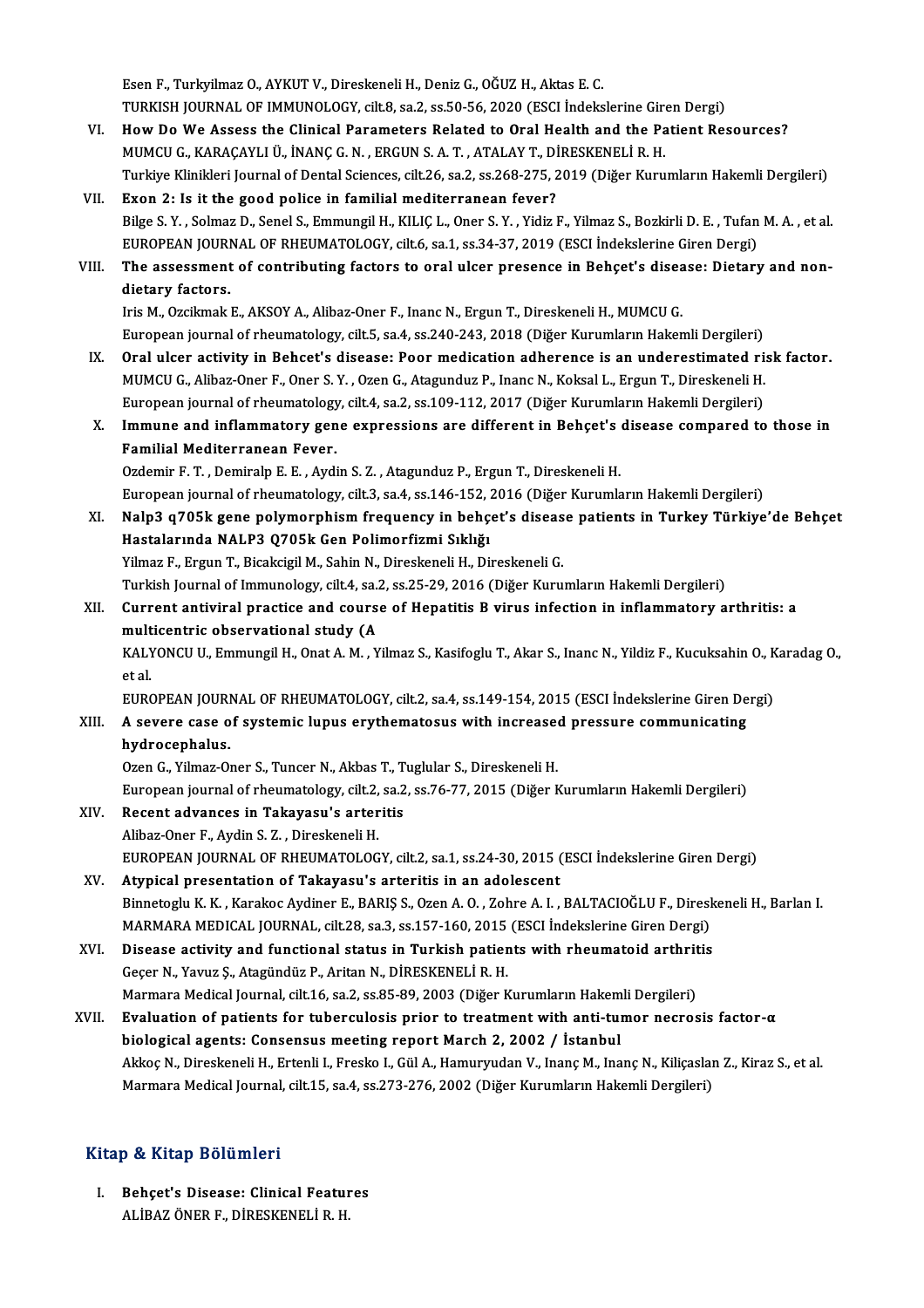Neuro-Behçet'sDisease,ErdemTüzün,MuratKürtüncü,Editör,Springer, ss.55-62,2021

#### Hakemli Kongre / Sempozyum Bildiri Kitaplarında Yer Alan Yayınlar

akemli Kongre / Sempozyum Bildiri Kitaplarında Yer Alan Yayınlar<br>I. AMODERATED MEDIATION ANALYSIS FOR POOR ORAL HEALTH-RELATED QUALITY OF LIFE IN MATT TRONGTO / COMPOLY AM DTATE<br>A MODERATED MEDIATION ANALYSI<br>PATIENTS WITH BEHCET'S DISEASE A MODERATED MEDIATION ANALYSIS FOR POOR ORAL HEALTH-RELATED QUALITY OF LIFE IN<br>PATIENTS WITH BEHCET'S DISEASE<br>Cakir E. N. , Yenisoy Y., Kapusuz A., Abacar K., Alibaz-Oner F., Yay M., Karacayli U., Inanc N., Ergun T., DİRES PATIENTS<br>Cakir E. N.,<br>R. H., et al.<br>Annual Eur Cakir E. N. , Yenisoy Y., Kapusuz A., Abacar K., Alibaz-Oner F., Yay M., Karacayli U., Inanc N., Ergun T., DİRESKENEL<br>R. H. , et al.<br>Annual European Congress of Rheumatology (EULAR), ELECTR NETWORK, 2 - 05 Haziran 2021, ci R. H., et al.<br>Annual European Congress of Rheumatology (EULAR), ELECTR NETWORK, 2 - 05 Haziran 2021, cilt.80, ss.147<br>II. FACTORS ASSOCIATED WITH PROGRESSION TO CRITICAL ILLNESS IN 28 DAYS AMONG COVID-19<br>RATIENTS: RESIU TS Annual European Congress of Rheumatology (EULAR), ELECTR NETWORK, 2 - 05 Haziran 2021, cilt.<br>FACTORS ASSOCIATED WITH PROGRESSION TO CRITICAL ILLNESS IN 28 DAYS AMONG CO<br>PATIENTS: RESULTS FROM A TERTIARY CARE HOSPITAL IN IS FACTORS ASSOCIATED WITH PROGRESSION TO CRITICAL ILLNESS IN 28 DAYS AMONG COVID-19<br>PATIENTS: RESULTS FROM A TERTIARY CARE HOSPITAL IN ISTANBUL, TURKEY (00734 )<br>SİLİ U., AY N. P. , TOPUZOĞLU A., BİLGİN H., TİGEN E., ERTÜRK Ş PATIENTS: RESULTS FROM A TERTIARY CARE HOSPITAL IN ISTANBUL, TURKEY (00734 )<br>SİLİ U., AY N. P. , TOPUZOĞLU A., BİLGİN H., TİGEN E., ERTÜRK ŞENGEL B., YAĞÇI ÇAĞLAYIK D., BALCA<br>KOCAKAYA D., OLGUN YILDIZELİ Ş., et al.<br>ECCVID SİLİ U., AY N. P. , TOPUZOĞLU A., BİLGİN H., TİGEN E., ERTÜRK ŞENGEL B., YAĞ(<br>KOCAKAYA D., OLGUN YILDIZELİ Ş., et al.<br>ECCVID CONFERENCE ON CORONAVIRUS DISEASE, İsviçre, 23 - 25 Eylül 2020<br>THE FARL JER JIMMINOSURRRESIYE TRE KOCAKAYA D., OLGUN YILDIZELİ Ş., et al.<br>ECCVID CONFERENCE ON CORONAVIRUS DISEASE, İsviçre, 23 - 25 Eylül 2020<br>III. THE EARLIER IMMUNOSUPPRESIVE TREATMENT MAY PREVENT MAJOR ORGAN INVOLVEMENT IN<br>REHCET DISEASE ECCVID CONFERENC<br>THE EARLIER IMM<br>BEHCET DISEASE<br>Begluut T. Agesline THE EARLIER IMMUNOSUPPRESIVE TREATMENT MAY PREVENT MAJOR ORGAN INVOLVEMENT IN<br>BEHCET DISEASE<br>Bozkurt T., Agackiran S. K. , Karatas H., Karabacak M., Atagunduz P., Inanc N., Mumcu G., Ergun T., Direskeneli H.,<br>Alibaz Open E BEHCET DISEASE<br>Bozkurt T., Agackiran S. K. , Karatas H., Karabacak M., Atagunduz P., Inanc N., Mumcu G., Ergun T., Direskeneli H.,<br>Alibaz-Oner F. Bozkurt T., Agackiran S. K. , Karatas H., Karabacak M., Atagunduz P., Inanc N., Mumcu G., Ergun T., Direskeneli H.,<br>Alibaz-Oner F.<br>Annual European Congress of Rheumatology (EULAR), ELECTR NETWORK, 03 Haziran 2020, cilt.79, Alibaz-Oner F.<br>Annual European Congress of Rheumatology (EULAR), ELECTR NETWORK, 03 Haziran 2020, cilt.79, ss.368-369<br>IV. ASSESSMENT OF FEMORAL VEIN WALL THICKNESS WITH DOPPLER US AS A DIAGNOSTIC TOOL FOR<br>RELICETIS DISE Annual European Con<br>ASSESSMENT OF FE<br>BEHCET'S DISEASE<br>Alibaz Oper E. Ergeler ASSESSMENT OF FEMORAL VEIN WALL THICKNESS WITH DOPPLER US AS A DIAGNOSTIC TOOL FO<br>BEHCET'S DISEASE<br>Alibaz-Oner F., Ergelen R., Yildiz Y., Yazici A., Aldag M., Cefle A., Artim-Esen B., Mumcu G., Ergun T., Direskeneli H.<br>Ann BEHCET'S DISEASE<br>Alibaz-Oner F., Ergelen R., Yildiz Y., Yazici A., Aldag M., Cefle A., Artim-Esen B., Mumcu G., Ergun T., Direskeneli H.<br>Annual European Congress of Rheumatology (EULAR), ELECTR NETWORK, 03 Haziran 2020, ci Alibaz-Oner F., Ergelen R., Yildiz Y., Yazici A., Aldag M., Cefle A., Artim-Esen B., Mumcu G., Ergun T., Diresk<br>Annual European Congress of Rheumatology (EULAR), ELECTR NETWORK, 03 Haziran 2020, cilt.79, ss.&<br>V. DO COMORBI Annual European Congress of Rheumatology (EULAR), ELECTR NETWORK, 03 Haziran 2020, cilt.79, ss.829-830<br>V. DO COMORBIDITIES IMPACT PERSISTENCE OF FIRST TUMOR NECROSIS FACTOR INHIBITOR<br>TREATMENT IN RHEUMATOID ARTHRITIS? DATA DO COMORBIDITIES IMPACT PERSISTENCE OF FIRST TUMOR NECROSIS FACTOR INHIBIT<br>TREATMENT IN RHEUMATOID ARTHRITIS? DATA FROM TURKBIO<br>Inel T.Y., Kocaer S.B., Erez Y., Gulle S., Karakas A., Avsar A. K. , Uslu S., Can G., Sari I., TREATMENT IN RHEUMATOID ARTHRITIS? DATA FROM TURKBIO<br>Inel T. Y. , Kocaer S. B. , Erez Y., Gulle S., Karakas A., Avsar A. K. , Uslu S., Can G., Sari I., Birlik M., et al.<br>Annual European Congress of Rheumatology (EULAR), EL Inel T. Y. , Kocaer S. B. , Erez Y., Gulle S., Karakas A., Avsar A. K. , Uslu S., Can G., Sari I., Birlik M., et al.<br>Annual European Congress of Rheumatology (EULAR), ELECTR NETWORK, 03 Haziran 2020, cilt.79, ss.<br>VI. SUBPH Annual European Congress of Rheumatology (EULAR), ELECTR NETWORK, 03 Haziran 2020, cilt.79, ss.978<br>SUBPHENOTYPES IN POLYARTERITIS NODOSA (PAN): TARGET ORGAN ASSOCIATIONS OF A<br>WORLDWIDE COLLABORATION STUDY SUBPHENOTYPES IN POLYARTERITIS NODOSA (PAN): TARGET ORGAN ASSOCIATIONS OF A<br>WORLDWIDE COLLABORATION STUDY<br>Karadag O., Bolek E. C. , Furuta S., Emmi G., Hocevar A., Hinojosa-Azaola A., Mohammad A. J. , Ugurlu S., Alibaz-One WORLDWIDE<br>Karadag O., Bolel<br>F., Yazici A., et al.<br>Annual Europear Karadag O., Bolek E. C. , Furuta S., Emmi G., Hocevar A., Hinojosa-Azaola A., Mohammad A. J. , Ugurlu S., Alibaz-Oner<br>F., Yazici A., et al.<br>Annual European Congress of Rheumatology (EULAR), ELECTR NETWORK, 03 Haziran 2020, F., Yazici A., et al.<br>Annual European Congress of Rheumatology (EULAR), ELECTR NETWORK, 03 Haziran 2020, cilt.79, ss.1060-1061<br>VII. COMPARISON OF CHILDHOOD-ONSET VERSUS ADULT-ONSET TAKAYASU ARTERITIS: A STUDY OF 141<br>RA Annual European Congress o<br>COMPARISON OF CHILDHO<br>PATIENTS FROM TURKEY COMPARISON OF CHILDHOOD-ONSET VERSUS ADULT-ONSET TAKAYASU ARTERITIS: A STUDY OF 1<br>PATIENTS FROM TURKEY<br>Karabacak M., Tahra S. K. , Sahin S., Yildiz M., Adrovic A., Barut K., Direskeneli H., KASAPÇOPUR Ö., Alibaz-Oner F.<br>An PATIENTS FROM TURKEY<br>Karabacak M., Tahra S. K. , Sahin S., Yildiz M., Adrovic A., Barut K., Direskeneli H., KASAPÇOPUR Ö., Alibaz-Oner F.<br>Annual European Congress of Rheumatology (EULAR), ELECTR NETWORK, 03 Haziran 2020, c Karabacak M., Tahra S. K. , Sahin S., Yildiz M., Adrovic A., Barut K., Direskeneli H., KASAPÇOPUR Ö., Alibaz-Oner F.<br>Annual European Congress of Rheumatology (EULAR), ELECTR NETWORK, 03 Haziran 2020, cilt.79, ss.378-379<br>VI Annual European Congress of Rheumatology (EULAR), ELECTR NETWORK, 03 Haziran 2020, cilt.79, ss.378-379<br>VIII. ARE THERE ANY DIFFERENCES BETWEEN ADULT-ONSET RHEUMATOID ARTHRITIS PATIENTS AND<br>LATE-ONSET RHEUMATOID ARTHRITIS P ARE THERE ANY DIFFERENCES BETWEEN ADULT-ONSET RHEUMAT<br>LATE-ONSET RHEUMATOID ARTHRITIS PATIENTS IN TERMS OF USI<br>DRUG RETENTION RATE? RESULTS FROM THE TURKBIO REGISTRY<br>Varici A. Cefle A. Dalitlie E. Can G. Sanal S. Kosa S. S LATE-ONSET RHEUMATOID ARTHRITIS PATIENTS IN TERMS OF USE OF BIOLOGICAL D<br>DRUG RETENTION RATE? RESULTS FROM THE TURKBIO REGISTRY<br>Yazici A., Cefle A., Dalkilic E., Can G., Senel S., Koca S. S. , Inanc N., GÖKER B., Yilmaz S. DRUG RETENTION RATE? RESULTS FROM THE TURKBIO REGISTRY<br>Yazici A., Cefle A., Dalkilic E., Can G., Senel S., Koca S. S. , Inanc N., GÖKER B., Yilmaz S., Akar S., et al<br>Annual European Congress of Rheumatology (EULAR), ELECTR Yazici A., Cefle A., Dalkilic E., Can G., Senel S., Koca S. S. , Inanc N., GÖKER B., Yilmaz S., Akar S., et al.<br>Annual European Congress of Rheumatology (EULAR), ELECTR NETWORK, 03 Haziran 2020, cilt.79, ss.996<br>IX. ESS Annual European Congress of Rheumatology (EULAR), ELECTRISS COMPONENTS AND SALIVARY FLOW RATE ARE<br>IN PATIENTS WITH PRIMARY SJOGREN'S SYNDROME<br>Mumau C. Abecer K. Tetli L. Venisou V. Kenusur A. Celin E. I

ESSPRI COMPONENTS AND SALIVARY FLOW RATE ARE RELATED TO DAILY ACTIVITY IMPAI<br>IN PATIENTS WITH PRIMARY SJOGREN'S SYNDROME<br>Mumcu G., Abacar K., Tatli I., Yenisoy Y., Kapusuz A., Cakir E. N. , Ture-Ozdemir F., Direskeneli H., IN PATIENTS WITH PRIMARY SJOGREN'S SYNDROME<br>Mumcu G., Abacar K., Tatli I., Yenisoy Y., Kapusuz A., Cakir E. N. , Ture-Ozdemir F., Direskeneli H., Inanc N.<br>Annual European Congress of Rheumatology (EULAR), ELECTR NETWORK, 0 Mumcu G., Abacar K., Tatli I., Yenisoy Y., Kapusuz A., Cakir E. N. , Ture-Ozdemir F., Direskeneli H., Inanc N.<br>Annual European Congress of Rheumatology (EULAR), ELECTR NETWORK, 03 Haziran 2020, cilt.79, ss.1503-15<br>X. PREDI

Annual European Congress of Rheumatology<br>PREDICTORS AND SEVERITY OF POST-T<br>RETROSPECTIVE MULTICENTER STUDY X. PREDICTORS AND SEVERITY OF POST-THROMBOTIC SYNDROME IN VASCULAR BEHCET'S DISEASE:<br>RETROSPECTIVE MULTICENTER STUDY<br>Aksoy A., Colak S., Yagiz B., Seniz B. N. , Omma A., Yildiz Y., Atas N., Ilgin C., Sari A., Erden A., et

Annual European Congress of Rheumatology (EULAR), ELECTR NETWORK, 03 Haziran 2020, cilt.79, ss.367-368

XI. Serebel ar ataksi ile prezante inflamatuvar bağırsak hastalığı vakası: olgu sunumu.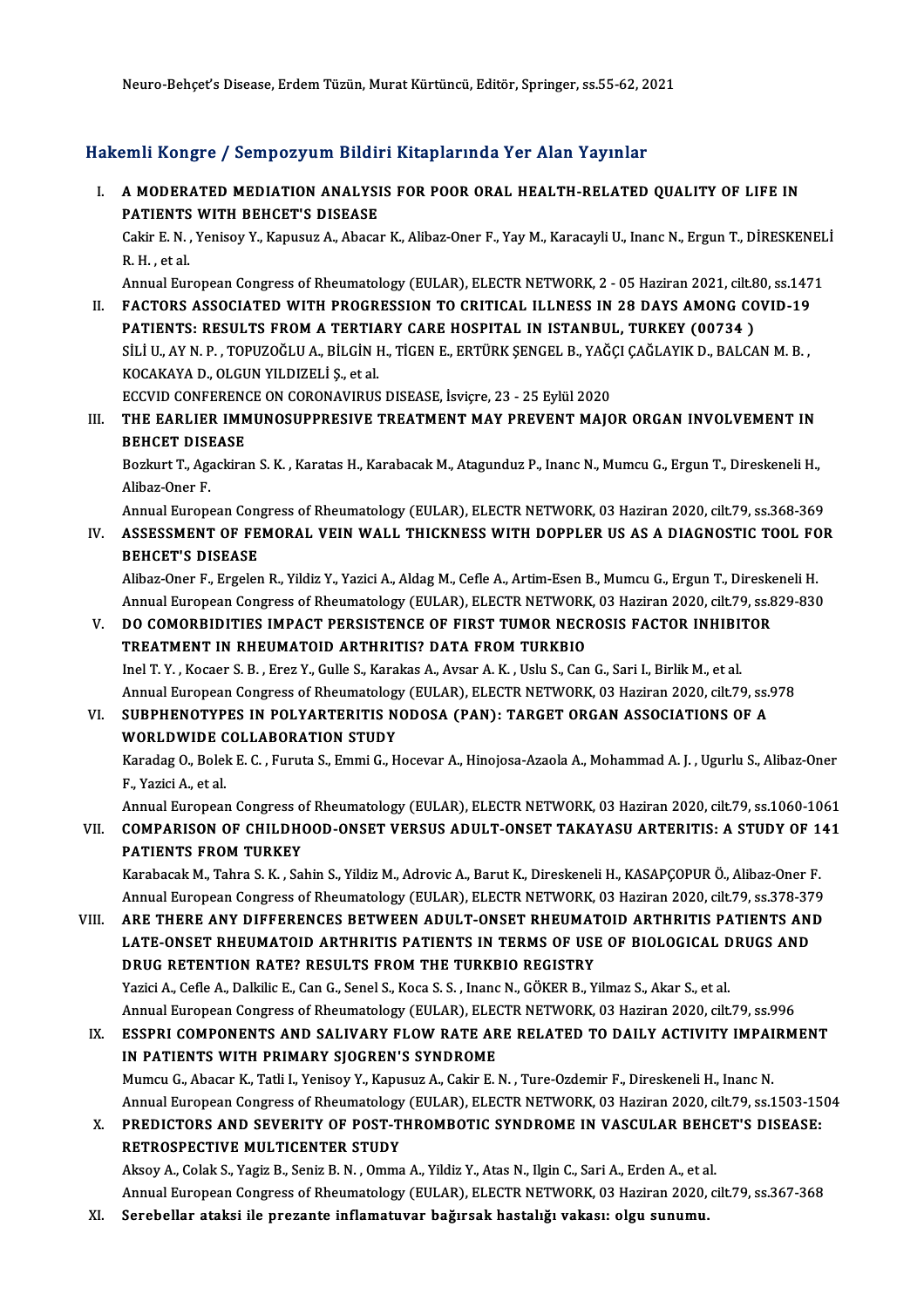İsmayilzade H., ENGİN E., ERASLAN F. Z. , DİRESKENELİ R. H. , MİDİ İ.<br>EE Ulucel Nöroloji Kongresi Türkiye 15 - 21 Kesur 2019 ismayilzade H., ENGİN E., ERASLAN F. Z. , DİRESKENELİ R.<br>55. Ulusal Nöroloji Kongresi, Türkiye, 15 - 21 Kasım 2019<br>Assessment of femenal vejn vuall thiskness with den 55. Ulusal Nöroloji Kongresi, Türkiye, 15 - 21 Kasım 2019

XII. Assessment of femoral vein wall thickness with doppler ultrasound can be a diagnostic tool for<br>Behcet'xxd disease Assessment of femoral vein wall thickness with doppler ultrasound can be a diagnostic tool fo<br>Behçet'xxd disease<br>ALİBAZ ÖNER F., ERGELEN R., YILDIZ Y., YAZICI A., Mutis A., Ertürk Z., ALDAĞ M., ÇEFLE A., ARTIM ESEN B.,<br>MUM

**Behçet'xxd dis<br>ALİBAZ ÖNER F.<br>MUMCU G., et al.**<br>ACP (APP Annua ALİBAZ ÖNER F., ERGELEN R., YILDIZ Y., YAZIC<br>MUMCU G., et al.<br>ACR/ARP Annual Meeting, 10 - 13 Kasım 2019<br>Assessment of Femoral Vein Wall Thiskne

ACR/ARP Annual Meeting, 10 - 13 Kasım 2019

MUMCU G., et al.<br>ACR/ARP Annual Meeting, 10 - 13 Kasım 2019<br>XIII. Assessment of Femoral Vein Wall Thickness with Doppler Ultrasound Can Be a Diagnostic Tool for<br>Behcet's Disease Assessment of Femoral Vein Wall Thickness with Doppler Ultrasound Can Be a Diagnostic Tool fo<br>Behcet's Disease<br>ALİBAZ ÖNER F., ERGELEN R., YILDIZ Y., YAZICI A., MUTİS A., ERTÜRK Z., ALDAĞ M., ÇEFLE A., ARTİM ESEN B.,<br>ERCUN

Behcet's Disea<br>ALIBAZ ÖNER F<br>ERGUN T., et al.<br>2019 ACB (APH ALİBAZ ÖNER F., ERGELEN R., YILDIZ Y., YAZICI A., MUTİS A., ERTÜRK Z., ALDAĞ M., ÇEFLE A., ARTİ<br>ERGUN T., et al.<br>2019 ACR/ARHP Annual Meeting, Amerika Birleşik Devletleri, 8 - 13 Kasım 2019, cilt.71, ss.1-5420<br>Bomataid, Ar

ERGUN T., et al.<br>2019 ACR/ARHP Annual Meeting, Amerika Birleşik Devletleri, 8 - 13 Kasım 2019, cilt.71, ss.1-5420<br>XIV. Romatoid Artritte Komorbiditeler İlk Biyolojik Tedavide Kalımı Etkiler mi? Türkbio Verileri

2019 ACR/ARHP Annual Meeting, Amerika Birleşik Devletleri, 8 - 13 Kasım 2019, cilt.71, ss.1-5420<br>Romatoid Artritte Komorbiditeler İlk Biyolojik Tedavide Kalımı Etkiler mi? Türkbio Verileri<br>YÜCE İNEL T., KOCAER S. B. , EREZ Romato<br>YÜCE İNI<br>M. , et al.<br>20. Uhrea YÜCE İNEL T., KOCAER S. B. , EREZ Y., USLU S., GÜLLE S., KÖI<br>M. , et al.<br>20. Ulusal Romatoloji Kongresi, Türkiye, 16 - 20 Ekim 2019<br>Sekukinumah Todavisi Akan Nongotvegrefik Aksiyel

M. , et al.<br>20. Ulusal Romatoloji Kongresi, Türkiye, 16 - 20 Ekim 2019<br>XV. Sekukinumab Tedavisi Akan Nonradyografik Aksiyal Spondiloartrit ve Ankilozan Spondilit Tanılı<br>Hastaların Domagrafik Klinik Özellikleri ve Tedav 20. Ulusal Romatoloji Kongresi, Türkiye, 16 - 20 Ekim 2019<br>Sekukinumab Tedavisi Akan Nonradyografik Aksiyal Spondiloartrit ve Ankilozan Spon<br>Hastaların Demografik-Klinik Özellikleri ve Tedavi Yanıtı Üzerine Obezitenin Etki Sekukinumab Tedavisi Akan Nonradyografik Aksiy<br>Hastaların Demografik-Klinik Özellikleri ve Tedav<br>Değerlendirilmesi: TURKBIO Veritabanı Çalışması<br>KARAKAS A CÜLLES HELLS KÖKEN AKSAR A KOSAL Hastaların Demografik-Klinik Özellikleri ve Tedavi Yanıtı Üzerine Obezitenin Etkisinin<br>Değerlendirilmesi: TURKBIO Veritabanı Çalışması<br>KARAKAS A., GÜLLE S., USLU S., KÖKEN AVŞAR A., KOCAER S. B. , EREZ Y., YÜCE İNEL T., CA

Değerlendirilmesi:<br>KARAKAS A., GÜLLE S<br>DALKILIÇ H. E. , et al.<br>20. Ulusal Bamatalaii KARAKAS A., GÜLLE S., USLU S., KÖKEN AVŞAR A., KOCAER S.<br>DALKILIÇ H. E. , et al.<br>20. Ulusal Romatoloji Kongresi, Türkiye, 16 - 20 Ekim 2019<br>PEHCET HASTAL ARINDA MUKOKUTANÖZ AKTİVİTE İ

## DALKILIÇ H. E. , et al.<br>20. Ulusal Romatoloji Kongresi, Türkiye, 16 - 20 Ekim 2019<br>XVI. BEHÇET HASTALARINDA MUKOKUTANÖZ AKTİVİTE İNDEKSİ İÇİN YAŞ MODERATÖR ETKİYE SAHİP<br>MİZ COK MERKEZLİ III USAL CALISMA 20. Ulusal Romatoloji Kongresi, Türkiye, 16<br>BEHÇET HASTALARINDA MUKOKUTAN<br>Mİ? ÇOK MERKEZLİ ULUSAL ÇALIŞMA<br>MUMCU C. YAY M. KABACAYIPLLÜ, TAS M BEHÇET HASTALARINDA MUKOKUTANÖZ AKTİVİTE İNDEKSİ İÇİN YAŞ MODERATÖR ETKİYE SAHİP<br>Mİ? ÇOK MERKEZLİ ULUSAL ÇALIŞMA<br>MUMCU G., YAY M., KARAÇAYIRLI Ü., TAŞ M. N. , SARI A., BOZCA B. C. , TEKGÖZ E., TEMİZ KARADAĞ D., DABAK S. Ö.

Mİ? ÇOK MERKEZLİ ULUSAL ÇALIŞMA<br>MUMCU G., YAY M., KARAÇAYIRLI Ü., TAŞ M. N. , SARI A., BOZCA B. C. , TEK<br>, TECER D., et al.<br>20. ULUSAL ROMATOLOJİ KONGRESİ, Antalya, Türkiye, 16 - 20 Ekim 2019 MUMCU G., YAY M., KARAÇAYIRLI Ü., TAŞ M. N. , SARI A., BOZCA B. C. , TEKGÖZ E., TEMİZ KARADAĞ D., DABAK S. Ö.

## , TECER D., et al.<br>20. ULUSAL ROMATOLOJİ KONGRESİ, Antalya, Türkiye, 16 - 20 Ekim 2019<br>XVII. Takayasu arteritli hastalarda non-vasküler akciğer tutulum sıklığı: Çok merkezli retrospektif kohort<br>20. urlanı 20. ULUSA<br><mark>Takayasu</mark><br>sonuçları<br><sup>VAZICLA</sup> ( Takayasu arteritli hastalarda non-vasküler akciğer tutulum sıklığı: Çok merkezli retrospektif kohort<br>sonuçları<br>YAZICI A., ÇEFLE A., KAYMAZ TAHRA S., ALPAY KANITEZ N., KARA M., YARKAN TUĞSAL H., GERÇİK Ö., ÖZER H. T. E.<br>ÖNE

sonuçları<br>YAZICI A., ÇEFLE A., KAYMAZ TAHRA S., ALPAY KANITEZ N., KARA M., YARKAN TUĞSAL H., GERÇİK Ö., ÖZER H. T. E.<br>, ÖNEN F., AKAR S., et al.

XX Ulusal Romatoloji Kongresi, Antalya, Türkiye, 16 - 19 Ekim 2019, cilt.11, ss.1-252

XX Ulusal Romatoloji Kongresi, Antalya, Türkiye, 16 - 19 Ekim 2019, cilt.11, ss.1-252,<br>XX Ulusal Romatoloji Kongresi, Antalya, Türkiye, 16 - 19 Ekim 2019, cilt.11, ss.1-252<br>XVIII. Gelişmiş RA tedavisi almakta olup başk naif hastaların temel özellikleri ve tedavi yöntemi tercihlerinin ara analizi: Çok Merkezli, prospektif, Gelişmiş RA tedavi<br>naif hastaların tem<br>gözlemsel çalışma<br>Dinesyeneti n gözlemsel çalışma

DİRESKENELİ R. H. , KARADAĞ Ö., ATEŞ A., TUFAN A., İNANÇ G. N. , KOCA S. S. , YILDIRIM ÇETİN G., AKAR S., ÇINAR<br>M., YILMAZ S., et al. DİRESKENELİ R. H. , KARADAĞ Ö., ATEŞ A., TUFAN A., İNANÇ G. N. , KOCA S.<br>M., YILMAZ S., et al.<br>20. uLUSAL ROMATOLOJİ KONGRESİ, Antalya, Türkiye, 16 - 20 Ekim 2019<br>Kranik pulmanar trambasımbali nadani ile izlananalsıylarda

XIX. Kronik pulmoner tromboemboli nedeni ile izlenenolgularda endarterektomi sonrası saptanan 20. uLUSAL ROMATOLOJİ KONGRESİ, An<br>Kronik pulmoner tromboemboli ne<br>izolepulmoner vaskülit: Vaka serisi<br>GAZEL ÜLKOGAKAYA DI YALGINKAYA Y Kronik pulmoner tromboemboli nedeni ile izlenenolgularda endarterektomi sonrası saptanar<br>izolepulmoner vaskülit: Vaka serisi<br>GAZEL Ü., KOCAKAYA D., YALÇINKAYA Y., İNANÇ G. N. , YILDIZELİ B., ALİBAZ ÖNER F., DİRESKENELİ R. izolepulmoner vaskülit: Vaka serisi<br>GAZEL Ü., KOCAKAYA D., YALÇINKAYA Y., İNANÇ G. N. , YILDIZELİ B., ALİBAZ ÖNER F<br>XX. Ulusal Romatoloji Kongresi, Antalya, Türkiye, 16 - 20 Ekim 2019, cilt.11, ss.1-252<br>AROEZE TUE EEEECT O

## GAZEL Ü., KOCAKAYA D., YALÇINKAYA Y., İNANÇ G. N. , YILDIZELİ B., ALİBAZ ÖNER F., DİRESKENELİ R. H.<br>XX. Ulusal Romatoloji Kongresi, Antalya, Türkiye, 16 - 20 Ekim 2019, cilt.11, ss.1-252<br>XX. AB0575 THE EFFECT OF METABO XX. Ulusal Romatoloji Kongresi, Antalya, Türkiye, 1<br>AB0575 THE EFFECT OF METABOLIC SYNDR<br>ORGAN DAMAGE IN TAKAYASU'S ARTERITIS<br>NU ÜEER A K. KAYMAZ TAHRA S. YAZICLA, CEEL AB0575 THE EFFECT OF METABOLIC SYNDROME ON CARDIOVASCULAR DISEASE AND CUMULATIVE<br>ORGAN DAMAGE IN TAKAYASU'S ARTERITIS<br>NİLÜFER A. K., KAYMAZ TAHRA S., YAZICI A., ÇEFLE A., KARA M., YARKAN TUĞSAL H., GERÇİK Ö., AKAR S., ÖNEN

**ORGAN DAMAGE IN TAKAYASU'S ARTERITIS<br>NİLÜFER A. K., KAYMAZ TAHRA S., YAZICI A., ÇEFI<br>F., AKSU K., et al.** NİLÜFER A. K., KAYMAZ TAHRA S., YAZICI A., ÇEFLE A., KARA M., YARKAN TUĞSAL H., GERÇİK Ö., AKAR S., ÖNEN

## F., AKSU K., et al.<br>EULAR 2019, MADRİT, İspanya, 12 - 14 Haziran 2019, cilt.78, ss.1749<br>XXI. ASSESMENT OF DAMAGE IN TAKAYASU ARTERITIS PATIENTS WITH VASCULITIS DAMAGE INDEX<br>(YDL) AND TAKAYASU ARTERITIS DAMAGE SCORE (TA EULAR 2019, MADRIT, İspanya, 12 - 14 Haziran 2019, cilt.78, ss.1749<br>ASSESMENT OF DAMAGE IN TAKAYASU ARTERITIS PATIENTS<br>(VDI) AND TAKAYASU ARTERITIS DAMAGE SCORE (TADS)<br>Tahra S. K., Alibaz-Oner F., Direskeneli H. ASSESMENT OF DAMAGE IN TAKAYA<br>(VDI) AND TAKAYASU ARTERITIS DA<br>Tahra S.K., Alibaz-Oner F., Direskeneli H.<br>Annual Euronean Congress of Bhoumatal

Annual European Congress of Rheumatology (EULAR), Madrid, İspanya, 12 - 15 Haziran 2019, cilt.78, ss.1759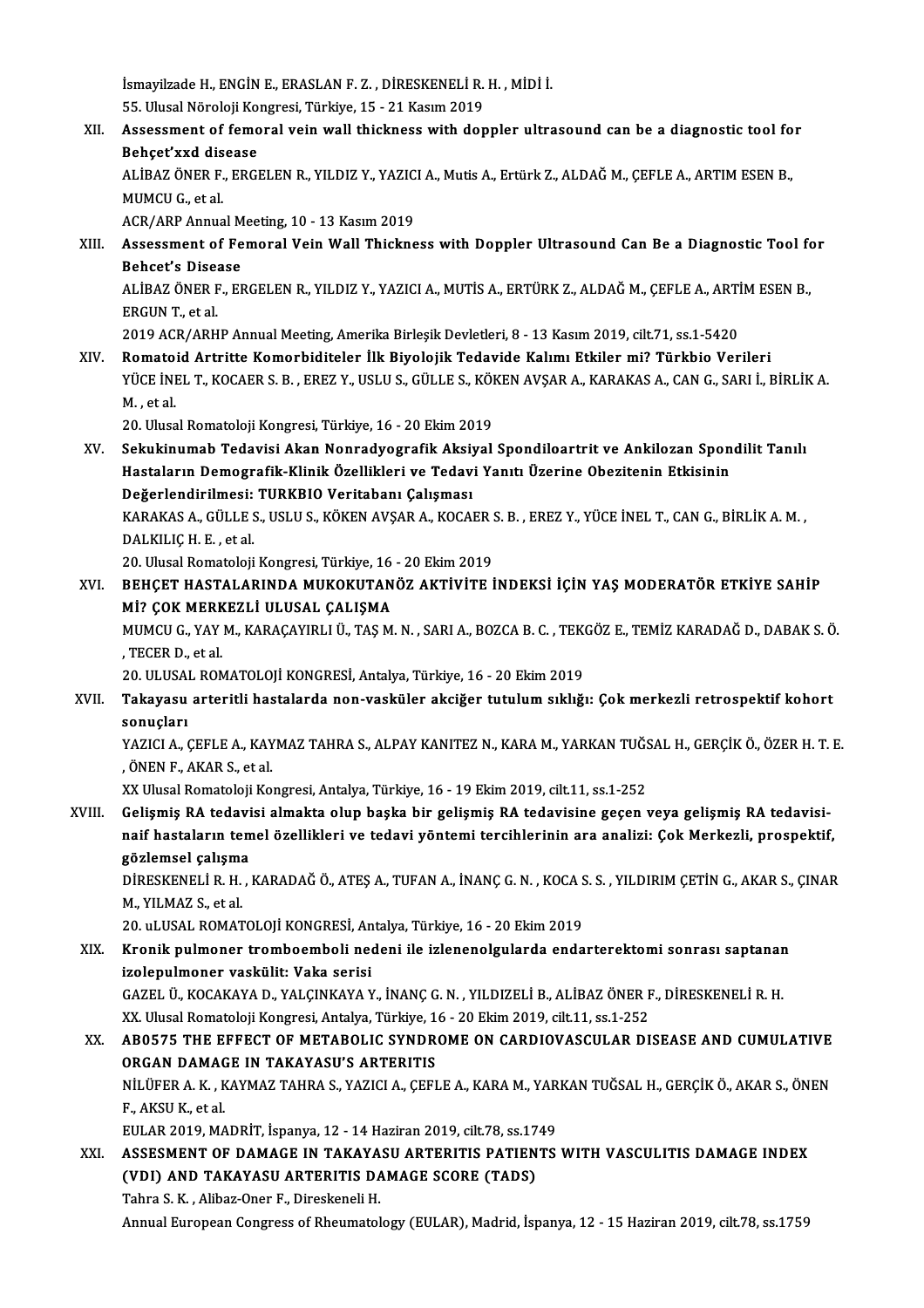| XXII.   | ASSESSMENT OF PRESENCE, SEVERITY AND RISK FACTORS OF POST- THROMBOTIC SYNDROME IN<br>VASCULAR BEHCET DISEASE: MUTICENTERED RETROSPECTIVE STUDY                                                                                       |
|---------|--------------------------------------------------------------------------------------------------------------------------------------------------------------------------------------------------------------------------------------|
|         | Aksoy A., Colak S., Omma A., Yagiz B., Seniz B. N., Bolca N., ERGELEN R., Direskeneli H., Alibaz-Oner F.                                                                                                                             |
|         | Annual European Congress of Rheumatology (EULAR), Madrid, İspanya, 12 - 15 Haziran 2019, cilt.78, ss.1747-<br>1748                                                                                                                   |
| XXIII.  | <b>COLCHICINE USE DURING PREGNANCY: CASE REPORTS</b>                                                                                                                                                                                 |
|         | Duman N. C., Karabacak M., Oglu M. G. I., Inanc N., Asik Z. N. T., Atagunduz P., Özkula S., Gülhan R., Goren Z., Onat F.,<br>et al.                                                                                                  |
|         | Annual European Congress of Rheumatology (EULAR), Madrid, İspanya, 12 - 15 Haziran 2019, cilt.78, ss.2082-<br>2083                                                                                                                   |
| XXIV.   | CAN A ONE-HOUR QUANTITATIVE ASSESSMENT OF FDG-PET-CT (MODIFIED-PETVAS) BE USEFUL IN<br><b>TAKAYASU'S ARTERITIS?</b>                                                                                                                  |
|         | Tahra S. K., ÖZGÜVEN S., Unal A. U., Alibaz-Oner F., ÖNEŞ T., ERDİL T. Y., Direskeneli H.                                                                                                                                            |
|         | Annual European Congress of Rheumatology (EULAR), Madrid, İspanya, 12 - 15 Haziran 2019, cilt.78, ss.1759-<br>1760                                                                                                                   |
| XXV.    | THE PREVALENCE OF NON-VASCULAR PULMONARY MANIFESTATIONS IN PATIENTS WITH<br>TAKAYASU' ARTERITIS: A RETROSPECTIVE MULTI-CENTERED COHORT STUDY                                                                                         |
|         | YAZICI A., ÇEFLE A., Tahra S. K., Kanitez N. A., KARA M., Gercik O., Tugsal H. Y., Onen F., Akar S., AKSU K., et al.<br>Annual European Congress of Rheumatology (EULAR), Madrid, İspanya, 12 - 15 Haziran 2019, cilt.78, ss.830-831 |
| XXVI.   | ISOLATED PULMONARY VASCULITIS DIAGNOSEDHISTOPATHOLOGICALLY AFTER<br>PULMONARYENDARTERECTOMY: A CASE SERIES                                                                                                                           |
|         | gazel u., kocakaya d., salçınkaya y., İNANÇ G. N., YILDIZELİ B., ALİBAZ ÖNER F., DİRESKENELİ R. H.                                                                                                                                   |
|         | RHEUMATOLOGY 2019, atlanta, Amerika Birleşik Devletleri, 3 - 06 Mart 2019, cilt.58                                                                                                                                                   |
| XXVII.  | NEW MAJOR ORGAN INVOLVEMENT IS LOWER IN YOUNG MALE BEHCET'S PATIENTS COMPARED TO                                                                                                                                                     |
|         | RETROSPECTIVE SERIES: FIVE-YEAR RESULTS OF A PROSPECTIVE COHORT                                                                                                                                                                      |
|         | Alibaz-Oner F., ALDAĞ B., Karatay E., Akpinar I. N., MUMCU G., Ergun T., Direskeneli H.                                                                                                                                              |
|         | 19th International Vasculitis and ANCA Workshop, Pennsylvania, Amerika Birleşik Devletleri, 7 - 10 Nisan 2019,<br>cilt 58, ss 53-54                                                                                                  |
| XXVIII. | CAN A ONE-HOUR QUANTITATIVE ASSESSMENT OF FDG-PET-CT (MODIFIED-PETVAS) BE USEFUL IN                                                                                                                                                  |
|         | <b>TAKAYASU'S ARTERITIS?</b>                                                                                                                                                                                                         |
|         | Kaymaz-Tahra S., ÖZGÜVEN S., Unal A. U., Alibaz-Oner F., ÖNES T., ERDİL T. Y., Direskeneli H.                                                                                                                                        |
|         | 19th International Vasculitis and ANCA Workshop, Pennsylvania, Amerika Birleşik Devletleri, 7 - 10 Nisan 2019,<br>cilt 58, ss 114                                                                                                    |
| XXIX.   | ASSESSMENT OF SEVERITY AND RISK FACTORS OF POST-THROMBOTIC SYNDROME IN VASCULAR<br>BEHCET DISEASE: MUTICENTERED RETROSPECTIVE STUDY                                                                                                  |
|         | AKSOY A., Colak S., Yagiz B., Coskun N., Omma A., Bolca N., ERGELEN R., Direskeneli H., Alibaz-Oner F.                                                                                                                               |
|         | 19th International Vasculitis and ANCA Workshop, Pennsylvania, Amerika Birleşik Devletleri, 7 - 10 Nisan 2019,<br>cilt <sub>58</sub>                                                                                                 |
| XXX.    | Assessment of Severity and Risk Factors of Post-Thrombotic Syndrome in Vascular Behçet Disease:                                                                                                                                      |
|         | Muticentered Retrospective Study                                                                                                                                                                                                     |
|         | AKSOY A., ÇOLAK S., yagız b., COŞKUN B. N., omma a., BOLCA TOPAL N., ERGELEN R., DİRESKENELİ R. H., alibaz<br>öner f                                                                                                                 |
|         | ACR, 22 Ekim 2018                                                                                                                                                                                                                    |
| XXXI.   | Romatoid Artritli Hastalarda Tofacitinib Klinik Deneyimi, TÜRKBİO Veritabanı Sonuçları                                                                                                                                               |
|         | ÖNEN F., DALKILIÇ H. E., İNANÇ G. N., CAN G., PEHLİVAN Y., ERTÜRK Z., KOCA S. S., TUFAN A., ŞENEL S., BİRLİK A.<br>M, et al.                                                                                                         |
|         | XVIII. Ulusal Romatoloji Kongresi, Antalya, Türkiye, 18 - 22 Ekim 2018                                                                                                                                                               |
| XXXII.  | İleri glikasyon son ürünleri: Psoriasis ve kardiyovasküler hastalık arasında olası bir bağlantı<br>ERGUN S. A. T., YAZICI V., YAVUZ D., SEÇKİN GENÇOSMANOĞLU D., ÖZEN G., SALMAN A., DİRESKENELİ R. H.,                              |
|         | INANÇ G.N.<br>27. Ulusal Dermatoloji Kongresi, Türkiye, 16 - 20 Ekim 2018                                                                                                                                                            |
|         |                                                                                                                                                                                                                                      |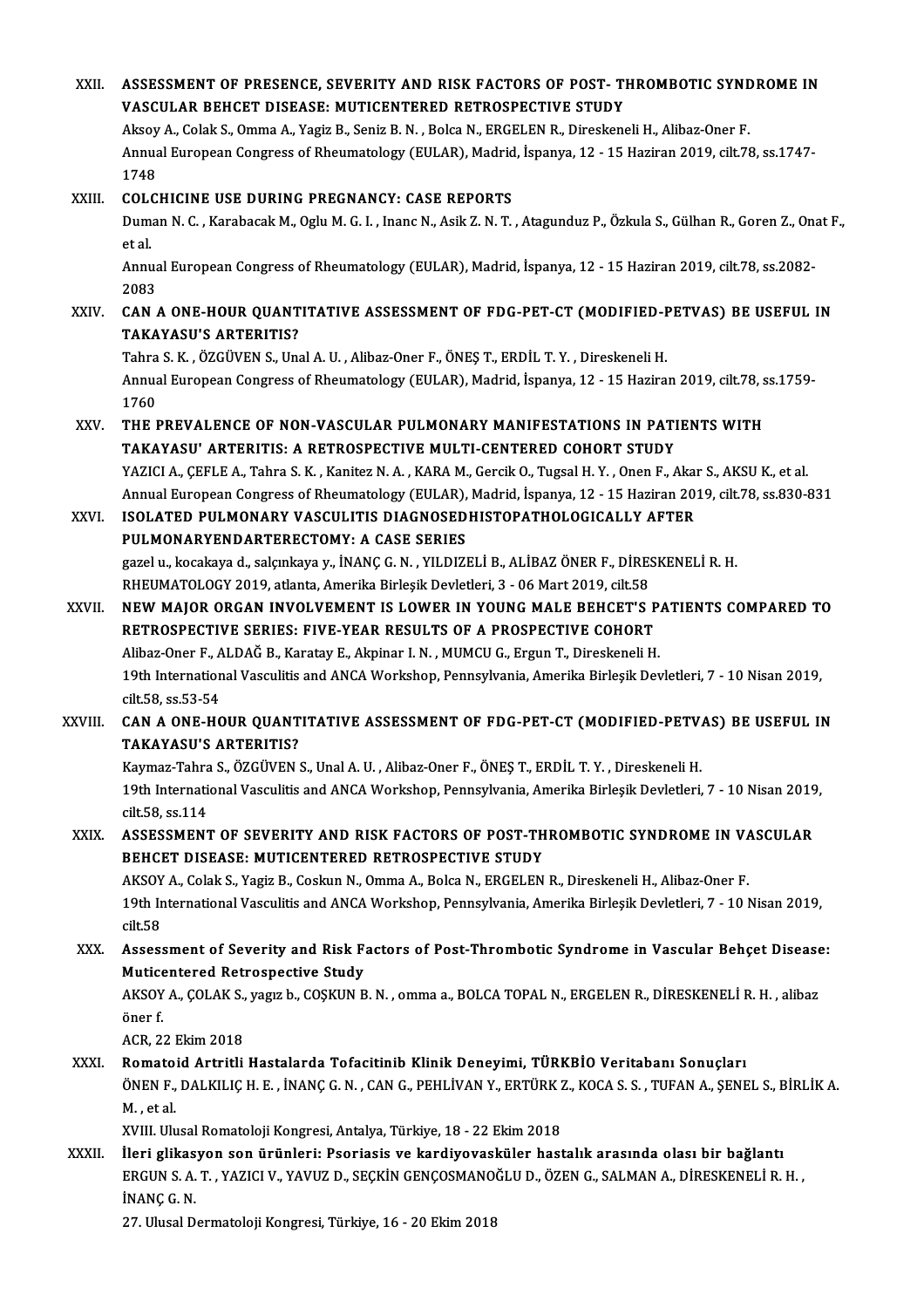XXXIII. Interim Analysis of Baseline Characteristics and Preferencesof Administration Route of Rheumatoid<br>Arthritic PotiontoWho Are Bio Neïve en Switched between Advanced PATreetments A Multicenter Interim Analysis of Baseline Characteristics and Preferencesof Administration Route of Rheumato<br>Arthritis PatientsWho Are Bio-Naïve or Switched between Advanced RATreatments A Multicenter, Interim Analysis of Baseline Chai<br>Arthritis PatientsWho Are Bio-Na<br>Prospective, ObservationalStudy<br>DipESVENELLE H. KARADAČÖ AT Arthritis PatientsWho Are Bio-Naïve or Switched between Advanced RATreatments A Multicenter,<br>Prospective, ObservationalStudy<br>DİRESKENELİ R.H., KARADAĞ Ö., ATEŞ A., TUFAN A., İNANÇ G. N. , KOCA S. S. , YILDIRIM ÇETİN G., AK Prospective, Obse<br>DIRESKENELI R. H.<br>M., YILMAZ S., et al.<br>2019 ACP (ABUB A) DİRESKENELİ R. H. , KARADAĞ Ö., ATEŞ A., TUFAN A., İNANÇ G. N. , KOCA S. S. , YILDIRIM ÇETİN G.,<br>M., YILMAZ S., et al.<br>2018 ACR/ARHP Annual Meeting, CHICAGO, Amerika Birleşik Devletleri, 19 - 24 Ekim 2018, cilt.70<br>Interim M., YILMAZ S., et al.<br>2018 ACR/ARHP Annual Meeting, CHICAGO, Amerika Birleşik Devletleri, 19 - 24 Ekim 2018, cilt.70<br>XXXIV. Interim Analysis of Baseline Characteristics and preferences of administration route of rheuma 2018 ACR/ARHP Annual Meeting, CHICAGO, Amerika Birleşik Devletleri, 19 - 24 Ekim 2018, cilt.70<br>Interim Analysis of Baseline Characteristics and preferences of administration route of rheumato<br>arthritis patients who are bio Interim Analysis of Baseline Char<br>arthritis patients who are bio-nai<br>prospective, observational study<br>pipesyeneti p u = KARADAČÖ ATI arthritis patients who are bio-naive or switched between advanced RA treatments A multicenter,<br>prospective, observational study<br>DİRESKENELİ R.H., KARADAĞ Ö., ATEŞ A., TUFAN A., İNANÇ G. N. , KOCA S. S. , YILDIRIM ÇETİN G., prospective, obse<br>DIRESKENELI R. H.<br>M., YILMAZ S., et al.<br>2019 ACP (ABUB A) DİRESKENELİ R. H. , KARADAĞ Ö., ATEŞ A., TUFAN A., İNANÇ G. N. , KOCA S. S. , YILDIRIM ÇETİN<br>M., YILMAZ S., et al.<br>2018 ACR/ARHP Annual Meeting, Şikago, Amerika Birleşik Devletleri, 19 - 24 Ekim 2018, cilt.70<br>The value of M., YILMAZ S., et al.<br>2018 ACR/ARHP Annual Meeting, Şikago, Amerika Birleşik Devletleri, 19 - 24 Ekim 2018, cilt.70<br>XXXV. The value of high-sensitive troponin in systemic sclerosis patients 2018 ACR/ARHP Annual Meeting, Şikago, Amerika Birleşik Devletleri, 19 - 24 Ekim 2018, cilt.70<br>The value of high-sensitive troponin in systemic sclerosis patients<br>demirci m., ÖZBEN SADIÇ B., ÇİNÇİN A. A. , Gurel E., SÜNBÜL The value of high-sensitive tropon<br>demirci m., ÖZBEN SADIÇ B., ÇİNÇİN A.<br>DİRESKENELİ R. H. , TİGEN M. K. , et al.<br>24th TURKISH GARDIQLOCY CONGRES. 34th TURKISH CARDIOLOGY CONGRESS WITH INTERNATIONAL PARTICIPATION, Antalya, Türkiye, 20 - 23 Ekim<br>2018, cilt.20, ss.58 DIRESKENELI R. H., TIGEN M. K., et al. 34th TURKISH CARDIOLOGY CONGRESS WITH INTERNATIONAL PARTICIPATION, Antalya, Türkiye, 20 - 23 Ekim<br>2018, cilt.20, ss.58<br>XXXVI. Right ventricle outflow tract fractional shortening: A practical parameter for the assessment of 2018, cilt.20, ss.58<br>Right ventricle outflow tract<br>ventricular systolic function<br>demingi m. SÜNPÜL M. Gunal E Right ventricle outflow tract fractional shortening: A practical parameter for the assessment of right<br>ventricular systolic function<br>demirci m., SÜNBÜL M., Gurel E., ÇİNÇİN A.A. , ÖZDİL M. H. , SAYMAZ S., şahinkaya y., DİR **ventricular systolic fun<br>demirci m., SÜNBÜL M., G.<br>K. , ÖZBEN SADIÇ B., et al.<br>24th TURKISH CARDIQLO** demirci m., SÜNBÜL M., Gurel E., ÇİNÇİN A. A. , ÖZDİL M. H. , SAYMAZ S., şahinkaya y., DİRESKENELİ R. H. , TİGEN I<br>K. , ÖZBEN SADIÇ B., et al.<br>34th TURKISH CARDIOLOGY CONGRESS WITH INTERNATIONAL PARTICIPATION, Antalya, Tür K. , ÖZBEN SADIÇ B., et al.<br>34th TURKISH CARDIOLOGY CONGRESS WITH INTERNATIONAL PARTICIPATION, Antalya, Türkiye, 20 - 23 Ekim<br>2018, cilt.20, ss.64 XXXVII. Right ventricle mechanical dispersion in patients with systemic sclerosis 2018, cilt.20, ss.64<br>Right ventricle mechanical dispersion in patients with systemic sclerosis<br>demirci m., Gurel E., SÜNBÜL M., ÇİNÇİN A. A. , saltınkaya y., DİRESKENELİ R. H. , ÖZDİL M. H. , TİGEN M. K. , ÖZBEN<br>SADIÇ P. S Right ventricle m<br>demirci m., Gurel E.,<br>SADIÇ B., SAYAR N.<br>24th TURKISH CARI demirci m., Gurel E., SÜNBÜL M., ÇİNÇİN A. A. , saltınkaya y., DİRESKENELİ R. H. , ÖZDİL M. H. , TİGEN M. K. , ÖZBEI<br>SADIÇ B., SAYAR N.<br>34th TURKISH CARDIOLOGY CONGRESS WITH INTERNATIONAL PARTICIPATION, Antalya, Türkiye, 2 SADIÇ B., SAYAR N.<br>34th TURKISH CARDIOLOGY CONGRESS WITH INTERNATIONAL PARTICIPATION, Antalya, Türkiye, 20 - 23 Ekim<br>2018, cilt.20, ss.32-33 34th TURKISH CARDIOLOGY CONGRESS WITH INTERNATIONAL PARTICIPATION, Antalya, Türkiye, 20 - 2<br>2018, cilt.20, ss.32-33<br>XXXVIII. Gebelikte Anti-TNF Kullanımının Teratojenik Etki Açısından Retrospektif Olarak İncelenmesi.<br>Tekin 2018, cilt.20, ss.32-33<br>Gebelikte Anti-TNF Kullanımının Teratojenik Etki Açısından Retrospektif Olarak İncelenmesi.<br>Tekin N., Çulpan Y., Duman Çağlayan N., Alibaz Öner F., Şahinkaya Y., Ertürk Z., GAZEL Ü., Kaymaz Tahra S. Gebelikte Anti-TNF Ku<br>Tekin N., Çulpan Y., Duma<br>A., KARABACAK M., et al.<br>YIY. Hlugal Pernataleji Ke Tekin N., Çulpan Y., Duman Çağlayan N., Alibaz Öner F., Şahin<br>A., KARABACAK M., et al.<br>XIX. Ulusal Romatoloji Kongresi, Türkiye, 26 - 30 Eylül 2018<br>Cobelik Ve Emrinme Döneminde Kelsisin Kullanımının A., KARABACAK M., et al.<br>XIX. Ulusal Romatoloji Kongresi, Türkiye, 26 - 30 Eylül 2018<br>XXXIX. Gebelik Ve Emzirme Döneminde Kolşisin Kullanımının Değerlendirilmesi.<br>Duman Cağlayan N. Takin N. Alihaz Öner E. Sahinkaya V. Ertü XIX. Ulusal Romatoloji Kongresi, Türkiye, 26 - 30 Eylül 2018<br>Gebelik Ve Emzirme Döneminde Kolşisin Kullanımının Değerlendirilmesi.<br>Duman Çağlayan N., Tekin N., Alibaz Öner F., Şahinkaya Y., Ertürk Z., GAZEL Ü., Kaymaz Tahr Gebelik Ve Emzirme Dönemin<br>Duman Çağlayan N., Tekin N., Alib<br>KARABACAK M., ÖZKULA S., et al.<br>YIY Hluaal Pemateleji Kengresi Duman Çağlayan N., Tekin N., Alibaz Öner F., Şahinkaya Y., Er<br>KARABACAK M., ÖZKULA S., et al.<br>XIX. Ulusal Romatoloji Kongresi, Türkiye, 26 - 30 Eylül 2018<br>Matannal ve da Patannal Matatrakaat Manuriyati Olan KARABACAK M., ÖZKULA S., et al.<br>XIX. Ulusal Romatoloji Kongresi, Türkiye, 26 - 30 Eylül 2018<br>XL. Maternal ya da Paternal Metotreksat Maruziyeti Olan Gebeliklerin Değerlendirilmesi. XIX. Ulusal Romatoloji Kongresi, Türkiye, 26 - 30 Eylül 2018<br>Maternal ya da Paternal Metotreksat Maruziyeti Olan Gebeliklerin Değerlendirilmesi.<br>ÖZKULA S., GÜLÇEBİ İDRİZ OĞLU M., Duman Çağlayan N., Tekin N., Turgan Aşık Z. Maternal ya da Paternal Metotrek:<br>ÖZKULA S., GÜLÇEBİ İDRİZ OĞLU M., D<br>Şahinkaya Y., Ertürk Z., GAZEL Ü., et al.<br>YIY. Ulusal Pemateleji Kengresi, Türki: ÖZKULA S., GÜLÇEBİ İDRİZ OĞLU M., Duman Çağlayan N., Tel<br>Şahinkaya Y., Ertürk Z., GAZEL Ü., et al.<br>XIX. Ulusal Romatoloji Kongresi, Türkiye, 26 - 30 Eylül 2018<br>VASKÜLER REHCET HASTALARINDA ROST TROMBOTİ Şahinkaya Y., Ertürk Z., GAZEL Ü., et al.<br>XIX. Ulusal Romatoloji Kongresi, Türkiye, 26 - 30 Eylül 2018<br>XLI. VASKÜLER BEHÇET HASTALARINDA POST-TROMBOTİK SENDROMUN CİDDİYETİ VE RİSK<br>RAKTÖRI FRİNİN DEĞERI ENDİRİL MESİ. CO XIX. Ulusal Romatoloji Kongresi, Türkiye, 26 - 30 Eylül 2018<br>VASKÜLER BEHÇET HASTALARINDA POST-TROMBOTİK SENDROMUN CİDDİYETİ V<br>FAKTÖRLERİNİN DEĞERLENDİRİLMESİ: ÇOK MERKEZLİ RETROSPEKTİF ÇALIŞMA<br>AKSOV A, ÇOLAK S, VAĞIZ B, Ç VASKÜLER BEHÇET HASTALARINDA POST-TROMBOTİK SENDROMUN CİDDİYETİ VE RİSK<br>FAKTÖRLERİNİN DEĞERLENDİRİLMESİ: ÇOK MERKEZLİ RETROSPEKTİF ÇALIŞMA<br>AKSOY A., ÇOLAK S., YAĞIZ B., COŞKUN B. N. , omma a., BOLCA TOPAL N., ERGELEN R., D **FAKT<br>AKSOY<br>öner f.**<br>Ulusal AKSOY A., ÇOLAK S., YAĞIZ B., COŞKUN B. N. , omma<br>öner f.<br>Ulusal Romatoloji Kongresi, Türkiye, 28 Eylül 2018<br>Konvensiyenel tedevilere direneli yeşküler. Be öner f.<br>Ulusal Romatoloji Kongresi, Türkiye, 28 Eylül 2018<br>XLII. Konvansiyonel tedavilere dirençli vasküler Behçet hastalarında TNF inhibitörü tedavisi sonuçları:<br>Retrospektif, çok merkezli vaka serisi. Ulusal Romatoloji Kongresi, Türkiye, 28 Eylül 2018 Konvansiyonel tedavilere dirençli vasküler Behçet hastalarında TNF inhibitöri<br>Retrospektif, çok merkezli vaka serisi.<br>AKSOY A., YAZICI A., OMMA A., ÇEFLE A., ERGUN T., DİRESKENELİ R. H. , ALİBAZ ÖNER F.<br>Y.V. Ulusal Bamatal Retrospektif, çok merkezli vaka serisi.<br>AKSOY A., YAZICI A., OMMA A., ÇEFLE A., ERGUN T., DİRESKENELİ R. H. , ALİBAZ ÖNER<br>XIX. Ulusal Romatoloji Kongresi 2018, Muğla, Türkiye, 26 - 30 Eylül 2018, cilt.10, ss.72<br>Determinant AKSOY A., YAZICI A., OMMA A., ÇEFLE A., ERGUN T., DİRESKENELİ R. H. , ALİBAZ ÖNER F.<br>XLII. Determinants of enlarged main pulmonary artery diameter in patients with scleroderma and<br>
 XIX. Ulusal Romatoloji Kongresi 2018, Muğ<br>Determinants of enlarged main pulmo<br>concomitant obstructive sleep apnoea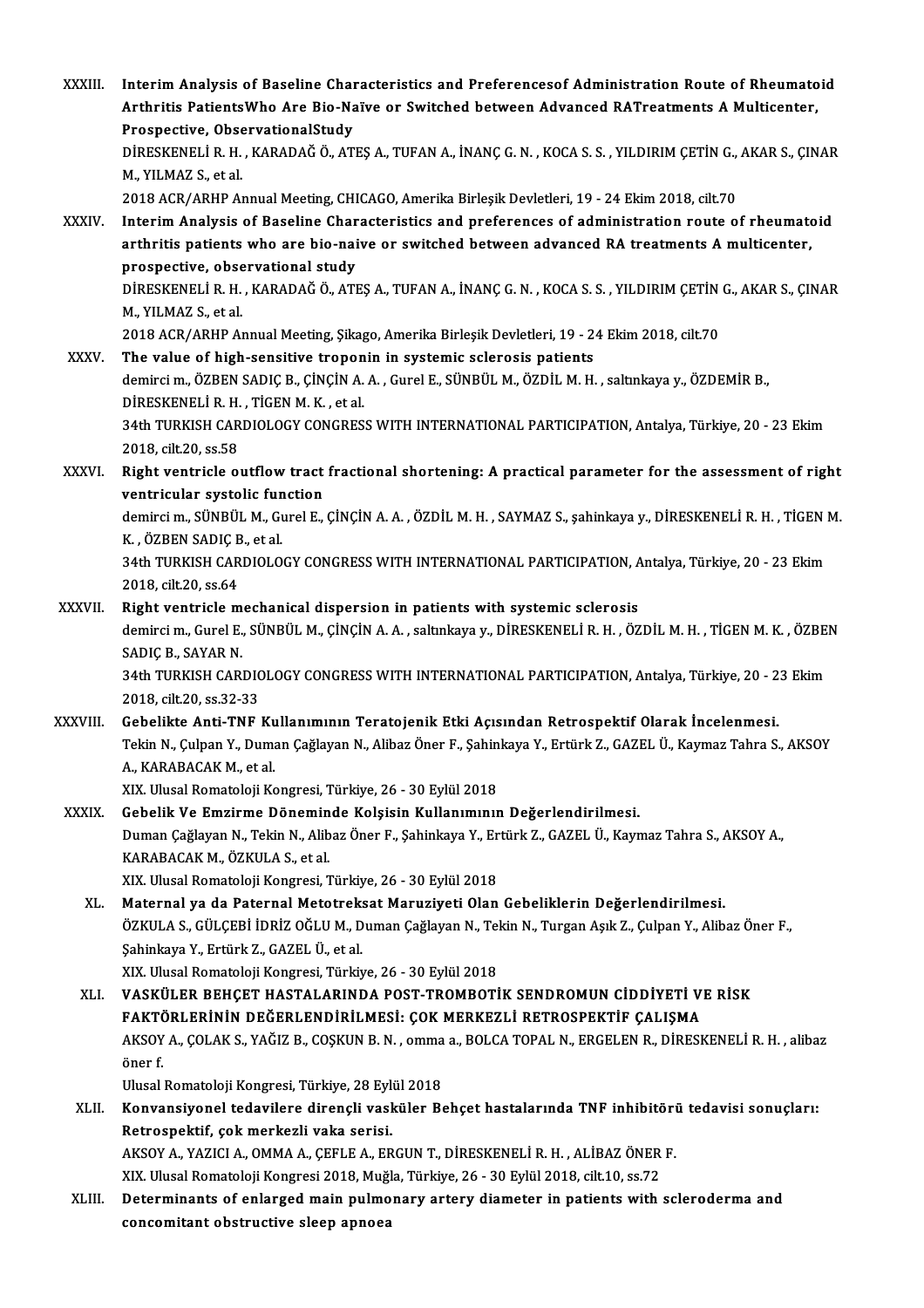YAKUT T., BALCAN M. B. , KARAKURT S., DİRESKENELİ R. H. , YALÇINKAYA Y., PEKER Y.<br>Furansan Bespiratory Congress, 15 , 19 Fylül 2019 YAKUT T., BALCAN M. B. , KARAKURT S., DİRESKENE<br>European Respiratory Congress, 15 - 19 Eylül 2018<br>Determinants of onlanged mejn nulmaneru art European Respiratory Congress, 15 - 19 Eylül 2018

- XLIV. Determinants of enlarged main pulmonary artery diameter in patients with scleroderma and<br>concomitant obstructive sleep apnoea Yakut T., Balcan B., KARAKURT S., Direskeneli H., Yalcinkaya Y., Peker Y. 28th International Congress of the European-Respiratory-Society (ERS), Paris, Fransa, 15 - 19 Eylül 2018, cilt.52 Yakut T., Balcan B., KARAKURT S., Direskeneli H., Yalcinkaya Y., Peker Y.<br>28th International Congress of the European-Respiratory-Society (ERS), Paris, Fransa, 15 - 19 Eylül 2018, cilt<br>28LV. Investigation of poor prognosti
- 28th International Congress of the European-Respiratory-Society (ERS), Paris, Fransa, 15 19 Eylül 2018, cilt.52<br>Investigation of poor prognostic factors among rheumatoid arthritis patients in TURKBİO Registry<br>İNANÇ G. N. **Investi;<br>İNANÇ (**<br>A., et al.<br>EULAB : İNANÇ G. N. , ERTÜRK Z., ÖZEN G., DALKILIÇ H. E. , KOCA S. S. , CAN G., KAR<br>A., et al.<br>EULAR 2018, Amsterdam, Hollanda, 13 - 16 Haziran 2018, cilt.77, ss.1319<br>INSUEEICIENT IMMUNOSUPPRESSIVE USE IS THE I FADINC CAUSE

EULAR 2018, Amsterdam, Hollanda, 13 - 16 Haziran 2018, cilt.77, ss.1319

# A., et al.<br>EULAR 2018, Amsterdam, Hollanda, 13 - 16 Haziran 2018, cilt.77, ss.1319<br>XLVI. INSUFFICIENT IMMUNOSUPPRESSIVE USE IS THE LEADING CAUSE OF VASCULAR RELAPSES IN<br>BEHCET'S DISEASE

AKSOYA.,Oner F.,ErgunT.,DİRESKENELİR.H.

BEHCET'S DISEASE<br>AKSOY A., Oner F., Ergun T., DİRESKENELİ R. H.<br>Congress of the European-League-Against-Rheumatism (EULAR), Amsterdam, Hollanda, 13 - 16 Haziran 2018,<br>S<sup>ilt 77</sup>, 28 <sup>771 772</sup> AKSOY A., Oner F., Congress of the Eu<br>cilt.77, ss.771-772<br>Bomatoid Antrit Congress of the European-League-Against-Rheumatism (EULAR), Amsterdam, Hollanda, 13 - 16 Haziran 2018<br>cilt.77, ss.771-772<br>XLVII. Romatoid Artrit Hastalarında Geriatrik Sendromların Sorgulanması: Geriatri-Romatoloji İşbirli

- cilt.77, ss.771-772<br>Romatoid Artrit Hastalarında Geriatrik Sendrom<br>TUFAN A., ERTÜRK Z., İNANÇ G.N. , DİRESKENELİ R. H.<br>11 AKADEMİK GERİATRİ KONGRESİ, Antalya Türkiye 1 Romatoid Artrit Hastalarında Geriatrik Sendromların Sorgulanma<br>TUFAN A., ERTÜRK Z., İNANÇ G. N. , DİRESKENELİ R. H.<br>11.AKADEMİK GERİATRİ KONGRESİ, Antalya, Türkiye, 19 - 23 Nisan 2018<br>Ultreenestenbiş seoring of the major s TUFAN A., ERTÜRK Z., İNANÇ G. N. , DİRESKENELİ R. H.<br>11.AKADEMİK GERİATRİ KONGRESİ, Antalya, Türkiye, 19 - 23 Nisan 2018<br>XLVIII. Ultrsonographic scoring of the major salivary glands: Is there a relationship with disease ac
- 11.AKADEMIK GERIATRI KONGRES<br>Ultrsonographic scoring of the<br>and functional status of glands<br>INANG G.N., YALGINKAYA V. DIRES Ultrsonographic scoring of the major salivary glands: Is there a relationship with disease and functional status of glands<br>and functional status of glands<br>INANÇ G.N., YALÇINKAYA Y., DİRESKENELİ R. H., ATAGÜNDÜZ M. P., Ertü

and functional status of glands<br>İNANÇ G. N. , YALÇINKAYA Y., DİRESKENELİ R. H. , ATAGÜNDÜZ M. P. , Ertürk Z., MUMCU G., ÜNAL A. U.<br>XVII Mediterranean Congress of Rheumatology, Genoa, İtalya, 12 - 14 Nisan 2018, cilt.36, ss

- iNANÇ G. N. , YALÇINKAYA Y., DİRESKENELİ R. H. , ATAGÜNDÜZ M. P. , Ertürk Z., MUMCU G., ÜNAL A. U.<br>XVII Mediterranean Congress of Rheumatology, Genoa, İtalya, 12 14 Nisan 2018, cilt.36, ss.51<br>XLIX. Transient elastography XVII Mediterranean Congress of Rheumatology, Genoa, İtalya, 12<br>Transient elastography with controlled attenuation paran<br>and significant liver fibrosisin patients with scleroderma<br>Vilmes V. Kani H. T., Sobinkaya V. Murseloğ Transient elastography with controlled attenuation parameterin the assessment<br>and significant liver fibrosisin patients with scleroderma<br>Yılmaz Y., Kani H. T. , Şahinkaya Y., Mursaloğlu H. H. , Aziziy M., İnanç G. N. , Dir and significant liver fibrosisin patients with scleroderma<br>Yılmaz Y., Kani H. T. , Şahinkaya Y., Mursaloğlu H. H. , Aziziy M., İnanç G. N. , Direskeneli R. H.<br>27th Annual Conference of APASL, Dilli, Hindistan, 14 - 18 Mart Yılmaz Y., Kani H. T. , Şahinkaya Y., Mursaloğlu H. H. , Aziziy M., İnanç G. N. , Direskeneli R. H.<br>27th Annual Conference of APASL, Dilli, Hindistan, 14 - 18 Mart 2018, cilt.12, ss.378<br>L. The association between two non-i
	- gastrointestinal involvement andmalnutrition in systemic sclerosis: self-reported questionnaires The association bet<br>gastrointestinal inv<br>and capillaroscopy<br>vALCINKAVA V. Extin and capillaroscopy

YALÇINKAYA Y., Ertürk Z., Pehlivan Ö., ÜNAL A. U. , Kaymaz Tahra S., ATAGÜNDÜZ M. P. , DİRESKENELİ R. H. ,<br>İNANC G. N. YALÇINKAYA Y., Ertürk Z., Pehlivan Ö., ÜNAL A. U. , Kaymaz Tahra S., ATAGÜNDÜZ M. P. , DİRI<br>İNANÇ G. N.<br>5TH systemic sclerosis world congress, Bordo, Fransa, 15 - 17 Şubat 2018, cilt.3, ss.210-211<br>Die Geltimi İs Güsü Kaybu

- LI. Diş Çekimi İş Gücü Kaybına Neden Olur Mu? 5TH systemic sclerosis world congress, Bordo, Fransa, 15 - 17 Şubat 2018, cilt.3, ss.210-211<br>Diş Çekimi İş Gücü Kaybına Neden Olur Mu?<br>KARAÇAYLI Ü., DOĞAN T. E. , ŞİŞMAN N., KİTAPÇI O. C. , KÖKSAL L., DİRESKENELİ R. H. , M Diş Çekimi İş Gücü Kaybına Neden Olur Mu?<br>KARAÇAYLI Ü., DOĞAN T. E. , ŞİŞMAN N., KİTAPÇI O. C. , KÖKSAL L., DİRESKENELİ R. H. , MUMCU G.<br>Sağlık Bilimleri Eğitim–Araştırma ve Uygulamalarında Güncel Yönelimler Kongresi, Türk KARAÇAYLI Ü., DOĞAN T. E. , ŞİŞMAN N., KİTAPÇI O. C. , KÖKSAL L., DİRESKENELİ R. H. , MUMCU G.<br>Sağlık Bilimleri Eğitim–Araştırma ve Uygulamalarında Güncel Yönelimler Kongresi, Türkiye, 7 - 08 Aralık 2017<br>LII. Diagnosti
- Sağlık Bilimleri Eğitim-Araştırma ve Uygulamalarında Güncel Yönelim<br>Diagnostic Value of MR Enterography As a Complementary In<br>Spondylarthritis Patients with Chronic Non-Bloody Diarrhea<br>ÜNALA IL ERTÜRKZ OĞUZ G VALGINKAYA V Diagnostic Value of MR Enterography As a Complementary Intervention toColonoscopy in Axial<br>Spondylarthritis Patients with Chronic Non-Bloody Diarrhea<br>ÜNAL A.U., ERTÜRK Z., OĞUZ G., YALÇINKAYA Y., İMERYÜZ N., ERGELEN R., EK Spondylarthritis Patier<br>ÜNAL A. U. , ERTÜRK Z., O<br>DİRESKENELİ R. H. , et al.<br>AMERICAN COLLECE OF 1 ÜNAL A. U. , ERTÜRK Z., OĞUZ G., YALÇINKAYA Y., İMERYÜZ N., ERGE<br>DİRESKENELİ R. H. , et al.<br>AMERICAN COLLEGE OF RHEUMATOLOGY 2017, 3 - 08 Kasım 2017<br>Investisation of Boor Brospestis Festors Amers Bhoumatois DIRESKENELI R. H., et al.<br>AMERICAN COLLEGE OF RHEUMATOLOGY 2017, 3 - 08 Kasım 2017<br>LIII. Investigation of Poor Prognostic Factors Among Rheumatoid Arthritis Patients in Turkbio Registry<br>INANG C. N. EPTÜRK 7, ÖZEN C. DALKU
	-
- AMERICAN COLLEGE OF RHEUMATOLOGY 2017, 3 08 Kasım 2017<br>Investigation of Poor Prognostic Factors Among Rheumatoid Arthritis Patients in Turkbio Registry<br>İNANÇ G. N. , ERTÜRK Z., ÖZEN G., DALKILIÇ H. E. , Koca S. S. , CAN Investi<sub>a</sub><br>İNANÇ (<br>A., et al. INANÇ G. N. , ERTÜRK Z., ÖZEN G., DALKILIÇ H. E.<br>A., et al.<br>ACR/ARHP Scientific Meeting, 3 - 08 Kasım 2017<br>The Association between two non-inwesive

A., et al.<br>ACR/ARHP Scientific Meeting, 3 - 08 Kasım 2017<br>LIV. The Association between two non-invasive methods for the assessment of severity of<br>gestreintestinal invaluement and malnutrition in systemic selenceis: sel ACR/ARHP Scientific Meeting, 3 - 08 Kasım 2017<br>The Association between two non-invasive methods for the assessment of severity of<br>gastrointestinal involvement and malnutrition in systemic sclerosis: self-reported questionn The Association between two non-<br>gastrointestinal involvement and n<br>and nail fold video-capillaroscopy<br>velaplave veettinks pobliven äevinel gastrointestinal involvement and malnutrition in systemic sclerosis: self-reported que<br>and nail fold video-capillaroscopy<br>yalçınkaya y., ertürk z., pehlivan ö., ünal a. u. , ATAGÜNDÜZ M. P. , DİRESKENELİ R. H. , İNANÇ G. N

and nail fold video-capillaroscopy<br>yalçınkaya y., ertürk z., pehlivan ö., ünal a. u. , ATAGÜN<br>2017 ACR/ARHP Annual Meeting, 3 - 08 Kasım 2017<br>Ailovi Akdoniz atosi'nde yosun bastalığın seynin LV. Ailevi Akdeniz ateşi'nde yaşın hastalığın seyrine etkisi olabilir mi?

YAŞAR BİLGE N. Ş. , SARI İ., SOLMAZ D., ŞENEL S., EMMUNGİL H., KILIÇ L., YILMAZ ÖNER S., YILDIZ F., YILMAZ S.,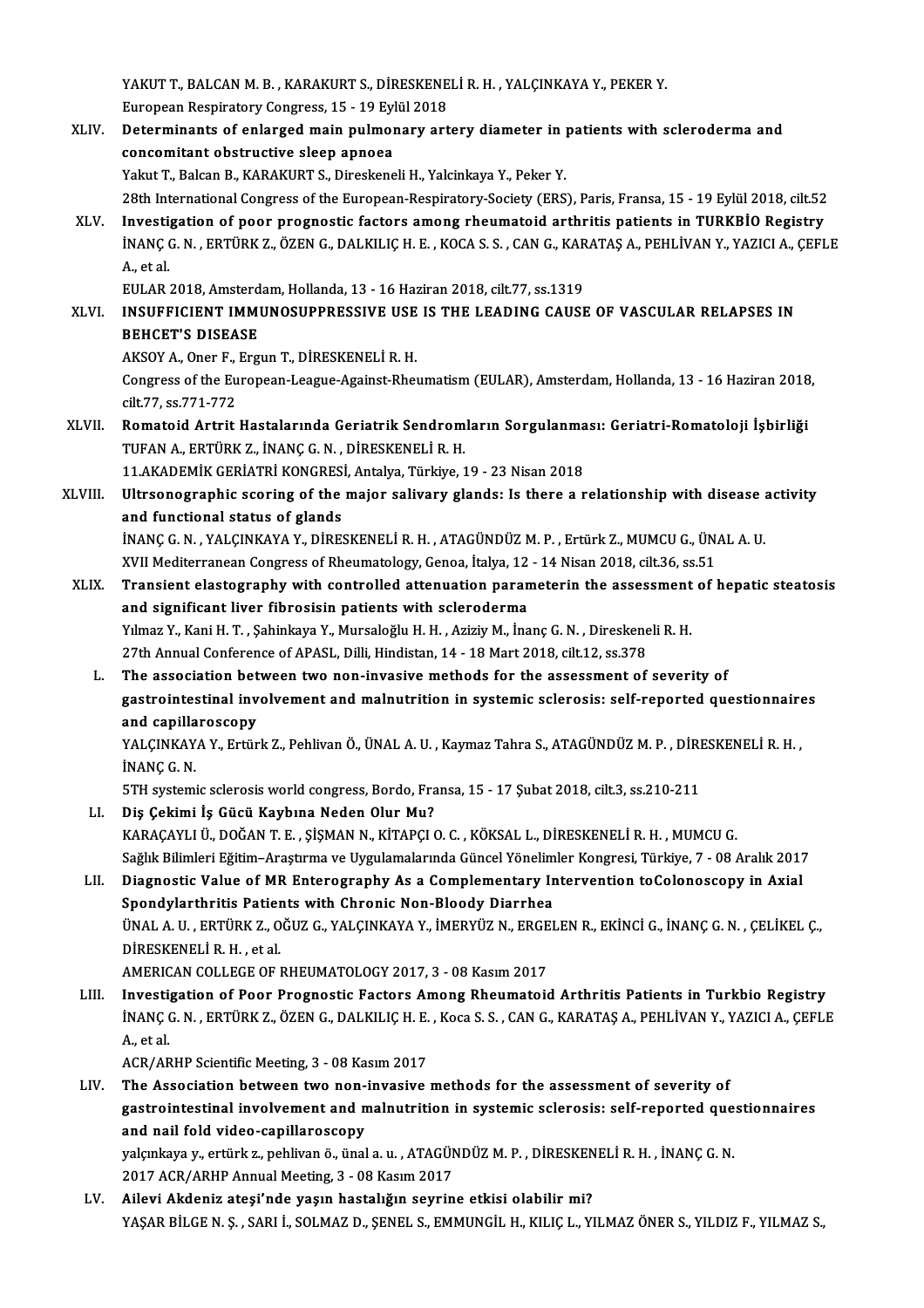ERSOZLUBOZKIRLID.,etal.

XVIII. Ulusal Romatoloji Kongresi, Türkiye, 18 - 22 Ekim 2017

ERSOZLU BOZKIRLI D., et al.<br>XVIII. Ulusal Romatoloji Kongresi, Türkiye, 18 - 22 Ekim 2017<br>LVI. Erişkin immunglobulin A vaskulitli hastalarda prognoz ve hasarın değerlendirilmesi:Çok merkezli<br> XVIII. Ulusal Romatoloji Kongresi,<br>Erişkin immunglobulin A vask<br>retrospektif kohort çalısması<br>Alibaz Öner E. Omma A. SAPLA Erişkin immunglobulin A vaskulitli hastalarda prognoz ve hasarın değerlendirilmesi:Çok merkez<br>retrospektif kohort çalısması<br>Alibaz-Öner F., Omma A., SARI A., KARADAĞ Ö., ÜSKÜDAR CANSU D., GAZEL Ü., BES C., YILDIZ F., Öksüz

r<mark>etrospektif k</mark><br>Alibaz-Öner F., C<br>YILMAZ S., et al.<br>YVIII. Ulusel Bor Alibaz-Öner F., Omma A., SARI A., KARADAĞ Ö., ÜSKÜDAR CANSU D., GA<br>YILMAZ S., et al.<br>XVIII. Ulusal Romatoloji Kongresi, Antalya, Türkiye, 18 - 22 Ekim 2017<br>TÜRKRİQ kayıt kütüğündeki romatoid artrit bastarında kötü, pı

YILMAZ S., et al.<br>XVIII. Ulusal Romatoloji Kongresi, Antalya, Türkiye, 18 - 22 Ekim 2017<br>LVII. TÜRKBİO kayıt kütüğündeki romatoid artrit hastarında kötü prognostik faktörlerin araştırılması. XVIII. Ulusal Romatoloji Kongresi, Antalya, Türkiye, 18 - 22 Ekim 2017<br><mark>TÜRKBİO kayıt kütüğündeki romatoid artrit hastarında kötü prognostik faktörlerin araştırılması.</mark><br>İNANÇ G. N. , ERTÜRK Z., ÖZEN G., DALKILIÇ H. E. , Ko <mark>TÜRKBİO kay</mark>ı<br>İNANÇ G. N. , EI<br>YAZICI A., et al.<br>YVIII. Ulusel Bo İNANÇ G. N. , ERTÜRK Z., ÖZEN G., DALKILIÇ H. E. , Koca S. S. , '<br>YAZICI A., et al.<br>XVIII. Ulusal Romatoloji Kongresi, Türkiye, 18 - 22 Ekim 2017<br>Erickin immunglobulin A. vaskülitli bastalarda prognaz

YAZICI A., et al.<br>XVIII. Ulusal Romatoloji Kongresi, Türkiye, 18 - 22 Ekim 2017<br>LVIII. Erişkin immunglobulin A vaskülitli hastalarda prognoz ve hasarın değerlendirilmesi: Çok merkezli<br>retrospektif kohort çalışması XVIII. Ulusal Romatoloji Kongresi,<br>Erişkin immunglobulin A vask<br>retrospektif kohort çalışması<br>ALİPAZÖNER E. OMMA A. SARL Erişkin immunglobulin A vaskülitli hastalarda prognoz ve hasarın değerlendirilmesi: Çok merkezli<br>retrospektif kohort çalışması<br>ALİBAZ ÖNER F., OMMA A., SARI A., KARADAĞ Ö., ÜSKÜDAR CANSU D., GAZEL Ü., BES C., YILDIZ F., ÖK

retrospektif ko<br>ALİBAZ ÖNER F.<br>YILMAZ S., et al.<br>YVIII. Ulusel Ber ALİBAZ ÖNER F., OMMA A., SARI A., KARADAĞ Ö., ÜSKÜDAR C.<br>YILMAZ S., et al.<br>XVIII. Ulusal Romatoloji Kongresi, Türkiye, 18 - 22 Ekim 2017<br>Dev büsreli arteritli bastaların takibinde günlük pratik

YILMAZ S., et al.<br>XVIII. Ulusal Romatoloji Kongresi, Türkiye, 18 - 22 Ekim 2017<br>LIX. Dev hücreli arteritli hastaların takibinde günlük pratikte gelişen relaps oranı kontrollü çalışmakara<br>Göne daha mı düsül:? Cek menker XVIII. Ulusal Romatoloji Kongresi, Türkiye, 18 - 22 Ekim 2017<br>Dev hücreli arteritli hastaların takibinde günlük pratikte gelişen ı<br>göre daha mı düşük? Çok merkezli-retrospektif çalışma sonuçları<br>ALİPAZÖNER E. PALCLM A. ZEN Dev hücreli arteritli hastaların takibinde günlük pratikte gelişen relaps oranı kontrollü çalışmakara<br>göre daha mı düşük? Çok merkezli-retrospektif çalışma sonuçları<br>ALİBAZ ÖNER F., BALCI M. A. , ZENGİN O., BAYINDIR Ö., DÖ göre daha mı düşük<br>ALİBAZ ÖNER F., BAL<br>KÜÇÜKŞAHİN O., et al.<br>YVIII. Illusel Bematala ALİBAZ ÖNER F., BALCI M. A. , ZENGİN O., BAYINDIR Ö., DÖZM<br>KÜÇÜKŞAHİN O., et al.<br>XVIII. Ulusal Romatoloji Kongresi, Türkiye, 18 - 22 Ekim 2017<br>Erickin IsA yaşkülitli baştalarda prospos ve başarın de

KÜÇÜKŞAHİN O., et al.<br>18 Erişkin Ilusal Romatoloji Kongresi, Türkiye, 18 - 22 Ekim 2017<br>19 Erişkin IgA vaskülitli hastalarda prognoz ve hasarın değerlendirilmesi: Çok merkezli kohort çalışması Erişkin IgA vaskülitli hastalarda prognoz ve hasarın değerlendirilmesi: Çok merkezli kohort<br>çalışması<br>ALİBAZ ÖNER F., OMMA A., SARI A., KARADAĞ Ö., ÜSKÜDAR CANSU D., GAZEL Ü., BES C., YILDIZ F., ÖKSÜZ M. F. ,<br>YU DIZ S. et

<mark>çalışması</mark><br>ALİBAZ ÖNER I<br>YILDIZ S., et al.<br>YVIII Ulusal Baı ALİBAZ ÖNER F., OMMA A., SARI A., KARADAĞ Ö., ÜSKÜDAR C<br>YILDIZ S., et al.<br>XVIII.Ulusal Romatoloji Kongresi, Türkiye, 18 - 22 Ekim 2017<br>Seronogatif romatoid, artritli bastaların ultrasonografi

- YILDIZ S., et al.<br>XVIII.Ulusal Romatoloji Kongresi, Türkiye, 18 22 Ekim 2017<br>LXI. Seronegatif romatoid artritli hastaların ultrasonografiile entezopati açısından değerlendirilmesi<br>Frtirk Z. ÖZSOV T. VAČCLİ, GAZEL Ü. Voku XVIII.Ulusal Romatoloji Kongresi, Türkiye, 18 - 22 Ekim 2017<br>Seronegatif romatoid artritli hastaların ultrasonografiile entezopati açısından değerlendirilm<br>Ertürk Z., ÖZSOY T., YAĞCI İ., GAZEL Ü., Yalçınkaya Y., ATAGÜNDÜZ Ertürk Z., ÖZSOY T., YAĞCI İ., GAZEL Ü., Yalçınkaya Y., ATAGÜNDÜZ M. P. , DİRESKENELİ R. H. , İNANÇ G. N.<br>18. Ulusal Romatoloji Kongresi, Türkiye, 18 - 22 Ekim 2017, cilt.9, ss.1-176 Ertürk Z., ÖZSOY T., YAĞCI İ., GAZEL Ü., Yalçınkaya Y., ATAGÜNDÜZ M. P. , DİRESKE<br>18. Ulusal Romatoloji Kongresi, Türkiye, 18 - 22 Ekim 2017, cilt.9, ss.1-176<br>LXII. Erişkin Ailesel Akdeniz Ateşi hastalarında psöriasis sıkl
- AKSOY A., ÖZGEN Z., GAZEL Ü., İNANÇ G. N. , ATAGÜNDÜZ M. P. , ERGUN S. A. T. , DİRESKENELİ R. H.<br>18. Ulusal Romatoloji Kongresi, Türkiye, 18 22 Ekim 2017 Erişkin Ailesel Akdeniz Ateşi hastalarında psöriasis s<br>AKSOY A., ÖZGEN Z., GAZEL Ü., İNANÇ G. N. , ATAGÜNDÜZ M<br>18. Ulusal Romatoloji Kongresi, Türkiye, 18 - 22 Ekim 2017<br>MEEV gen mutasyonunun 2. ve da 10. ekzanda elmes AKSOY A., ÖZGEN Z., GAZEL Ü., İNANÇ G. N. , ATAGÜNDÜZ M. P. , ERGUN S. A. T. , DİRESKENELİ R. H.<br>18. Ulusal Romatoloji Kongresi, Türkiye, 18 - 22 Ekim 2017<br>LXIII. MEFV gen mutasyonunun 2. ya da 10. ekzonda olması ailev

# 18. Ulus<br>MEFV<br>midir?<br><sup>VASAD</sup> MEFV gen mutasyonunun 2. ya da 10. ekzonda olması ailevi Akdeniz ateşi hastalığının seyrinde etkili<br>midir?<br>YAŞAR BİLGE N. Ş. , SARI İ., SOLMAZ D., ŞENEL S., EMMUNGİL H., KILIÇ L., ÖNER s. y. , YILDIZ F., YILMAZ S., bozkırl

midir?<br>YAŞAR BİL<br>d. e. , et al.<br>YVIII. Ilhe YAŞAR BİLGE N. Ş. , SARI İ., SOLMAZ D., ŞENEL S., EMMUNGİL H., KILIÇ L., ÖN!<br>d. e. , et al.<br>XVIII. Ulusal Romatoloji Kongresi, Türkiye, 18 - 22 Ekim 2017, cilt.9, ss.26-27<br>Dav büsreli arteritli bastaların takibinde günlük

d. e. , et al.<br>XVIII. Ulusal Romatoloji Kongresi, Türkiye, 18 - 22 Ekim 2017, cilt.9, ss.26-27<br>LXIV. Dev hücreli arteritli hastaların takibinde günlük pratikte gelişen relaps oranı, kontrollü çalışmalara<br>Göre daha mı d XVIII. Ulusal Romatoloji Kongresi, Türkiye, 18 - 22 Ekim 2017, cilt.9, ss.26-2<br>Dev hücreli arteritli hastaların takibinde günlük pratikte gelişen ı<br>göre daha mı düşük? Çok merkezli-retrospektif çalışma sonuçları<br>ALİPAZÖNER Dev hücreli arteritli hastaların takibinde günlük pratikte gelişen relaps oranı, kontrollü çalışmalara<br>göre daha mı düşük? Çok merkezli-retrospektif çalışma sonuçları<br>ALİBAZ ÖNER F., BALCI M. A. , ZENGİN O., BAYINDIR Ö., D göre daha mı düşük? Çok merkezli-retrospektif çalışma sonuçları<br>ALİBAZ ÖNER F., BALCI M. A. , ZENGİN O., BAYINDIR Ö., DÖNMEZ S., TAŞCI M., DOĞRU A., ÇEFLE A., DALKILIÇ H. E. ,<br>KÜÇÜKŞAHİN O., et al. 18. Ulusal Romatoloji kongresi, Antalya, Türkiye, 18 - 22 Ekim 2017, cilt.9 KÜÇÜKŞAHİN 0., et al.<br>18. Ulusal Romatoloji kongresi, Antalya, Türkiye, 18 - 22 Ekim 2017, cilt.9<br>LXV. Erişkin immunglobulin A vaskülitli hastalarda prognoz ve hasarın değerlendirilmesi: Çok merkezli<br>

18. Ulusal Romatoloji kongresi, *1*<br>Erişkin immunglobulin A vas<br>retrospektif kohrt çalışması<br>ALİPAZÖNER E. QMMA A, SAR Erişkin immunglobulin A vaskülitli hastalarda prognoz ve hasarın değerlendirilmesi: Çok merkezli<br>retrospektif kohrt çalışması<br>ALİBAZ ÖNER F., OMMA A., SARI A., KARADAĞ Ö., ÜSKÜDAR CANSU D., GAZEL Ü., BES C., YILDIZ F., ÖKS retrospektif kohrt çalışması<br>ALİBAZ ÖNER F., OMMA A., SARI A., KARADAĞ Ö., ÜSKÜDAR CANSU D., GAZEL Ü<br>YILMAZ S., et al.<br>18. Ulusal Romatoloji kongresi, Antalya, Türkiye, 18 - 22 Ekim 2017, cilt.9, ss.50 ALİBAZ ÖNER F., OMMA A., SARI A., KARADAĞ Ö., ÜSKÜDAR CANSU D., GAZEL Ü., BES C., YILDIZ F., ÖKSÜZ M. F.,

YILMAZ S., et al.<br>18. Ulusal Romatoloji kongresi, Antalya, Türkiye, 18 - 22 Ekim 2017, cilt.9, ss.50<br>LXVI. Obstructive sleep apnoea and pulmonary involvement in patients with scleroderma<br>Valut A.T. Valginizya V. KARAKURTS, 18. Ulusal Romatoloji kongresi, Antalya, Türkiye, 18 - 22 Ekim 2017, cili<br>Obstructive sleep apnoea and pulmonary involvement in patie<br>Yakut A. T. , Yalcinkaya Y., KARAKURT S., DİRESKENELİ R. H. , PEKER Y.<br>Sleep and Control Obstructive sleep apnoea and pulmonary inverticles<br>Takut A. T. , Yalcinkaya Y., KARAKURT S., DİRESKEN<br>Sleep and Control of Breathing, 15 - 19 Eylül 2017<br>ILLNESS RERGERTION IN RATIENTS WITH PE Yakut A. T. , Yalcinkaya Y., KARAKURT S., DİRESKENELİ R. H. , PEKER Y.<br>Sleep and Control of Breathing, 15 - 19 Eylül 2017<br>LXVII. ILLNESS PERCEPTION IN PATIENTS WITH BEHCET DISEASE EMOTIONAL REACTIONS TO DISEASE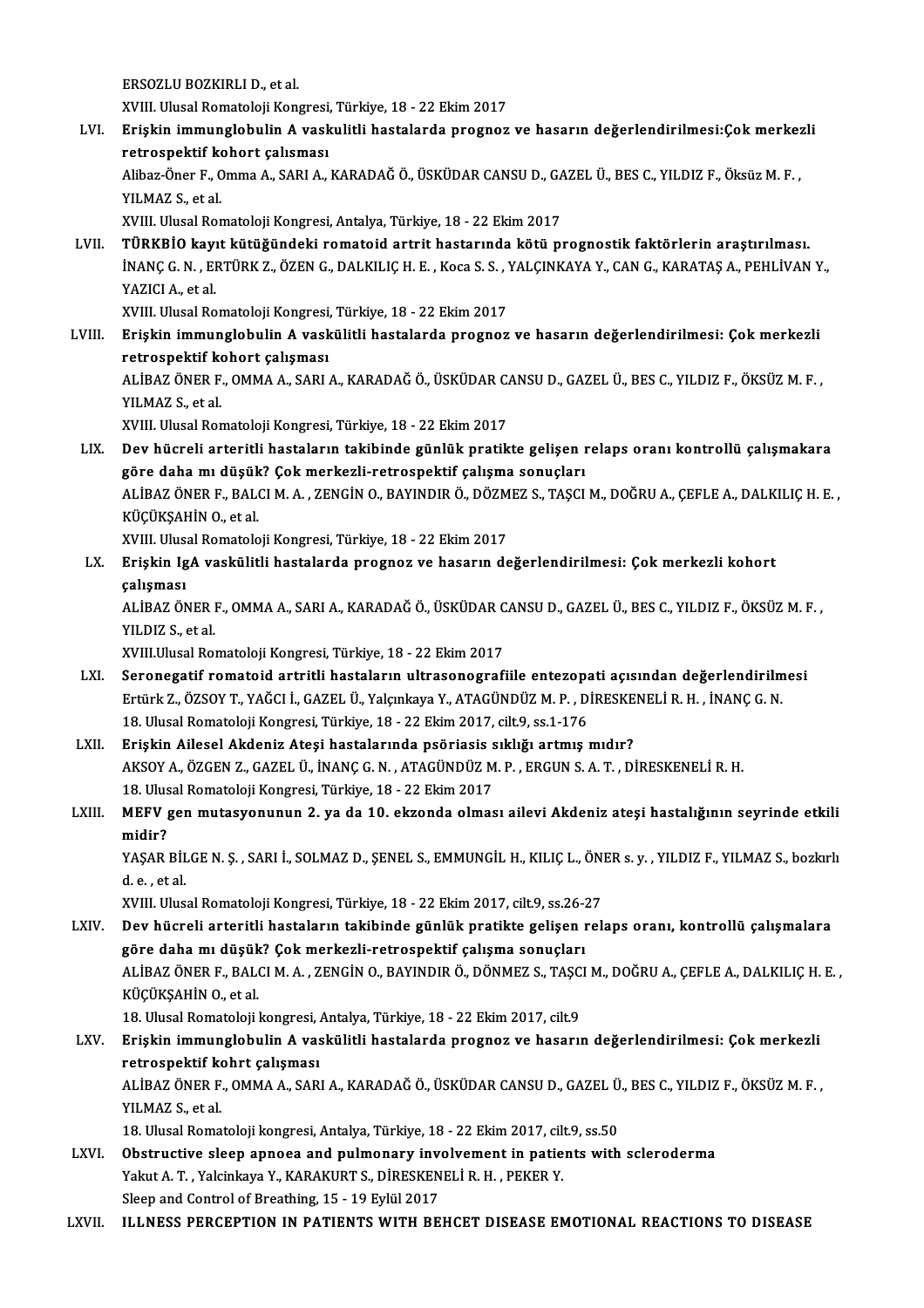SYMPTOMS ERGUNS.A.T. , İNANÇG.N. ,DİRESKENELİR.H. ,MUMCUG. 17th International Conference on Behçet's Disease, 15 - 17 Eylül 2017, cilt.34 ERGUN S. A. T., İNANÇ G. N., DİRESKENELİ R. H., MUMCU G.<br>17th International Conference on Behçet's Disease, 15 - 17 Eylül 2017, cilt.34<br>17th Internation of the Diagnostic Value of Volume, Conductivity and Scatter Parameter 17th International Conference on Behçet's Disease, 15 - 17 Eylül 2017, cilt.34<br>Evaluation of the Diagnostic Value of Volume, Conductivity and Scatter Parameters Determined<br>Unicel DxH800 Coulter Cellular Analyzer in Sepsis Evaluation of the Diagnostic<br>Unicel DxH800 Coulter Cellul<br>Nonsystemic Infection Cases<br>CEVI IV T TURVAL B - KAVA O-G Unicel DxH800 Coulter Cellular Analyzer in Sepsis in Comparison to Chronic Inflammatory and<br>Nonsystemic Infection Cases<br>ÇEVLİK T., TURKAL R., KAYA O., GÜLLÜ M. F. , YALÇINKAYA Y., OĞUZ U., ARSLANTAŞ M., CİNEL İ. H. , İNANÇ Nonsystemic Infection<br>ÇEVLİK T., TURKAL R., KA<br>DİRESKENELİ R. H. , et al.<br>American Association of ( CEVLİK T., TURKAL R., KAYA O., GÜLLÜ M. F. , YALÇINKAYA Y., OĞUZ U., ARSLANTAŞ I<br>DİRESKENELİ R. H. , et al.<br>American Association of Clinical Chemistry Congress, 30 Temmuz - 03 Ağustos 2017<br>III TRASONOCRARHIC SCORINC OF THE DIRESKENELI R. H. , et al.<br>American Association of Clinical Chemistry Congress, 30 Temmuz - 03 Ağustos 2017<br>LXIX. ULTRASONOGRAPHIC SCORING OF THE MAJOR SALIVARY GLANDS IN SJOGREN SYNDROME: A<br>COMBARATIVE STUDY WITH DISEASE American Association of Clinical Chemistry Congress, 30 Temmuz - 03 Ağustos 2017<br>ULTRASONOGRAPHIC SCORING OF THE MAJOR SALIVARY GLANDS IN SJOGREN SYNDROMI<br>COMPARATIVE STUDY WITH DISEASE ACTIVITY INDEXES<br>INANC G. N. , valcı ULTRASONOGRAPHİC SCORING OF THE MAJOR SALIVARY GLANDS IN SJOGREN SYNDROMI<br>COMPARATIVE STUDY WITH DISEASE ACTIVITY INDEXES<br>İNANÇ G.N. , yalçınkaya y., MUMCU G., ERTÜRK Z., ÜNAL A. U. , ATAGÜNDÜZ M. P. , DİRESKENELİ R. H.<br>FI COMPARATIVE STUDY WITH DISEASE ACTIVITY INDEXES<br>İNANÇ G. N. , yalçınkaya y., MUMCU G., ERTÜRK Z., ÜNAL A. U. , AT<br>EULAR 2017, 14 - 17 Haziran 2017 LXX. ASSESSING ENTHESITIS BY ULTRASONOGRAPHY IN PATIENTS WITH SERONEGATIVE RA EULAR 2017, 14 - 17 Haziran 2017<br>ASSESSING ENTHESITIS BY ULTRASONOGRAPHY IN PATIENTS WITH SERONEGATIVE RA<br>ertürk z., özsoy t., YAĞCI İ., yalçınkaya y., GAZEL Ü., ATAGÜNDÜZ M. P. , DİRESKENELİ R. H. , İNANÇ G. N.<br>EULAR 2017 ASSESSING ENTHESITIS BY ULT<br>ertürk z., özsoy t., YAĞCI İ., yalçınkay<br>EULAR 2017, 14 - 17 Haziran 2017<br>ASSESSING ENTHESITIS PY III T ertürk z., özsoy t., YAĞCI İ., yalçınkaya y., GAZEL Ü., ATAGÜNDÜZ M. P. , DİRESKENELİ R. H. , İNANÇ G. N.<br>EULAR 2017, 14 - 17 Haziran 2017<br>ARSESSING ENTHESITIS BY ULTRASONOGRAPHY IN PATIENTS WITH SERONEGATIVE RHEUMATOID EULAR 2017,<br>ASSESSING<br>ARTHRITIS<br>artürks ÖZS ASSESSING ENTHESITIS BY ULTRASONOGRAPHY IN PATIENTS WITH SERONEGAT<br>ARTHRITIS<br>ertürk z., ÖZSOY T., YAĞCI İ., GAZEL Ü., ATAGÜNDÜZ M. P. , DİRESKENELİ R. H. , İNANÇ G. N.<br>Annual European Congress of Phoumatalogu 4 , 07 Hegira ARTHRITIS<br>ertürk z., ÖZSOY T., YAĞCI İ., GAZEL Ü., ATAGÜNDÜZ M. P. , DİRESKENELİ R. H. , İNANÇ G. N.<br>Annual European Congress of Rheumatology, 4 - 07 Haziran 2017 ertürk z., ÖZSOY T., YAĞCI İ., GAZEL Ü., ATAGÜNDÜZ M. P. , DİRESKENELİ R. H. , İNANÇ G. N.<br>Annual European Congress of Rheumatology, 4 - 07 Haziran 2017<br>LXXII. ULTRASONOGRAPHIC SCORING OF THE MAJOR SALIVARY GLANDS I Annual European Congress of Rheumatology, 4 - 07 Haziran 2017<br>ULTRASONOGRAPHIC SCORING OF THE MAJOR SALIVARY G<br>COMPATRATIVE STUDY WITH DISEASE ACTIVITY INDEXES<br>INANC G.N. - VRISINERIA WALLMCLLG - EPTÜRK 7 - ÜNAL A-U--ATA ULTRASONOGRAPHIC SCORING OF THE MAJOR SALIVARY GLANDS IN SJOGREN SYNDROM!<br>COMPATRATIVE STUDY WITH DISEASE ACTIVITY INDEXES<br>İNANÇ G.N. , yalçınkaya y., MUMCU G., ERTÜRK Z., ÜNAL A. U. , ATAGÜNDÜZ M. P. , DİRESKENELİ R. H.<br>2 COMPATRATIVE STUDY WITH DISEASE ACTIVITY INDEXES<br>İNANÇ G. N. , yalçınkaya y., MUMCU G., ERTÜRK Z., ÜNAL A. U. , ATAGÜNDÜZ M. P. , DİRESKENELİ R. H.<br>37THANNUAL SCIENTIFIC MEETING AND THE 11TH INTERNATIONAL SYMPOSIUM, 19 - 2 INANÇ G. N. , yalçınkaya y., MUMCU G., ERTÜRK Z., ÜNAL A. U. , ATAGÜNDÜZ M. P. , DİRESKENELİ R. H.<br>37THANNUAL SCIENTIFIC MEETING AND THE 11TH INTERNATIONAL SYMPOSIUM, 19 - 20 Mayıs 2017<br>LXXIII. Diagnostic Value of Volume, 37THANNUAL SCIENTIFIC MEETING AND THE 11TH INTERNATIONAL SYMPOSIUM, 19 - 20 N<br>Diagnostic Value of Volume, Conductivity and Scatter Parameters Determined by l<br>Coulter Cellular Analyzer in Sepsis in Comparison to Chronic Inf Diagnostic Value of Volume, Conductivity and Scatter Parameters Determined by Unicel DxH800<br>Coulter Cellular Analyzer in Sepsis in Comparison to Chronic Inflammatory Cases<br>ÇEVLİK T., TURKAL R., KAYA O., GÜL F., YALÇINKAYA Coulter Cellular Analyzer in Sepsis in Comparison to Chronic Inflammatory Cases ISLH,4 -06Mayıs2017, cilt.39, ss.26 SİRİKÇİ Ö., et al.<br>ISLH, 4 - 06 Mayıs 2017, cilt.39, ss.26<br>LXXIV. Increased Stiffness of Median Nerve in Systemic Sclerosis<br>VAČCLI, KENİS COSKUN Ö. ÖZSOV T. ÖZƏR G. DİRESKENELİ B.H ISLH, 4 - 06 Mayıs 2017, cilt.39, ss.26<br>Increased Stiffness of Median Nerve in Systemic Sclerosis<br>YAĞCI İ., KENİŞ COŞKUN Ö., ÖZSOY T., özen g., DİRESKENELİ R. H.<br>26 Hlusel Eirikeel Tıp ve Behebilitesyon Kongresi, Antekya T Increased Stiffness of Median Nerve in Systemic Sclerosis<br>YAĞCI İ., KENİŞ COŞKUN Ö., ÖZSOY T., özen g., DİRESKENELİ R. H.<br>26. Ulusal Fiziksel Tıp ve Rehabilitasyon Kongresi, Antalya, Türkiye, 25 - 29 Nisan 2017<br>166EARLY RE YAĞCI İ., KENİŞ COŞKUN Ö., ÖZSOY T., özen g., DİRESKENELİ R. H.<br>26. Ulusal Fiziksel Tıp ve Rehabilitasyon Kongresi, Antalya, Türkiye, 25 - 29 Nisan 2017<br>LXXV. 166EARLY RESULTS OF PATIENTS WITH ANTIPHOSPHOLIPID SYNDROME 26. Ulusal Fiziksel Tıp ve Rehabilitasyon Kongresi, Antalya, Türkiye, 25 - 2<br>166EARLY RESULTS OF PATIENTS WITH ANTIPHOSPHOLIPID SYP<br>ERYTHEMATOSUS FOLLOWING PULMONARY ENDARTERECTOMY<br>OLCUN VILDIZELLS, İNANÇÇNI, MITULP, SAHİN 166EARLY RESULTS OF PATIENTS WITH ANTIPHOSPHOLIPID SYNDROME AND SYSTEMIC LUPUS<br>ERYTHEMATOSUS FOLLOWING PULMONARY ENDARTERECTOMY<br>OLGUN YILDIZELİ Ş., İNANÇ G. N. , MUTLU B., ŞAHİNKAYA Y., YANARTAŞ M., TAŞ S., DİRESKENELİ R. EF<br>OI<br>B. OLGUN YILDIZELİ Ş., İNANÇ G. N. , MUTLU B., ŞAHİNKAYA Y., YANARTAŞ M., TAŞ S., DİRESKENELİ R. H. , YIL<br>B.<br>12TH INTERNATIONAL CONGRESS ON SLE 7TH ASIAN CONGRESS ON AUTOIMMUNITY, 26 - 29 Mart 2017<br>VENOUS VESSEL WALL THICKNES B.<br>12TH INTERNATIONAL CONGRESS ON SLE 7TH ASIAN CONGRESS ON AUTOIMMUNITY, 26 - 29 Mart 2017<br>LXXVI. VENOUS VESSEL WALL THICKNESS IN LOWER EXTREMITY IS INCREASED IN MALE BEHCET DISEASE<br>RATIENTS WITHOUT VASCULAR INVOLVEME 12TH INTERNATIONAL CONGRESS ON SLE 7TH ASIAN<br>VENOUS VESSEL WALL THICKNESS IN LOWER E<br>PATIENTS WITHOUT VASCULAR INVOLVEMENT<br>ALIPAZ ÖNER E. MITIS A. ERCELEN R. PERCIN S. A. T VENOUS VESSEL WALL THICKNESS IN LOWER EXTREMITY IS INCRI<br>PATIENTS WITHOUT VASCULAR INVOLVEMENT<br>ALİBAZ ÖNER F., MUTİS A., ERGELEN R., ERGUN S. A. T. , DİRESKENELİ R. H.<br>19th International Vesculitis and ANCA Werkshop 25 - 2 19th International Vascular Involvement<br>Alibaz ÖNER F., MUTIS A., ERGELEN R., ERGUN S. A. T. , DIRESKENELI<br>18th International Vasculitis and ANCA Workshop, 25 - 28 Mart 2017<br>VENOUS VESSEL WALL THICKNESS IN LOWER EXTREMITY ALIBAZ ÖNER F., MUTIS A., ERGELEN R., ERGUN S. A. T. , DIRESKENELI R. H.<br>18th International Vasculitis and ANCA Workshop, 25 - 28 Mart 2017<br>LXXVII. VENOUS VESSEL WALL THICKNESS IN LOWER EXTREMITY IS INCREASED IN MALE B 18th International Vasculitis and ANCA Workshop, 25 - 28 Mart 2017 Alibaz-Oner F.,MÜTİŞALANA.,ERGELENR.,ErgunT.,DireskeneliH. PATI<mark>ENTS WITHOUT VASCULAR INVOLVEMENT</mark><br>Alibaz-Oner F., MÜTİŞ ALAN A., ERGELEN R., Ergun T., Direskeneli H.<br>18th International Vasculitis and ANCA Workshop, Tokyo, Japonya, 25 - 28 Mart 2017, cilt.56, ss.91-92<br>HEALTH RELAT Alibaz-Oner F., MÜTİŞ ALAN A., ERGELEN R., Ergun T., Direskeneli H.<br>18th International Vasculitis and ANCA Workshop, Tokyo, Japonya, 25 - 28 Mart 2017, cilt.56, ss.91-92<br>18th I. HEALTH RELATED DOMAINS OF IMPORTANCE TO PATI 18th International Vasculitis and ANCA Workshop, Tokyo, Japonya, 25 - 28 Mart 2017, cilt.56, ss.91-92<br>HEALTH RELATED DOMAINS OF IMPORTANCE TO PATIENTS WITH TAKAYASU'S ARTERITIS<br>Sreih A. G. , Alibaz-Oner F., Easley E., Davi HEALTH RI<br>Sreih A. G. , ,<br>Merkel P. A.<br>19th Interns Sreih A. G. , Alibaz-Oner F., Easley E., Davis T., MUMCU G., Milman N., Robson J. C. , Cronholm P., Dires<br>Merkel P. A.<br>18th International Vasculitis and ANCA Workshop, Tokyo, Japonya, 25 - 28 Mart 2017, cilt.56, ss.50<br>ASSE LXXIX. ASSESSMENT OF DAMAGE IN BEHCET'S DISEASE: DOWE NEED A SPECIFIC DAMAGE INDEX? 18th International Vasculitis and ANCA Workshop, Tokyo, Japonya, 25 - 28 Mart 2017, cilt.5<br>ASSESSMENT OF DAMAGE IN BEHCET'S DISEASE: DO WE NEED A SPECIFIC DAM*I*<br>Unal A. U. , Yildirim H. G. , ÇIKIKÇI C., Ozen G., Inanc N.,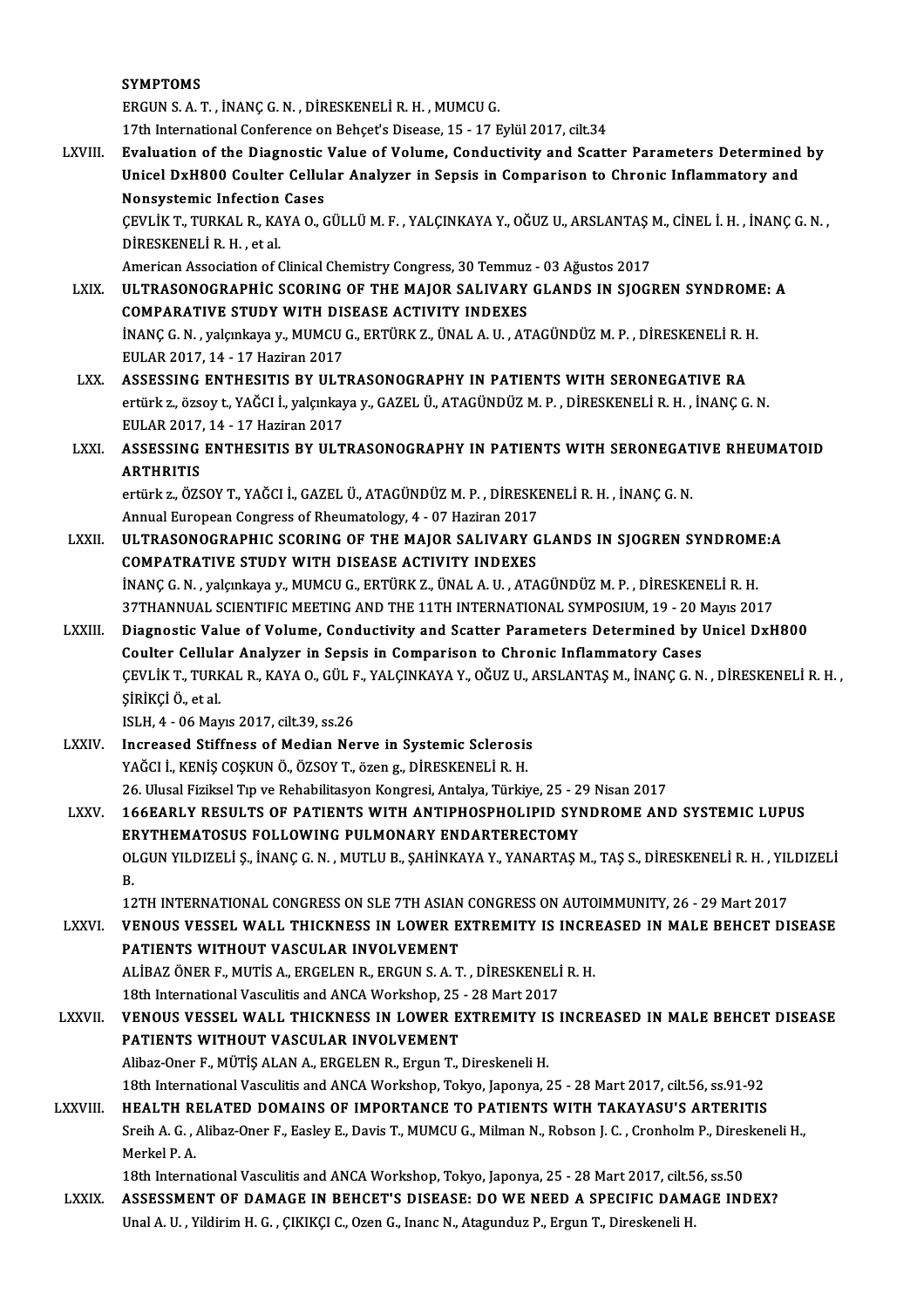18th InternationalVasculitis andANCAWorkshop,Tokyo, Japonya,25 -28Mart2017, cilt.56, ss.92

18th International Vasculitis and ANCA Workshop, Tokyo, Japonya, 25 - 28 Mart 2017, cilt.56, ss.92<br>LXXX. POSTTHROMBOTIC SYNDROME IS INCREASED AND VENOUS DISEASE SPESIFIC QUALITY OF LIFE IS 18th International Vasculitis and ANCA Workshop, Tokyo, Japonya, 25 - 28 Mart 2017, cilt.56, ss.92<br>POSTTHROMBOTIC SYNDROME IS INCREASED AND VENOUS DISEASE SPESIFIC QUALITY OF LIFE IS<br>IMPAIRED IN PATIENTS WITH VASCULAR BEHC POST<br>IMP*i*<br>USE IMPAIRED IN PATIENTS WITH VASCULAR BEHCET DISEASE WITH NO BENEFIT OF ANT<br>USE<br>Alibaz-Oner F., ALDAĞ B., Aldag M., Unal A. U. , MÜTİŞ ALAN A., TOPTAŞ T., Ergun T., Direskeneli H.<br>19th International Vasculitis and ANCA Werksh

USE<br>Alibaz-Oner F., ALDAĞ B., Aldag M., Unal A. U. , MÜTİŞ ALAN A., TOPTAŞ T., Ergun T., Direskeneli H.<br>18th International Vasculitis and ANCA Workshop, Tokyo, Japonya, 25 - 28 Mart 2017, cilt.56, ss.91<br>RASELINE ENDOTHELIA Alibaz-Oner F., ALDAĞ B., Aldag M., Unal A. U. , MÜTİŞ ALAN A., TOPTAŞ T., Ergun T., Direskeneli H.<br>18th International Vasculitis and ANCA Workshop, Tokyo, Japonya, 25 - 28 Mart 2017, cilt.56, ss.91<br>18th International Vasc

18th International Vasculitis and ANCA Workshop, Tokyo, Japonya, 25 - 28 Mart 2017, ci<br>BASELINE ENDOTHELIAL DYSFUNCTION MIGHT PREDICT IMMUNOSUPPRESSIV<br>MALE BEHCET PATIENTS WITH EARLY DISEASE, A PROSPECTIVE FOLLOW UP BASELINE ENDOTHELIAL DYSFUNCTION MIGHT PREDICT IMMUNO<br>MALE BEHCET PATIENTS WITH EARLY DISEASE, A PROSPECTIVE<br>Alibaz-Oner F., Karatay E., ALDAĞ B., Akpinar I.N., Ergun T., Direskeneli H.<br>19th International Vesculitis and AN MALE BEHCET PATIENTS WITH EARLY DISEASE, A PROSPECTIVE FOLLOW UP<br>Alibaz-Oner F., Karatay E., ALDAĞ B., Akpinar I. N. , Ergun T., Direskeneli H.<br>18th International Vasculitis and ANCA Workshop, Tokyo, Japonya, 25 - 28 Mart Alibaz-Oner F., Karatay E., ALDAĞ B., Akpinar I. N. , Ergun T., Direskeneli H.<br>18th International Vasculitis and ANCA Workshop, Tokyo, Japonya, 25 - 28 Mart 2017, cilt.56, ss.93<br>18XXII. DAMAGE ASSESSMENT IN TAKAYASU ARTERI

18th International Vasculitis and ANCA Workshop<br>DAMAGE ASSESSMENT IN TAKAYASU ARTER<br>Gunsay G. C. , Unal A. U. , Oner F. A. , Direskeneli H.<br>18th International Vasculitis and ANCA Workshop **DAMAGE ASSESSMENT IN TAKAYASU ARTERITIS: DISEASE - RELATED DAMAGE IS MORE**<br>Gunsay G. C., Unal A. U., Oner F. A., Direskeneli H.<br>18th International Vasculitis and ANCA Workshop, Tokyo, Japonya, 25 - 28 Mart 2017, cilt.56, 18th International Vasculitis and ANCA Workshop, Tokyo, Japonya, 25 - 28 Mart 2017, cilt.56, ss.50

Gunsay G. C. , Unal A. U. , Oner F. A. , Direskeneli H.<br>18th International Vasculitis and ANCA Workshop, Tokyo, Japonya, 25 - 28 Mart 2017, cilt.56, ss.50<br>LXXXIII. ASSESSMENT OF PROGNOSIS AND DAMAGE IN PATIENTS WITH ADULT ASSESSMENT OF PROGNOSIS AND DAMAGE IN PATIENTS WITH ADULT HENOCH SCHONLEIN<br>PURPURA RETROSPECTIVE MULTICENTERED COHORT STUDY<br>Alibaz-Oner F., Alibaz-Oner F., Omma A., Sari A., KARADAĞ Ö., Cansu D. U. , KORKMAZ C., Bes C., Yi PUR<br>Aliba<br>et al.<br>19th Alibaz-Oner F., Alibaz-Oner F., Omma A., Sari A., KARADAĞ Ö., Cansu D. U. , KORKMAZ C., Bes C., Yildiz F.,<br>et al.<br>18th International Vasculitis and ANCA Workshop, Tokyo, Japonya, 25 - 28 Mart 2017, cilt.56, ss.85-86<br>ASSESS

18th International Vasculitis and ANCA Workshop, Tokyo, Japonya, 25 - 28 Mart 2017, cilt 56, ss.85-86

et al.<br>18th International Vasculitis and ANCA Workshop, Tokyo, Japonya, 25 - 28 Mart 2017, cilt.56, ss.85-86<br>LXXXIV. ASSESSING DISEASE ACTIVITY IN TAKAYASU ARTERITIS PATIENTS BY FDG-PET CT: SINGLE CENTRE<br>EXPERIENCE

UnalA.U. ,DEDEF.,ERDİL T.Y. ,ÖNEŞT.,Alibaz-Oner F.,DireskeneliH. 18th InternationalVasculitis andANCAWorkshop,Tokyo, Japonya,25 -28Mart2017, cilt.56, ss.45

Unal A. U. , DEDE F., ERDİL T. Y. , ÖNEŞ T., Alibaz-Oner F., Direskeneli H.<br>18th International Vasculitis and ANCA Workshop, Tokyo, Japonya, 25 - 28 Mart 2017, cilt.56, ss.45<br>LXXXV. Disease Severity and High Attack Fre 18th International Vasculitis and ANCA Workshop, Tokyo<br>Disease Severity and High Attack Frequency Unde<br>Increased Carotid Intima Media Thickness in FMF<br>KARARACAKM JINALA II, ÖZENC ERTÜRKZ, VALCIN Disease Severity and High Attack Frequency Under Colchicine Treatment Is Associated with<br>Increased Carotid Intima Media Thickness in FMF<br>KARABACAK M., ÜNAL A. U. , ÖZEN G., ERTÜRK Z., YALÇINKAYA Y., KOMESLİ Z., İNANÇ G. N.

Increased Carotic<br>KARABACAK M., ÜN<br>DİRESKENELİ R. H.<br>ACP 2016-11-16 L KARABACAK M., ÜNAL A. U. , ÖZ<br>DİRESKENELİ R. H.<br>ACR 2016, 11 - 16 Kasım 2016<br>Assosiation Between High S

## DİRESKENELİ R. H.<br>ACR 2016, 11 - 16 Kasım 2016<br>LXXXVI. Association Between High Sodium Intake and Subclinical Atherosclerosis in Patients with ACR 2016, 11 - 16 Kasım<br>Association Between<br>Rheumatoid Arthritis<br>ÖZEN C. ÜNAL A.U. SAN Association Between High Sodium Intake and Subclinical Atherosclerosis in Patie<br>Rheumatoid Arthritis<br>ÖZEN G., ÜNAL A. U. , SAYDAM S., SÜNBÜL M., TİGEN M. K. , DİRESKENELİ R. H. , İNANÇ G. N.<br>ACP 2016 11 - 16 Kasım 2016

Rheumatoid Arthritis<br>ÖZEN G., ÜNAL A. U. , SAYDAM S., SÜNBÜL M., TİGEN M. K. , DİRESKENELİ R. H. , İNANÇ G. N.<br>ACR 2016, 11 - 16 Kasım 2016

- ÖZEN G., ÜNAL A. U. , SAYDAM S., SÜNBÜL M., TİGEN M. K. , DİRESKENELİ R. H. , İNANÇ G. N.<br>ACR 2016, 11 16 Kasım 2016<br>LXXXVII. Boolean Based Remission in Rheumatoid Arthritis Using Physician Versus Patient Global Assessme ACR 2016, 11 - 16 Kasım 2016<br>Boolean Based Remission in Rheumatoid Arthritis Using Physician Versus Patient Glo<br>Differences in Ultrasonographic Disease Activities Sustainabilities and Relapse Rates<br>ÖZEN C. ÜNAL A.U. DIRESK Boolean Based Remission in Rheumatoid Arthri<br>Differences in Ultrasonographic Disease Activiti<br>ÖZEN G., ÜNAL A. U. , DİRESKENELİ R. H. , İNANÇ G. N.<br>ACP 2016 11 , 16 Kasım 2016 Differences in Ultrasonographic Disease Activities Sustainabilities and Relapse Rates ÖZEN G., ÜNAL A. U., DİRESKENELİ R. H., İNANÇ G. N. ACR 2016, 11 - 16 Kasım 2016
- LXXXVIII. ROMATOİD ARTRİT HASTALARINDA GERİATRİK SENDROMLARIN SORGULANMASI:GERİATRİ-<br>ROMATOLOJİ İŞBİRLİĞİ

TUFAN A., ERTÜRK Z., İNANÇ G.N., DİRESKENELİ R.H.

18.ULUSALROMATOLOJİKONGRESİ,Türkiye,24 -30Ekim2016, cilt.8, ss.1-161

- LXXXIX. FDG PET CT Evaluation By Visual Grading Is Not Sufficiently Discriminative to Assess Disease 18.ULUSAL ROMATOLOJİ KONGRESİ, Türkiye, 24 - 30 Ekim 2016, cilt.8, ss<br>FDG PET CT Evaluation By Visual Grading Is Not Sufficiently Dis<br>Activity Takayasu s Arteritis in Patients with Persistent Disease<br>UNALA U. DEDE E EPDU T FDG PET CT Evaluation By Visual Grading Is Not Sufficiently Discretivity Takayasu s Arteritis in Patients with Persistent Disease<br>ÜNAL A.U., DEDE F., ERDİL T.Y., ÖNEŞ T., ONER F.A., DİRESKENELİR.H.<br>ACR (ADUR ANNUAL MEETING Activity Takayasu s Arteritis in Patients with Persistent Disease<br>ÜNAL A. U. , DEDE F., ERDİL T. Y. , ÖNEŞ T., ONER F. A. , DİRESKENELİ R. H.<br>ACR/ARHP ANNUAL MEETING - 2016, Washington, Kiribati, 13 Kasım 2016, cilt.68, ss UNAL A.U., DEDE F., ERDIL T.Y., ÖNEŞ T., ONER F. A., DİRESKENELİ R. H.<br>ACR/ARHP ANNUAL MEETING - 2016, Washington, Kiribati, 13 Kasım 2016, cilt.68, ss.892<br>XC. PDG PET CT Evaluation By Visual Grading Is Not Sufficiently Di
	- ACR/ARHP ANNUAL MEETING 2016, Washington, Kiribati, 13 Kasım 20<br>FDG PET CT Evaluation By Visual Grading Is Not Sufficiently Dis<br>Activity in Takayasu s Arteritis Patients with Persistent Disease<br>ÜNALA U. DEDE E. EPDU T.V. FDG PET CT Evaluation By Visual Grading Is Not Sufficiently Discription<br>Activity in Takayasu s Arteritis Patients with Persistent Disease<br>ÜNAL A.U., DEDE F., ERDİL T.Y., ÖNEŞ T., alibaz öner f., DİRESKENELİR.H.<br>2016 ACP (A Activity in Takayasu s Arteritis Patients with Persistent Disease<br>ÜNAL A. U. , DEDE F., ERDİL T. Y. , ÖNEŞ T., alibaz öner f., DİRESKENELİ R. H.<br>2016 ACR/ARHP Annual Meeting, 11 - 16 Kasım 2016 ÜNAL A.U., DEDE F., ERDİL T.Y., ÖNEŞ T., alibaz öner f., DİRESKENELİ R. H.<br>2016 ACR/ARHP Annual Meeting, 11 - 16 Kasım 2016<br>XCI. Pitriazis rubra pilarisi taklit eden infliksimab ile ilişkili ilaç reaksiyonu Olgu Sunumu<br>Sel
	- 2016 ACR/ARHP Annual Meeting, 11 16 Kasım 2016<br>Pitriazis rubra pilarisi taklit eden infliksimab ile ilişkili ilaç reaksiyonu Olgu Sunu<br>Salman A., Sönmez Y., ŞAHİN H., ÜNAL A. U. , DİRESKENELİ R. H. , CİNEL Z. L. , ERGUN Pitriazis rubra pilarisi taklit eden infliksimab ile ilişki<br>Salman A., Sönmez Y., ŞAHİN H., ÜNAL A. U. , DİRESKENELİ R.<br>26. Ulusal Dermatoloji Kongresi, Türkiye, 19 - 23 Ekim 2016<br>Bitriyazis rubra pilaris'i taklit adap inf Salman A., Sönmez Y., ŞAHİN H., ÜNAL A. U. , DİRESKENELİ R. H. , CİNEL Z. L. , ERGUN S. A. T.<br>26. Ulusal Dermatoloji Kongresi, Türkiye, 19 - 23 Ekim 2016<br>XCII. Pitriyazis rubra pilaris'i taklit eden infliksimab ile ili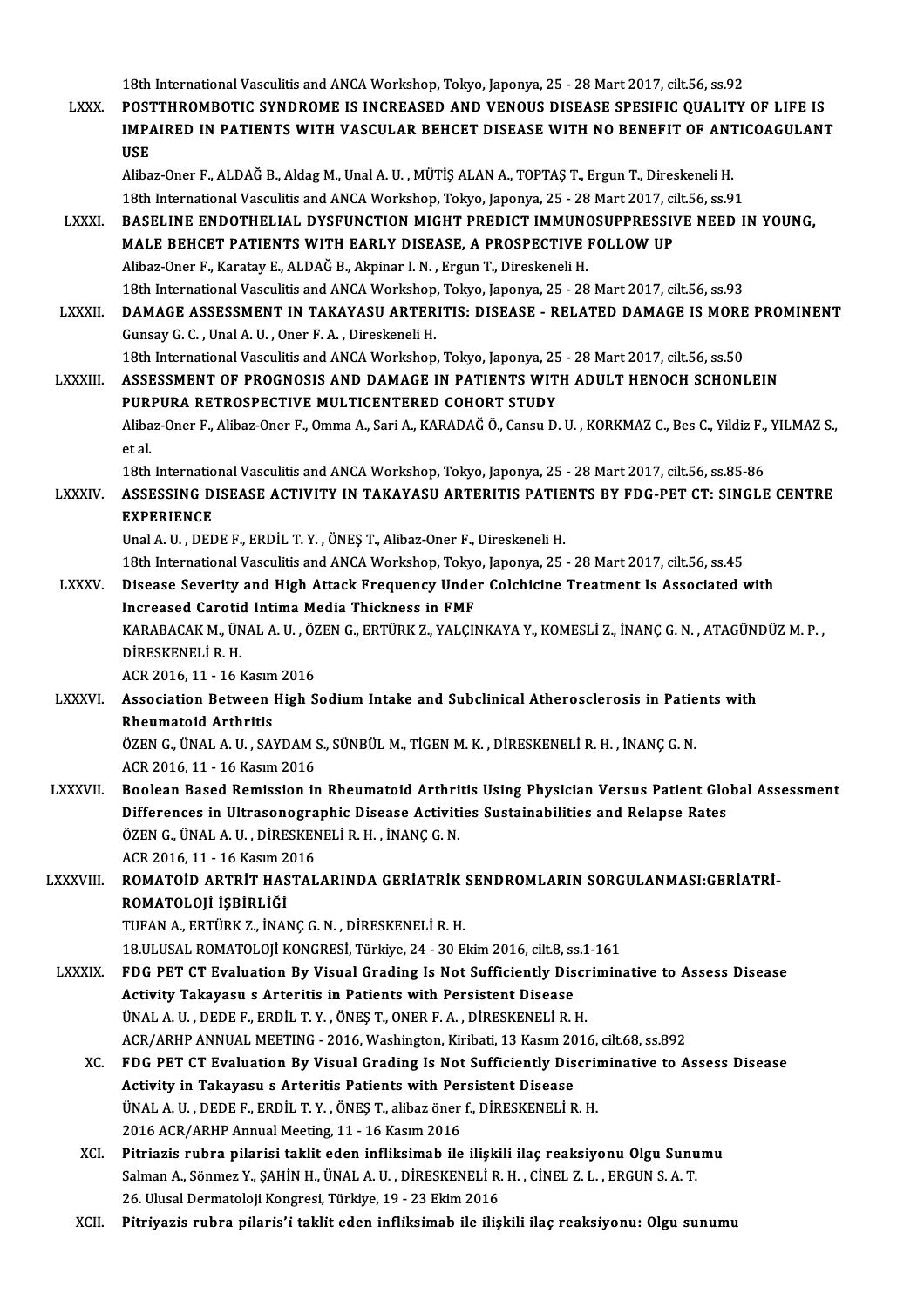SALMAN A., SÖNMEZ Y., ŞAHİN H., ÜNAL A. U. , DİRESKENELİ R. H. , CİNEL Z. L. , ERGUN S. A. T.<br>26. Ulusal Darmatalaji Kangresi, Türkiye, 19., 22. Ekim 2016 23.<br>26. Ulusal Dermatoloji Kongresi, Türkiye, 19 - 23 Ekim 2016<br>Perly Outsemes of Petients with Bebs et s Disease Ari SALMAN A., SÖNMEZ Y., ŞAHİN H., ÜNAL A. U. , DİRESKENELİ R. H. , CİNEL Z. L. , ERGUN S. A. T.<br>26. Ulusal Dermatoloji Kongresi, Türkiye, 19 - 23 Ekim 2016<br>XCIII. Early Outcomes of Patients with Behc et s Disease Antipho 26. Ulusal Dermatoloji Kongresi, Türkiye, 19 - 23 Ekim 2016<br>Early Outcomes of Patients with Behc et s Disease Ant<br>Erythematosus Following Pulmonary Endarterectomy<br>OLCUN VU DIZELLS, INANG G.N. MUTHU P. TAS P. VANAPL Early Outcomes of Patients with Behc et s Disease Antiphospholipid syndrome and Systemic Lupus<br>Erythematosus Following Pulmonary Endarterectomy<br>OLGUN YILDIZELİ Ş., İNANÇ G. N. , MUTLU B., TAS B., YANARLAR M., ŞAHİNKAYA Y., Er<br>Ol<br>B. OLGUN YILDIZELİ Ş., İNANÇ G. N. , MUTLU B., TAS B., YANARLAR M., ŞAHİNKAYA<br>B.<br>15th International Congress on Antiphospholipid Antibodies, 21 - 24 Eylül 2016<br>LOW MEDICATION ADHEBENCE IS ASSOCIATED WITH OBAL IILCER ACT B.<br>15th International Congress on Antiphospholipid Antibodies, 21 - 24 Eylül 2016<br>XCIV. LOW MEDICATION ADHERENCE IS ASSOCIATED WITH ORAL ULCER ACTIVITY AND QUALITY OF LIFE<br>IN REHCET S DISEASE 15th International Congress on Antiphospholipid Antibodies, 21 - 24 Eylül 2016<br>LOW MEDICATION ADHERENCE IS ASSOCIATED WITH ORAL ULCER ACT<br>IN BEHCET S DISEASE<br>ERGUN S. A. T., İNANÇ G. N., DİRESKENELİ R. H., MUMCU G. LOW MEDICATION ADHERENCE IS ASSOCIATED WITH<br>IN BEHCET S DISEASE<br>ERGUN S. A. T. , İNANÇ G. N. , DİRESKENELİ R. H. , MUMCU G.<br>17 th International Conference on Behçet'e Disease 15 , 17 l IN BEHCET S DISEASE<br>ERGUN S. A. T. , İNANÇ G. N. , DİRESKENELİ R. H. , MUMCU G.<br>17 th International Conference on Behçet's Disease, 15 - 17 Eylül 2016, cilt.34<br>ORAL HEALTH RELATED QUTCOME MEASURES MUCOCUTANEQUS IND XCV. ORAL HEALTH RELATED OUTCOME MEASURES MUCOCUTANEOUS INDEX AND OHIP 14 CORRELATE<br>WELL WITH THE CLINICAL ASSESSMENT OF ORAL ULCERS IN BD 17 th International Conference on Behçet's Disease, 15 - 17 Eylül 2016, cilt<br>ORAL HEALTH RELATED OUTCOME MEASURES MUCOCUTANEOUS<br>WELL WITH THE CLINICAL ASSESSMENT OF ORAL ULCERS IN BD ERGUNS.A.T. , İNANÇG.N. ,DİRESKENELİR.H. ,MUMCUG. WELL WITH THE CLINICAL ASSESSMENT OF ORAL ULCERS IN BD<br>ERGUN S. A. T. , İNANÇ G. N. , DİRESKENELİ R. H. , MUMCU G.<br>17 th international Conference on Behçet's Disease, 15 - 17 Eylül 2016, cilt.34<br>THE ASSESSMENT OF WORK BROD ERGUN S. A. T. , İNANÇ G. N. , DİRESKENELİ R. H. , MUMCU G.<br>17 th international Conference on Behçet's Disease, 15 - 17 Eylül 2016, cilt.34<br>XCVI. THE ASSESSMENT OF WORK PRODUCTIVITY AND ACTIVITY IMPAIRMENT IN BEHCET S DISE 17 th international Conference on Behçet's Disease, 15 - 17 I<br>THE ASSESSMENT OF WORK PRODUCTIVITY AND ACT<br>ERGUN S. A. T., İNANÇ G. N., DİRESKENELİ R. H., MUMCU G.<br>17 th International Conference on Behçet'e Disease, 15 - 17 THE ASSESSMENT OF WORK PRODUCTIVITY AND ACTIVITY IMPAIRMI<br>ERGUN S. A. T. , İNANÇ G. N. , DİRESKENELİ R. H. , MUMCU G.<br>17 th International Conference on Behçet's Disease, 15 - 17 Eylül 2016, cilt.34<br>ORAL HEALTH GAN BE IMPRO ERGUN S. A. T., İNANÇ G. N., DİRESKENELİ R. H., MUMCU G.<br>17 th International Conference on Behçet's Disease, 15 - 17 Eylül 2016, cilt.34<br>XCVII. ORAL HEALTH CAN BE IMPROVED BY ORAL HYGIENE EDUCATION IN BEHCET S DISEASE 17 th International Conference on Behcet's Disease, 15 - 17 Eylül 2016, cilt.34 ERGUNS.A.T. , İNANÇG.N. ,DİRESKENELİR.H. ,MUMCUG. 17 th International Conference on Behçet's Disease, 15 Eylül 2016, cilt.34 ERGUN S. A. T. , İNANÇ G. N. , DİRESKENELİ R.<br>17 th International Conference on Behçet's Di<br>XCVIII. PATHOGENETICS OF BEHCET'S DISEASE 17 th Internati<br>PATHOGENE<br>Direskeneli H.<br>Annual Meetin PATHOGENETICS OF BEHCET'S DISEASE<br>Direskeneli H.<br>Annual Meeting of the British-Society-for-Rheumatology, British-Health-Professionals-in-Rheumatology and the<br>Pritish Society for Peedistric and Adelessant Pheumatology (Pheu Direskeneli H.<br>Annual Meeting of the British-Society-for-Rheumatology, British-Health-Professionals-in-Rheumatology and the<br>British-Society-for-Paediatric-and-Adolescent-Rheumatology (Rheumatology), Glasgow, Birleşik Krall Annual Meeting of the Br<br>British-Society-for-Paedia<br>Nisan 2016, cilt.55, ss.29<br>SUBCLINICAL ATHEBO British-Society-for-Paediatric-and-Adolescent-Rheumatology (Rheumatology), Glasgow, Birleşik Krallık, 26 - 28<br>Nisan 2016, cilt.55, ss.29<br>XCIX. SUBCLINICAL ATHEROSCLEROSIS AND ESTIMATION OF CARDIOVASCULAR RISK IN SYSTEMIC<br>S Nisan 2016, cilt.55, ss.29 SUBCLINICAL ATHEROSCLEROSIS AND ESTIMATION OF CARDIOVASCULAR RISK IN SYSTEMIC<br>SCLEROSIS<br>ÖZEN G., KORKMAZ F., SÜNBÜL M., DENİZ R., TİGEN M. K. , ATAGÜNDÜZ M. P. , İNANÇ G. N. , DİRESKENELİ R. H.<br>ANNUAL EUROBEAN CONCRESS OF SCLEROSIS<br>ÖZEN G., KORKMAZ F., SÜNBÜL M., DENİZ R., TİGEN M. K. , ATAGÜNDÜZ M.<br>ANNUAL EUROPEAN CONGRESS OF RHEUMATOLOGY, 10 - 13 Mayıs 2015<br>THE 2012 ACC AHA 10 YEAR ATHEROSCI EROTIC CARDIOVASCUL 4 ÖZEN G., KORKMAZ F., SÜNBÜL M., DENİZ R., TİGEN M. K. , ATAGÜNDÜZ M. P. , İNANÇ G. N. , DİRESKENELİ R. H.<br>ANNUAL EUROPEAN CONGRESS OF RHEUMATOLOGY, 10 - 13 Mayıs 2015<br>C. THE 2013 ACC AHA 10 YEAR ATHEROSCLEROTIC CARDIOVASCU ANNUAL EUROPEAN CONGRESS OF RHEUMATOLOGY, 10 - 13 Mayıs 2015<br>THE 2013 ACC AHA 10 YEAR ATHEROSCLEROTIC CARDIOVASCULAR DISEASE ASC<br>ISBETTER THAN SCORE AND QRISK II IN RHEUMATOID ARTHRITIS IS IT ENOUGH<br>ÖZEN C SÜNRÜL M. ATACÜN THE 2013 ACC AHA 10 YEAR ATHEROSCLEROTIC CARDIOVASCULAR DISEASE<br>ISBETTER THAN SCORE AND QRISK II IN RHEUMATOID ARTHRITIS IS IT ENOI<br>ÖZEN G., SÜNBÜL M., ATAGÜNDÜZ M. P. , DİRESKENELİ R. H. , TİGEN M. K. , İNANÇ G. N.<br>ANNIJA ISBETTER THAN SCORE AND QRISK II IN RHEUMATOID ARTHRITIS IS IT ENOUGH ÖZEN G., SÜNBÜL M., ATAGÜNDÜZ M. P., DIRESKENELI R. H., TIGEN M. K., INANÇ G. N.<br>ANNUAL EUROPEAN CONGRESS OF RHEUMATOLOGY, 10 - 13 Mayıs 2015 ÖZEN G., SÜNBÜL M., ATAGÜNDÜZ M. P. , DİRESKENELİ R. H. , TİGEN M. K. , İNANÇ G. N.<br>ANNUAL EUROPEAN CONGRESS OF RHEUMATOLOGY, 10 - 13 Mayıs 2015<br>CI. STAT4 RS7574865 GENE POLYMORPHISM IS NOT ASSOCIATED WITH SEVERE DISEASE P ANNUAL EUROPEAN CONGRESS OF RHEUMATOLOGY, 10 - 13 Mayıs 2015<br>STAT4 RS7574865 GENE POLYMORPHISM IS NOT ASSOCIATED WITH SEVERE DISEASE PHEI<br>AND RESPONSE TO TUMOR NECROSIS FACTOR INHIBITOR TREATMENT IN PATIENTS WITH<br>PHEUMATOI AND RESPONSE TO TUMOR NECROSIS FACTOR INHIBITOR TREATMENT IN PATIENTS WITH RHEUMATOID ARTHRITIS AND RESPONSE TO TUMOR NECROSIS FACTOR INHIBITOR TREA<br>RHEUMATOID ARTHRITIS<br>gulsen O., burcin s., aslı o., ozden o., sibel y., guher s., DİRESKENELİ R. H.<br>EIILAP Congress 2015-0-12 Hegiran 2015 RHEUMATOID ARTHRITIS<br>gulsen 0., burcin s., aslı o., ozden o., sibel y., g<br>EULAR Congress 2015, 9 - 12 Haziran 2015<br>DELAVED DIACNOSIS OE NEUPO BEHCE gulsen O., burcin s., aslı o., ozden o., sibel y., guher s., DİRESKENELİ R. H.<br>EULAR Congress 2015, 9 - 12 Haziran 2015<br>CII. DELAYED DIAGNOSIS OF NEURO BEHÇET S DISEASE REPORT OF 3 CASES<br>ÜNVER O. ÖZTÜRK THOMAS G. HACIFAZI EULAR Congress 2015, 9 - 12 Haziran 2015<br>DELAYED DIAGNOSIS OF NEURO BEHÇET S DISEASE REPORT OF 3 CASES<br>ÜNVER O., ÖZTÜRK THOMAS G., HACIFAZLIOĞLU ELDEŞ N., KUTLUBAY B., DİRESKENELİ R. H. , TÜRKDOĞAN D.<br>11th EUROPEAN PEDIATR DELAYED DIAGNOSIS OF NEURO BEHÇET S DISEASE REPORT OF 3 CASES<br>ÜNVER O., ÖZTÜRK THOMAS G., HACIFAZLIOĞLU ELDEŞ N., KUTLUBAY B., DİRESKE<br>11th EUROPEAN PEDIATRIC NEUROLOGY SOCIETY CONGRESS, 27 - 30 Mayıs 2015<br>II. 17 ovnesssio UNVER O., ÖZTÜRK THOMAS G., HACIFAZLIOĞLU ELDEŞ N., KUTLUBAY B., DİRESKENELİ R. H., TÜRKDOĞAN I<br>11th EUROPEAN PEDIATRIC NEUROLOGY SOCIETY CONGRESS, 27 - 30 Mayıs 2015<br>CIII. IL 17 expression by lymphocytes is higher in Behc Deniz R., Aysın T., Filiz Ture O., Imren A., Gulsen O., Fatma A., AliUgur U., MUMCU G., Tulin E., DİRESKENELİ R. H.<br>17th International Vasculitis & ANCA Workshop, 19 - 22 Nisan 2015, cilt.129 IL 17 expression by lymphocytes is higher in Behcet s disease comp<br>Deniz R., Aysın T., Filiz Ture O., Imren A., Gulsen O., Fatma A., AliUgur U., MUMO<br>17th International Vasculitis & ANCA Workshop, 19 - 22 Nisan 2015, cilt. Deniz R., Aysın T., Filiz Ture O., Imren A., Gulsen O., Fatma A., AliUgur U., MUMCU G., Tulin E., DİRESKENELİ R<br>17th International Vasculitis & ANCA Workshop, 19 - 22 Nisan 2015, cilt.129<br>CIV. Evaluation of venous disease 17th International Vasculitis & ANCA Workshop, 19 - 22 Nisan 2015, cilt.1<br>Evaluation of venous disease specific quality of life in patients with FATMA A., BELGIN A., ALDAG M., TAYFUR T., TULINE., DİRESKENELİR. H. Evaluation of venous disease specific quality of life in patients with vascular i<br>FATMA A., BELGIN A., ALDAG M., TAYFUR T., TULIN E., DİRESKENELİ R. H.<br>17th International Vasculitis & ANCA Workshop, 19 - 22 Nisan 2015, cil FATMA A., BELGIN A., ALDAG M., TAYFUR T., TULIN E., DİRESKENELİ R. H.<br>17th International Vasculitis & ANCA Workshop, 19 - 22 Nisan 2015, cilt.129, ss.45-256<br>CV. BEHCET S DISEASE WITH VASCULAR INVOLVEMENT FATMA A., ASLI K., YILMAZ S., AYSE B., GEZMIS K., YAZICI A., MUHAMMET C., YILMAZ S., FATIH Y., SULE YASAR B.,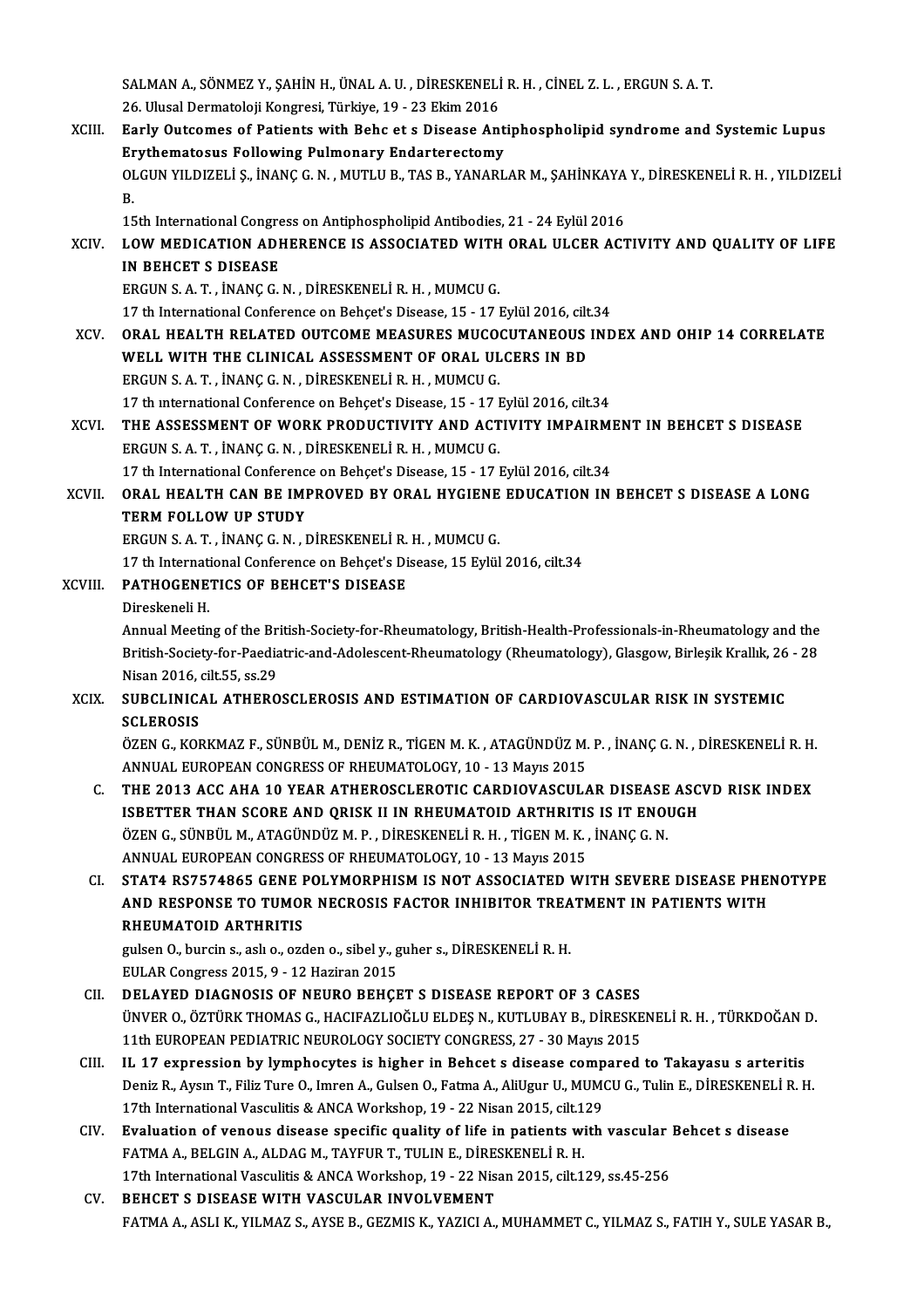|            | et al.                                                                                                                            |
|------------|-----------------------------------------------------------------------------------------------------------------------------------|
|            | 17th International Vasculitis & ANCA Workshop, 19 - 22 Nisan 2015, cilt.129                                                       |
| CVI.       | Genome wide association study identifies novel susceptibility loci in Takayasu s arteritis                                        |
|            | paul R., saruhandireskeneli g., patrick C., adam a., deborah g., timothy w., jonathan w., merkel p., DİRESKENELİ R. H.<br>, amr s |
|            | 17th International Vasculitis & ANCA Workshop, 19 - 22 Nisan 2015, cilt.129                                                       |
| CVII.      | Serum Cytokine Profiles in Takayasu s Arteritis A search for a biomarker                                                          |
|            | Fatma A., sibel Y., guher s., DİRESKENELİ R. H.                                                                                   |
|            | 17th International Vasculitis & ANCA Workshop, 19 - 22 Nisan 2015, cilt.129                                                       |
| CVIII.     | Evaluation of plasma pentraxin3 level in patients with Takayasu s Arteritis                                                       |
|            | Fatma a., sibel y., DİRESKENELİ R. H., AKSU K., gokhan k., guher s.                                                               |
|            | 17th International Vasculitis & ANCA Workshop, 19 - 22 Nisan 2015, cilt.129                                                       |
| CIX.       | Cardiovascular Risk Estimation in Rheumatoid Arthritis What Is Missing in Traditional Risk                                        |
|            | <b>Estimators</b>                                                                                                                 |
|            | ÖZEN G., SÜNBÜL M., ATAGÜNDÜZ M. P., DİRESKENELİ R. H., TİGEN M. K., İNANÇ G. N.                                                  |
|            | ACR/ARHP ANNUAL MEETING 2014, Boston, Amerika Birleşik Devletleri, 14 - 19 Kasım 2014, cilt.66, ss.628                            |
| CX.        | Behçet sendromunda serebral sinüs trombozu ardından görme prognozu                                                                |
|            | ESEN F., KAZOKOĞLU H. M., ALİBAZ ÖNER F., ÇELİK G., ÇELİKER H., DİRESKENELİ R. H.                                                 |
|            | TOD 48. ULUSAL KONGRESİ, Türkiye, 5 - 09 Kasım 2014                                                                               |
| <b>CXI</b> | Takayasu Arteritli hastalarda plazma Pentraksin 3 düzeyinin değerlendirilmesi                                                     |
|            | ALİBAZ ÖNER F., YENTÜR S. P., AKSU K., KESER G., SARUHAN DİRESKENELİ G., DİRESKENELİ R. H.                                        |
|            | 15. Ulusal Romatoloji Kongresi, Türkiye, 29 Ekim - 02 Kasım 2014                                                                  |
| CXII.      | Takayasu Arteritli hastaların klinik ve demografik özellikleri Türk Takayasu Grubu İnsepsiyon                                     |
|            | Kohortu ilk verileri                                                                                                              |
|            | ALİBAZ ÖNER F., ÜNAL A. U., KARAASLAN Y., DÜZGÜN N., YILDIZ F., KARADAĞ Ö., KISACIK B., ÖZTÜRK M. A.,                             |
|            | ONAT A M , TUFAN A , et al.                                                                                                       |
|            | 15. Ulusal Romatoloji Kongresi, Türkiye, 29 Ekim - 02 Kasım 2014                                                                  |
| CXIII.     | Behçet Hastalığında artmış STAT3 ekspresyonu                                                                                      |
|            | TULUNAY A., ÜNAL A. U. , RABİA D., ÖZEN G., ALİBAZ ÖNER F., TÜRE ÖZDEMIR F., DİRESKENELİ R. H.                                    |
|            | 15. Ulusal Romatoloji Kongresi, Türkiye, 29 Ekim - 02 Kasım 2014                                                                  |
| CXIV.      | Vasküler Tutulumlu Behçet hastalarında Venöz Yetmezlikle ilişkili Yaşam Kalitesinin                                               |
|            | Değerlendirilmesi                                                                                                                 |
|            | ALİBAZ ÖNER F., ALDAĞ B., ALDAĞ M., TOPTAŞ T., DİRESKENELİ R. H., ERGUN S. A. T.                                                  |
|            | 15. Ulusal Romatoloji Kongresi, Türkiye, 29 Ekim - 02 Kasım 2014                                                                  |
| CXV.       | A prospective follow up of young male patients with Behçet s Disease without major organ                                          |
|            | involvement                                                                                                                       |
|            | ALİBAZ ÖNER F., KARATAY E., AKPINAR İ. N., ERGUN S. A. T., DİRESKENELİ R. H.                                                      |
|            | 16th International Conference on Behçet's Disease, 18 - 20 Eylül 2014                                                             |
| CXVI.      | Visual prognosis following cerebral sinus thrombosis in Behçets Disease.                                                          |
|            | ESEN F., KAZOKOĞLU H. M., ALİBAZ ÖNER F., ÇELİK G., ÇELİKER H., DİRESKENELİ R. H.                                                 |
|            | 16th International Conference on Behçets Disease, Paris, Fransa, 18 - 20 Eylül 2014                                               |
| CXVII.     | Left atrial volume and function in patients with systemic sclerosis by using three dimensional                                    |
|            | echocardiography                                                                                                                  |
|            | ATAŞ H., SAMADOV F., KEPEZ A., SÜNBÜL M., ÇİNÇİN A., DİRESKENELİ R. H., TİGEN M. K.                                               |
|            | EuroEcho-Imaging 2013 congress, İstanbul, Türkiye, 11 - 14 Aralık 2013, cilt.14, ss.135-141                                       |
| CXVIII.    | Early detection of regional myocardial dysfunction by two dimensional speckle tracking                                            |
|            | echocardiography in patients with systemic sclerosis who have fragmented QRS complexes                                            |
|            | SÜNBÜL M., TİGEN M. K. , ÖZEN G., DURMUŞ E., KIVRAK T., ÇİNÇİN A., ÖZBEN SADIÇ B., ATAŞ H., DİRESKENELİ R. H.                     |
|            | , BAŞARAN A.Y.                                                                                                                    |
|            | EURO ECHO 2013, İstanbul, Türkiye, 11 - 14 Aralık 2013, cilt.14, ss.224                                                           |
| CXIX.      | Is Complete Remission a Realistic Target With Current Therapeutic Options in Behçet s Disease                                     |
|            |                                                                                                                                   |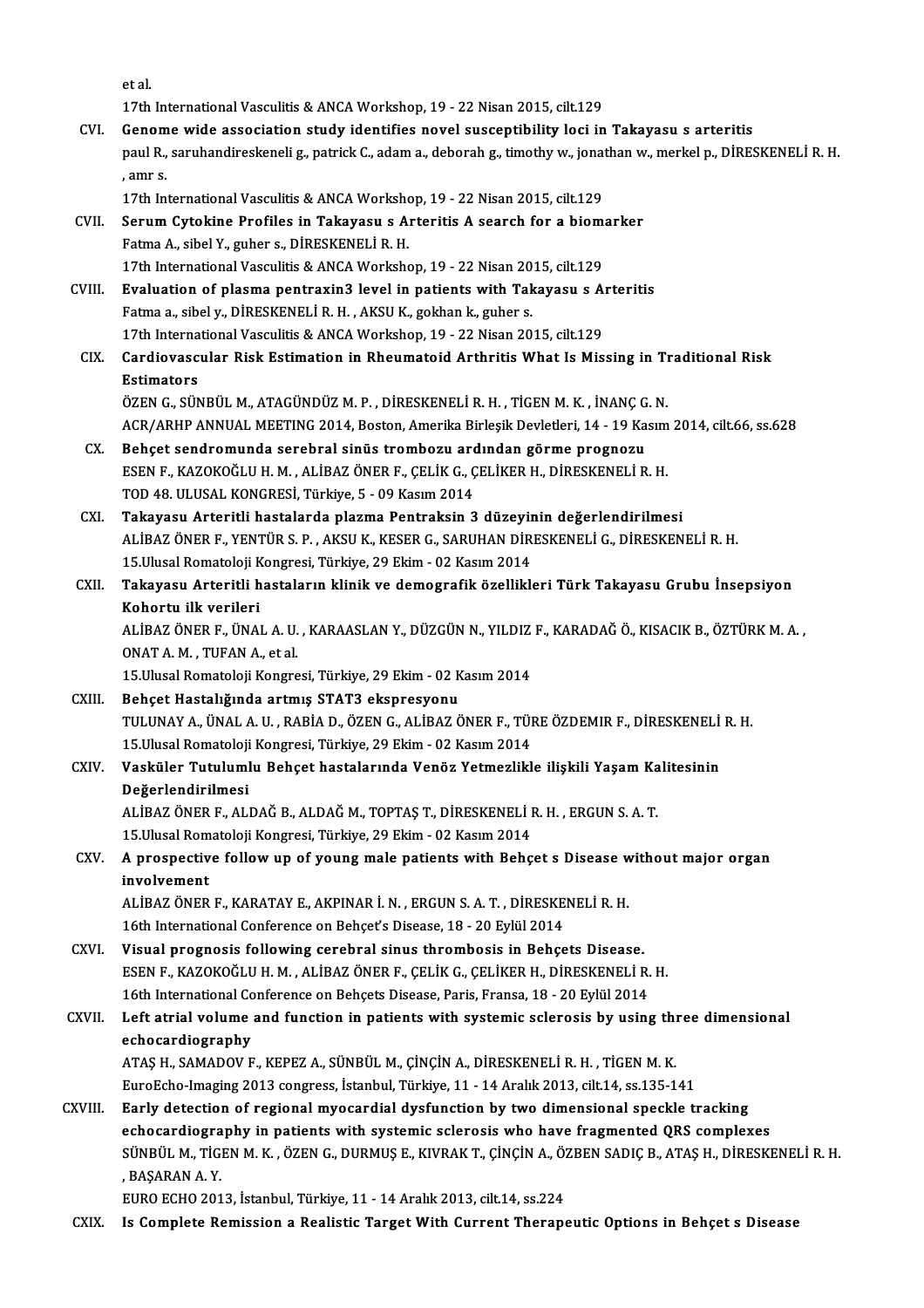ALİBAZ ÖNER F., MUMCU G., KUBILAY Z., ÖZEN G., ÇELİK G., KARADENİZ A., CAN M., YILMAZ ÖNER S., İNANÇ G. N. ,<br>ATAÇÜNDÜZ M. P., et al ALİBAZ ÖNER F., MUMCL<br>ATAGÜNDÜZ M. P. , et al.<br>Amerisan College of Phei ALİBAZ ÖNER F., MUMCU G., KUBILAY Z., ÖZEN G., ÇELİK G., KARADENİZ A., CAN M., YILMAZ ÖNER S., İNANÇ G. N. ,<br>ATAGÜNDÜZ M. P. , et al.<br>American College of Rheumatology & Association of Rheumatology Health Professionals, Ann

ATAGÜNDÜZ M. P. , et al.<br>American College of Rheumatology & Association of Rheumatology Health Professionals, Annual Scientific Meeting,<br>2013, 25 - 30 Ekim 2013, cilt.65, ss.1120 American College of Rheumatology & Association of Rheumatology Health Professionals, Annual Scientific Meeting,<br>2013, 25 - 30 Ekim 2013, cilt.65, ss.1120<br>CXX. Subclinical regioanal myocardial dysfunction assessed by two di

#### 2013, 25 - 30 Ekim 2013, cilt.65, ss.1120<br>Subclinical regioanal myocardial dysfunction assessed by two<br>in systemic sclerosis patients with fragmented QRS complexes<br>SÜNPÜLM TICEN M K. ÖZEN C. DUPMUS E. KUPAK T. CINCIN A.A. Subclinical regioanal myocardial dysfunction assessed by two dimensional speckle echocardiography<br>in systemic sclerosis patients with fragmented QRS complexes<br>SÜNBÜL M., TİGEN M. K. , ÖZEN G., DURMUŞ E., KIVRAK T., ÇİNÇİN in<br>Sü<br>20 SÜNBÜL M., TİGEN M. K. , ÖZEN G., DURMUŞ E., KIVRAK T., ÇİNÇİN A. A. , ATAŞ H., DİRESKENELİ R. H.<br>Y.<br>29. Uluslararsı Katılımı Türk Kardiyoloji Kongresi, Antalya, Türkiye, 26 - 29 Ekim 2013, cilt.62, ss.1-2<br>Evaluation of ar

## Y.<br>29. Uluslararsı Katılımı Türk Kardiyoloji Kongresi, Antalya, Türkiye, 26 - 29 Ekim 2013, cilt.62, ss.1-2<br>CXXI. Evaluation of arterial stiffness and hemodynamics by oscillometric method in patients with systemic<br>cele 29. Uluslar<br><mark>Evaluatio</mark><br>sclerosis<br>sünpür M Evaluation of arterial stiffness and hemodynamics by oscillometric method in patients with syst<br>sclerosis<br>SÜNBÜL M., TİGEN M. K. , ÖZEN G., DURMUŞ E., KIVRAK T., ÇİNÇİN A., KEPEZ A., ATAŞ H., DİRESKENELİ R. H. ,<br>BASABAN A

sclerosis<br>SÜNBÜL M., TİGEN M. K. , ÖZEN G., DURMUŞ E., KIVRAK T., ÇİNÇİN A., KEPEZ A., ATAŞ H., DİRESKENELİ R. H. ,<br>BAŞARAN A. Y. 3ÜNBÜL M., TİGEN M. K. , ÖZEN G., DURMUŞ E., KIVRAK T., ÇİNÇİN A., KEPEZ A., ATAŞ H., DİRESKENELİ R. H. ,<br>BAŞARAN A. Y.<br>29th Turkish Cardiology Congress with international participation, Antalya, Türkiye, 26 - 29 Ekim 2013

BAŞA<br>29th 1<br>ss.96<br>Subel 29th Turkish Cardiology Congress with international participation, Antalya, Türkiye, 26 - 29 Ekim 2013, cilt.62,<br>58.96<br>CXXII. Subclinical Left Ventricular Systolic Dysfunction in Patients with Systemic Lupus Erythematosus:

#### ss.96<br>Subclinical Left Ventricular Systolic Dysfunction in Patients with Systemic Lu<sub>l</sub><br>Speckle Tracking and Real Time Three Dimensional Echocardiographic Study<br><sup>Vundelul S. Oper E. Sebin S.T. Censis B. Beslaut A. Exeep G.</sup> Subclinical Left Ventricular Systolic Dysfunction in Patients with Systemic Lu<sub>l</sub><br>Speckle Tracking and Real Time Three Dimensional Echocardiographic Study<br>Yurdakul S., Oner F., Sahin S. T. , Cengiz B., Bozkurt A., Ercan G. Speckle Tracking and Real Time Three Dimensional Echocardiographic Study<br>Yurdakul S., Oner F., Sahin S. T. , Cengiz B., Bozkurt A., Ercan G., Direskeneli H., Aytekin S.<br>29th Turkish Cardiology Congress of the Turkish-Socie Yurdakul S., Oner F., Sahin S. T. , Cengiz B., B<br>29th Turkish Cardiology Congress of the Tu<br>Antalya, Türkiye, 26 - 29 Ekim 2013, cilt.62<br>Suhelinisal Bagianal Muagardial Dysfu 29th Turkish Cardiology Congress of the Turkish-Society-of-Cardiology (TSC) with International Participat<br>Antalya, Türkiye, 26 - 29 Ekim 2013, cilt.62<br>CXXIII. Subclinical Regional Myocardial Dysfunction Assessed by Two-Dim

#### Antalya, Türkiye, 26 - 29 Ekim 2013, cilt.62<br>Subclinical Regional Myocardial Dysfunction Assessed by Two-Dimensional Speckle Tracking<br>Echocardiography in Systemic Sclerosis Patients with Fragmented QRS Complexes Subclinical Regional Myocardial Dysfunction Assessed by Two-Dimensional Speckle Tracking<br>Echocardiography in Systemic Sclerosis Patients with Fragmented QRS Complexes<br>SÜNBÜL M., Tigen K., Ozen G., Durmus E., Kivrak T., Cin Echocardiography in Systemic Sclerosis Patients with Fragmented QRS Complexes<br>SÜNBÜL M., Tigen K., Ozen G., Durmus E., Kivrak T., Cincin A., ÖZBEN SADIÇ B., Atas H., Direskeneli H., Basaran<br>29th Turkish Cardiology Congress SÜNBÜL M., Tigen K., Ozen G., Durmus E., Ki<br>29th Turkish Cardiology Congress of the Tu<br>Antalya, Türkiye, 26 - 29 Ekim 2013, cilt.62<br>Assessment of Patients With Takawasu 29th Turkish Cardiology Congress of the Turkish-Society-of-Cardiology (TSC) with International Participation,<br>Antalya, Türkiye, 26 - 29 Ekim 2013, cilt.62<br>CXXIV. Assessment of Patients With Takayasu's Arteritis in Routine

## Antalya, Türkiye, 26 - 29 Ekim 2013, cilt.62<br>Assessment of Patients With Takayasu's<br>Clinical Activity Score 2010(ITAS2010) Assessment of Patients W<br>Clinical Activity Score 201<br>Alibaz-Oner F., Direskeneli H.<br>77th Annual Meeting of the A Clinical Activity Score 2010(ITAS2010)<br>Alibaz-Oner F., Direskeneli H.<br>77th Annual Meeting of the American-College-of-Rheumatology / 48th Annual Meeting of the Association-of-<br>Pheumatology Heelth Professionals Colifornia Am

Alibaz-Oner F., Direskeneli H.<br>77th Annual Meeting of the American-College-of-Rheumatology / 48th Annual Meeting of the Associat<br>Rheumatology-Health-Professionals, California, Amerika Birleşik Devletleri, 25 - 30 Ekim 2013 77th Annual Meeting of the American-College-of-Rheumatology / 48th Annual Meeting of the Association-of-<br>Rheumatology-Health-Professionals, California, Amerika Birleşik Devletleri, 25 - 30 Ekim 2013, cilt.65<br>CXXV. Is Compl

#### Rheumatology-Health-Professionals, California, Amerika Birleşik Devletleri, 25 - 30 Ekim 2013, cilt.65<br>Is Complete Remission a Realistic Target With Current Therapeutic Options in Behcet's Disease?<br>Alibaz-Oner F., MUMCU G. Is Complete Remission a Realistic Target With Current Therapeutic Options in Behcet's Disease<br>Alibaz-Oner F., MUMCU G., Kubilay Z., Ozen G., Celik G., Karadeniz A., Can M., Oner S. Y. , Inanc N., Atagunduz P.<br>77th Annual M Alibaz-Oner F., MUMCU G., Kubilay Z., Ozen G., Celik G., Karadeniz A., Can M., Oner S. Y. , Inanc N., Atagui<br>77th Annual Meeting of the American-College-of-Rheumatology / 48th Annual Meeting of the Associat<br>Rheumatology-He 77th Annual Meeting of the American-College-of-Rheumatology / 48th Annual Meeting of the Association-of-<br>Rheumatology-Health-Professionals, California, Amerika Birleşik Devletleri, 25 - 30 Ekim 2013, cilt.65<br>Evaluation of

Rheumatology-Heal<br>Evaluation of Asy<br>Behcet's Disease<br>Alibar Oper E. Kars Evaluation of Asymptomatic Venous Disease By Venous Doppler Ultrasonography in Patients With<br>Behcet's Disease<br>Alibaz-Oner F., Karatay E., Akpinar I.N. , Ergun T., Direskeneli H.

Behcet's Disease<br>Alibaz-Oner F., Karatay E., Akpinar I. N. , Ergun T., Direskeneli H.<br>77th Annual Meeting of the American-College-of-Rheumatology / 48th Annual Meeting of the Association-of-<br>Pheumatology Health Professiona Alibaz-Oner F., Karatay E., Akpinar I. N. , Ergun T., Direskeneli H.<br>77th Annual Meeting of the American-College-of-Rheumatology / 48th Annual Meeting of the Associat<br>Rheumatology-Health-Professionals, California, Amerika 77th Annual Meeting of the American-College-of-Rheumatology / 48<br>Rheumatology-Health-Professionals, California, Amerika Birleşik Dev<br>CXXVII. Low Medication Adherence Is Observed In Behcet's Disease<br>MUMCU C. Tage A. Kula E.

Rheumatology-Health-Professionals, California, Amerika Birleşik Devletleri, 25 - 30 Ekim 2013, cilt.65<br>L**ow Medication Adherence Is Observed In Behcet's Disease**<br>MUMCU G., Taze A., Kula E., Yemez S., Eksi S., Koksal L., Al Low Medication Adherence Is Observed In Behcet's Disease<br>MUMCU G., Taze A., Kula E., Yemez S., Eksi S., Koksal L., Alibaz-Oner F., Oner S. Y. , Atagunduz P., Inanc N., et al.<br>77th Annual Meeting of the American-College-of-MUMCU G., Taze A., Kula E., Yemez S., Eksi S., Koksal L., Alibaz-Oner F., Oner S. Y. , Atagunduz P., Inanc N<br>77th Annual Meeting of the American-College-of-Rheumatology / 48th Annual Meeting of the Associat<br>Rheumatology-He 77th Annual Meeting of the American-College-of-Rheumatology / 48th Annual Meeting of the Association-of-<br>Rheumatology-Health-Professionals, California, Amerika Birleşik Devletleri, 25 - 30 Ekim 2013, cilt.65<br>CXXVIII. Ankyl

## Rheumatology-Health-Professionals, California, Amerika Birleşik Devletleri, 25 - 30 Ekim 2013, cilt.65<br>Ankylosing Spondylitis and a Diagnostic Dilemma: Coccydynia<br>Deniz R., Ozen G., Yilmaz-Oner S., Aydin S. Z. , ERZİK C., 77th Annual Meeting of the American-College-of-Rheumatology / 48th Annual Meeting of the Association-of-<br>Rheumatology-Health-Professionals, California, Amerika Birleşik Devletleri, 25 - 30 Ekim 2013, cilt.65 Deniz R., Ozen G., Yilmaz-Oner S., Aydin S. Z. , ERZİK C., GÜNDÜZ O. H. , Inanc N., Direskeneli H., Ataguno<br>77th Annual Meeting of the American-College-of-Rheumatology / 48th Annual Meeting of the Associat<br>Rheumatology-Hea

CXXIX. Identification of Multiple Genetic Susceptibility Loci in Takayasu's Arteritis Saruhan-Direskeneli G., Hughes T., Coit P.S., Guthridge J.M., James J.A., Merkel P.A., Direskeneli H., Sawalha A.H. Identification of Multiple Genetic Susceptibility Loci in Takayasu's Arteritis<br>Saruhan-Direskeneli G., Hughes T., Coit P. S. , Guthridge J. M. , James J. A. , Merkel P. A. , Direskeneli H., Sawalh<br>77th Annual Meeting of th Saruhan-Direskeneli G., Hughes T., Coit P. S. , Guthridge J. M. , James J. A. , Merkel P. A. , Direskeneli H.,<br>77th Annual Meeting of the American-College-of-Rheumatology / 48th Annual Meeting of the Associa<br>Rheumatology-H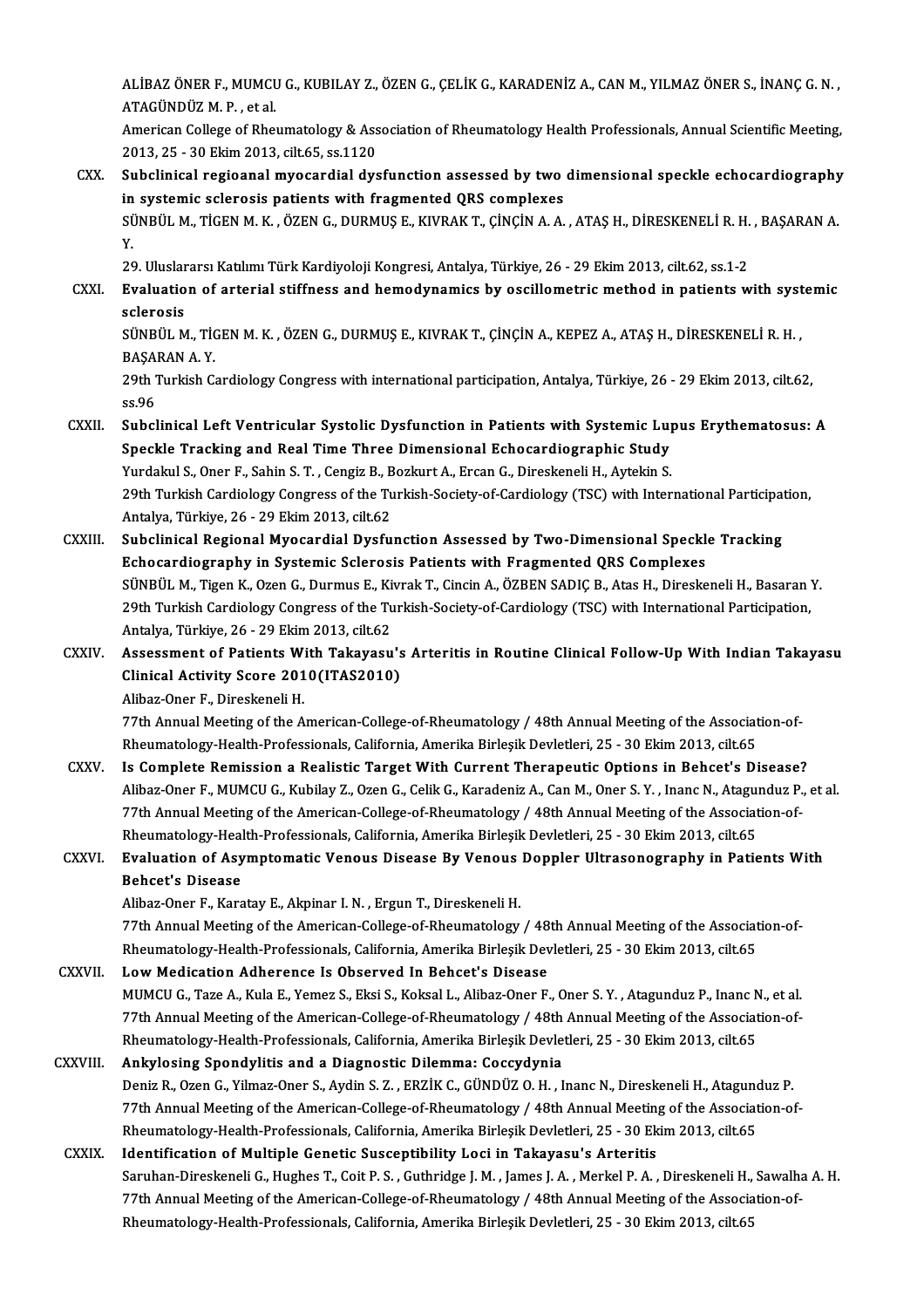| <b>CXXX</b>    | Can Ultrasonographic Findings Predict Response To Tumor Necrosis Factor-alpha Inhibitor<br><b>Treatment In Rheumatoid Arthritis?</b>            |
|----------------|-------------------------------------------------------------------------------------------------------------------------------------------------|
|                | Inanc N., Ozen G., Direskeneli H.                                                                                                               |
|                | 77th Annual Meeting of the American-College-of-Rheumatology / 48th Annual Meeting of the Association-of-                                        |
|                | Rheumatology-Health-Professionals, California, Amerika Birleşik Devletleri, 25 - 30 Ekim 2013, cilt.65                                          |
| <b>CXXXI</b>   | Amyloidosis and Its Related Factors In Patients With Familial Mediterranean Fever: A Nationwide                                                 |
|                | Multicenter Study.                                                                                                                              |
|                | KAŞİFOĞLU T., Yasar S., Sari I., Solmaz D., Senel S., Emmungil H., KILIÇ L., Oner S. Y., Yildiz F., Yilmaz S., et al.                           |
|                | 77th Annual Meeting of the American-College-of-Rheumatology / 48th Annual Meeting of the Association-of-                                        |
|                | Rheumatology-Health-Professionals, California, Amerika Birleşik Devletleri, 25 - 30 Ekim 2013, cilt.65                                          |
| <b>CXXXII</b>  | Association Between The Presence Of Amyloidosis In Patients With Ankylosing Spondylitis and                                                     |
|                | Polymorphisms In Type 1/Type 2 Serum Amyloid A Protein Genes, Mediterranean Fever Genes                                                         |
|                | ÇETİN G.Y., Ganiyusufoglu E., Solmaz D., Cagatay Y., Oner S.Y., Erer B., Sagliker H.S., AVCI A., Akar S., Pamuk O.N.,                           |
|                | et al.                                                                                                                                          |
|                | 77th Annual Meeting of the American-College-of-Rheumatology / 48th Annual Meeting of the Association-of-                                        |
|                | Rheumatology-Health-Professionals, California, Amerika Birleşik Devletleri, 25 - 30 Ekim 2013, cilt.65                                          |
| CXXXIII.       | Patients With TAKAYASU'S Arteritis Having Persistent ACUTE PHASE Response Usually Have An                                                       |
|                | Increased MAJOR Vessel Uptake By 18F-FDG-PET/CT                                                                                                 |
|                | Alibaz-Oner F., DEDE F., ÖNEŞ T., TUROĞLU H. T., Direskeneli H.                                                                                 |
|                | 77th Annual Meeting of the American-College-of-Rheumatology / 48th Annual Meeting of the Association-of-                                        |
|                | Rheumatology-Health-Professionals, California, Amerika Birleşik Devletleri, 25 - 30 Ekim 2013, cilt.65                                          |
| <b>CXXXIV</b>  | TAKAYASU ARTERİTLİ HASTALARIN RUTİN KLİNİK TAKİPTE ITAS2010 SKORU INDİAN TAKAYASU                                                               |
|                | ACTIVITY SCORE ILE DEĞERLENDIRILMESI                                                                                                            |
|                | ALİBAZ ÖNER F., DİRESKENELİ R.H.                                                                                                                |
|                | 14 Ulusal Romatoloji Kongresi, Türkiye, 11 - 15 Eylül 2013                                                                                      |
| <b>CXXXV</b>   | BİLİNEN TROMBOTİK DAMAR HASTALIĞI OLMAYAN BEHÇET HASTALARINDA ASEMPTOMATİK                                                                      |
|                | VENÖZ HASTALIĞIN VENÖZ DOPLER ULTRASONOGRAFİ İLE DEĞERLENDİRİLMESİ                                                                              |
|                | ALİBAZ ÖNER F., KARATAY E., AKPINAR İ. N., ERGUN S. A. T., DİRESKENELİ R. H.                                                                    |
|                | 14 Ulusal Romatoloji Kongresi, Türkiye, 11 - 15 Eylül 2013<br>PERSISTAN AKUT FAZ YÜKSEKLIĞI OLAN TAKAYASU ARTERITLI HASTALARDA POZITRON EMISYON |
| <b>CXXXVI</b>  | TOMOGRAFİDE BÜYÜK DAMARLARDA 18 FDG TUTULUMU ARTMIŞTIR                                                                                          |
|                | ALİBAZ ÖNER F., DEDE F., ÖNEŞ T., TUROĞLU H. T., DİRESKENELİ R. H.                                                                              |
|                | 14 Ulusal Romatoloji Kongresi, Türkiye, 11 - 15 Eylül 2013                                                                                      |
| <b>CXXXVII</b> | UZUN DÖNEM İZLEMDE ÇOĞU BEHÇET HASTASI DÜŞÜK KLİNİK AKTİVİTE İLE SEYREDİYOR                                                                     |
|                | ALİBAZ ÖNER F., KUBILAY Z., MUMCU G., ÖZEN G., ÇELİK G., KARADENİZ A., CAN M., YILMAZ ÖNER S., İNANÇ G. N.,                                     |
|                | ATAGÜNDÜZ M. P., et al.                                                                                                                         |
|                | 14. Ulusal Romatoloji Kongresi, Türkiye, 11 - 15 Eylül 2013                                                                                     |
| CXXXVIII.      | BEHÇET HASTALIĞINDA VASKÜLER TUTULUM SEYRİNE ANTİKOAGÜLAN TEDAVİNİN ETKİSİ                                                                      |
|                | ALİBAZ ÖNER F., KARADENİZ A., BALKARLI A., ÇOBANKARA V., YAZICI A., KİMYON G., KISACIK B., ONAT A. M.,                                          |
|                | YILDIZ F., ERKEN E., et al.                                                                                                                     |
|                | 14 Ulusal Romatoloji Kongresi, Türkiye, 11 - 15 Eylül 2013                                                                                      |
| <b>CXXXIX</b>  | Arterial stiffness and hemodynamics in patients with systemic sclerosis                                                                         |
|                | SÜNBÜL M., TİGEN M. K., ÖZEN G., DURMUŞ E., KIVRAK T., ÇİNÇİN A., KEPEZ A., ATAŞ H., DİRESKENELİ R. H.,                                         |
|                | <b>BAŞARAN A.Y.</b>                                                                                                                             |
|                | European Society of Cardiology Congress, Amsterdam, Hollanda, 31 Ağustos - 04 Eylül 2013, cilt.34, ss.4995                                      |
| CXL.           | Assessment of patients with takayasu s arteritis in a routine clinical follow up with indian takayasu                                           |
|                | clinical activity score itas2010                                                                                                                |
|                | ALİBAZ ÖNER F., DİRESKENELİ R.H.                                                                                                                |
|                | Annual European Congress of Rheumatology EULAR, 2013, 12 - 15 Haziran 2013, cilt.72, ss.494                                                     |
| CXLI.          | The Value of the 2010 ACR Eular Rheumatoid Arthritis Classification Criteria for the Prognosis of                                               |
|                | Early Arthritis Evaluation of Erosion Development with Ultrasonography                                                                          |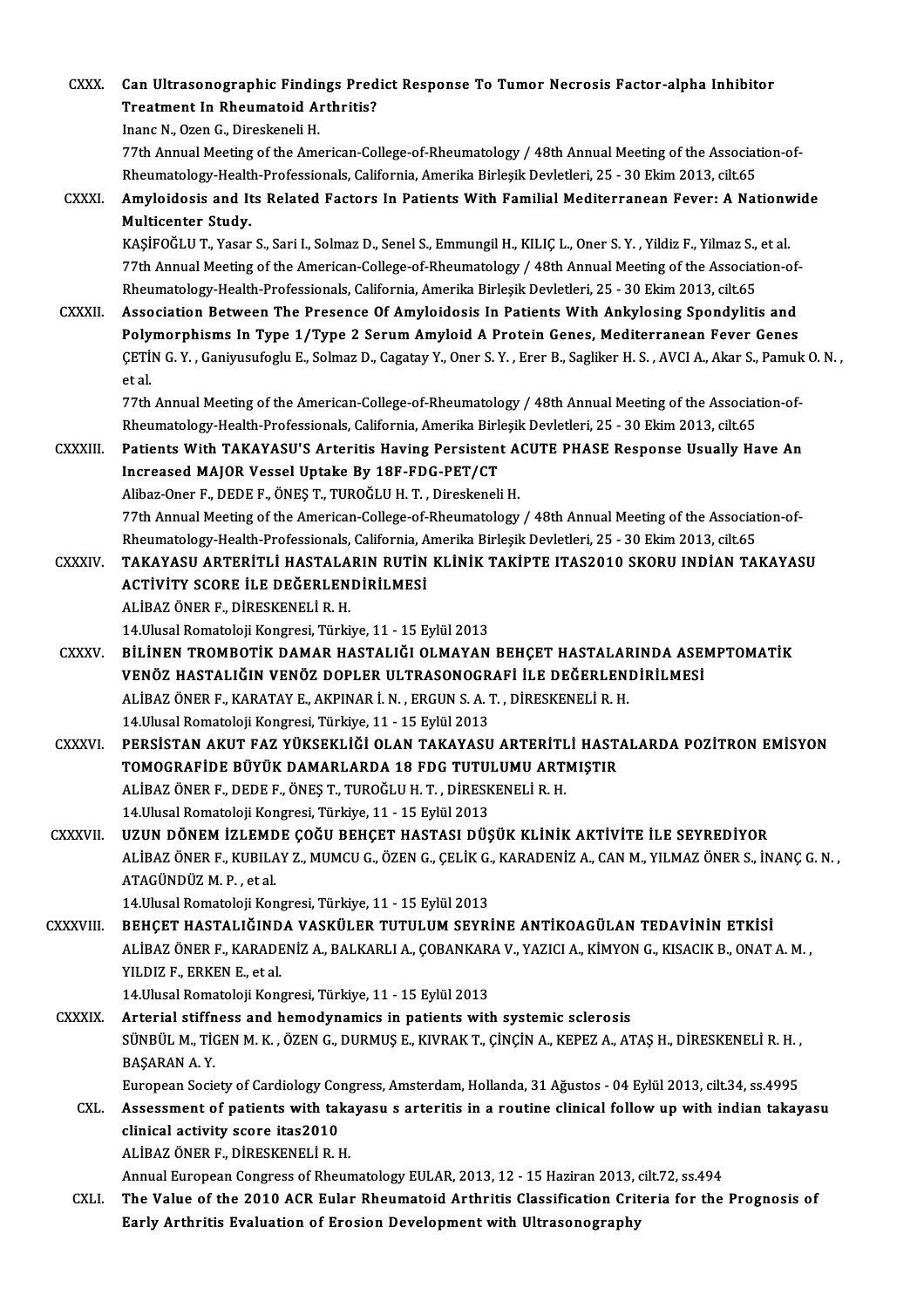İNANÇG.N. ,ALİBAZÖNERF.,CANM.,DİRESKENELİR.H. İNANÇ G. N. , ALİBAZ ÖNER F., CAN M., DİRESKENELİ R. H.<br>Annual European Congress of Rheumatology EULAR, 2013, 12 - 15 Haziran 2013, cilt.72, ss.753<br>Subeliniaal laft ventrieular avatelia dyafunction is present in patients w INANÇ G. N. , ALIBAZ ÖNER F., CAN M., DIRESKENELI R. H.<br>Annual European Congress of Rheumatology EULAR, 2013, 12 - 15 Haziran 2013, cilt.72, ss.753<br>CXLII. Subclinical left ventricular systolic dysfunction is present in pat Annual European Congress of Rheumatology EULAR, 2013, 12 - 15 Haziran 2013, cilt.72, ss.753<br>Subclinical left ventricular systolic dysfunction is present in patients with systemic lupus<br>erythematosus with normal conventiona Subclinical left ventricular systolic dysfunction is<br>erythematosus with normal conventional echocar<br>time three dimensional echocardiographic study<br>ALIBAZÖNER E VURDAKULS SAHIN S T. DIRESKENI erythematosus with normal conventional echocardiographic assessitime three dimensional echocardiographic study<br>ALİBAZ ÖNER F., YURDAKUL S., ŞAHİN Ş.T. , DİRESKENELİ R. H. , AYTEKİN S.<br>Annual European Congress of Pheumatolo time three dimensional echocardiographic study<br>ALİBAZ ÖNER F., YURDAKUL S., ŞAHİN Ş. T. , DİRESKENELİ R. H. , AYTEKİN S.<br>Annual European Congress of Rheumatology EULAR, 2013, 12 - 15 Haziran 2013, cilt.72, ss.543<br>Impaired ALIBAZ ÖNER F., YURDAKUL S., ŞAHİN Ş. T. , DİRESKENELİ R. H. , AYTEKİN :<br>Annual European Congress of Rheumatology EULAR, 2013, 12 - 15 Haziran<br>CXLIII. Impaired endothelial function in patients with takayasu s arteritis<br>ALI Annual European Congress of Rheumatology EULAR, 2013, 12 -<br>Impaired endothelial function in patients with takayasu<br>ALİBAZ ÖNER F., YURDAKUL S., AYTEKİN S., DİRESKENELİ R. H.<br>Annual European Congress of Bheumatelogy EULAR, Impaired endothelial function in patients with takayasu s arteritis<br>ALİBAZ ÖNER F., YURDAKUL S., AYTEKİN S., DİRESKENELİ R. H.<br>Annual European Congress of Rheumatology EULAR, 2013, 12 - 15 Haziran 2013, cilt.72, ss.494 ALIBAZ ÖNER F., YURDAKUL S., AYTEKIN S., DIRESKENELI R. H.<br>Annual European Congress of Rheumatology EULAR, 2013, 12 - 15 Haziran 2013, cilt.72, ss.494<br>CXLIV. Vitamin d level is decreased in patients with takayasu s art Annual European Congress c<br>Vitamin d level is decreas<br>presence of fibromyalgia<br>ALIBAZ ÖNER E. ASMAZ HAL Vitamin d level is decreased in patients with takayasu s arteritis but i<br>presence of fibromyalgia<br>ALİBAZ ÖNER F., ASMAZ HALİLOGLU Ö., YAVUZ D., CAN M., DİRESKENELİ R. H.<br>Annual European Congress of Pheumetalogu EULAR 2012presence of fibromyalgia<br>ALİBAZ ÖNER F., ASMAZ HALİLOGLU Ö., YAVUZ D., CAN M., DİRESKENELİ R. H.<br>Annual European Congress of Rheumatology EULAR, 2013, 12 - 15 Haziran 2013, cilt.72, ss.925<br>Evaluation of asymptomatis yeneve ALİBAZ ÖNER F., ASMAZ HALİLOGLU Ö., YAVUZ D., CAN M., DİRESKENELİ R. H.<br>Annual European Congress of Rheumatology EULAR, 2013, 12 - 15 Haziran 2013, cilt.72, ss.925<br>CXLV. Evaluation of asymptomatic venous disease by ven Annual European Congress of Rheumatology EU<br>Evaluation of asymptomatic venous disease<br>behcet s disease without overt thrombosis<br>ALIPAZ ÖNER E, KARATAV E, AKRINAR LN, ER Evaluation of asymptomatic venous disease by venous doppler ultrasor<br>behcet s disease without overt thrombosis<br>ALİBAZ ÖNER F., KARATAY E., AKPINAR İ. N. , ERGUN S. A. T. , DİRESKENELİ R. H.<br>Annual European Congress of Phou behcet s disease without overt thrombosis<br>ALİBAZ ÖNER F., KARATAY E., AKPINAR İ. N. , ERGUN S. A. T. , DİRESKENELİ R. H.<br>Annual European Congress of Rheumatology EULAR, 2013, 12 - 15 Haziran 2013, cilt.72, ss.494 ALİBAZ ÖNER F., KARATAY E., AKPINAR İ. N. , ERGUN S. A. T. , DİRESKENELİ R. H.<br>Annual European Congress of Rheumatology EULAR, 2013, 12 - 15 Haziran 2013, cilt.72, ss.494<br>CXLVI. Unmet need in behcet s disease most patients Anr<br>Uni<br>up Unmet need in behcet s disease most patients are not in complete remission in the long term follow<br>up<br>ALİBAZ ÖNER F., MUMCU G., KUBILAY Z., ÖZEN G., ÇELİK G., KARADENİZ A., CAN M., YILMAZ ÖNER S., İNANÇ G. N. ,<br>ATACÜNDÜZ M up<br>ALİBAZ ÖNER F., MUMCU G., KUBILAY Z., ÖZEN G., ÇELİK G., KARADENİZ A., CAN M., YILMAZ ÖNER S., İNANÇ G. N. ,<br>ATAGÜNDÜZ M. P. , et al. ALİBAZ ÖNER F., MUMCU G., KUBILAY Z., ÖZEN G., ÇELİK G., KARADENİZ A., CAN M., YILMAZ ÖNI<br>ATAGÜNDÜZ M. P. , et al.<br>Annual European Congress of Rheumatology EULAR, 2013, 12 - 15 Haziran 2013, cilt.72, ss.495<br>Bir invazif pul ATAGÜNDÜZ M. P. , et al.<br>Annual European Congress of Rheumatology E<br>CXLVII. Bir invazif pulmoner kandidiyazis olgusu<br>PUCIN H. SULU AVPANCLO AHISYALLA P Annual European Congress of Rheumatology EULAR, 2013, 12 - 15 Haziran 2013, cilt.72, ss.495<br>Bir invazif pulmoner kandidiyazis olgusu<br>BİLGİN H., SİLİ U., AYRANCI G., AHISKALI A. R. , ÇİMŞİT Ç., DİRESKENELİ R. H. , ODABAŞI Z Bir invazif<br>BİLGİN H., :<br>KORTEN V.<br>10. Febril N BİLGİN H., SİLİ U., AYRANCI G., AHISKALI A. R. , ÇİMŞİT Ç., DİRESKENELİ<br>KORTEN V.<br>10. Febril Nötropeni Simpozyumu, Ankara, Türkiye, 17 - 19 Mayıs 2013<br>MYCORHENOL ATE MOEETU, TREATMENT EOR RESISTANT LURU KORTEN V.<br>10. Febril Nötropeni Simpozyumu, Ankara, Türkiye, 17 - 19 Mayıs 2013<br>CXLVIII. MYCOPHENOLATE MOFETIL TREATMENT FOR RESISTANT LUPUS NEPHRITIS: A SINGLE CENTER<br>EXPERIENCE 10. Febril Nötre<br>MYCOPHENOI<br>EXPERIENCE<br>VELIOČEHA C MYCOPHENOLATE MOFETIL TREATMENT FOR RESISTANT LUPUS NEPHRITIS: A SINGLI<br>EXPERIENCE<br>VELİOĞLU A., Guler D., Nalcaci S., Birdal G., Arikan H., KOÇ M., Direskeneli H., Tuglular S., Ozener C.<br>E0th European Banal Assosiation - E EXPERIENCE<br>VELİOĞLU A., Guler D., Nalcaci S., Birdal G., Arikan H., KOÇ M., Direskeneli H., Tuglular S., Ozener C.<br>50th European-Renal-Association - European-Dialysis-and-Transplant-Association Congress, İstanbul, Türkiye, VELİOĞLU A., Guler D., Nalcaci S., Birdal G., Arikan H., KOÇ M., Direskeneli H., Tuglular S., Ozener C. CXLIX. Takayasu arteritli hastalarda D vitamini seviyesidüsüktür ALİBAZÖNERF.,ASMAZHALİLOGLUÖ.,YAVUZD.,CANM.,DİRESKENELİR.H. Takayasu arteritli hastalarda D vitamini seviyesidüsüktür<br>ALİBAZ ÖNER F., ASMAZ HALİLOGLU Ö., YAVUZ D., CAN M., DİRESKENEI<br>13.Ulusal Romatoloji Kongresi, Türkiye, 13 - 17 Ekim 2012, cilt.4, ss.132<br>Takayaay artaritində ərtm CL. Takayasu arteritinde artmis fibromyalji sikligive yorgunluk gözlenmedi 13.Ulusal Romatoloji Kongresi, Türkiye, 13 - 17 Ekim 2012, cilt.4, s<br>Takayasu arteritinde artmis fibromyalji sikligive yorgunlu<br>ALİBAZ ÖNER F., CAN M., İLHAN B., POLAT Ö., DİRESKENELİ R. H.<br>13 Husal Bamatalaji Kongresi Tür Takayasu arteritinde artmis fibromyalji sikligive yorgunluk gö:<br>ALİBAZ ÖNER F., CAN M., İLHAN B., POLAT Ö., DİRESKENELİ R. H.<br>13.Ulusal Romatoloji Kongresi, Türkiye, 13 - 17 Ekim 2012, cilt.4, ss.76<br>Bomatoid artritli hasta CLI. Romatoid artritli hastalarda artmis yorgunluk hemhastalik aktivitesi ve fonksiyonel kayip hemde 13.Ulusal Romatoloji Kongresi<br>Romatoid artritli hastalard<br>mentaldurum ile iliskilidir<br>iluan B. CAN M. AliBAZÖN Romatoid artritli hastalarda artmis yorgunluk hemhastalik aktivitesi<br>mentaldurum ile iliskilidir<br>İLHAN B., CAN M., ALİBAZ ÖNER F., ÖNER S., İNANÇ G. N. , DİRESKENELİ R. H.<br>12 Husal Bemateleji Kengresi, Türkiye 12 , 17 Ekim mentaldurum ile iliskilidir<br>İLHAN B., CAN M., ALİBAZ ÖNER F., ÖNER S., İNANÇ G. N. , DİRESKENELİ R. H<br>13.Ulusal Romatoloji Kongresi, Türkiye, 13 - 17 Ekim 2012, cilt.4, ss.125-126<br>Friekin Still bastaligi Türkiye yerileri E ILHAN B., CAN M., ALIBAZ ÖNER F., ÖNER S., İNANÇ G. N., DİRESKEN<br>13.Ulusal Romatoloji Kongresi, Türkiye, 13 - 17 Ekim 2012, cilt.4, ss.<br>CLII. Eriskin Still hastaligi Türkiye verileri Erken dönemsonuçlar<br>24.UXONCU U. SOLMAZ 13.Ulusal Romatoloji Kongresi, Türkiye, 13 - 17 Ekim 2012, cilt.4, ss.125-126<br>Eriskin Still hastaligi Türkiye verileri Erken dönemsonuçlar<br>KALYONCU U., SOLMAZ D., EMMUNGIL H., YAZICI A., KAŞİFOĞLU T., KİMYON G., AYAN A., B Eriskin Still hastaligi Türkiye verileri Erken dönemsonuçlar<br>KALYONCU U., SOLMAZ D., EMMUNGIL H., YAZICI A., KAŞİFOĞLU T.,<br>ÖNER F.. et al. KALYONCU U., SOLMAZ D., EMMUNGIL H., YAZICI A., KAŞİFOĞLU T., KİMYO<br>ÖNER F., et al.<br>13.Ulusal Romatoloji Kongresi, Türkiye, 13 - 17 Ekim 2012, cilt.4, ss.64-65<br>Tekevesy, artaritində basar unayrları və basarın yasamlalitəsi ÖNER F., et al.<br>13.Ulusal Romatoloji Kongresi, Türkiye, 13 - 17 Ekim 2012, cilt.4, ss.64-65<br>CLIII. Takayasu arteritinde hasar unsurlari ve hasarin yasamkalitesi ile iliskisi Çok merkezli çalismanin 13.Ulusal Romatoloji Kongresi, Türkiye, 13 - 17 Ekim 2012, cilt.4, ss.64-65<br>Takayasu arteritinde hasar unsurlari ve hasarin yasamkalitesi ile iliskisi Çok merkezli çalismaı<br>sonuçlari<br>OMMA A., ERER S. B. , KARADAĞ Ö., YILMA Takayasu arteritinde hasar unsurlari ve hasarin yasamkalitesi ile iliskisi Çok merkezli çalismaı<br>sonuçlari<br>OMMA A., ERER S. B. , KARADAĞ Ö., YILMAZ N., ALİBAZ ÖNER F., YILDIZ F., KALFA M., KİMYON G., KİRAZ S.,<br>DİRESKENELLE DİRESKENELİR.H. ,etal. 13.Ulusal Romatoloji Kongresi, Türkiye, 13 - 17 Ekim 2012, cilt.4, ss.53-54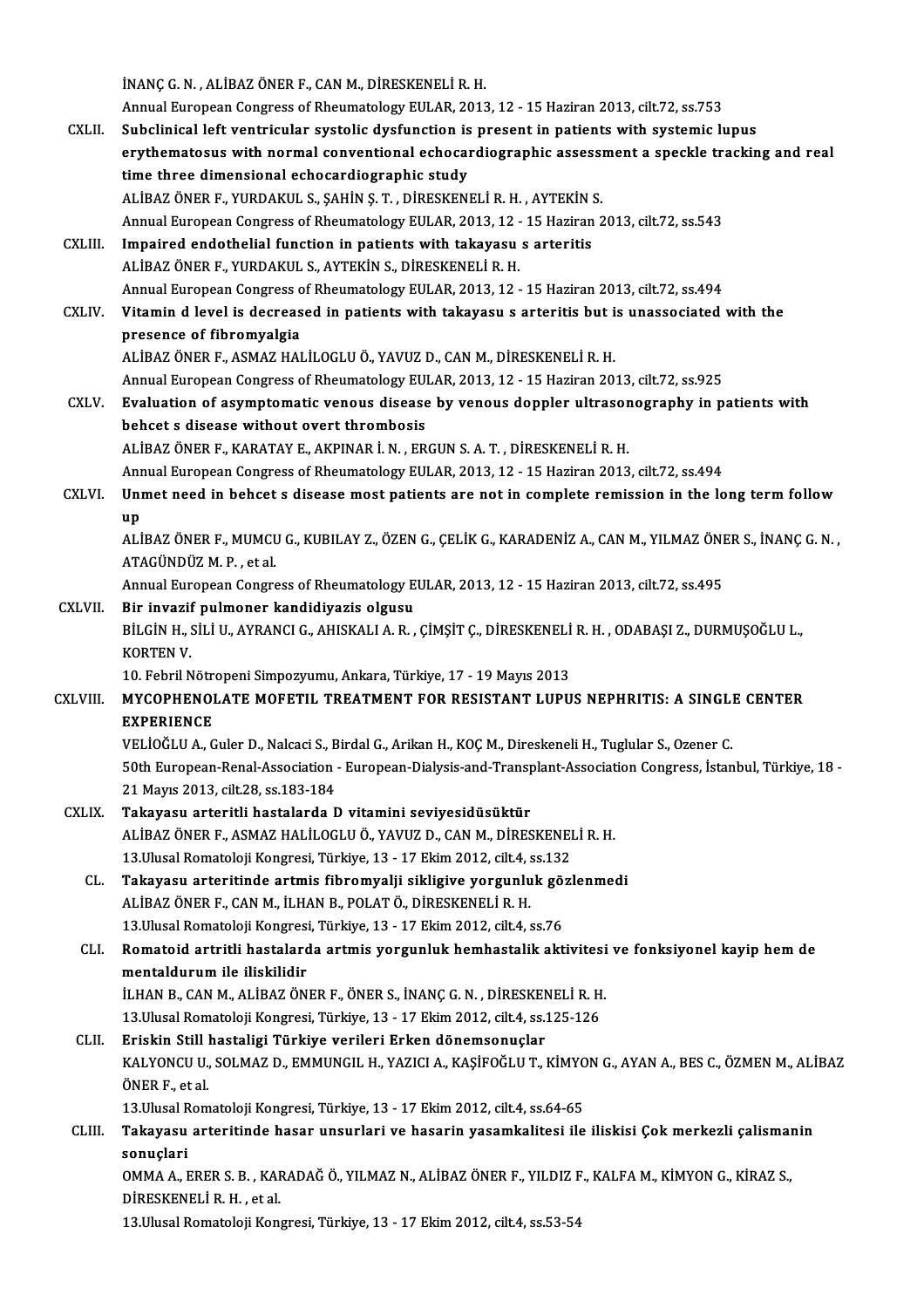| CLIV.          | Behçet hastaligi tedavisinde ne kadar basariliyizUzun dönem izlemde çogu hasta aktif seyrediyor<br>ALIBAZ ÖNER F., MUMCU G., ÖZEN G., KUBILAY Z., CAN M., YIILMAZ ÖNER S., İNANÇ G. N., ATAGÜNDÜZ M. P., |
|----------------|----------------------------------------------------------------------------------------------------------------------------------------------------------------------------------------------------------|
|                | ERGUN S. A. T., DİRESKENELİ R. H.                                                                                                                                                                        |
|                | 13. Ulusal Romatoloji Kongresi, Türkiye, 13 - 17 Ekim 2012, cilt.4, ss. 158                                                                                                                              |
| CLV.           | Behçet hastaliginda fibromiyalji hastalik aktivitesi vemental durum ile iliskilidir<br>CAN M., ALIBAZ ÖNER F., ÖNER S., İLHAN B., POLAT Ö., İNANÇ G. N., ERGUN S. A. T., MUMCU G., DİRESKENELİ R. H.     |
|                | 13. Ulusal Romatoloji Kongresi, Türkiye, 13 - 17 Ekim 2012, cilt.4, ss. 160                                                                                                                              |
| CLVI.          | Behçet hastalarında yorgunluk artmis veyasam kalitesi düsmüstür                                                                                                                                          |
|                | İLHAN B., CAN M., ALİBAZ ÖNER F., ÖNER S., İNANÇ G. N., ERGUN S. A. T., MUMCU G., DİRESKENELİ R. H.                                                                                                      |
|                | 13. Ulusal Romatoloji Kongresi, Türkiye, 13 Ekim 2012, cilt 4, ss. 157                                                                                                                                   |
| <b>CLVII</b>   | Erken artritli hastalarda 2010 ACR EULAR romatoidartrit siniflandirma kriterlerinin tani ve                                                                                                              |
|                | prognozdakidegeri                                                                                                                                                                                        |
|                | ALİBAZ ÖNER F., ATAGÜNDÜZ M. P., DİRESKENELİ R. H., İNANÇ G. N.                                                                                                                                          |
|                | 13 Ulusal Romatoloji Kongresi, Türkiye, 13 - 17 Ekim 2012, cilt 4, ss.73                                                                                                                                 |
| CLVIII.        | Takayasu arteritli hastalarda uyku kalitesinindegerlendirilmesi                                                                                                                                          |
|                | ALİBAZ ÖNER F., POLAT Ö., DİRESKENELİ R.H.                                                                                                                                                               |
|                | 13. Ulusal Romatoloji Kongresi, Türkiye, 13 - 17 Ekim 2012, cilt.4, ss. 132-133                                                                                                                          |
| CLIX.          | Primer Sjögren sendromunda inflamatuar bel a r s ve aksiyel spondiloartropati s kl                                                                                                                       |
|                | EREN R., CAN M., ALİBAZ ÖNER F., YILMAZ ONER S., AKPINAR İ. N., YILMAZER B., ÇEFLE A., DİRESKENELİ R. H.,<br>ATAGÜNDÜZ M.P.                                                                              |
|                | 13. Ulusal Romatoloji Kongresi, Türkiye, 13 - 17 Ekim 2012, cilt.4, ss.60-61                                                                                                                             |
| CLX.           | Assessment of Disease Activity in Large Vessel Vasculitis: Initial Results of an International Delphi<br><b>Exercise</b>                                                                                 |
|                | Aydin S. Z., Direskeneli H., Matteson E. L., Merkel P. A.                                                                                                                                                |
|                | Annual Scientific Meeting of the American-College-of-Rheumatology (ACR) and Association-of-Rheumatology-<br>Health-Professionals (ARHP), Washington, Kiribati, 9 - 14 Kasım 2012, cilt.64                |
| CLXI.          | Fibromyalgia in Behcet's Disease Is Associated with Disease Activity                                                                                                                                     |
|                | Can M., Alibaz-Oner F., Yilmaz-Oner S., Ilhan B., Ergun T., MUMCU G., Direskeneli H.                                                                                                                     |
|                | Annual Scientific Meeting of the American-College-of-Rheumatology (ACR) and Association-of-Rheumatology-                                                                                                 |
|                | Health-Professionals (ARHP), Washington, Kiribati, 9 - 14 Kasım 2012, cilt.64                                                                                                                            |
| CLXII.         | CROSS-Sectional Assessment of Damage in Takayasu Arteritis with A Validated Tool.                                                                                                                        |
|                | Omma A., Erer B., KARADAĞ Ö., Yilmaz N., Alibaz-Oner F., Yildiz F., Kalfa M., Kimyon G., KİRAZ S., Direskeneli H., et al.                                                                                |
|                | Annual Scientific Meeting of the American-College-of-Rheumatology (ACR) and Association-of-Rheumatology-                                                                                                 |
|                | Health-Professionals (ARHP), Washington, Kiribati, 9 - 14 Kasım 2012, cilt.64                                                                                                                            |
| CLXIII.        | A Genome-Wide DNA Methylation Study Identifies Significant Epigenetic Changes Across the Genome                                                                                                          |
|                | and in Multiple HLA Loci in Behcet's Disease                                                                                                                                                             |
|                | Direskeneli H., Coit P. S., Ture-Ozdemir F., Alibaz-Oner F., Saruhan-Direskeneli G., Jeffries M. A., Sawalha A. H.                                                                                       |
|                | Annual Scientific Meeting of the American-College-of-Rheumatology (ACR) and Association-of-Rheumatology-                                                                                                 |
|                | Health-Professionals (ARHP), Washington, Kiribati, 9 - 14 Kasım 2012, cilt.64                                                                                                                            |
| CLXIV.         | Dense Genotyping, Imputation, and Regression Analysis Identifies Multiple Independent Genetic<br>Susceptibility Loci within the HLA Region in Behcet's Disease                                           |
|                | Hughes T., Adler A., Coit P. S., Yilmaz V., AKSU K., DÜZGÜN N., KESER G., ÇEFLE A., YAZICI A., Ergen A., et al                                                                                           |
|                | Annual Scientific Meeting of the American-College-of-Rheumatology (ACR) and Association-of-Rheumatology-                                                                                                 |
|                | Health-Professionals (ARHP), Washington, Kiribati, 9 - 14 Kasım 2012, cilt.64                                                                                                                            |
| CLXV.          | Fibromyalgia in behÇet s disease is associated with disease activity                                                                                                                                     |
|                | CAN M., ALİBAZ ÖNER F., ÖNER S., ERGUN S. A. T. , MUMCU G., DİRESKENELİ R. H.                                                                                                                            |
|                | Annual European Congress of Rheumatology EULAR, 2012, 6 - 09 Haziran 2012, cilt.71, ss.700                                                                                                               |
| <b>CLXVI</b> . | Impairment in aortic elastic properties and mechanics of carotid artery system in patients with                                                                                                          |
|                | takayasu s arteritis                                                                                                                                                                                     |
|                | ALİBAZ ÖNER F., YURDAKUL S., TAYYARECİ Y., DİRESKENELİ R. H., AYTEKİN S.                                                                                                                                 |
|                | Annual European Congress of Rheumatology EULAR, 2012, 6 - 09 Haziran 2012, cilt.71, ss.607                                                                                                               |
|                |                                                                                                                                                                                                          |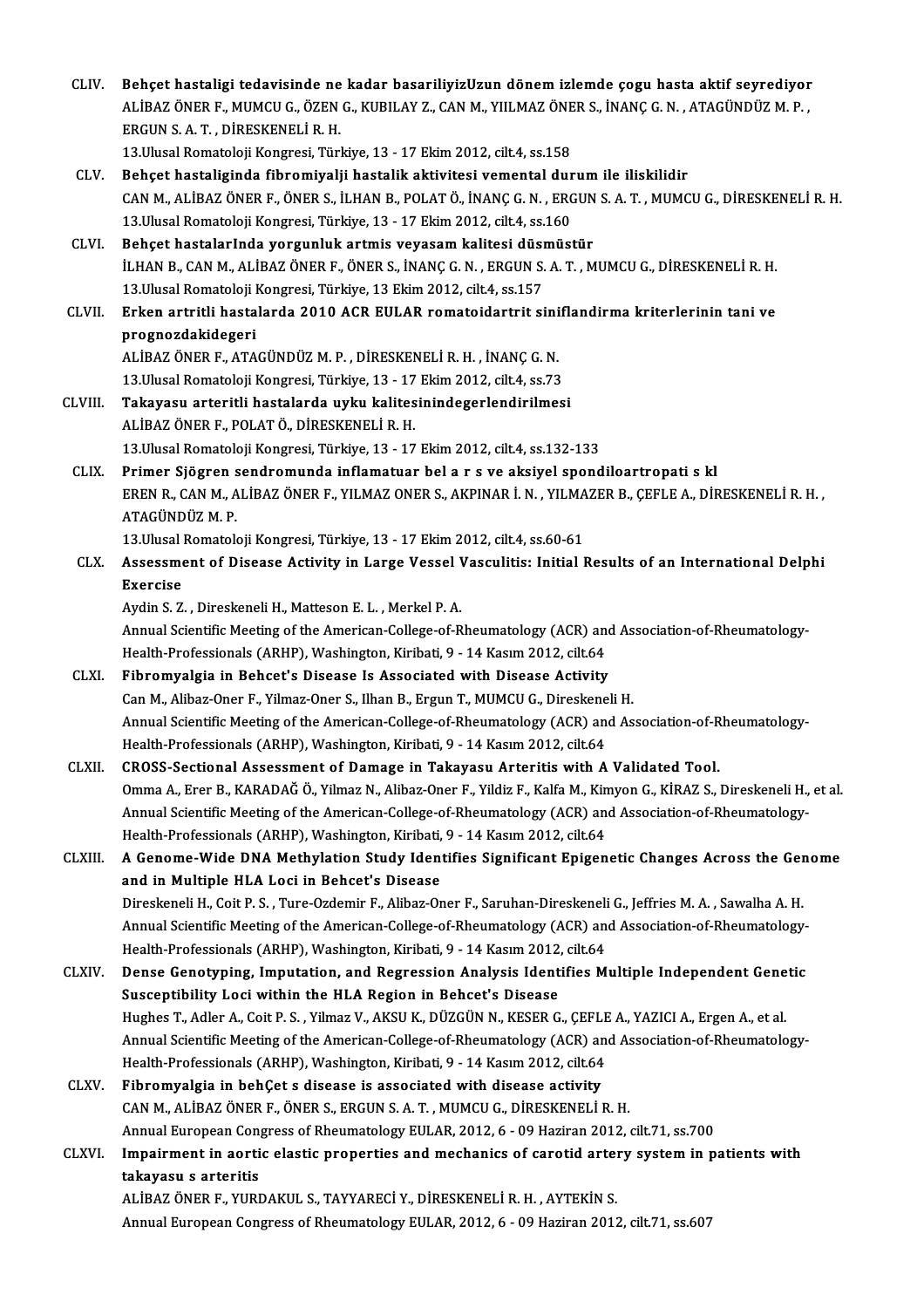| <b>CLXVII</b>   | Presence of fibromyalgia and fatigue is not increased in patients with takayasu s arteritis<br>ALİBAZ ÖNER F., CAN M., DİRESKENELİ R. H. |
|-----------------|------------------------------------------------------------------------------------------------------------------------------------------|
|                 | Annual European Congress of Rheumatology EULAR, 2012, 6 - 09 Haziran 2012, cilt.71, ss.390                                               |
| <b>CLXVIII.</b> | Accelerated infusion rates of RITUXIMAB is well tolerated and safe in rheumatology practice A single<br>center experience                |
|                 | CAN M., ALİBAZ ÖNER F., ÖNER S., ATAGÜNDÜZ M. P., İNANÇ G. N., DİRESKENELİ R. H.                                                         |
|                 | Annual European Congress of Rheumatology EULAR, 2012, 6 - 09 Haziran 2012, cilt.71, ss.670                                               |
| <b>CLXIX</b>    | Quality of life and fatigue in patients with behcet s disease                                                                            |
|                 | CAN M., ALİBAZ ÖNER F., İLHAN B., ÖNER S., İNANÇ G. N., ERGUN S. A. T., MUMCU G., DİRESKENELİ R. H.                                      |
|                 | Annual European Congress of Rheumatology EULAR, 2012, 6 - 09 Haziran 2012, cilt 71, ss.682                                               |
| <b>CLXX</b>     | Takayasu Arteriti Olan Hastalarda Endotel Fonksiyonlarının ve Karotis İntima Media Kalınlığının                                          |
|                 | Değerlendirilmesi                                                                                                                        |
|                 | YURDAKUL S., ALİBAZ ÖNER F., TAYYARECİ Y., DİRESKENELİ R. H., AYTEKİN S.                                                                 |
|                 | 12 Ulusal Romatoloji Kongresi, Türkiye, 16 - 20 Ekim 2011, cilt.3, ss.126                                                                |
| <b>CLXXI</b>    | Hızlı Rituximab Infuzyon Deneyimi Güvenilirlik ve Tolerans sorunu yaşanmamaktadır                                                        |
|                 | CAN M., ALİBAZ ÖNER F., ÖNER S., ATAGÜNDÜZ M. P., İNANÇ G. N., DİRESKENELİ R. H.                                                         |
|                 | 12. Ulusal Romatoloji Kongresi, Türkiye, 16 - 20 Ekim 2011, cilt.3, ss.89                                                                |
| <b>CLXXII.</b>  | Impairment of the Elastic Properties of Aorta and the Carotid Artery System in Patients with                                             |
|                 | Takayasu's Arteritis.                                                                                                                    |
|                 | Yurdakul S., Oner F. A., Tayyareci Y., Direskeneli H., Aytekin S.                                                                        |
|                 | 75th Annual Scientific Meeting of the American-College-of-Rheumatology/46th Annual Scientific Meeting of the                             |
|                 | Association-of-Rheumatology-Health-Professionals, Illinois, Amerika Birleşik Devletleri, 4 - 09 Kasım 2011, cilt.63                      |
| <b>CLXXIII.</b> | A Mucocutaneous Activity Index for Behcet's Disease<br>MUMCU G., Inanc N., Direskeneli H., Ergun T.                                      |
|                 | 75th Annual Scientific Meeting of the American-College-of-Rheumatology/46th Annual Scientific Meeting of the                             |
|                 | Association-of-Rheumatology-Health-Professionals, Illinois, Amerika Birleşik Devletleri, 4 - 09 Kasım 2011, cilt.63                      |
| <b>CLXXIV</b>   | Dual Effects of Testosterone in Behcet's Disease: Implications for a Role in Disease Pathogenesis.                                       |
|                 | Yavuz S., Akdeniz T., Bicakcigil M., Direskeneli H., Demir G. Y.                                                                         |
|                 | 75th Annual Scientific Meeting of the American-College-of-Rheumatology/46th Annual Scientific Meeting of the                             |
|                 | Association-of-Rheumatology-Health-Professionals, Illinois, Amerika Birleşik Devletleri, 4 - 09 Kasım 2011, cilt.63                      |
| <b>CLXXV</b>    | Takayasu Arteritinde Büyük Arterlerde Elastikiyet Kaybı Sertlikte Artış ve Mekanik Özelliklerde                                          |
|                 | Bozulma Gözlenmektedir                                                                                                                   |
|                 | YURDAKUL S., ALİBAZ ÖNER F., TAYYARECİ Y., DİRESKENELİ R. H., AYTEKİN S.                                                                 |
|                 | 12. Ulusal Romatoloji Kongresi, Türkiye, 16 - 20 Ekim 2011, cilt.3, ss. 126-127                                                          |
| <b>CLXXVI.</b>  | Takayasu's arteritis is associated with HLA-B*52, but not with B*51, in Turkey                                                           |
|                 | Sahin Z., Bicakcigil M., Direskeneli H., Saruhan-Direskeneli G.                                                                          |
|                 | 15th International Vasculitis/ANCA Workshop, North-Carolina, Amerika Birleşik Devletleri, 15 - 18 Mayıs 2011,                            |
|                 | cilt 164, ss 75                                                                                                                          |
| CLXXVII.        | Disease assessment in TA: data from a literature search and a survey of expert opinion                                                   |
|                 | Direskeneli H., Aydin S. Z., Merkel P. A.                                                                                                |
|                 | 15th International Vasculitis/ANCA Workshop, North-Carolina, Amerika Birleşik Devletleri, 15 - 18 Mayıs 2011,                            |
|                 | cilt 164, ss 114                                                                                                                         |
| CLXXVIII.       | Is ITAS index superior to DEI-Tak for the assessment of disease activity in Takayasu's arteritis?                                        |
|                 | Yilmaz N., Aydin S. Z., Direskeneli H.                                                                                                   |
|                 | 15th International Vasculitis/ANCA Workshop, North-Carolina, Amerika Birleşik Devletleri, 15 - 18 Mayıs 2011,<br>cilt 164, ss 84         |
| CLXXIX.         | Quality of life, disability and depression in TA                                                                                         |
|                 | Yilmaz N., Karakas M., Direskeneli H.                                                                                                    |
|                 | 15th International Vasculitis/ANCA Workshop, North-Carolina, Amerika Birleşik Devletleri, 15 - 18 Mayıs 2011,                            |
|                 | cilt 164, ss 122                                                                                                                         |
| <b>CLXXX</b>    | THE RATE AND CAUSES OF SWITCHING AMONG THE RHEUMATIC PATIENTS UNDER BIOLOGIC                                                             |
|                 |                                                                                                                                          |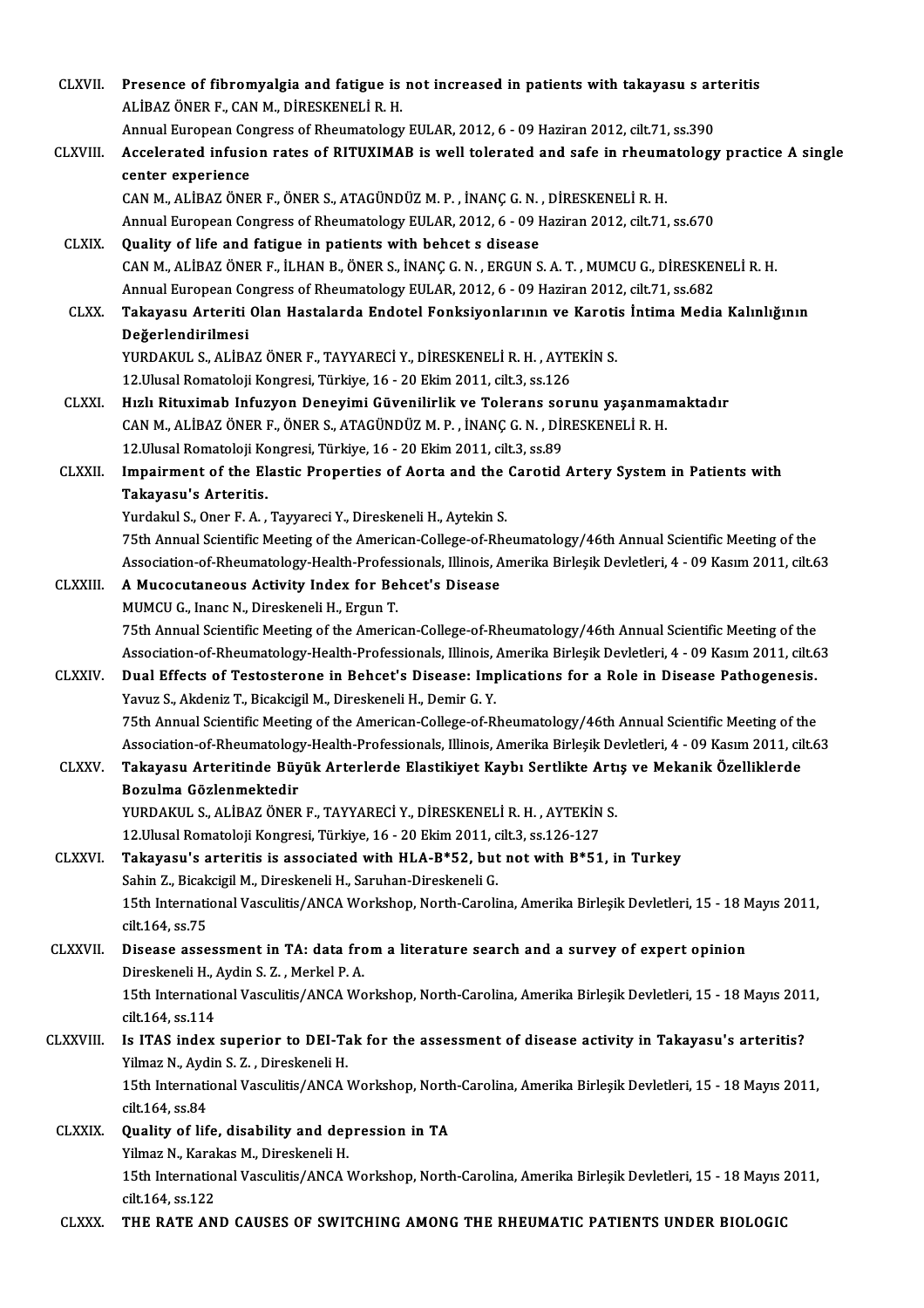|                  | THERAPY: FINDINGS FROM TURKISH RHEUMATOLOGY DATABASE-ROMADIGITAL                                                                                                                                                               |
|------------------|--------------------------------------------------------------------------------------------------------------------------------------------------------------------------------------------------------------------------------|
|                  | Karadag O., Yilmaz S., Kisacik B., KALYONCU U., Tezcan E., YILMAZ S., Ozgen M., Kaskari D., Direskeneli H., KİRAZ S.,                                                                                                          |
|                  | et al.                                                                                                                                                                                                                         |
|                  | Conference on Excellence in Rheumatology, İstanbul, Türkiye, 17 - 19 Şubat 2011, cilt.50                                                                                                                                       |
| <b>CLXXXI.</b>   | Sistemik lupus eritematozus tanılı Türk hastalarda prognostik faktörler ve sağkalım analizi                                                                                                                                    |
|                  | AKBAY F. G., TOPTAŞ T., ORAK N., YILMAZ N., TUĞLULAR Z. S., DİRESKENELİ R. H., YAVUZ Ş.                                                                                                                                        |
|                  | 11. Ulusal Romatoloji Kongresi, Türkiye, 13 - 17 Ekim 2010                                                                                                                                                                     |
| <b>CLXXXII</b>   | MEFV GENE MUTATIONS IN ANKYLOSING SPONDYLITIS: IMPACT ON RADIOGRAPHIC SEVERITY                                                                                                                                                 |
|                  | TUFAN A., EREN F., AYDIN S. Z., DİRESKENELİ R. H., ATAGÜNDÜZ M. P.                                                                                                                                                             |
|                  | Seventh International Congresson Spondyloarthropathies, Belçika, 7 - 09 Ekim 2010, cilt.28, ss.625                                                                                                                             |
| <b>CLXXXIII</b>  | Behcet s disease and neurological symptoms                                                                                                                                                                                     |
|                  | HOROZOĞLU H., KAHRAMAN KOYTAK P., MİDİ İ., AFŞAR N., YILMAZ N., DİRESKENELİ R. H., SEVİNÇ A.                                                                                                                                   |
|                  | 13th Congress of the European Federation of Neurological Societies, FLORANSA, İtalya, 12 - 15 Eylül 2009, cilt.24,<br>ss 66                                                                                                    |
| <b>CLXXXIV</b>   | emonstration of entheseal thickening by US may better discriminate inflammation of the Achilles                                                                                                                                |
|                  | tendon than tendon thickening in spondyloarthropathies                                                                                                                                                                         |
|                  | Aydin S. Z., Filippucci E., Atagunduz P., Direskeneli H., Grassi W.                                                                                                                                                            |
|                  | 72nd Annual Scientific Meeting of the American-College-of-Rheumatology/43rd Annual Scientific Meeting of the                                                                                                                   |
|                  | Association-of-Rheumatology-Health-Professionals, San-Francisco, Kostarika, 24 - 29 Ekim 2008, cilt.58                                                                                                                         |
| <b>CLXXXV</b>    | Longitudinal ultrasonographic assessment of achilles enthesitis in patients with Ankylosing S                                                                                                                                  |
|                  | ondylitis following anti-TNF therapy                                                                                                                                                                                           |
|                  | Aydin S. Z., Karadag O., Filippucci E., Atagunduz P., AKDOĞAN A., KALYONCU U., Calguneri M., Direskeneli H., Grassi<br>W.                                                                                                      |
|                  | 72nd Annual Scientific Meeting of the American-College-of-Rheumatology/43rd Annual Scientific Meeting of the                                                                                                                   |
|                  | Association-of-Rheumatology-Health-Professionals, San-Francisco, Kostarika, 24 - 29 Ekim 2008, cilt.58                                                                                                                         |
| <b>CLXXXVI</b>   | Enthesitis by ultrasound is unassociated with arthritis in psoriasis                                                                                                                                                           |
|                  | Aydin S. Z., Atagunduz P., SEÇKİN GENÇOSMANOĞLU D., Filippucci E., Ergun T., Direskeneli H.                                                                                                                                    |
|                  | 72nd Annual Scientific Meeting of the American-College-of-Rheumatology/43rd Annual Scientific Meeting of the                                                                                                                   |
| <b>CLXXXVII.</b> | Association-of-Rheumatology-Health-Professionals, San-Francisco, Kostarika, 24 - 29 Ekim 2008, cilt.58<br>Behçet hastalığı ve nörolojik belirtiler                                                                             |
|                  | KAHRAMAN KOYTAK P., MİDİ İ., ŞAHİN N., SEVİNÇ A., AFŞAR N., DİRESKENELİ R. H.                                                                                                                                                  |
|                  | 4. Ulusal Beyin Damar Hastalıkları Kongresi, Muğla, Türkiye, 28 - 31 Mayıs 2008, ss.32                                                                                                                                         |
| :LXXXVIII        | Treatment of AA amyloidosis: Results of a multi-center, randomized, placebo-controlled trial with                                                                                                                              |
|                  | 1,3-propanedisulfonate (1,3-PDS; NC-503).                                                                                                                                                                                      |
|                  | Gorevic P., Hawkins P., Butrimiene I., Lesnyak O., Livneh A., Filipowicz-Sosnowska A., Merlini G., Direskeneli H.,                                                                                                             |
|                  | Benson M., Dispenzieri A., et al.                                                                                                                                                                                              |
|                  | 69th Annual Scientific Meeting of the American-College-of-Rheumatology/40th Annual Scientific Meeting of the                                                                                                                   |
|                  | Association-of-Rheumatology-Health-Professionals, California, Amerika Birleşik Devletleri, 12 - 17 Kasım 2005,                                                                                                                 |
|                  | cilt 52, ss 4108-4109                                                                                                                                                                                                          |
| <b>CLXXXIX</b>   | Association of PDCD1 PD-1.5 polymorphisms in Turkish patients with rheumatoid arthritis                                                                                                                                        |
|                  | Gunduz F., Uyar A., Inanc N., Direskeneli H., Saruhan-Direskeneli G.                                                                                                                                                           |
|                  | 69th Annual Scientific Meeting of the American-College-of-Rheumatology/40th Annual Scientific Meeting of the<br>Association-of-Rheumatology-Health-Professionals, California, Amerika Birleşik Devletleri, 12 - 17 Kasım 2005, |
|                  | cilt 52                                                                                                                                                                                                                        |
| CXC.             | Serum levels of mannose-binding lectin in takayasu arteritis - Lack of association                                                                                                                                             |
|                  | Bicakcigil M., Saruhan-Direskeneli G., Inanc N., Kamaly S., Ynanc M., Fresko I., Aksu K., Doganavsargil E., Tunc E.,                                                                                                           |
|                  | Direskeneli H.                                                                                                                                                                                                                 |
|                  | Annual European Congress of Rheumatology (EULAR 2004), Berlin, Almanya, 9 - 12 Haziran 2004, cilt.63, ss.320                                                                                                                   |
| CXCI.            | Effects of testosterone on neutrophil activity in Behcet's disease                                                                                                                                                             |
|                  | Ozilhan G., Tulunay A., Elbir Y., Akdeniz T., Direskeneli H., Demiralp E., Yavuz S.                                                                                                                                            |
|                  | Annual European Congress of Rheumatology (EULAR 2004), Berlin, Almanya, 9 - 12 Haziran 2004, cilt.63, ss.485                                                                                                                   |